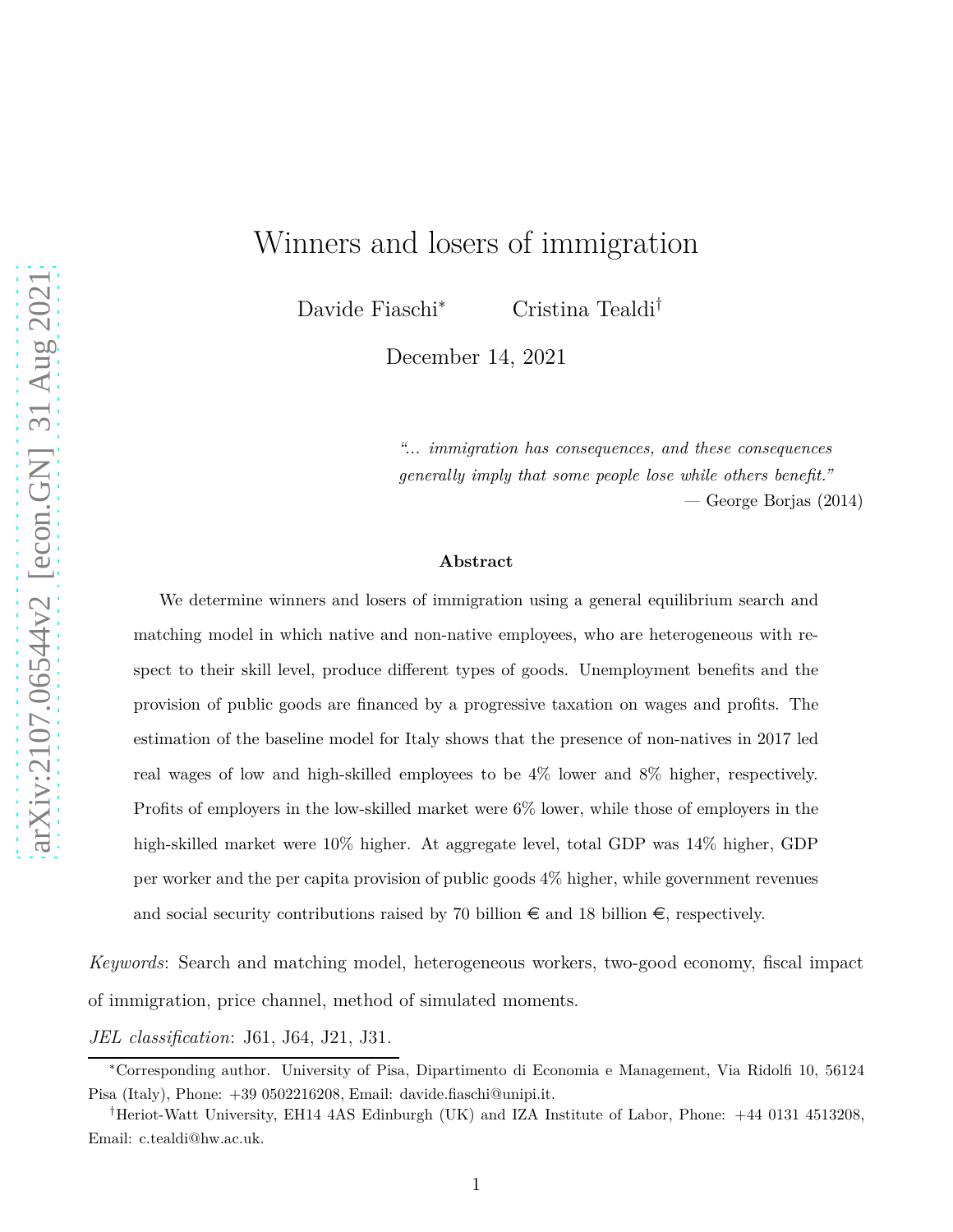## **1 Introduction**

In the last decade public sentiments towards immigration have been profoundly divided on the basis of party identification and political ideology [\(Gennaioli and Tabellini](#page-82-0), [2019\)](#page-82-0). Populist parties have gained momentum by leveraging on the widespread belief among the general public that immigration has adverse effects on the labour market. In Italy, where the share of the foreign workforce increased from  $6\%$  in 2004 to 15% in 2018, the share of the populist Northern League party grew from 17.4% in the 2018 national elections to 34.3% in the 2019 European elections, after a fierce campaign against immigration. The party consensus increased sharply mostly among blue collars  $(+29\%)$  and people in the middle/lower tail of the income distribution  $(+18\%)$ , among whom the Northern League share reached almost  $50\%$  [\(SWG](#page-85-0), [2019\)](#page-85-0). The explanations of this electoral outcome swung between the cultural backlash against immigration and strictly economic motives (for Germany, [Poutvaara and Steinhardt](#page-84-0), [2018\)](#page-84-0). Our estimates for Italy, by pointing out that the losers of immigration are mainly low-skilled, suggest that economic motives indeed played a role. However, we also find substantial aggregate gains from immigration, which could be used to counterbalance its negative impact on the poorest workers.

Traditionally, the literature on the economics of immigration has focused on three major issues: the determinants of the size and composition of immigrant flows, the integration of immigrants into the host country, and the impact of immigrants on the host country's economy [\(Borjas](#page-80-0), [1989](#page-80-0)). Two different approaches have been used to address these issues, one based on the estimation/calibration of theoretical models (e.g., [Borjas](#page-80-1), [2003\)](#page-80-1) and one based on the exploitation of exogenous shocks (e.g., [Card](#page-80-2), [2001\)](#page-80-2). Theoretical studies on the effects of immigration on native labour market outcomes have populated the literature since the 1980s [\(Borjas and Tienda](#page-80-3), [1987](#page-80-3); [Greenwood and McDowell, 1986](#page-82-1); [Borjas, 2003](#page-80-1)). The neoclassical theory suggests that a natural starting point for this type of analysis is the specification of a production technology, which de-scribes how immigrants, natives and capital interact in the production process [\(Borjas](#page-80-0),  $1989$ ).<sup>1</sup> A

<sup>&</sup>lt;sup>1</sup>See Blau and Kahn  $(2012)$  for a survey of the literature.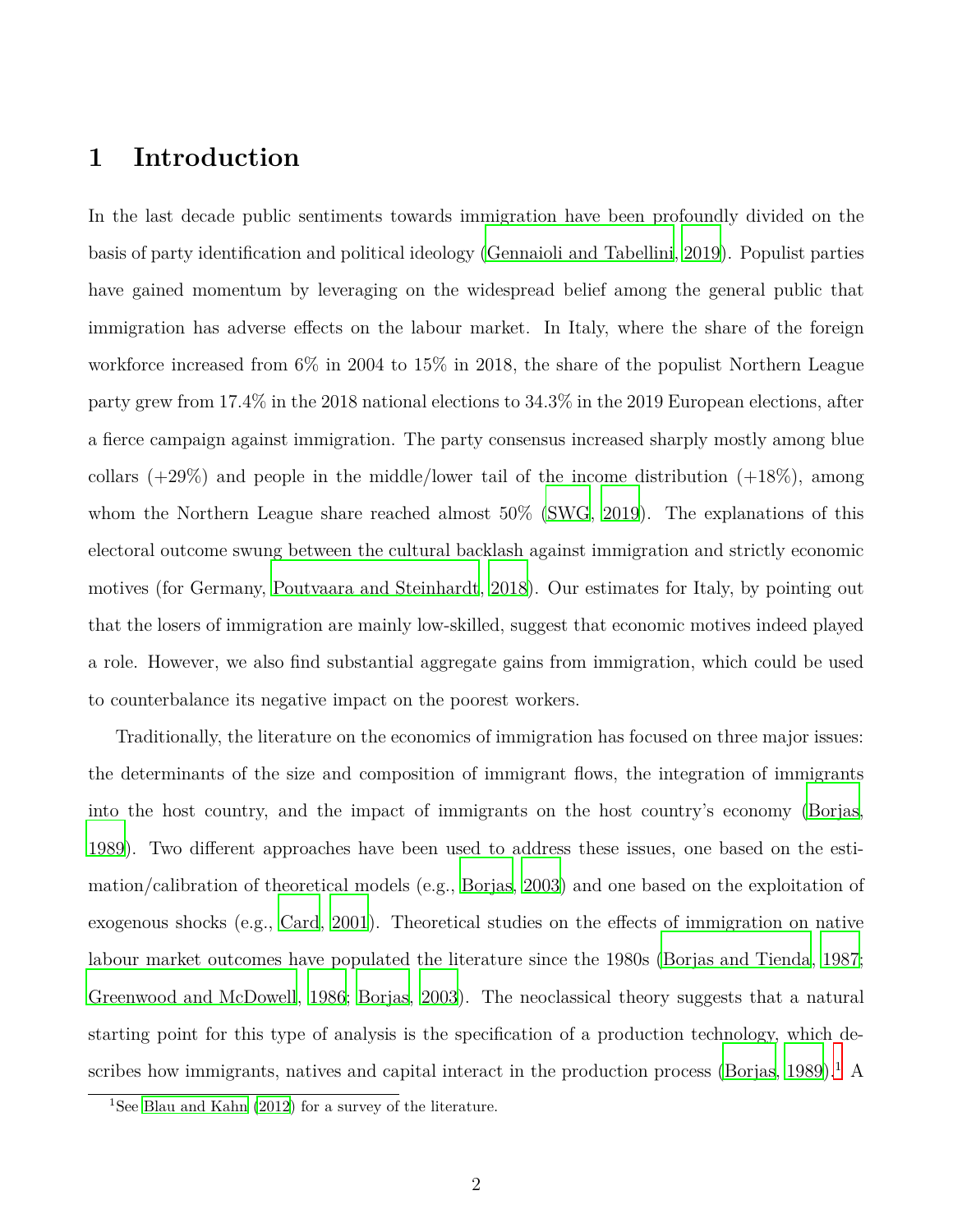number of papers take a medium/long-run approach, by assuming that over time firms are able to adjust the composition of factors (capital/labour ratio) [\(Ottaviano and Peri](#page-84-1), [2012\)](#page-84-1), while another strand using a short-term approach represents immigration as an increase in labor supply for a given capital stock [\(Borjas, 2003\)](#page-80-1). The large majority of papers discuss partial equilibrium models with a production technology that distinguishes between high-skilled and low-skilled labour and assume that immigrants are perfect substitutes with their corresponding native skill category. Within this framework, a sudden inflow of low-skilled migrants, changing the skill composition, leads to an excess supply of low-skilled employees and therefore a downward pressure on wages of all low-skilled employees, at least in the short run [\(Dustmann et al., 2013;](#page-81-0) [Moreno-Galbis and Tritah](#page-83-0), [2016](#page-83-0); [Ortega, 2000\)](#page-84-2). On the contrary, whenever immigrants and natives are only imperfect substitutes within the same (observable) skill group, the increase in immigration primarily affects the wages of immigrants already living in the host country [\(Manacorda et al.](#page-83-1), [2012;](#page-83-1) [D'Amuri et al.](#page-81-1), [2010](#page-81-1)).

Scant is instead the literature on the use of a general equilibrium search and matching model to quantify the impact of immigration. Some papers concentrate only on the production side of the economy and assume perfect competition in the labour market [\(Ottaviano and Peri](#page-84-1), [2012;](#page-84-1) [Borjas](#page-80-1), [2003](#page-80-1)). More recently, a number of papers have analysed the issue within a general equilibrium model with imperfect competition, but include only one sector and assume perfect substitutability between immigrants and natives [\(Albert and Monras](#page-79-1), [2018](#page-79-1); [Amior et al.](#page-79-2), [2020\)](#page-79-2). Generally, within these models consumption goods are produced by a nested CES production function, where employees of different skill levels enter as complementary factors, while less emphasis is placed on the equilibrium in the goods market [\(Chassamboulli and Palivos](#page-80-4), [2014](#page-80-4); [Battisti et al.](#page-79-3), [2018](#page-79-3); [Iftikhar and Zaharieva, 2019](#page-82-2); [Monras](#page-83-2), [2020\)](#page-83-2). Another recent approach involves the inclusion of tradable and non-tradable activities (tasks), within a general equilibrium model, but with the assumption of perfect competition [\(Burstein et al., 2020](#page-80-5)).

We develop a novel general equilibrium search and matching model with imperfect competition where two non-tradable goods are produced using high-skilled and low-skilled labour (either native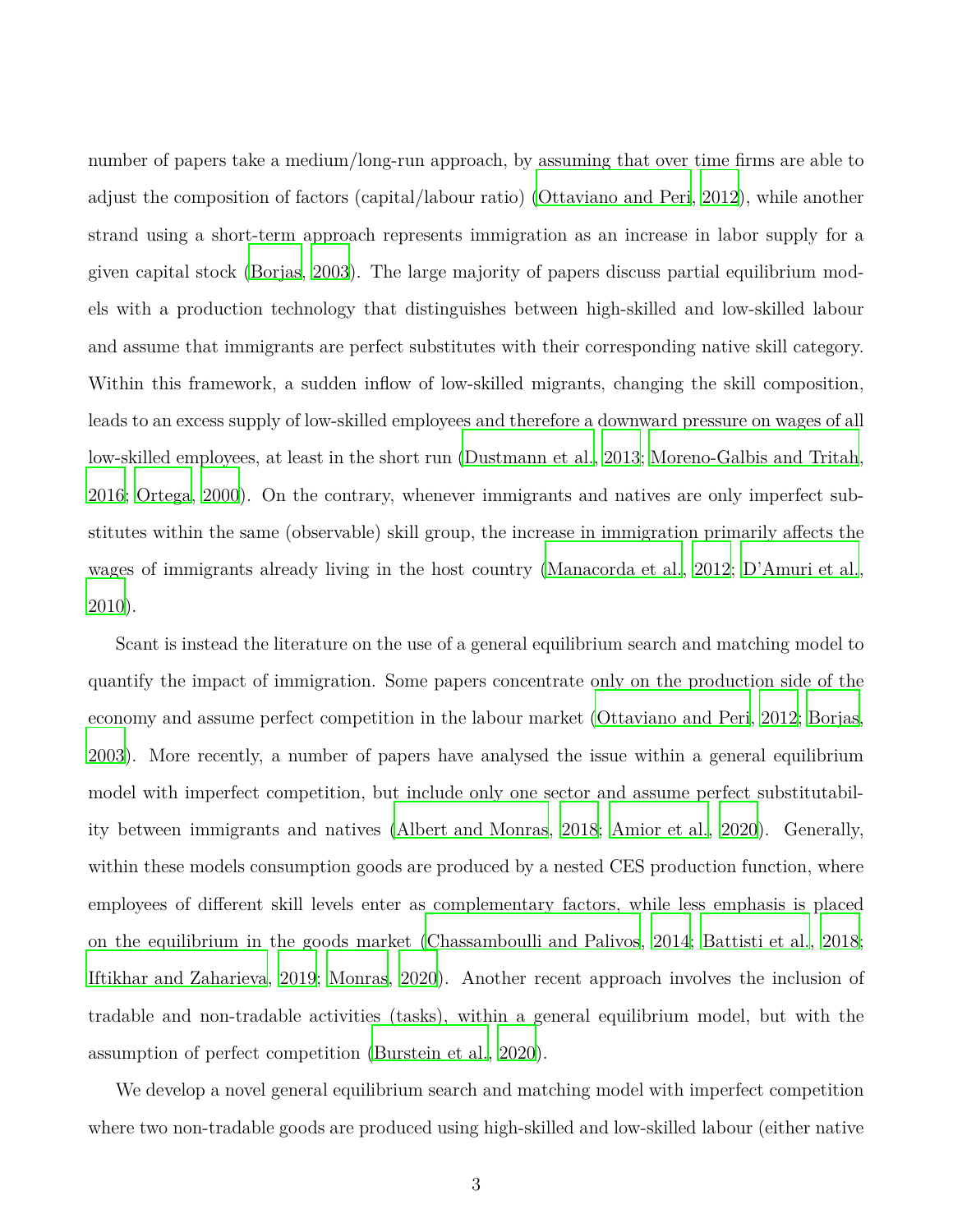or non-native), respectively, and both goods are consumed by all employees and employers. The provision of public goods and unemployment benefits are financed by a progressive taxation on wages and profits. Two main features of the model deserve a deeper discussion: international trade of goods and the choice of the production function.

While in Section [3](#page-19-0) we discuss an extension of the model to a small open economy where the high-skilled good is tradable, our analysis mainly focuses on the case of non-tradable goods for two reasons. First, non-tradable activities, typically services, are the ones which absorb the largest share of low-skilled immigrants (see Section [4.1](#page-22-0) for Italy). Moreover, on average the share of tradable activities in an economy is very small. [Blinder and](#page-79-4) Krueger [\(2013\)](#page-79-4) show that in the US only 25% of activities (tasks) are offshorable and offshorability does not have systematic effects on either wages or the probability of layoff. On the production side, we break the *complementarity channel* between employees of different skills by refraining from using a CES production function, which according to [Borjas](#page-80-6) [\(2014](#page-80-6)), "greatly limits the structure of immigration wage effects". Our analysis offers an alternative to the 'CES production function approach', by exploring the *price channel*, i.e., adding the goods market to a search and matching framework and shifting the focus from factor ratios towards the elasticity of substitution between consumption goods, as discussed by [Autor \(2018,](#page-79-5) p.3). This alternative approach proves to be successful in the estimation of the Italian economy (see Section [5\)](#page-34-0).

Within this framework a large inflow of low-skilled employees has two major effects on wages and prices. First, it changes the skill composition of the workforce with negative effects on the real wages of low-skilled employees. In addition, by increasing the supply of the low-skilled good produced by low-skilled employees, it leads to a drop in its price, causing an increase in the real wage of high-skilled employees. Interestingly, although the wage of low-skilled employees is lower, the adverse effect on the price of the low-skilled good can induce a loss for employers who operate in the low-skilled market. This inflow of low-skilled employees also increases total GDP and therefore government revenues and social contributions, while the impact on GDP per worker and the provision of the public goods is ambiguous, depending on the employment composition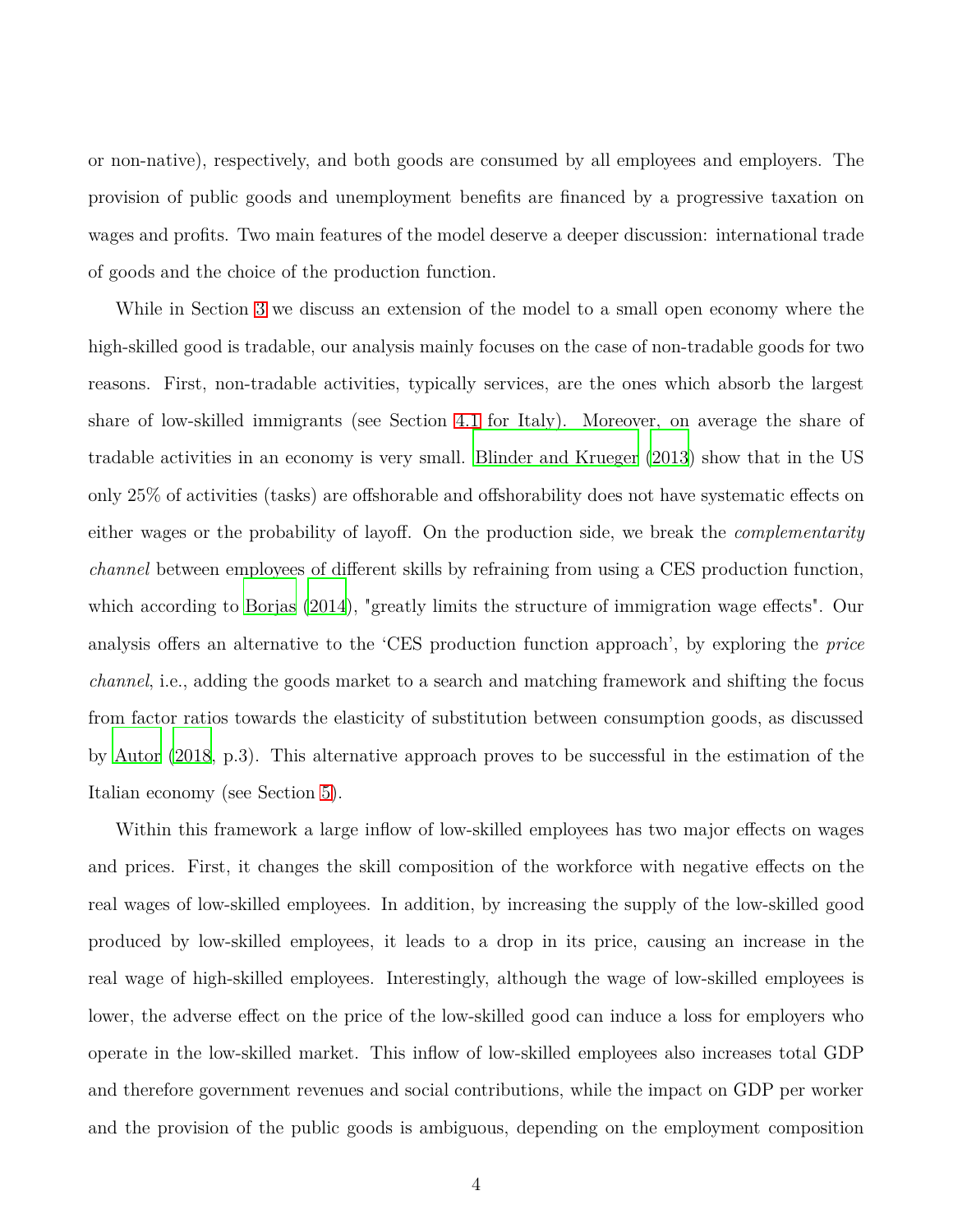and the elasticity of the prices to the mass of low-skilled employees.

We estimate the model using data from Italy for each year in the period 2008-2017. We find that, compared to a counter-factual scenario with no non-natives, in 2017 total production was higher by approximately 14%. Both indirect and direct taxes, which are proportional to total production were 14% higher, and social security contributions were 12% higher, corresponding to an overall increase in the government revenues of approximately 88 billions  $\epsilon$ . GDP per worker and the per capita provision of public goods were both higher by approximately 4%. The wage of low-skilled employees was lower by approximately 4%, while the wage of high-skilled employees was higher by approximately 8%. On the other hand, the effect on unemployment rates was minimal. The overall effect of the presence of non-natives on the employees' lifetime utilities was positive for high-skilled employees  $(+8\%)$  and negative for low-skilled employees  $(-2\%)$ . At the same time, the value of a filled vacancy, which we interpret as a proxy for the employers' expected profits, was 10% higher for firms operating in the high-skilled market and 6% lower for firms operating in the low-skilled market, due to the increased (decreased) real price of the high-skilled (low-skilled) good.

The contribution of this paper to the existing literature is multi-fold. First, while in most of the existing research the effects of immigration have been studied through the factor ratios within firms [\(Dustmann et al.](#page-81-0), [2013;](#page-81-0) [Borjas, 2003](#page-80-1); [Ottaviano and Peri](#page-84-1), [2012\)](#page-84-1), in line with [Monras \(2020\)](#page-83-2) this paper explores the *price channel* through the inclusion of two goods, whose equilibrium prices strongly depend on the skill composition of migrants, while maintaining some degree of socioeconomic heterogeneity between native and non-native employees.<sup>2</sup> This is motivated by the evidence provided by [Cortes](#page-80-7) [\(2008](#page-80-7)) who empirically shows that in the US an increase in the share of low-skilled immigrants in the labor force significantly decreased the price of immigrant-intensive services. Appendix [P](#page-71-0) reports anecdotal evidence for Italy about the differential changes in the prices of high and low-skilled goods in the 2004-2017 period in which the percentage of foreign

<sup>&</sup>lt;sup>2</sup>For instance, the job finding and job exit rates of employees within the same labour market differ according to the country of origin, hence natives and non-natives are not perfect substitute, although their value added is the same.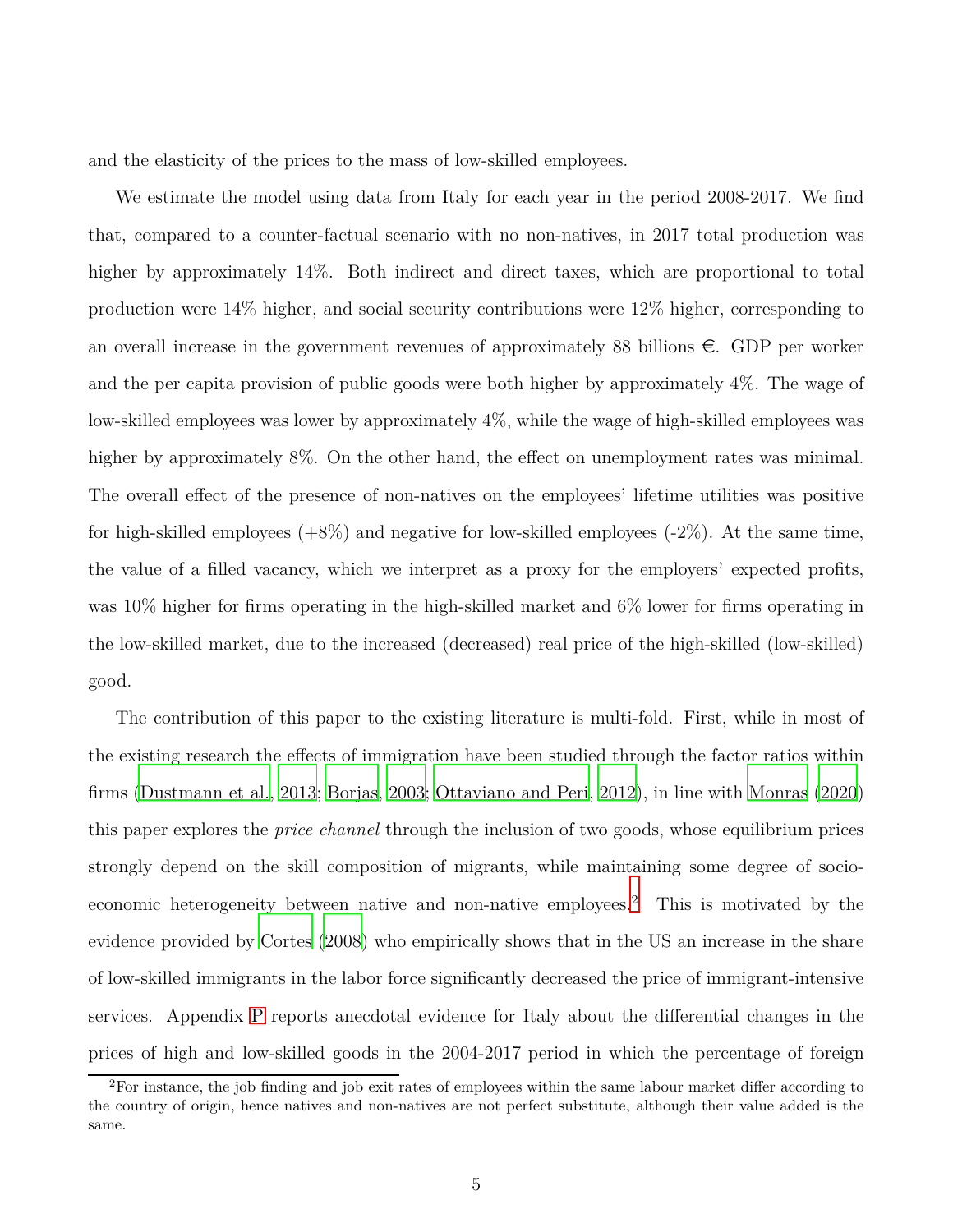workforce increased from 6% to 15%.

Second, we provide a general equilibrium framework to assess the impact of immigration on public finances, which is crucial for formulating a comprehensive evaluation of the immigration phenomenon [\(National Academies of Sciences et al., 2017](#page-83-3)). As natives and non-natives have the same access to unemployment benefits and the provision of public goods (i.e., the fiscal costs are the same for all employees), under the assumption of a balanced budget we find for Italy a *net fiscal benefit* of immigration as measured by the increased per capita provision of public goods.

Third, we advance our understanding of the impact of immigration on profits and the welfare of employers, which are outcomes generally overlooked in the literature. This is particularly important as the mass of employers is on average not negligible; in 2019, it spanned from  $6\%$ of total employment in the USA to 23% in Italy and 32% in Greece (OECD). Our model points out that employers in the low-skilled market might be at risk of being negatively affected by lowskilled immigration as the benefit from the lower wage of low-skilled employees might be overtaken by the lower revenues deriving from the drop of the price of the low-skilled good. A similar risk is faced by employers in the high-skilled market due to the parallel increase in the wage of high-skilled employees and the higher price of the high-skilled good. Our empirical analysis for Italy suggests a loss for employers in the low-skilled market and a gain for employers in the high-skilled market.

Finally, we are the first to estimate the impact of immigration in Italy using a micro-founded general equilibrium model. Italy has experienced large immigration inflows in the last decade and several analysis on the fiscal consequences of immigration have been conducted by policy-focused groups [\(Moressa](#page-83-4), [2019;](#page-83-4) [INPS](#page-82-3), [2017\)](#page-82-3). This research however presents weaknesses typical of partial equilibrium analysis and the lack of micro-foundation of individual decisions. Not surprisingly, although we find qualitatively similar (but quantitatively different) results in terms of increased social security contributions [\(INPS, 2017\)](#page-82-3), we offer a more balanced view on the costs of immigration, specifically for low-skilled workers.

An additional feature of our analysis is the matching of a much larger set of moments with respect to the estimated parameters with the aim of assessing the ability of the model to reproduce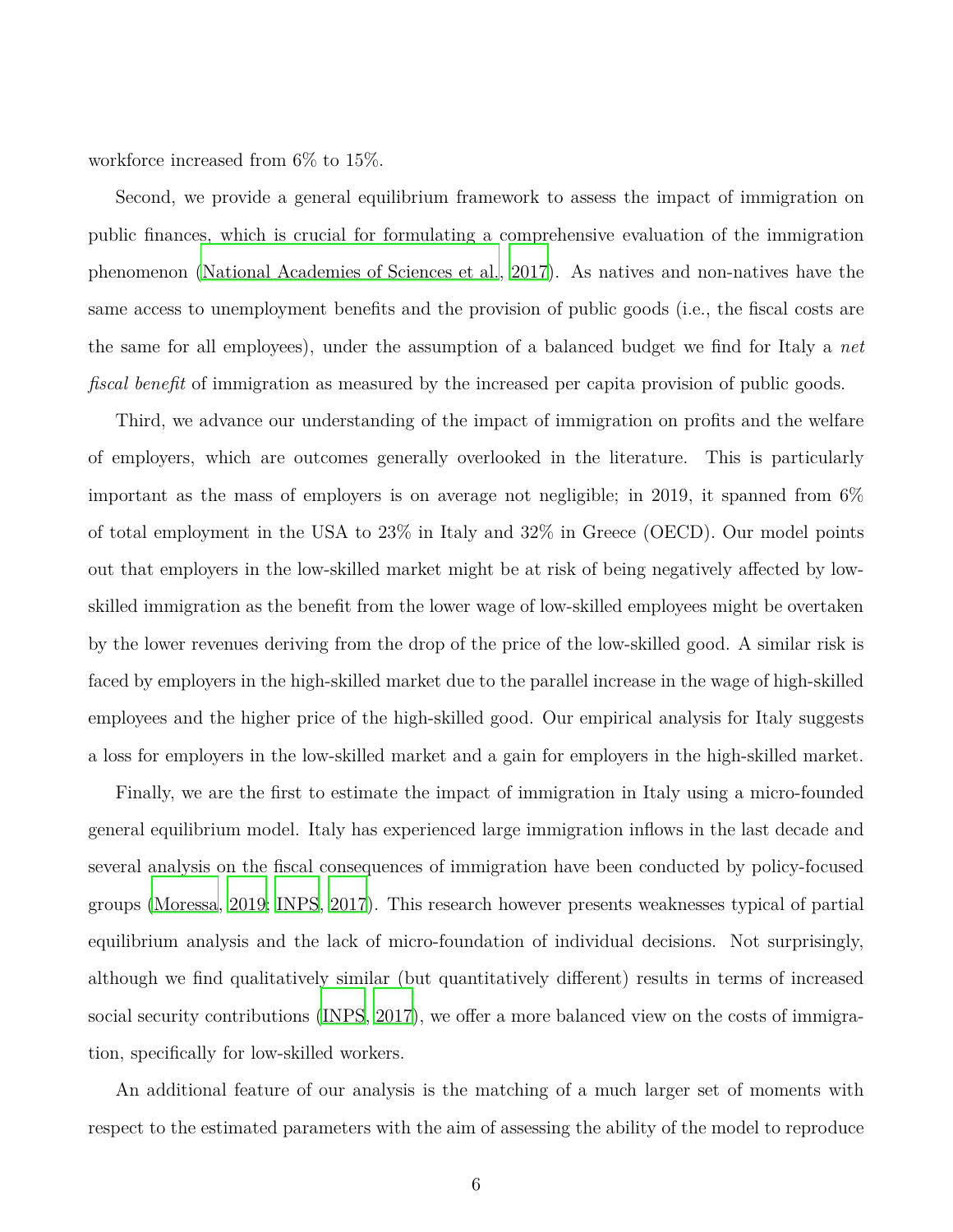the dynamics of the most important variables, while in the literature the estimation of general equilibrium models is usually performed using perfect identification, i.e. the number of parameters estimated is equal to the number of moments [\(Flinn and Mullins](#page-81-2), [2015](#page-81-2)).

This paper is organized as follows. In Section [2](#page-6-0) we describe the search and matching model with non-tradable goods. In Section [3](#page-19-0) we discuss a version of the model with one tradable good. In Section [4](#page-21-0) we provide labour market statistics for Italy in the 2008-2017 period and illustrate the methodology used to estimate the model. Section [5](#page-34-0) shows the results of the model estimation and presents two counter-factual scenarios. Section [6](#page-40-0) concludes the paper.

## <span id="page-6-0"></span>**2 The model**

Consider the following continuous time infinite-horizon economy with constant stocks of physical and human capital and technology. There is a continuum of mass  $\sigma$  of employees. All employees supply labour inelastically, are risk neutral and discount the future at constant rate *r*. Employees differ according to their skill level and their country of origin. We distinguish between *natives N*, who are born in the home country and *non-natives* I, who are born in a foreign country. Each individual is either *high-skilled*, *h*, or *low-skilled*, *l*. Hence, the total measure of employees is the sum of the four different categories of employees, i.e.  $\sigma = \sigma_{l,N} + \sigma_{l,I} + \sigma_{h,N} + \sigma_{h,I}$ . *Employees* can be either employed or unemployed, hence  $\sigma_{i,N} = e_{i,N} + u_{i,N}$  and  $\sigma_{i,I} = e_{i,I} + u_{i,I}$ , where  $i \in \{l, h\}$ . The economy is also populated by a measure  $\chi$  of *employers*. Employers are ex-ante homogeneous and post skill-specific vacancies, which are open to both natives and non-natives. From the match between an employer and an employee two types of goods, *h* and *l* are produced, using labour as sole input, i.e., good *h* is produced using only high-skilled employees *h*, while good *l* is produced using only low-skilled employees  $l$ .  $x_h$  and  $x_l$  are the quantities of each good produced by each type of employee, which are sold at price  $p_h$  and  $p_l$ , respectively.

Employers and employees come together via a standard matching function  $m(v_i, u_i)$ , where  $u_i$ is the measure of unemployment (natives and non-natives,  $u_i = u_{i,N} + u_{i,I}$ ) and  $v_i$  is the measure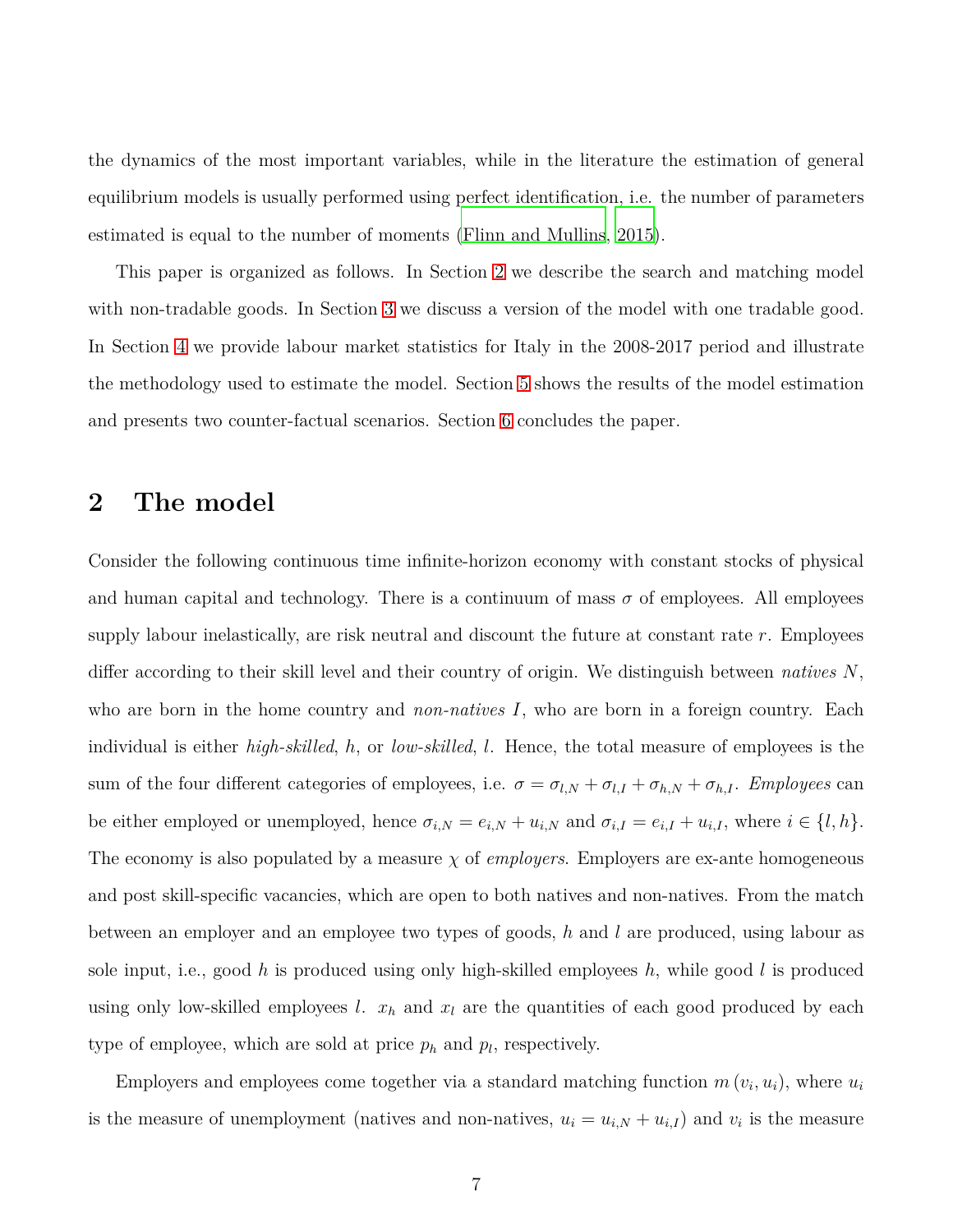of vacancies, and  $\theta_i \equiv v_i/u_i$  is defined as the labour market tightness. The function  $m(v_i, u_i)$ is twice differentiable, increasing in its arguments, and exhibits constant returns to scale. Each vacancy is skill-specific, but open to both native and non-native employees. Hence, there are two labour markets, one for high-skilled and one for low-skilled employees. Within each market, the probability that an employer with an open vacancy meets either a native or an non-native employee may be defined as  $q(\theta_i) \equiv m(u_i, v_i) / v_i$ . The probability that an unemployed worker, either native or non-native, meets an employer may be defined as  $\theta_i q(\theta_i) = m(u_i, v_i)/u_i$ . It is assumed that  $q(\theta_i) \to 1$  and  $\theta_i q(\theta_i) \to 0$  as  $\theta_i \to 0$ , and  $q(\theta_i) \to 0$  and  $\theta_i q(\theta_i) \to 1$  as  $\theta_i \to \infty$ .

The probability that a vacancy is filled with a worker is equal to  $\kappa_{i,j}q(\theta_i)$ , which is the product of the probability that an employer meets an employee,  $q(\theta_i)$ , and the probability that the job offer is signed,  $\kappa_{i,j}$ . Similarly, the probability that an unemployed worker finds a job is equal to the product of the probability that an employee meets an employer  $\theta_i q(\theta_i)$  and the probability that the job offer is signed  $\kappa_{i,j}$ , i.e.,  $\kappa_{i,j}\theta_i q(\theta_i)$ . While the probability for an employee to meet an employer  $q(\theta_i)$  and the probability for an employer to fill a vacancy  $\theta_i q(\theta_i)$  are identical for all employers and employees searching in a given labour market (either high-skilled or low-skilled), the probability to sign a job offer  $\kappa_{i,j}$  depends on both the country of origin and the skill level of the employee. This heterogeneity, which is discussed in the literature [\(Iftikhar and Zaharieva](#page-82-2), [2019](#page-82-2)) and confirmed in the data (see Section [4.1.4\)](#page-28-0), can be explained by the *compatibility* factor: observable skills (i.e., language proficiency) and unobservable characteristics may favour the match formation of natives compared to non-natives once a contact happens. It is important to remark that this heterogeneity among employees is ex-ante and does not imply an ex-post heterogeneity in the new matches, as "non-compatible" matches are not formed [\(Rogerson et al.](#page-84-3), [2005](#page-84-3)). Also the exogenous destruction rate  $\delta_{i,j}$  is specific to the type of worker as shown in the data (see Section [4.1.4\)](#page-28-0): when the shock hits the match, the employee becomes unemployed and the employer is left with an open vacancy. In this circumstance, the employer is required to pay firing costs F, which include two components, as in [Garibaldi and Violante](#page-82-4) [\(2005](#page-82-4)): a share *φ* of the cost is transferred to the employee as a severance payment, while the share  $1-\phi$  is a dead-weight loss (red-tape cost).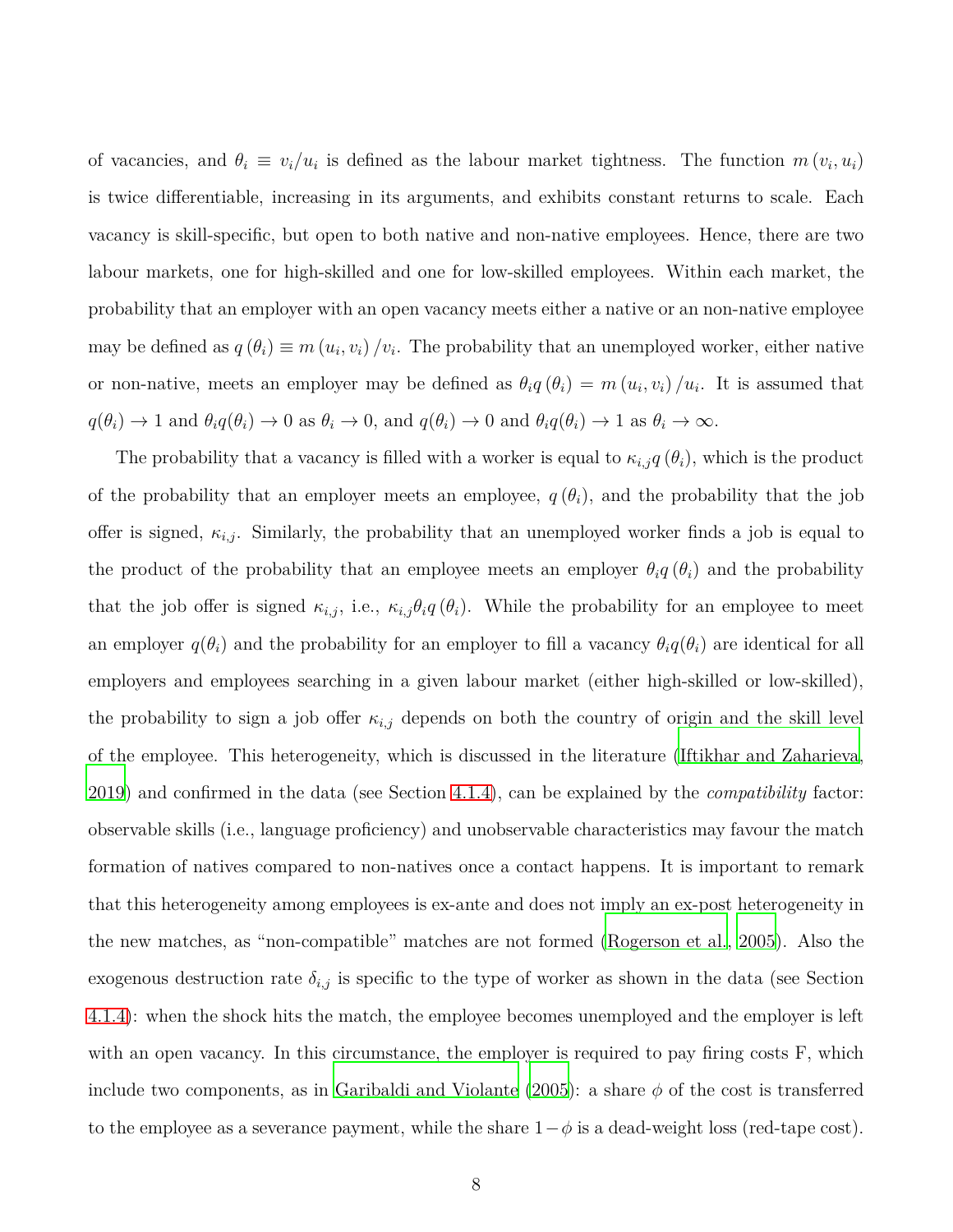Non-native employees coming from abroad join the labour market as unemployed at exogenous rate *η*. They also leave the labour market and go abroad at exogenous rate  $\lambda$ . Both  $\lambda$  and  $\eta$ are assumed to be the same among employees with different skill levels as they are influenced by socio-political phenomena, which affect all employees similarly.

### **2.1 Employees**

All employees consume both goods  $x_h$  and  $x_l$  and benefit from the provision of public goods  $\nu$ . As they consume all the income they earn and do not save, their utility function reads as follows:

<span id="page-8-1"></span><span id="page-8-0"></span>
$$
Z_{i,j} = \left[ \gamma d_{h,i,j}^{\rho} + (1 - \gamma) d_{l,i,j}^{\rho} \right]^{1/\rho} + \iota \nu,
$$
\n(1)

where  $d_{h,i,j}$  and  $d_{l,i,j}$  are the quantities demanded and consumed of product *h* and *l*, respectively, by an individual with skill level  $i \in \{h, l\}$  and country of birth  $j \in \{N, I\}$ . The parameter  $\rho$ determines the *elasticity of substitution between the two goods*  $\epsilon \geq 0$ , in particular  $\epsilon \equiv 1/(1-\rho)$ . Whenever  $\epsilon \to \infty$  ( $\rho \to 1$ ) the two goods are perfect substitutes, whenever  $\epsilon \to 0$  ( $\rho \to -\infty$ ) the two goods are perfect complements, and, finally, whenever  $\epsilon = 1$  ( $\rho = 0$ ), we have the reference case of a Cobb-Douglas utility function.<sup>3</sup> The utility *ιν* comes from the *public goods* provided by the government, where  $\iota$  is a proxy for the elasticity of substitution between private and public goods. We assume that  $\gamma \in (0,1)$  and  $\iota > 0.4$ 

Employees maximize their utility function, subject to the following budget constraint:

$$
p_h d_{h,i,j} + p_l d_{l,i,j} = y_{i,j} = \begin{cases} (1-t)(w_{i,j} + \tau) & \text{if the worker } (i,j) \text{ is employed,} \\ b(1-t)(w_{i,j} + \tau) & \text{if the worker } (i,j) \text{ is unemployed.} \end{cases}
$$
 (2)

Employees earn a wage  $w_{i,j}$ , gross of social security contributions, which is taxed at proportional

<sup>3</sup>See Appendix [A](#page-42-0) for details.

<sup>&</sup>lt;sup>4</sup>We include the term  $\iota\nu$  as an additive factor, rather than multiplicative, for tractability purposes. Complementarity/substitution effects between public and private goods are captured by the parameter *ι*.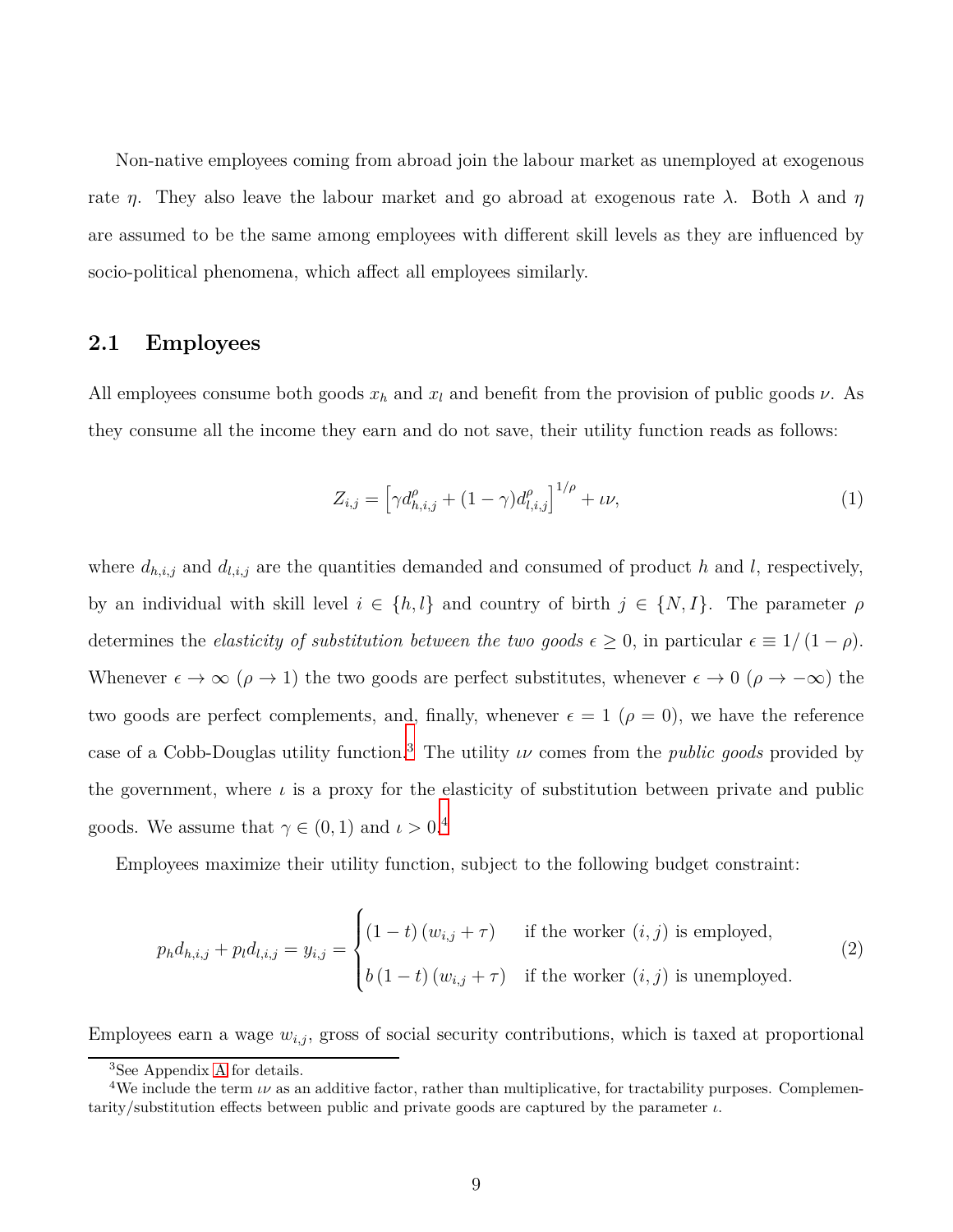rate  $t<sup>5</sup>$  In order to introduce the possibility of progressive taxation, we assume that all employees receive a *tax subsidy τ* . <sup>6</sup> Employees who are unemployed instead receive *unemployment benefits*, which are a proportion *b* of their net wage.

From the utility maximization, we get the optimal quantities of goods *h* and *l* demanded by each individual, depending on her skill level, country of origin and employment status. Specifically, if the worker is employed she will demand the following quantities of good *h* and good *l*:

<span id="page-9-0"></span>
$$
d_{h,i,j} = \frac{\left(\frac{p_h}{\gamma}\right)^{1/(\rho-1)}}{p_l \left(\frac{p_l}{1-\gamma}\right)^{1/(\rho-1)} + p_h \left(\frac{p_h}{\gamma}\right)^{1/(\rho-1)}} y_{i,j},\tag{3}
$$

$$
d_{l,i,j} = \frac{\left(\frac{p_l}{1-\gamma}\right)^{1/(\rho-1)}}{p_l\left(\frac{p_l}{1-\gamma}\right)^{1/(\rho-1)} + p_h\left(\frac{p_h}{\gamma}\right)^{1/(\rho-1)}} y_{i,j},\tag{4}
$$

where  $y_{i,j}$  is the work income as defined in Equation [\(2\)](#page-8-0). By plugging the optimal demands of the two goods (Equations [\(3\)](#page-9-0) and [\(4\)](#page-9-0)) into Equation [\(1\)](#page-8-1), we can compute the indirect utility of employed and unemployed employees as:

<span id="page-9-1"></span>
$$
Z_{i,j} = \frac{y_{i,j}}{P} + \iota \nu,\tag{5}
$$

where P is the *aggregate price index* defined as:

$$
P = \left[ p_h \left( \frac{p_h}{\gamma} \right)^{1/(\rho - 1)} + p_l \left( \frac{p_l}{1 - \gamma} \right)^{1/(\rho - 1)} \right]^{(\rho - 1)/\rho}.
$$
 (6)

<sup>&</sup>lt;sup>5</sup>In the model (and in real life), the wages paid by the firms  $(w_{i,j})$  are gross of taxes and social security contributions, and are commonly defined as gross welfare wages; gross fiscal wages instead refer to the amount on which income taxes are computed (gross of taxes but net of social security contributions). Finally, in the data we observe net wages, i.e. wages net of income taxes and social security contributions (see Section [4.1.3](#page-26-0) for the Italian data on net wages).

<sup>6</sup>As in [Pissarides \(2000\)](#page-84-4), employees receive a tax subsidy *τ*, and then are taxed on total labour earnings, including the subsidy, at the proportional tax rate *t*. Hence, the net taxation paid by the employee is  $T(w_{i,j}) = tw_{i,j} - (1-t)\tau$ .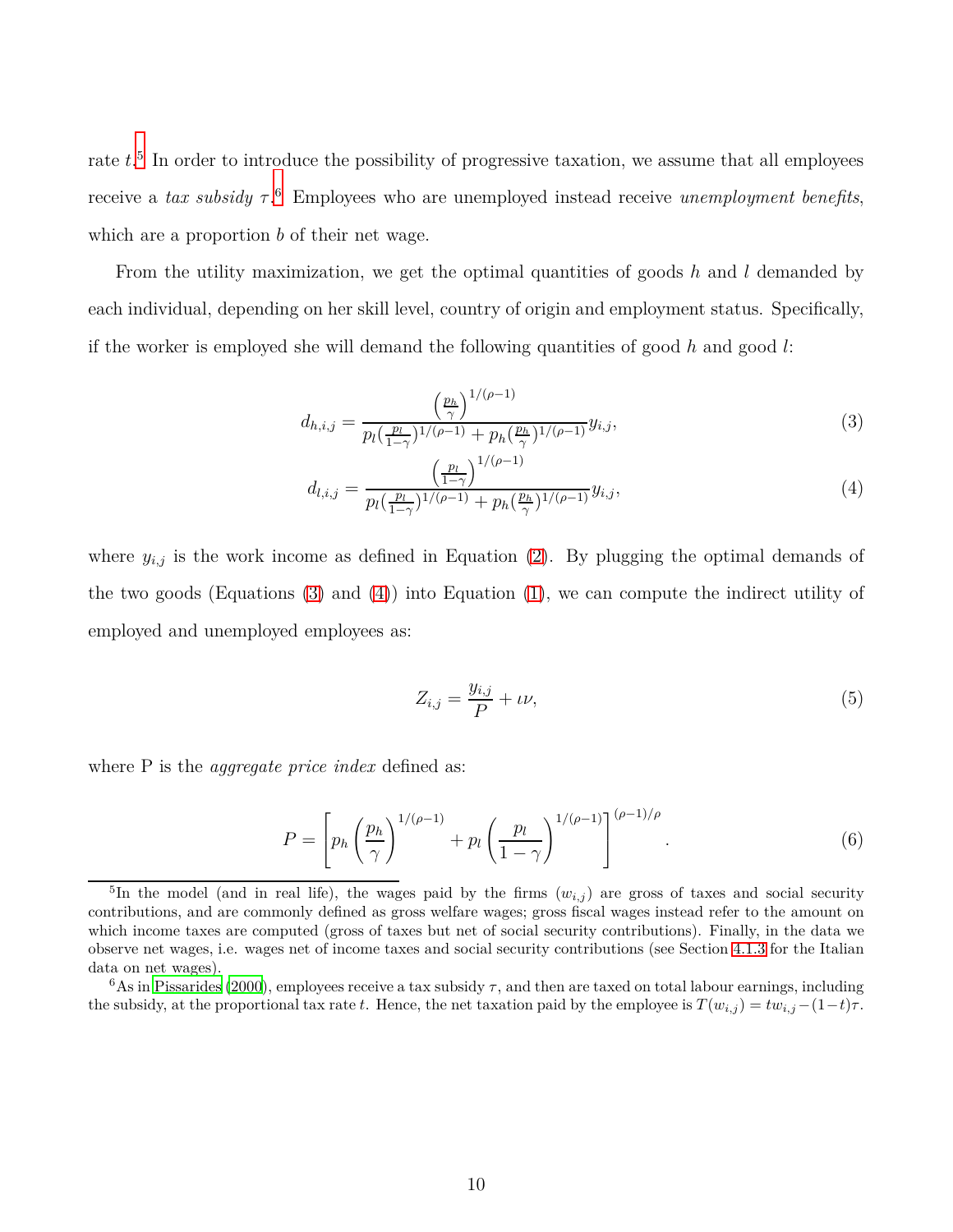Finally, we can express the demanded quantities of good *h* and good *l* as:

<span id="page-10-0"></span>
$$
d_{h,i,j} = \left(\frac{\tilde{p}_h}{\gamma}\right)^{1/(\rho-1)} \tilde{y}_{i,j},\tag{7}
$$

$$
d_{l,i,j} = \left(\frac{\tilde{p}_l}{1-\gamma}\right)^{1/(\rho-1)} \tilde{y}_{i,j},\tag{8}
$$

where  $\tilde{p}_i \equiv p_i/P$  is the *real price* of good  $i \in \{h, l\}$  and  $\tilde{y}_{i,j} \equiv y_{i,j}/P$  is the *real income*. From Equations [\(7\)](#page-10-0) and [\(8\)](#page-10-0), we can then calculate the shares of expenditure per each good:

$$
\frac{\tilde{p}_h d_{h,i,j}}{\tilde{y}_{i,j}} = \gamma^{\epsilon} \tilde{p}_h^{1-\epsilon}, \text{ and} \tag{9}
$$

$$
\frac{\tilde{p}_l d_{l,i,j}}{\tilde{y}_{i,j}} = (1 - \gamma)^{\epsilon} \tilde{p}_l^{1 - \epsilon};\tag{10}
$$

for  $\epsilon = 1$  such shares are independent of the prices level, while for  $\epsilon \neq 1$  the rate of change of the shares is equal to the rate of change of the prices multiplied by  $1 - \epsilon$ , suggesting that  $\epsilon$  should be in a narrow range around 1.

Let  $W_{i,j}^e$  be the present discounted value of the utility of an employee with skill level *i* and country of origin *j* who is currently employed. Following [Pissarides](#page-84-4) [\(2000](#page-84-4)), the corresponding Bellman's equation reads:

<span id="page-10-1"></span>
$$
rW_{i,j}^{e} = Z_{i,j}^{e} + \delta_{i,j} \left( W_{i,j}^{u} + \phi \tilde{p}_{i} x_{i} F - W_{i,j}^{e} \right). \tag{11}
$$

Employees who are employed, both natives and non-natives, enjoy the indirect utility of being employed  $Z_{i,j}^e$ . At rate  $\delta_{i,j}$  the match is exogenously destroyed and the employees become unemployed: in these circumstances, the employees receive a transfer, which is a share  $\phi$  of the total firing costs  $\tilde{p}_i x_i F$  paid by the employers.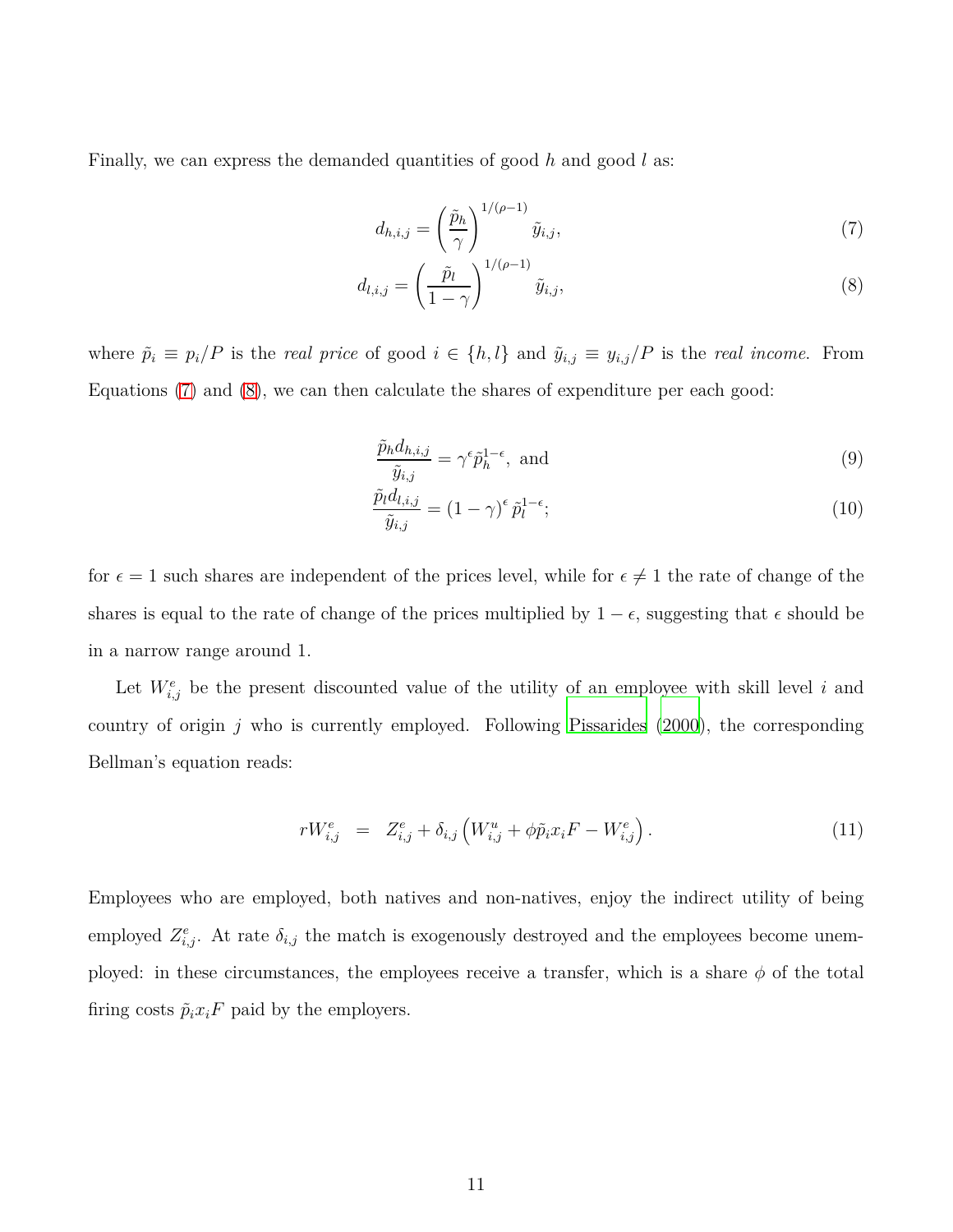The Bellman's equations for employees who are unemployed read:

<span id="page-11-0"></span>
$$
rW_{i,N}^u = Z_{i,N}^u + \kappa_{i,N}\theta_i q\left(\theta_i\right) \left(W_{i,N}^e - W_{i,N}^u\right) \text{ and } \qquad (12)
$$

$$
rW_{i,I}^u = Z_{i,I}^u + \kappa_{i,I} \theta_i q(\theta_i) \left( W_{i,I}^e - W_{i,I}^u \right) + \lambda \left( W_{i,FC} - W_{i,I}^u \right). \tag{13}
$$

While both natives and non-native employees find a job with probability  $\kappa_{i,j}\theta_i q(\theta_i)$ , non-native employees have the additional outside option of leaving the country at rate  $\lambda$ <sup>7</sup>, and enjoying utility  $W_{i,FC}$  elsewhere. We can interpret  $\lambda$  as either the individual decision to go back home or as a government policy, which forces non-native unemployed to be expelled.<sup>8</sup>

### **2.2 Employers**

Employers may open a vacancy or manage a firm. They can be active on both markets and open multiple vacancies simultaneously. The utility of employer *q* reads as:

$$
Z_q = \left[ \gamma d_{h,q}^{\rho} + (1 - \gamma) d_{l,q}^{\rho} \right]^{1/\rho} + \iota \nu. \tag{14}
$$

Employers consume both goods and receive the provision of public goods  $\nu$ , as the employees. We also assume that employers do not save. Employers maximize their utility subject to the following budget constraint:

$$
p_h d_{h,q} + p_l d_{l,q} = \Pi_q,\tag{15}
$$

<sup>&</sup>lt;sup>7</sup>The model could be extended by allowing native employees to leave the country too. However, as reported in the Appendix [D,](#page-47-0) the share of native unemployed who emigrate is very low (about 2.5%). Nevertheless, our main theoretical and empirical findings would be substantially unchanged.

<sup>&</sup>lt;sup>8</sup>The rate at which non-natives exit the country  $\lambda$  is determined by socio-political factors in origin countries, by migration policies in host countries, and by the personal choice of non-natives. The first two factors appear to be the most important for several countries, suggesting that the rate at which non-natives exit the country is mainly independent of the skill level of non-natives. Nevertheless, introducing skill-specific *λ* would not change our main findings, while substantially increasing the algebraic computation.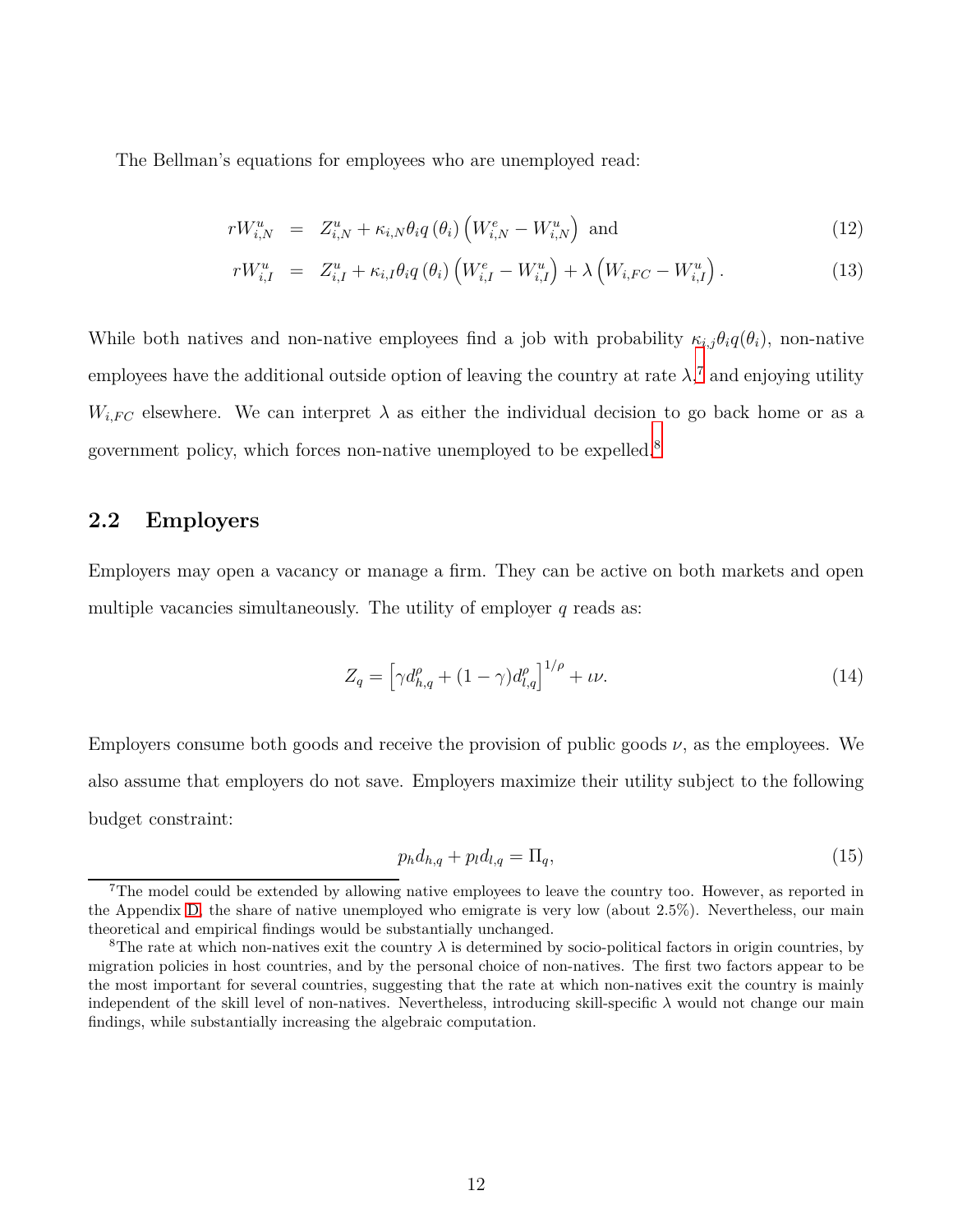where  $\Pi_q$  are the employer's q net profits. We can then express the demanded quantities of good *h* and good *l* in real terms, using the price index P (Equation [\(6\)](#page-9-1)) as:

$$
d_{h,i,j} = \left(\frac{\tilde{p}_h}{\gamma}\right)^{1/(\rho-1)} \tilde{\Pi}_q \text{ and } \tag{16}
$$

$$
d_{l,i,j} = \left(\frac{\tilde{p}_l}{1-\gamma}\right)^{1/(\rho-1)} \tilde{\Pi}_q,\tag{17}
$$

where  $\tilde{\Pi}_q \equiv \Pi_q/P$  is *real net profits*.

Let  $J_{i,j}$  be the present discounted value of the utility of an employer hiring an employee with skill level *i* and of country of origin *j*. The employer's Bellman's equation for a filled position reads:<sup>9</sup>

<span id="page-12-0"></span>
$$
rJ_{i,j} = (1-t)(\tilde{p}_ix_i - \tilde{w}_{i,j}) + \delta_{i,j}(V_i - J_{i,j} - \tilde{p}_ix_iF), \qquad (18)
$$

where  $i \in \{l, h\}$  and  $\tilde{p}_i x_i$  is the real value added of each employee in the labour market *i*. The employer value function in Equation [\(18\)](#page-12-0) takes into account the presence of *firing costs*. In particular, every time an exogenous shock  $\delta_{i,j}$  destroys a match, the employer is required to pay firing costs *F*, which are proportional to the value added of the employee, as in [Pissarides \(2000\)](#page-84-4). The firm's Bellman's equation for hiring an employee with skill level *i*, i.e. the value of a skill-specific vacancy, is given by:

<span id="page-12-1"></span>
$$
rV_i = -c\tilde{p}_ix_i + \pi_{i,N}\kappa_{i,N}q\left(\theta_i\right)\left(J_{i,N} - V_i\right) + \left(1 - \pi_{i,N}\right)\kappa_{i,I}q\left(\theta_i\right)\left(J_{i,I} - V_i\right),\tag{19}
$$

where  $c\tilde{p}_ix_i$  is the vacancy cost which is proportional to the value added of the employee,  $\kappa_{i,j}q(\theta_i)$ is the rate at which a vacancy is filled, and  $\pi_{i,N} \equiv u_{i,N}/(u_{i,N} + u_{i,I})$  is the probability for an employer operating in the good market *i* to meet a native employee, which is computed as the share of unemployed natives on the total number of unemployed.

<sup>&</sup>lt;sup>9</sup>See in particular Equation  $(9.9)$  in [Pissarides](#page-84-4)  $(2000)$ .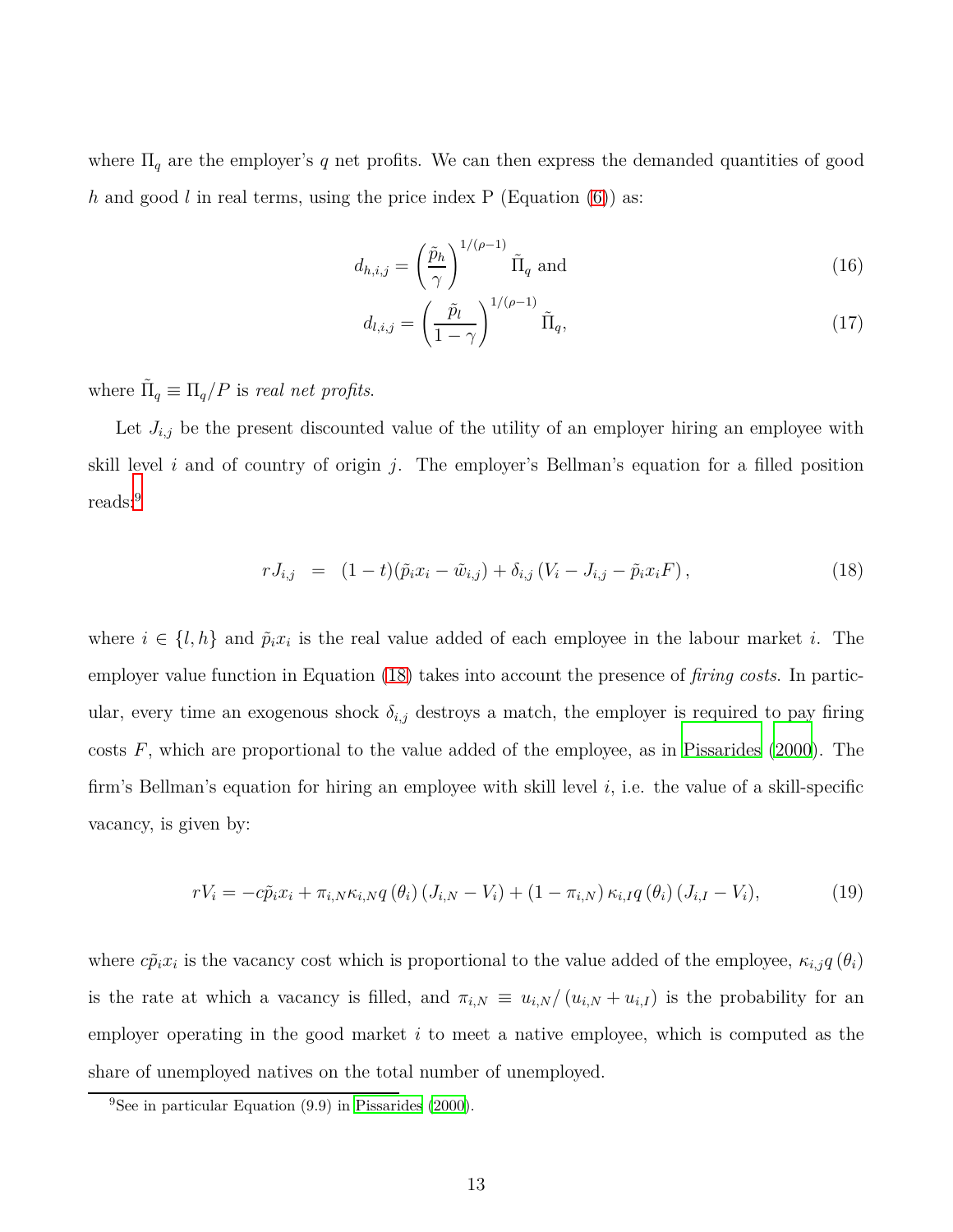### **2.3 Wage bargaining**

The wages of native and non-native employees are chosen to maximize the surplus of the match between employer and employee:

$$
\left(W_{i,j}^{e} - \phi \tilde{p}_{i} x_{i} F - W_{i,j}^{u}\right)^{\beta_{j}} \left(J_{i,j} + \tilde{p}_{i} x_{i} F - V_{i}\right)^{1-\beta_{j}},\tag{20}
$$

where  $\beta_j$  is the bargaining power of the employees and  $1 - \beta_j$  is the bargaining power of the employers. The bargaining power  $\beta_j$  is different for employees with different country of origin, and specifically we expect  $\beta_N \geq \beta_I$ , for several reasons [\(Muthoo, 2001](#page-83-5)). First, a high degree of impatience adversely affects the worker's bargaining power, and non-natives may be more eager to close a deal compare to natives. Another source of friction in the bargaining process comes from the possibility that the negotiations might breakdown because of some exogenous and uncontrollable factors. Even if the possibility of such an occurrence is small, it nevertheless may provide appropriate incentives to the employees to compromise and reach an agreement. Finally, the different outside options on the outcome of the bargaining strongly affects the bargaining power of each counterpart. The maximization with respect to wages amounts to maximize the Nash product with respect to  $\tilde{w}_i$ , being the price index  $P$  taken as given in competitive markets. Employers and employees also take  $V_i$ ,  $W_{i,N}^u$  and  $W_{i,I}^u$  as given in the bargaining process. Firing costs *F* enter into the maximization as employers internalize the cost they will have to pay in case of match destruction. The share of the firing costs  $\phi$  which is transferred to the employees enters into the maximization as it is part of the outside option of the employees. Hence, the first order condition for the maximization of the Nash product reads:

<span id="page-13-0"></span>
$$
(1 - \beta_j)(W_{i,j}^e - \phi \tilde{p}_i x_i F - W_{i,j}^u) = \beta_j (J_{i,j} + \tilde{p}_i x_i F - V_i).
$$
 (21)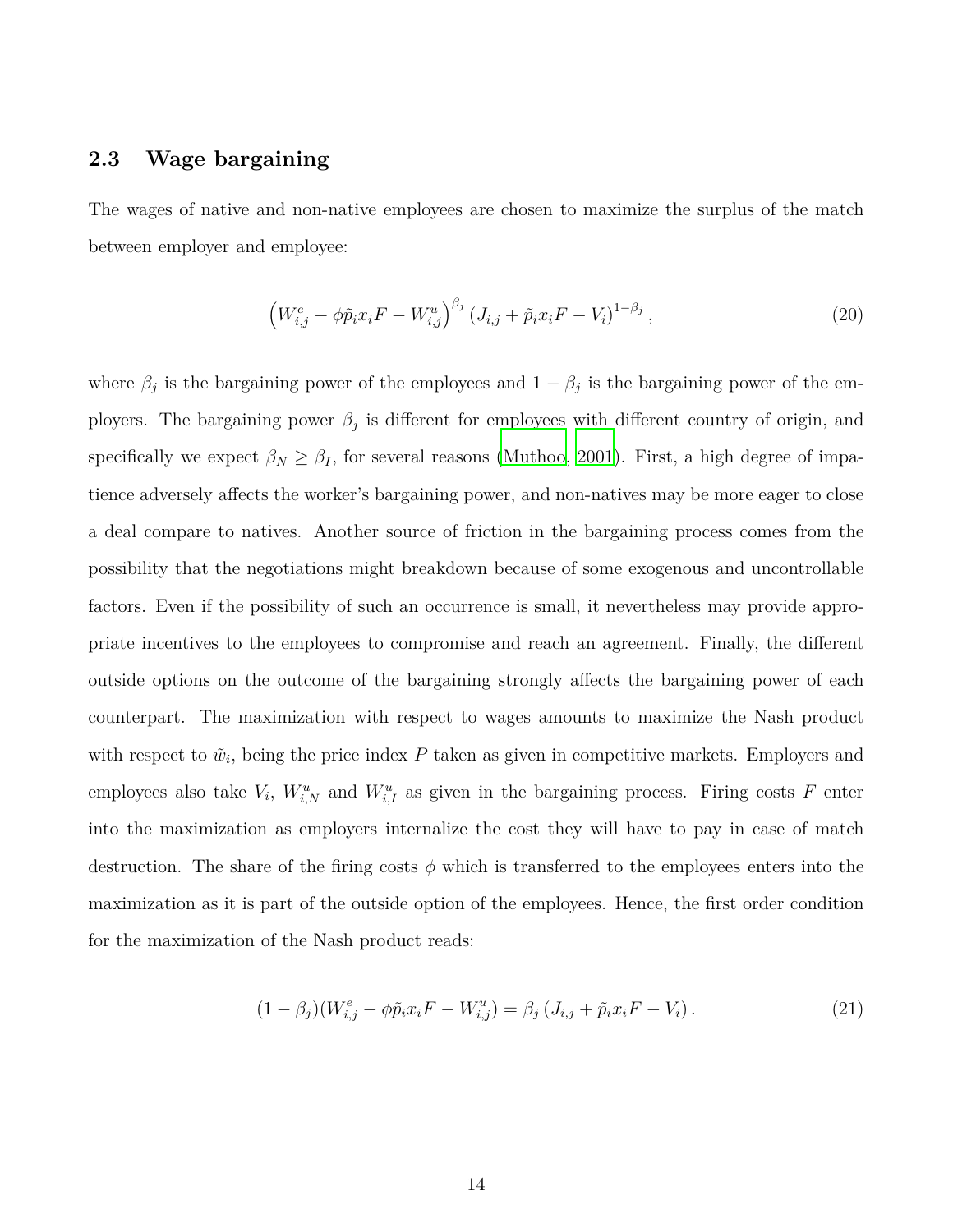## **2.4 The government**

To conclude the description of the economy, we assume that the government expenditure in public goods is equal to the shares  $g_h$  and  $g_l$  of the aggregate real value added (GVA); however, the per capita provision of public goods is also subject to congestion, as measured by the parameter  $\zeta \geq 0$  $(\zeta = 0$  is the case of pure public goods):

<span id="page-14-0"></span>
$$
\nu = \frac{g_h \tilde{p}_h x_h (e_{h,N} + e_{h,I}) + g_l \tilde{p}_l x_l (e_{l,N} + e_{l,I})}{(\sigma_{h,N} + \sigma_{l,N} + \sigma_{h,I} + \sigma_{l,I} + \chi + IP)^{\zeta}},
$$
\n(22)

where the denominator of Equation [\(22\)](#page-14-0) is the total population, which includes the labour force (employers and employees, employed and unemployed) and the rest of the population *IP* (inactive individuals and people who are not in the working age). The government collects the following amount of direct taxes (DT):

$$
DT \equiv t \left[ \tilde{p}_h x_h (e_{h,N} + e_{h,I}) + \tilde{p}_l x_l (e_{l,N} + e_{l,I}) + \tilde{\tau} (e_{l,N} + e_{l,I} + e_{h,N} + e_{h,I}) \right] +
$$
  
+ 
$$
tb \left( \tilde{w}_{h,N} u_{h,N} + \tilde{w}_{h,I} u_{h,I} + \tilde{w}_{l,N} u_{l,N} + \tilde{w}_{l,I} u_{l,I} \right),
$$
 (23)

where  $t_p$  is the indirect tax rate net of production subsidies, and the following amount of *indirect taxes* (IT):<sup>10</sup>

$$
IT \equiv \left(\frac{t_p}{1-t_p}\right) \left[\tilde{p}_h x_h(e_{h,N} + e_{h,I}) + \tilde{p}_l x_l(e_{l,N} + e_{l,I})\right].
$$
\n(24)

Finally, the *total government expenditure* (TGE) amounts to the following:<sup>11</sup>

$$
TGE \equiv \tilde{\tau} (e_{l,N} + e_{l,I} + e_{h,N} + e_{h,I} + b(u_{l,N} + u_{l,I} + u_{h,N} + u_{h,I})) +
$$
\n(25)

+ 
$$
b[\tilde{w}_{h,N}u_{h,N} + \tilde{w}_{h,I}u_{h,I} + \tilde{w}_{l,N}u_{l,N} + \tilde{w}_{l,I}u_{l,I}] + g_h\tilde{p}_hx_h(e_{h,N} + e_{h,I}) + g_l\tilde{p}_lx_l(e_{l,N} + e_{l,I}).
$$

<sup>&</sup>lt;sup>10</sup>The amount of indirect taxes depends on the ratio between  $t_p$  and  $1-t_p$  as  $\tilde{p}_i x_i$  is the production *net* of the indirect tax and production subsidies.

 $11$ With a slight stretch in the notation, we include the tax subsidy among the government expenditure.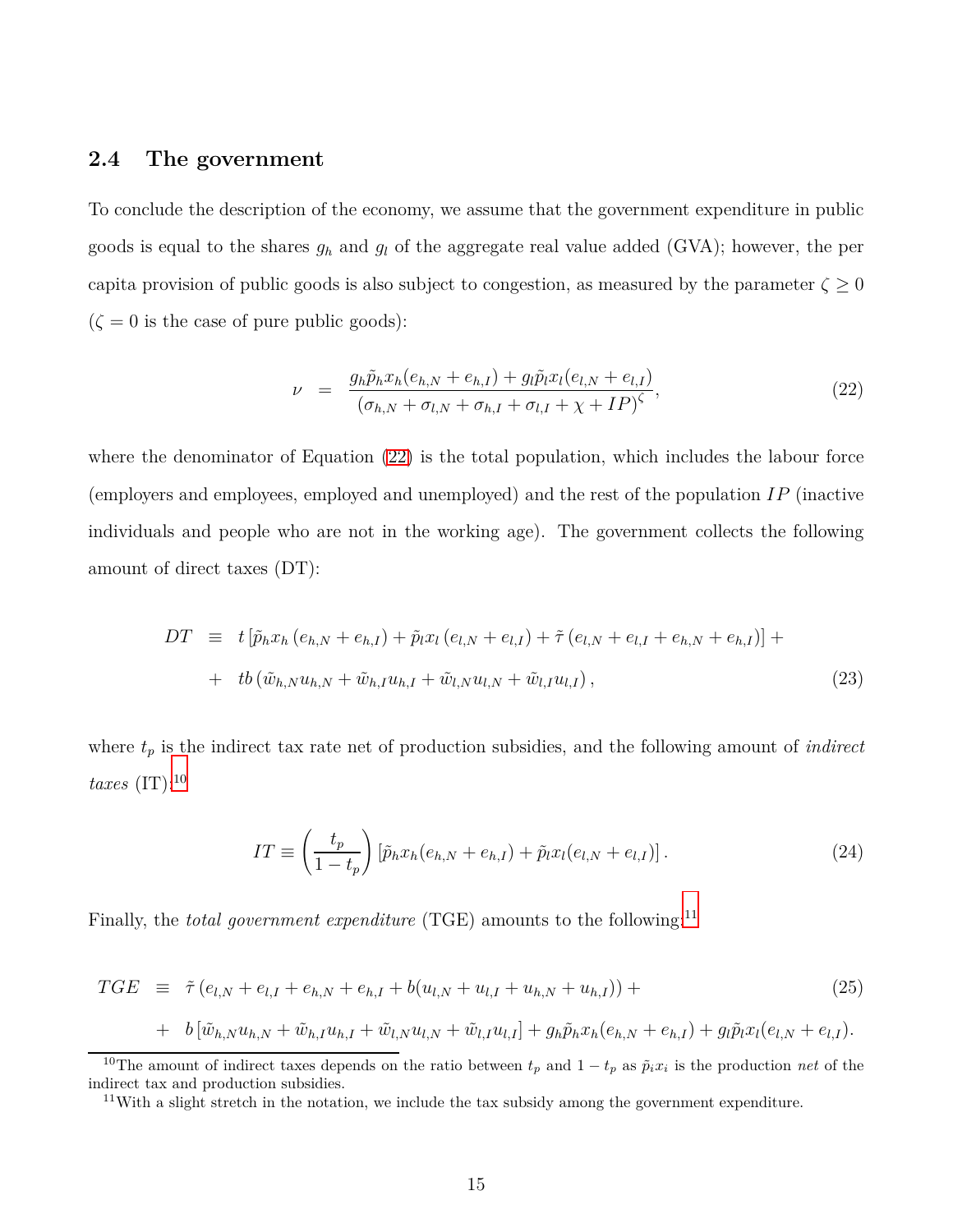In equilibrium, the government primary surplus is equal to zero, i.e.,  $TGE = DT + IT$  as in any closed economy with no investments and savings, independent on any fiscal parameter (see Appendix [B\)](#page-43-0).

### **2.5 The equilibrium**

A general equilibrium model requires that an equilibrium is reached in both labour markets (highskilled and low-skilled) and in both goods markets (high-skilled and low-skilled).

### **2.5.1 The equilibrium in the labour markets**

In this economy there are two separate labour markets, one for high-skilled and one for low-skilled employees, and each market is characterized by its specific market tightness  $\theta_i \equiv (u_{i,N} + u_{i,I})/v_i$ . The free-entry condition in each labour market implies that the value of a vacancy in each of the two markets is equal to zero, that is  $V_i = 0$ . Hence, in equilibrium employers are indifferent whether to open a low-skilled or a high-skilled vacancy.

We derive the job-creation curve, which is market-specific, by substituting Equation [\(18\)](#page-12-0) in Equation [\(19\)](#page-12-1) and applying the free-entry condition:

<span id="page-15-0"></span>
$$
\pi_{i,N}\kappa_{i,N}q(\theta_i)\left[\frac{(1-t)(\tilde{p}_ix_i-\tilde{w}_{i,N})-\delta_{i,N}\tilde{p}_ix_iF}{r+\delta_{i,N}}\right]+\n+ (1-\pi_{i,N})\kappa_{i,I}q(\theta_i)\left[\frac{(1-t)(\tilde{p}_ix_i-\tilde{w}_{i,I})-\delta_{i,I}\tilde{p}_ix_iF}{r+\delta_{i,I}}\right]=c\tilde{p}_ix_i.
$$
\n(26)

Equation [\(26\)](#page-15-0) states that the expected benefit for an employer with a filled vacancy, which is given by the weighted average of the benefit received in case the employer hires a native or a non-native worker, appropriately discounted at rate  $r + \delta_{i,j}$  must be equal to the cost of creating the vacancy (the right hand side of Equation [\(26\)](#page-15-0)). The benefit is a positive function of the employee's value added  $\tilde{p}_i x_i$  and a negative function of the wage paid  $w_{i,j}$  and of the firing cost to be paid in case of dismissal  $\delta_{ij}\tilde{p}_i x_i F$ .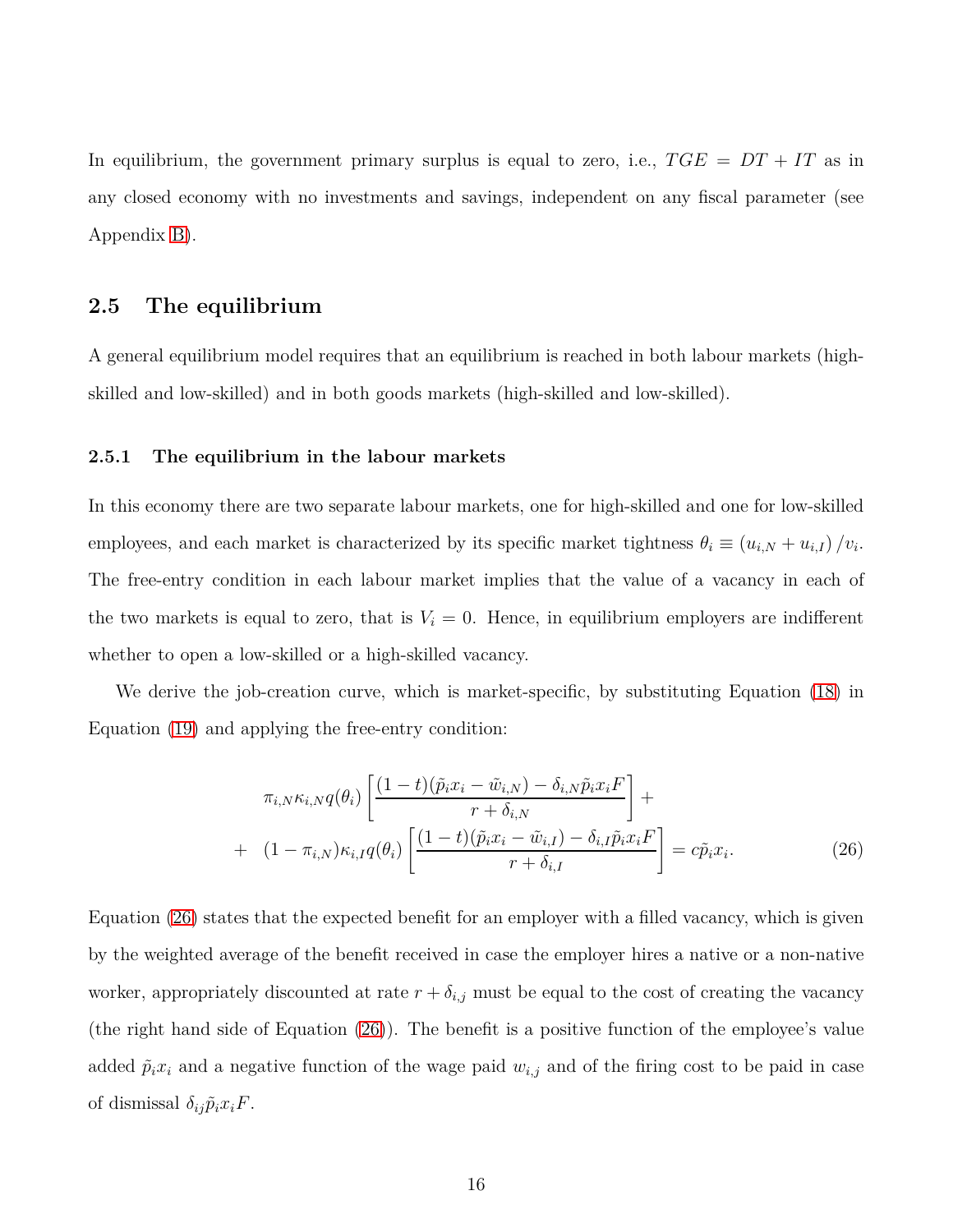To compute the equilibrium wages of native and non-native employees in each market we subtract Equation [\(12\)](#page-11-0) from Equation [\(11\)](#page-10-1) and Equation [\(13\)](#page-11-0) from Equation [\(11\)](#page-10-1):

<span id="page-16-0"></span>
$$
W_{i,N}^{e} - W_{i,N}^{u} = \frac{(1-b)(1-t)\left(\tilde{w}_{i,j} + \tilde{\tau} + \delta_{i,N}\phi\tilde{p}_{i}x_{i}F\right)}{r + \delta_{i,N} + \kappa_{i,N}\theta_{i}q\left(\theta_{i}\right)} \text{ and } \qquad (27)
$$

$$
W_{i,I}^{e} - W_{i,I}^{u} = \frac{(1-b)(1-t)\left(\tilde{w}_{i,j} + \tilde{\tau}\right) - \lambda \left(W_{i,FC} - W_{i,I}^{u}\right) + \delta_{i,I}\phi\tilde{p}_{i}x_{i}F}{r + \delta_{i,I} + \kappa_{i,I}\theta_{i}q\left(\theta_{i}\right)}.
$$
 (28)

By plugging Equation [\(27\)](#page-16-0) into the Nash bargaining Equation [\(21\)](#page-13-0), we get an expression for the wages of native employees in each market, as a function of the parameters of the model: $^{12}$ 

<span id="page-16-1"></span>
$$
\tilde{w}_{i,N} = \underbrace{A_{i,N}(\theta_i)}_{>0} \tilde{p}_i x_i - \underbrace{B_{i,N}(\theta_i)}_{>0} \tilde{\tau} + \underbrace{C_{i,N}(\theta_i)}_{>0} \tilde{p}_i x_i F. \tag{29}
$$

Similarly, by plugging Equation [\(28\)](#page-16-0) into the Nash bargaining Equation [\(21\)](#page-13-0), we get an expression for the wages of immigrant employees in each market, as a function of the parameters of the model:

<span id="page-16-2"></span>
$$
\tilde{w}_{i,I} = \underbrace{D_{i,I}(\theta_i)}_{>0} \tilde{p}_i x_i - \underbrace{E_{i,I}(\theta_i)}_{>0} \tilde{\tau} + \underbrace{G_{i,I}(\theta_i)}_{>0} \tilde{p}_i x_i F + \underbrace{K_{i,I}(\theta_i)}_{>0} W_{i,FC} - \underbrace{H_{i,I}(\theta_i)}_{>0} \iota \nu. \tag{30}
$$

Equations [\(29\)](#page-16-1) and [\(30\)](#page-16-2) show that the real wages of both native and non-native employees are positive functions of the employees' real value added  $\tilde{p}_i x_i$  and of the firing cost  $\tilde{p}_i x_i F$  paid by the employer in case of match destruction, as in the standard Diamond, Mortensen, Pissarides (DMP) model, because employers internalize the cost of dismissal. Instead, the real wages are negative functions of the real tax subsidy  $\tilde{\tau}$  provided by the government to all employees. As the possibility of leaving the country at rate  $\lambda$  affects the outside option of non-native employees, their wage includes also additional factors. Specifically, their real wage is a positive function of the utility the employees would get if deciding to leave the country  $W_{i,FC}$ , and a negative function of public goods  $\nu$ , which they will lose in case of emigration.

<sup>12</sup>See Appendix [C](#page-45-0) for details.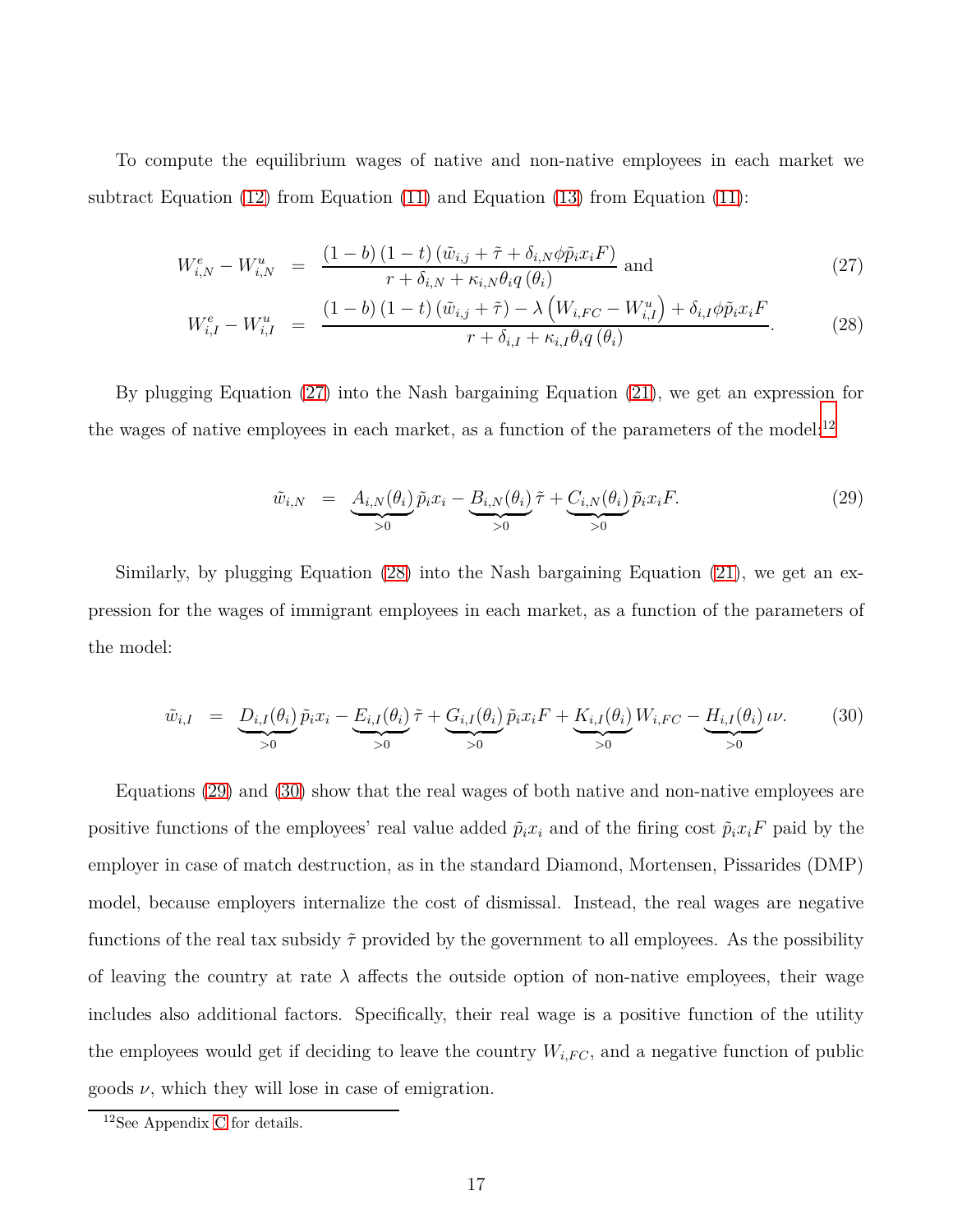Employment and unemployment for native employees in equilibrium can be computed as:

$$
e_{i,N} = \sigma_{i,N} \left[ \frac{\kappa_{i,N} \theta_i q(\theta_i)}{\delta_{i,N} + \kappa_{i,N} \theta_i q(\theta_i)} \right] \text{ and } (31)
$$

$$
u_{i,N} = \sigma_{i,N} \left[ \frac{\delta_{i,N}}{\delta_{i,N} + \kappa_{i,N} \theta_i q(\theta_i)} \right],
$$
\n(32)

while non-natives employed and unemployed in equilibrium are given by:

$$
e_{i,I} = \sigma_{i,I} \left\{ \frac{\eta \kappa_{i,I} \theta_i q \left( \theta_i \right)}{\lambda \delta_{i,I} + \eta \left[ \kappa_{i,I} \theta_i q \left( \theta_i \right) + \delta_{i,I} \right]} \right\} \text{ and } \tag{33}
$$

$$
u_{i,I} = \sigma_{i,I} \left\{ \frac{\eta \delta_{i,I}}{\lambda \delta_{i,I} + \eta \left[ \kappa_{i,I} \theta_i q \left( \theta_i \right) + \delta_{i,I} \right]} \right\}.
$$
\n(34)

Finally, the measure of non-natives in the foreign country in equilibrium is:

$$
FC_{i,I} = \sigma_{i,I} \left\{ \frac{\lambda \delta_{i,I}}{\lambda \delta_{i,I} + \eta \left[ \kappa_{i,I} \theta_i q_{i,I} \left( \theta_i \right) + \delta_{i,I} \right]} \right\}.
$$
\n(35)

### **2.5.2 The equilibrium in the goods markets**

<span id="page-17-0"></span>Using Equation [\(6\)](#page-9-1), we can express the *real* price of good *h* as a function of the real price of good *l* as:

$$
\tilde{p}_h = \left[ \frac{1 - \tilde{p}_l^{\rho/(\rho - 1)} (1 - \gamma)^{1/(1 - \rho)}}{\gamma^{1/(1 - \rho)}} \right]^{(\rho - 1)/\rho}.
$$
\n(36)

By equating demand and supply of good *h* and good *l* and using Equation [\(36\)](#page-17-0), we get the following expressions for the equilibrium prices:

<span id="page-17-1"></span>
$$
\tilde{p}_h = \left\{ \gamma^{1/(1-\rho)} + (1-\gamma)\gamma^{\rho/(1-\rho)} \left[ \frac{(1-g_l)x_l(e_{l,N} + e_{l,I})}{(1-g_h)x_h(e_{h,N} + e_{h,I})} \right]^\rho \right\}^{(1-\rho)/\rho} \text{ and } (37)
$$

$$
\tilde{p}_l = \left\{ (1 - \gamma)^{1/(1 - \rho)} + \gamma (1 - \gamma)^{\rho/(1 - \rho)} \left[ \frac{(1 - g_h)x_h(e_{h,N} + e_{h,I})}{(1 - g_l)x_l(e_{l,N} + e_{l,I})} \right]^\rho \right\}^{(1 - \rho)/\rho}.
$$
\n(38)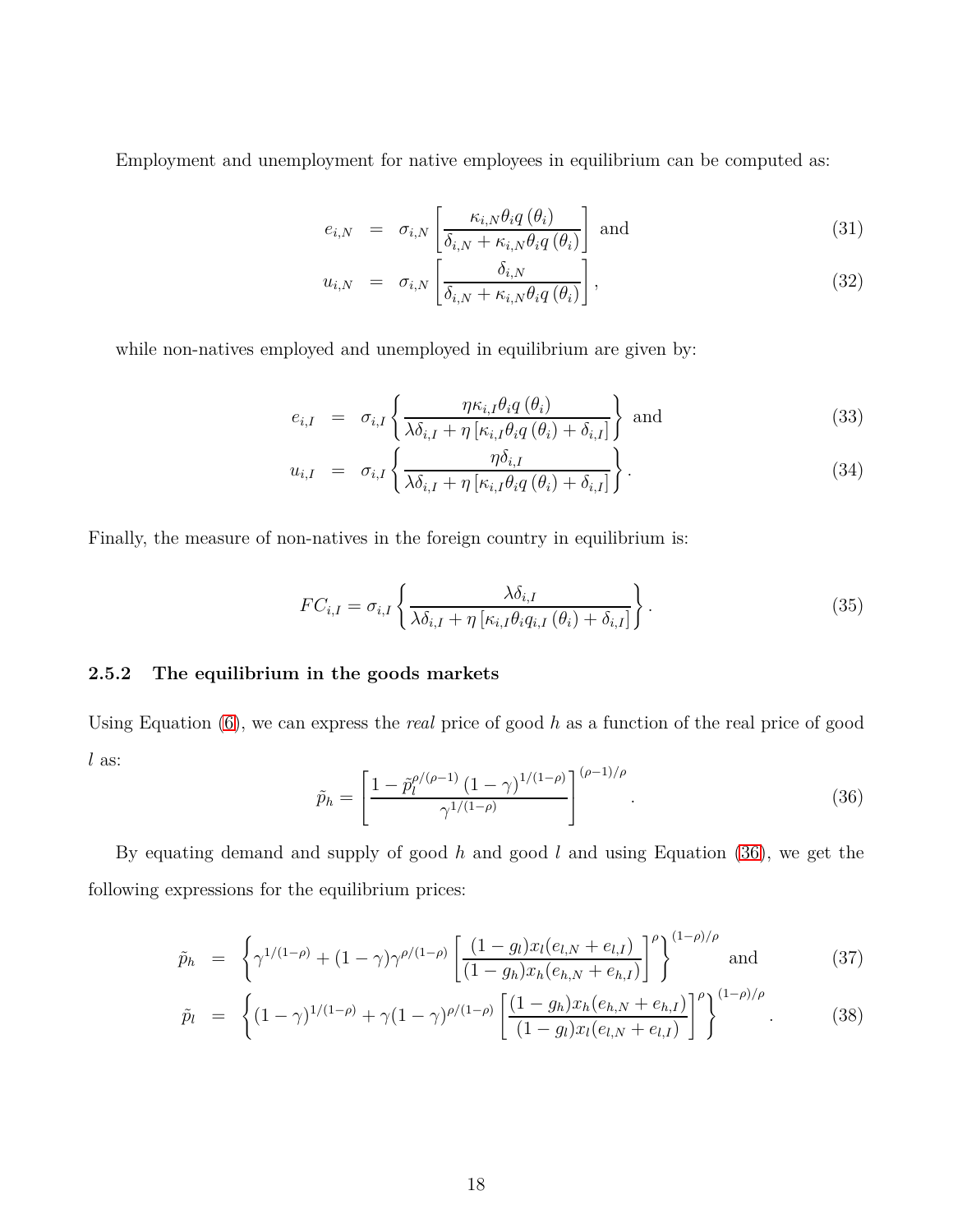#### **2.5.3 General equilibrium effects of an immigration shock**

A complete analytical study of the equilibrium properties appears as a difficult task; however, an intuition about the effects of an immigration shock on the labour and goods markets can help clarify the results of the counter-factual scenarios, discussed in Section [4.2.](#page-29-0) A sudden increase in the stock of low-skilled non-native employees produces a change in the equilibrium value of a firm (see Equation [\(18\)](#page-12-0), setting  $V_i = 0$ ) which is operating in the low-skilled market equal to:

$$
\frac{\partial J_{l,j}}{\partial \sigma_{l,j}} = \frac{(1 - t - \delta_{l,j}F)x_l}{r + \delta_{l,j}} \frac{\partial \tilde{p}_l}{\partial \sigma_{l,j}} - \frac{1 - t}{r + \delta_{l,j}} \frac{\partial \tilde{w}_{l,j}}{\partial \sigma_{l,j}}.
$$
(39)

Given that both the wage of low-skilled employees and the price of the low-skilled good negatively depend on  $\sigma_{l,j}$  (Equations [\(29\)](#page-16-1) and [\(38\)](#page-17-1)), we conclude that:

$$
\frac{\partial J_{l,j}}{\partial \sigma_{l,j}} > 0 \iff \epsilon_{\tilde{w}_{l,j}, \sigma_{l,j}} > \epsilon_{\tilde{p}_l, \sigma_{l,j}} \frac{(1 - t - \delta_{l,j} F) \tilde{p}_l x_i}{(1 - t) \tilde{w}_{l,j}},\tag{40}
$$

where  $\epsilon_{\tilde{p}_l,\sigma_{l,j}}$  is the elasticity of the price of the low-skilled good with respect to the stock of lowskilled non-natives and  $\epsilon_{\tilde{w}_{l,j},\sigma_{l,j}}$  is the elasticity of the wages of the low-skilled employees with respect to the stock of low-skilled non-natives. Hence, the sign of the impact of an immigration shock is undetermined a priori, depending on the magnitude of the two elasticities  $\epsilon_{\tilde{w}_{l,j},\sigma_{l,j}}$  and  $\epsilon_{\tilde{p}_l,\sigma_{l,j}}$ , and can be only evaluated numerically. In other words, employers operating in the lowskilled market can be winners or losers depending on the functioning of the goods and labour markets.

In a similar fashion, given that the price of the high-skilled good positively depends on  $\sigma_{l,j}$ (Equation [\(37\)](#page-17-1)), and the wage of high-skilled employees and the price of the high-skilled good positively depend on  $\sigma_{l,j}$ , the change in the value of a firm which operates in the high-skilled sector following an immigration shock reads:

$$
\frac{\partial J_{h,j}}{\partial \sigma_{l,j}} > 0 \iff \epsilon_{\tilde{w}_{h,j},\sigma_{l,j}} < \epsilon_{\tilde{p}_h,\sigma_{l,j}} \frac{(1 - t - \delta_{h,j} F)\tilde{p}_h x_h}{(1 - t)\tilde{w}_{h,j}},\tag{41}
$$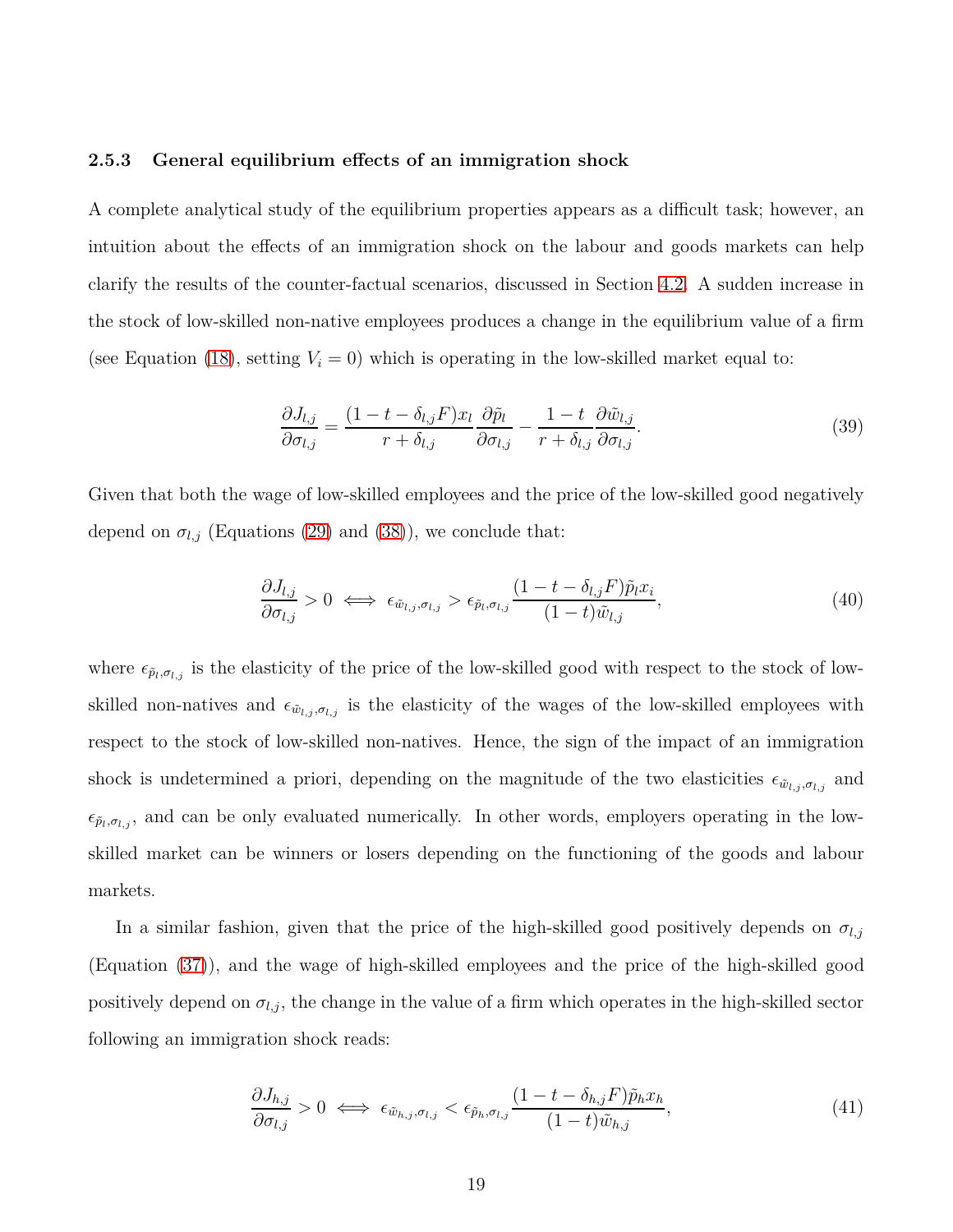where  $\epsilon_{\tilde{p}_h,\sigma_{l,j}}$  is the elasticity of the price of the high-skilled good with respect to the stock of low-skilled non-natives and  $\epsilon_{\tilde{w}_{h,j},\sigma_{l,j}}$  is the elasticity of the wages of high-skilled employees with respect to the stock of low-skilled non-natives. Once again, the impact of an immigration shock on the value of a firm which operates in the high-skilled market cannot be determined analytically, but only numerically.

The change in the equilibrium lifetime utility of employed employees (Equation [\(11\)](#page-10-1)) as a consequence of an increase in the stock of low-skilled non-natives reads:

$$
\frac{\partial W_{i,j}^e}{\partial \sigma_{l,j}} = \frac{\partial W_{i,j}^e}{\partial \tilde{w}_{i,j}} \frac{\partial \tilde{w}_{i,j}}{\partial \sigma_{l,j}} + \frac{\partial W_{i,j}^e}{\partial \nu} \frac{\partial \nu}{\partial \sigma_{l,j}} + \frac{\partial W_{i,j}^e}{\partial \tilde{p}_i} \frac{\partial \tilde{p}_i}{\partial \sigma_{l,j}}.
$$
(42)

Given that the price of the high (low)-skilled good positively (negatively) depends on  $\sigma_{l,j}$  (Equation [\(37\)](#page-17-1)), and the wage of high (low)-skilled employees positively (negatively) depend on  $\sigma_{l,j}$ , the first and the third terms are always positive (negative) for high (low)-skilled employees. On the contrary, the sign of the second term is undetermined depending on the degree of congestion in the provision of public goods (Equation [\(22\)](#page-14-0)). Hence, also the impact of an immigration shock on the lifetime utility of employed employees can be calculated only numerically. Finally, an increase in the stock of non-natives raises total GDP as well as government revenues and social contributions. Instead, the impact on GDP per worker is analytically ambiguous, depending on the value of the elasticities of several variables with respect to the stock of non-natives. Among those, crucial is the magnitude of the elasticities of the goods prices. In Section [4.2](#page-29-0) we will discuss the evidence for Italy for all the variables.

## <span id="page-19-0"></span>**3 Small open economy**

So far, we have considered a closed economy, i.e., an economy where both good *h* and good *l* are non-tradable, and hence produced and consumed internally. We now extend the model to assume that good *h* is tradable, while good *l* is non-tradable. The price of the non-tradable good *l*, will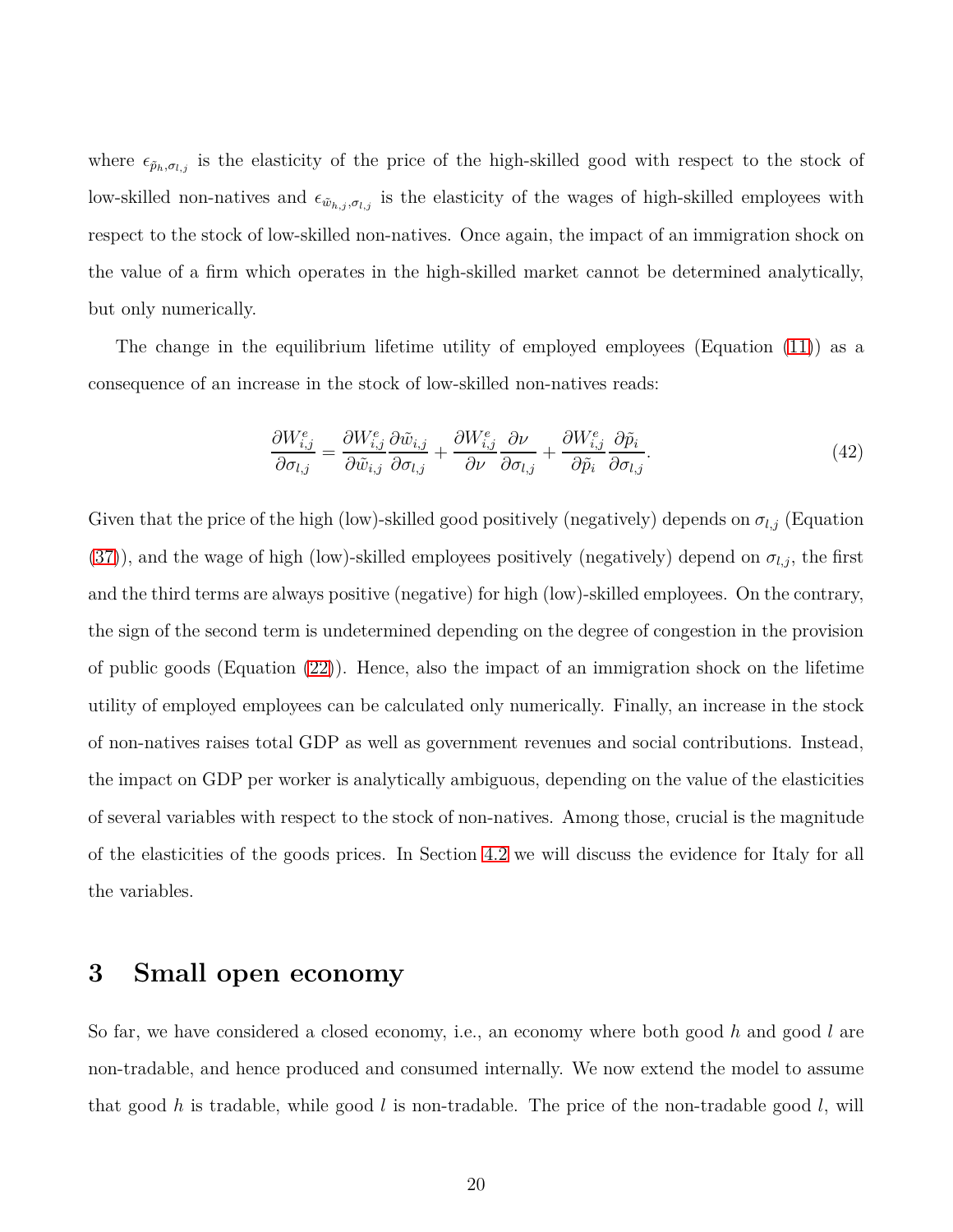still be determined by equating demand and supply in the domestic market. The price of the tradable good *h*, instead is equal to the product of the price of the good *h* expressed in foreign currency in the international market  $p_h^{\$}$  and the *nominal exchange rate*  $e$ , i.e.,

<span id="page-20-0"></span>
$$
p_h = ep_h^{\$}.\tag{43}
$$

The equilibrium in the goods markets *h* and *l* is defined as:

$$
DD_h + N X = DS_h,\tag{44}
$$

$$
DD_l = DS_l,\tag{45}
$$

where  $DD_i$  and  $DS_i$  are the domestic demand and supply of good  $i \in \{h, l\}$ , respectively, and  $NX$ is the *net export* of good *h*. If we define total consumption *C*, total demand *D*, total production *Y* and disposable income *DY* as:<sup>13</sup>

$$
D = DDh + N X + DDl = C + I + G + N X,
$$
\n(46)

$$
DY = C + S = Y - T + TR, and \t(47)
$$

$$
Y = DS_h + DS_l, \t\t(48)
$$

in equilibrium  $D = Y$ , from which

 $Y = Y - T + TR - S + I + G + NX$ , and (49)

$$
S - I + PS = N X, \tag{50}
$$

where  $PS \equiv T - TR - G$  is the *primary surplus*. In our model,  $S = I = 0$  and hence

<span id="page-20-1"></span>
$$
PS = N X.\tag{51}
$$

<sup>13</sup>We assume international transfers to be zero.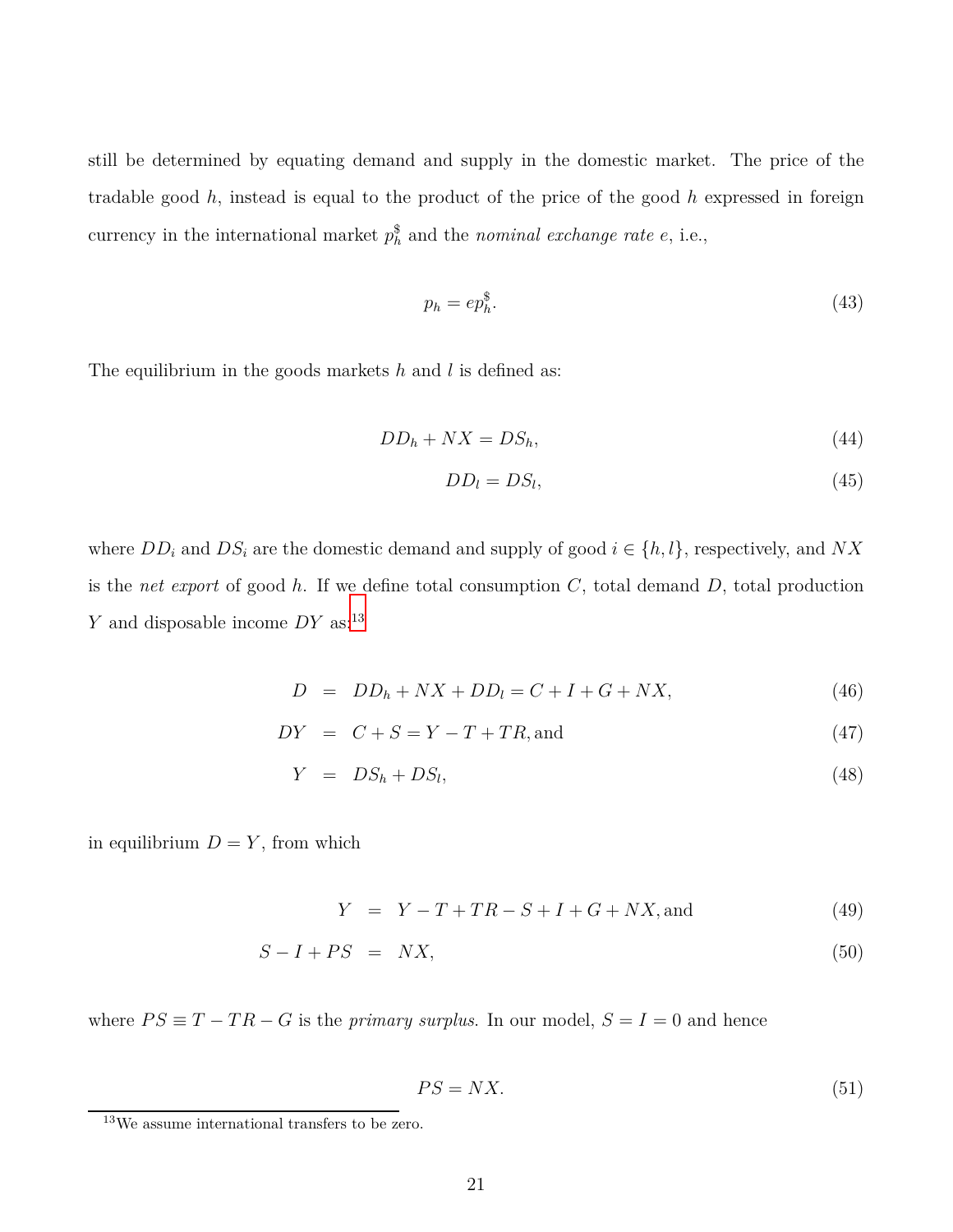In a *flexible exchange rate regime* or a *fixed exchange rate regime* with flexible price of the non-tradable good  $p_l$ , in the absence of international financial markets,  $NX = 0$  to guarantee the excess demand of national currency to be equal to zero in equilibrium. As a further consequence, in our economy with  $S = I = 0$ , the government runs a balanced primary budget, i.e.  $PS = 0$ . In other words, the *real* prices of the goods in equilibrium are not affected by the fact that the *nominal* price of good *h* is set in the international good market (Equation [\(43\)](#page-20-0)); that is the price of the non-tradable good *p<sup>l</sup>* adjusts to guarantee that the real prices of both goods satisfy Equation [\(51\)](#page-20-1). As a consequence, in an economy with two goods, in equilibrium an immigration shock has exactly the same impact in a closed economy or in a small open economy with one tradable good.

An alternative assumption would be that, at a given *nominal* price of the tradable good, it is possible to produce any quantity of the tradable good, which is then absorbed by the international market [\(Iftikhar and Zaharieva](#page-82-2), [2019](#page-82-2)). As such *NX* can get any value compatible with the decisions taken by the supply side of the economy. This assumption would imply that the equilibrium in the trade balance and in the government budget is not guaranteed.

## <span id="page-21-0"></span>**4 Empirical analysis**

In this section we bring the model to the data to quantify the impact of immigration. Specifically, in Section [4.1](#page-22-0) we present some figures about the Italian labour market in the period 2004-2017 which illustrate why Italy represents a good case study to evaluate the effects of immigration. In Section [4.2](#page-29-0) we discuss the calibration of some of the model's parameters, while in Section [4.3](#page-32-0) we explain in detail the estimation method.<sup>14</sup>

 $14$ Data (only the part publicly available) and codes are available at [https:/https://people.unipi.it/davide\\_fiaschi/ricerca/](https:/https://people.unipi.it/davide_fiaschi/ricerca/).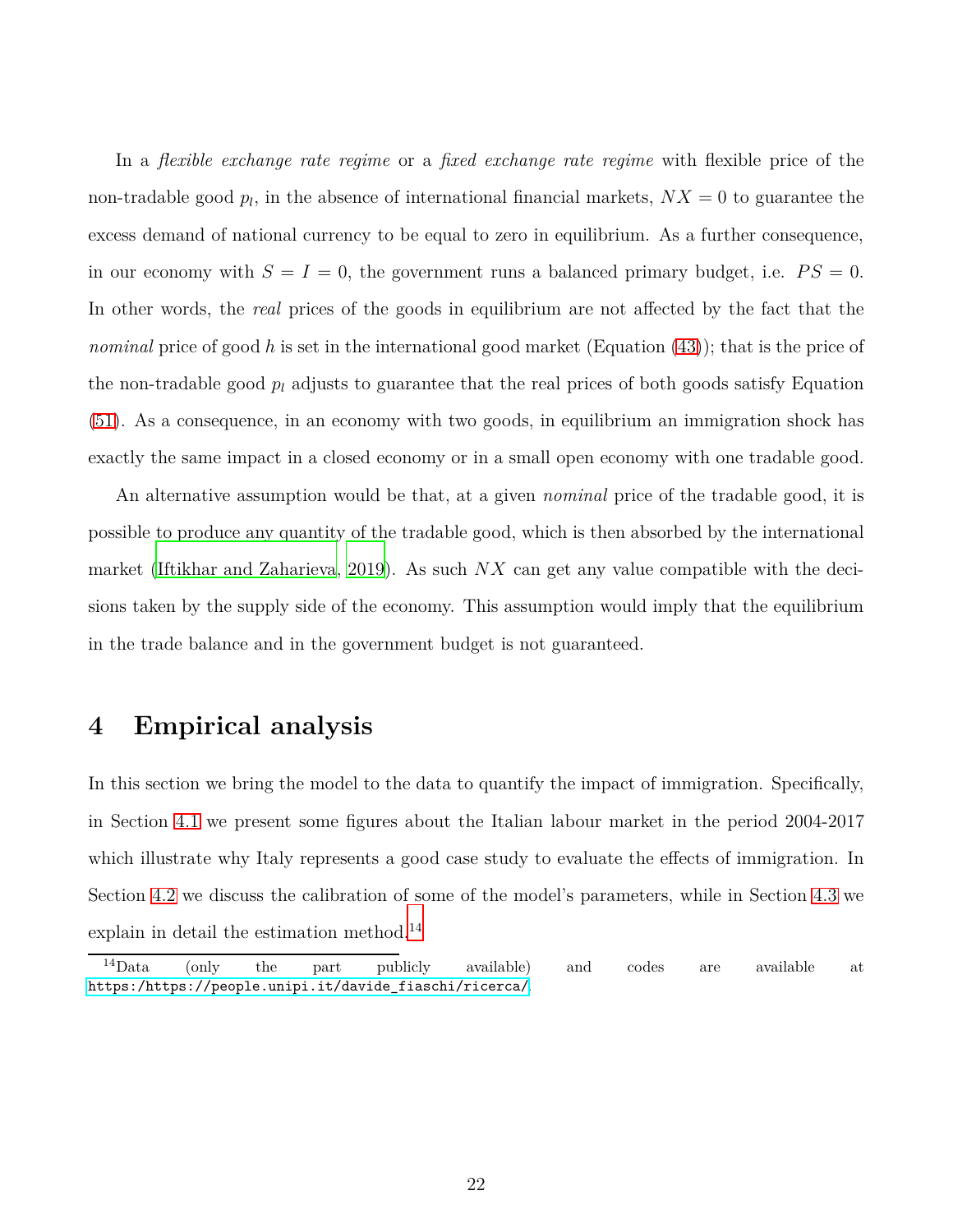## <span id="page-22-0"></span>**4.1 The Italian labour market**

The goal of this section is to provide evidence about i) the size of non-natives in Italy becoming larger and larger, reaching approximately 15% of the total workforce in 2017 (from approximately 6% in 2004); ii) low-skilled employees being the strong majority (about 90%) of the non-native workforce; and iii) the strong heterogeneity in wages, job creation and job exit rates among highskilled, low-skilled, native and non-native employees.

#### **4.1.1 The size of immigration**

The increase in the Italian population in the past two decades is due exclusively to the increase in the number of non-natives present on the territory (Figure [1\)](#page-22-1). The stock of non-natives in the workforce in Italy increased from less than 2 millions in 2004 to approximately 4 millions in 2018, corresponding to a surge in the share in the labour force from approximately  $6\%$  in 2004 to 15% in 2018.



<span id="page-22-1"></span>**Figure 1.** Stocks of native and non-native population and workforce.

(a) Stock of native and non-native population.



*Source*: Own calculations based on the Italian Labour Force Statistics (RCFL) data.

Table [1](#page-23-0) shows that there were approximately 270.000 new entries in 2005, but this number almost doubled in 2007, when the pick of the inflow was reached. Since 2008, the total number of entries slowed down, and went back to an average of 270,000 in the period 2013-2018. The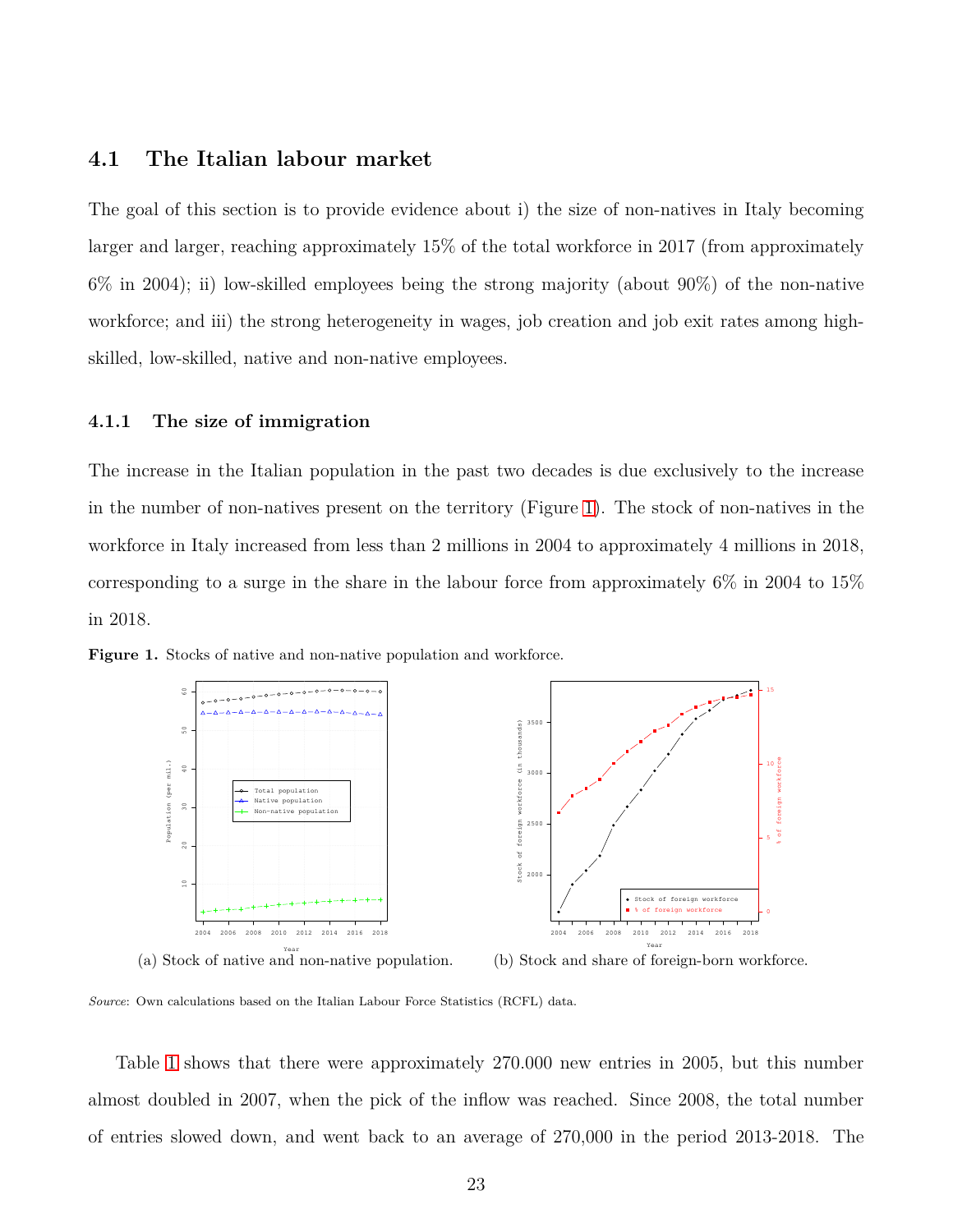|           | 2004  | 2005  | 2006     | 2007  | 2008  | 2009  | 2010  | 2011  | 2012  | 2013  | 2014  | 2015  | 2016  | 2017  | 2018  |
|-----------|-------|-------|----------|-------|-------|-------|-------|-------|-------|-------|-------|-------|-------|-------|-------|
| Inflow    |       |       |          |       |       |       |       |       |       |       |       |       |       |       |       |
| Total     | 373.1 | 267.6 | 242.1    | 490.4 | 462.3 | 392.5 | 419.6 | 354.3 | 321.3 | 279.0 | 248.4 | 250.0 | 262.9 | 301.1 | 285.5 |
| Non EU    | 178.4 | 128.9 | 115.8    | 112.7 | 168.3 | 179.0 | 205.6 | 175.2 | 168.6 | 155.8 | 145.2 | 152.8 | 166.3 | 204.4 | 190.0 |
| Romania   | 63.4  | 43.9  | 38.2     | 261.3 | 162.3 | 100.7 | 90.9  | 90.1  | 81.7  | 58.2  | 50.7  | 46.4  | 45.2  | 43.5  | 40.1  |
| Bulgaria  | 3.8   | 2.3   | 2.1      | 12.7  | 7.8   | 6.1   | 5.8   | 5.1   | 4.8   | 3.7   | 2.9   | 2.8   | 2.8   | 2.6   | 2.5   |
| Outflow   |       |       |          |       |       |       |       |       |       |       |       |       |       |       |       |
| Total     | 10.8  | 11.9  | $12.1\,$ | 14.8  | 22.1  | 25.9  | 28.0  | 32.4  | 38.2  | 43.6  | 47.5  | 44.7  | 42.5  | 40.5  | 40.2  |
| % Unempl. | 10.2  | 8.9   | 9.8      | 11.3  | 14.1  | 11.5  | 11.2  | 11.7  | 1.0   | 9.6   | 10.2  | 9.8   | 9.7   | 9.9   | 10.0  |

<span id="page-23-0"></span>**Table 1.** Immigration dynamics (in thousands).

*Source*: Italian Institute of Statistics (ISTAT).

total number of inflows, which shows a pick in 2007, was almost entirely ascribable to the entry of Romania and Bulgaria in the EU in 2007. The total number of outflows as a percentage of unemployed (both EU and non-EU nationals) has been quite stable around 10% over time, with a single pick of  $14\%$  in  $2008$ .<sup>15</sup>

The activity rate and the employment rate are much higher for non-natives than for natives (Table [2\)](#page-24-0). The 2008-2009 economic crisis drove the employment rate of non-native employees down by more than 8 percentage points between 2004 and 2012, while the activity rate went down by 3 percentage points. The employment rate of Italian employees dropped by 2 percentage points between 2004 and 2014, and raised back in 2018, while the activity rate remained constant, with an increasing trend after 2013. The unemployment rate is higher among non-natives than among natives. The gap was of approximately 2 percentage points in the period 2004-2008, went up to 6 percentage points in 2013 and down again to 4 percentage points in 2018.

#### <span id="page-23-1"></span>**4.1.2 Employees' occupation, composition and unemployment**

Table [3](#page-24-1) provides data on the distribution of non-native (Panel A) and native (Panel B) employees by occupation in Italy from 2004 to 2018. More than 90% of non-natives are hired either as clerks and sales employees, craft employees and machine operators or in elementary occupations, which are occupations which require lower skill levels (1 or 2 according to the ILO classification). Looking at the trend, the share of non-natives hired in elementary occupations is roughly stable over time.

<sup>15</sup>For natives inflow and outflow rates, please refer to Table [8](#page-47-1) in the Appendix [G.](#page-54-0)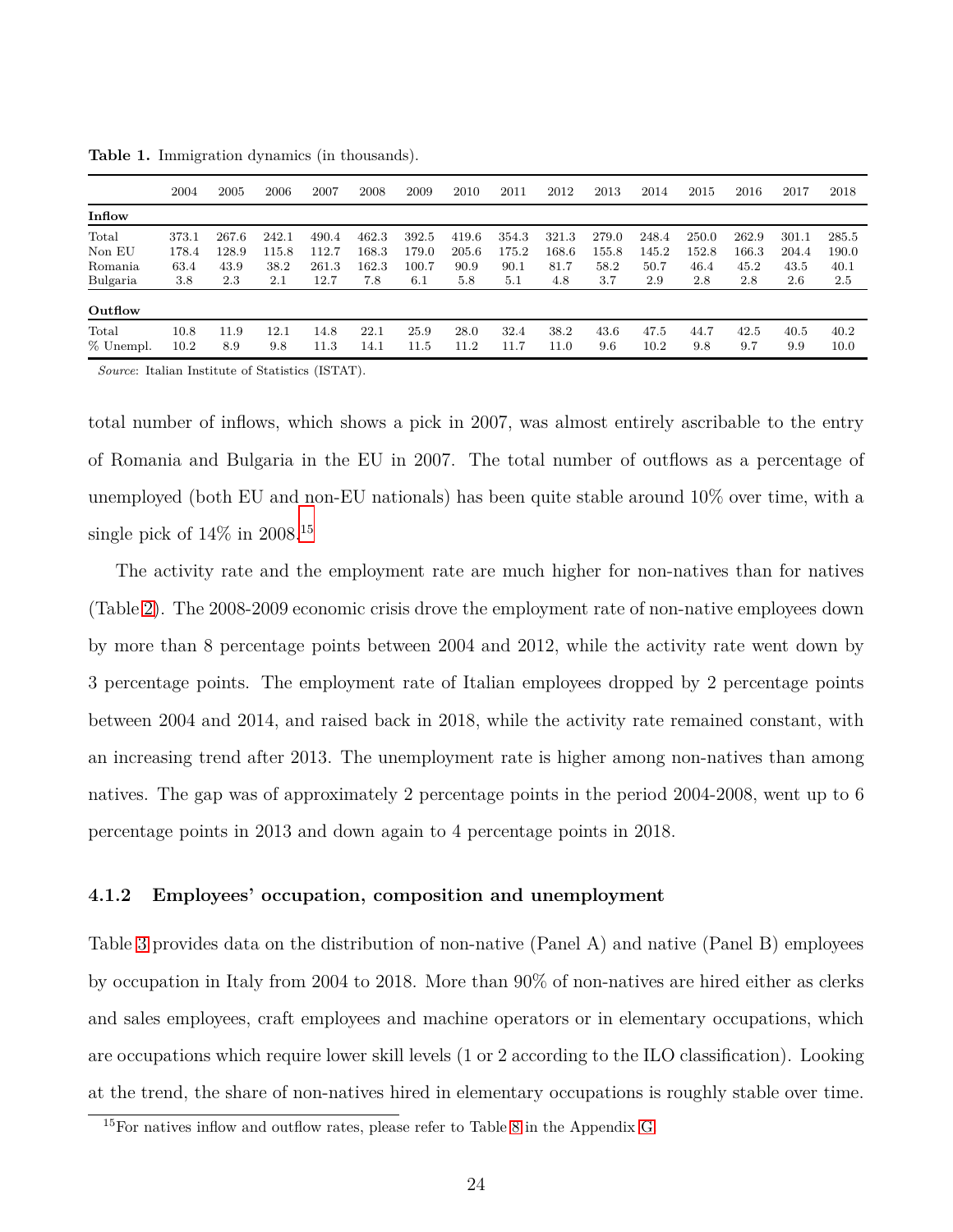|               | 2004  | 2005  | 2006  | 2007  | 2008  | 2009  | 2010  | 2011  | 2012  | 2013  | 2014  | 2015  | 2016   | 2017    | 2018   |
|---------------|-------|-------|-------|-------|-------|-------|-------|-------|-------|-------|-------|-------|--------|---------|--------|
| Non-natives   |       |       |       |       |       |       |       |       |       |       |       |       |        |         |        |
| Labour force  | 1070  | 1291  | 1422  | 1578  | 1847  | 2017  | 2162  | 2308  | 2456  | 2638  | 2760  | 2815  | 2838   | 2829    | 2855   |
| Employed      | 965   | 1158  | 1299  | 1447  | 1690  | 1790  | 1912  | 2030  | 2110  | 2183  | 2294  | 2359  | 2401   | 2 4 2 3 | 2 455  |
| Activity rate | 74.2  | 73.4  | 73.6  | 73.2  | 73.2  | 72.5  | 71.3  | 70.9  | 70.5  | 70.5  | 70.4  | 70.3  | 70.4   | 70.8    | 71.2   |
| Empl. rate    | 66.9  | 65.8  | 67.2  | 67.1  | 67.0  | 64.3  | 63.1  | 62.3  | 60.6  | 58.3  | 58.5  | 58.9  | 59.5   | 60.6    | 61.2   |
| Unempl. rate  | 9.8   | 10.3  | 8.6   | 8.3   | 8.5   | 11.2  | 11.6  | 12.0  | 14.1  | 17.2  | 16.8  | 16.2  | 15.4   | 14.3    | 14.0   |
| Italians      |       |       |       |       |       |       |       |       |       |       |       |       |        |         |        |
| Labour force  | 23237 | 22993 | 22990 | 22797 | 22908 | 22589 | 22420 | 22351 | 22801 | 22622 | 22755 | 22683 | 22932  | 23101   | 23 116 |
| Employed      | 21398 | 21249 | 21459 | 21447 | 21400 | 20909 | 20615 | 20568 | 20456 | 20008 | 19985 | 20106 | 20 357 | 20600   | 20 760 |
| Activity rate | 62.2  | 61.8  | 62.1  | 61.8  | 62.2  | 61.5  | 61.2  | 61.3  | 62.8  | 62.6  | 63.2  | 63.3  | 64.3   | 64.8    | 65.0   |
| Empl. rate    | 57.2  | 57.1  | 57.9  | 58.1  | 58.1  | 56.8  | 56.2  | 56.3  | 56.3  | 55.2  | 55.4  | 56.0  | 57.0   | 57.7    | 58.2   |
| Unempl. rate  | 7.9   | 7.6   | 6.7   | 5.9   | 6.6   | 7.4   | 8.1   | 8.0   | 10.3  | 11.6  | 12.2  | 11.4  | 11.2   | 10.8    | 10.2   |

<span id="page-24-0"></span>**Table 2.** Labour force (in thousands).

*Source*: Italian Institute of Statistics (ISTAT).

However, we observe a shift away from occupations such as craft employees and machine operators and managers towards occupations such as clerks and sales employees. Among natives, approximately two third of employees are hired in occupations which require lower skill levels (levels 1 or 2 of the ILO classification), while one third of employees are hired as managers and professionals, which are occupations which require higher skill levels (levels 3 or 4 of ILO classification). Over time, we observe fewer employees who work as craft employees or machine operators and more who are employed in occupations such as clerks and sales employees and managers.

<span id="page-24-1"></span>**Table 3.** Distribution of native and non-native employees by occupation.

|                                                       | 2004 | 2005    | 2006 | 2007     | 2008 | 2009 | 2010     | 2011 | 2012    | 2013    | 2014    | 2015    | 2016    | 2017    | 2018 |
|-------------------------------------------------------|------|---------|------|----------|------|------|----------|------|---------|---------|---------|---------|---------|---------|------|
| Non-natives                                           |      |         |      |          |      |      |          |      |         |         |         |         |         |         |      |
| Managers, etc. <sup>1</sup>                           | 10.9 | 9.2     | 9.4  | $10.1\,$ | 8.5  | 7.3  | 7.2      | 6.7  | 5.9     | 6.0     | 7.0     | 6.8     | 6.7     | 7.1     | 7.6  |
| Clerks and sales employees <sup>2</sup>               | 16.4 | 17.0    | 18.4 | 18.8     | 18.3 | 17.3 | $16.4\,$ | 23.6 | 25.6    | 26.7    | 26.9    | 27.2    | 28.3    | 30.0    | 29.4 |
| Craft employees and<br>machine operators <sup>3</sup> | 39.8 | 40.4    | 42.7 | 42.8     | 41.2 | 39.3 | 38.2     | 36.4 | 33.8    | 0.318   | 30.3    | 30.1    | 29.3    | 28.3    | 29.6 |
| Elementary occupations                                | 33.0 | 33.3    | 29.5 | 28.3     | 31.9 | 36.1 | 38.1     | 33.2 | 34.7    | 35.4    | 35.6    | 35.9    | 35.7    | 34.4    | 33.3 |
| <b>Natives</b>                                        |      |         |      |          |      |      |          |      |         |         |         |         |         |         |      |
| Managers, etc. $1$                                    | 35.5 | 35.5    | 37.8 | 38.8     | 38.5 | 37.5 | 36.9     | 36.4 | 36.5    | 37.4    | 37.4    | 37.6    | 37.8    | 38.0    | 38.5 |
| Clerks and sales employees <sup>2</sup>               | 27.5 | 27.7    | 26.8 | 26.7     | 27.5 | 28.4 | 29.3     | 30.0 | 30.5    | 30.5    | 30.6    | 30.7    | 30.8    | 30.7    | 30.6 |
| Craft employees and<br>machine operators <sup>3</sup> | 27.6 | 27.5    | 26.5 | 26.0     | 25.7 | 25.5 | 25.0     | 24.7 | 23.7    | 22.9    | 22.7    | 22.4    | 22.0    | 21.9    | 21.6 |
| Elementary occupations                                | 8.3  | 8.2     | 7.8  | 7.4      | 7.2  | 7.3  | 7.5      | 7.7  | 7.9     | 8.1     | 8.1     | 8.1     | 8.2     | 8.2     | 8.2  |
| Military service                                      | 1.2  | $1.2\,$ | 1.2  | 1.2      | 1.1  | 1.2  | 1.3      | 1.2  | $1.3\,$ | $1.2\,$ | $1.2\,$ | $1.2\,$ | $1.2\,$ | $1.2\,$ | 1.1  |

*Source*: Italian Institute if Statistics (ISTAT) and OECD.

 $^1$  It includes also professionals, technicians and associate professionals.<br> $^2$  It includes also service employees.<br> $^3$  It includes also skilled agricultural and fishery employees, plant and machine operators and asse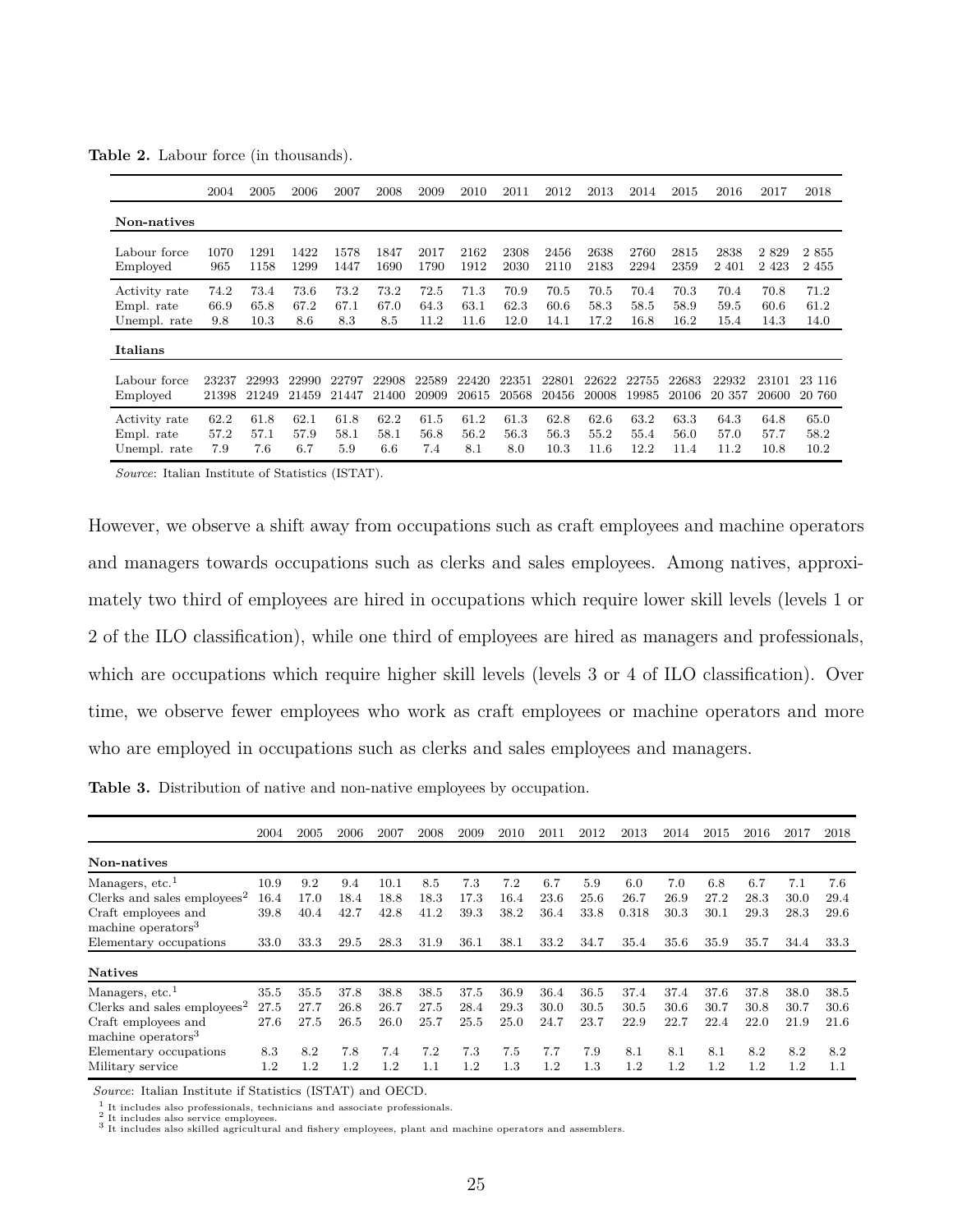To have a better understanding of the distribution of non-natives across occupations, in Table [4](#page-26-1) we report the number of non-natives as a share of the total number of employees by occupation. In 2005, approximately 4.3% of all employees were non-natives. Specifically, among employees employed in elementary occupations, approximately 15% were non-natives, among craft employees approximately 6% and among clerks or sale employees less than 3%. Among managers the percentage of non-natives was just 1.4%. In 2018, the number of non-natives as a share of the whole pool of employees is up to 10.6%, while in elementary occupations, the share of non-natives is up to 32%; among all craft employees 14% and among clerks and sales employees approximately 10%. The share of non-natives in managerial positions is still low (approximately 2%). Evidence on the share of non-natives in 3 digit occupations (129 categories) provides further support against the hypothesis of occupational segregation of non-natives. In the large majority of low-skilled occupations (85 categories) we observe the coexistence of a large share of both natives and non-natives. If we consider occupations with at least 10,000 employees (62 categories), there is no occupation with less than  $20\%$  non-natives.<sup>16</sup> This is the case also in occupations which are perceived as dominated by non-natives [\(Di Belgiojoso and Ortensi](#page-81-3), [2015\)](#page-81-3): approximately 24% of natives and 76% of non-natives are employed in domestic services and 20% of natives and 80% of non-natives are employed as blue-collars performing manual (routine) jobs.

We classify individuals in two categories, high-skilled and low-skilled, following the ILO classification, and we refer to high-skilled employees (with skill levels 3 or 4) as those individuals who work as managers or professionals. Moreover, we refer to low-skilled employees (with skill levels 1 or 2) as those individuals who work as clerks, sales employees, craft employees, plant and machine operators and in elementary occupations. For those for whom we do not observe the occupation, we use the occupation in their last job. For those for whom no information is available, we use the education level and correct for the issue of mismatch.<sup>17</sup>

<sup>16</sup>On the other hand, there are 5 low-skilled occupations in which the share of non-natives is below 5%.

<sup>&</sup>lt;sup>17</sup>Details are reported in Appendix [E.](#page-47-2) The classification by education level is in line with a group of studies [\(Card and Lemieux, 2001](#page-80-8); [Card](#page-80-9), [2009;](#page-80-9) [Goldin and Katz, 2009](#page-82-5)) which has argued that the most relevant partition across employees by education groups is between people with at least some college education and people with a high school degree or less, i.e., "college-educated" and "non-college-educated" [\(Peri](#page-84-5), [2016\)](#page-84-5).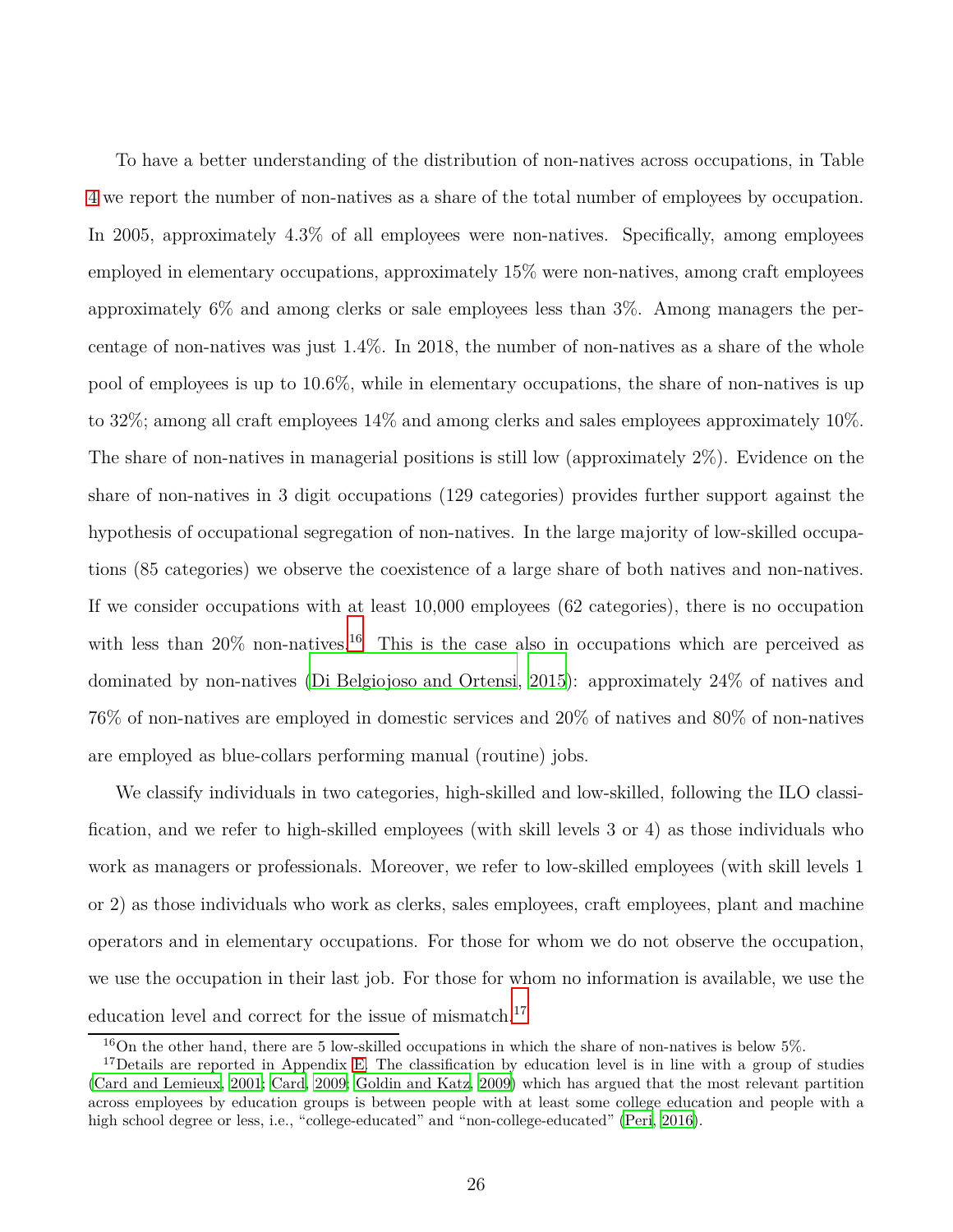2004 2005 2006 2007 2008 2009 2010 2011 2012 2013 2014 2015 2016 2017 2018 Managers, etc.<sup>1</sup> 1.4 1.4 1.5 1.7 1.7 1.6 1.8 1.8 1.6 1.7 2.1 2.1 2.0 2.2 2.3<br>Clerks and sales employees<sup>2</sup> 2.6 3.2 4.0 4.5 5.0 5.0 4.9 7.2 8.0 8.7 9.2 9.4 9.8 10.3 10.2 Clerks and sales employees<sup>2</sup> 2.6 3.2 4.0 4.5 5.0 5.0 4.9 7.2 8.0 8.7 9.2 9.4 9.8 10.3 10.2 Craft employees and machine operators<sup>3</sup> 6.1 7.4 8.9 10.0 11.3 0.116 12.4 12.7 12.8 13.2 13.3 13.7 13.6 13.2 14.0 Elementary occupations 15.2 18.2 18.7 20.5 25.9 29.7 31.9 29.9 31.0 32.6 33.6 34.2 33.9 33.1 32.4 Total 4.3 5.2 5.7 6.3 7.3 7.9 8.5 9.0 9.3 9.8 10.3 10.5 10.6 10.5 10.6

<span id="page-26-1"></span>**Table 4.** Share of non-natives by occupation.

*Source*: Italian Institute if Statistics (ISTAT).

 $1$  It includes also professionals, technicians and associate professionals.

<sup>2</sup> It includes also service employees. <sup>3</sup> It includes also skilled agricultural and fishery employees, plant and machine operators and assemblers.

We use data from the Labour Force Survey as provided by the National Institute of Statistics (ISTAT) to compute the share of non-natives in the workforce and the unemployment rates by skill level, according to our classification. The great majority of non-natives is low-skilled, and their share in the workforce has increased by approximately 15% in the period 2004-2018. The share of non-native high-skilled employees has increased by 2% only in the period considered (Figure [2a\)](#page-27-0). Among natives and non-natives (Figure [2b\)](#page-27-0), the unemployment rate of low-skilled employees is higher compared to the unemployment rate of high-skilled employees. Among lowskilled employees, the unemployment rate is similar between natives and non-natives, while among high-skilled employees the unemployment rate of non-natives is much higher compared to the unemployment rate of natives. After the 2008/2009 crisis, the unemployment rates of low-skilled employees have increased relatively more compared to the unemployment rates of high-skilled employees, both among natives and non-natives.

### <span id="page-26-0"></span>**4.1.3 Wages**

Figures [3a](#page-28-1) and [3b](#page-28-1) report the mean and median (net) real wages of employees by skill level and country of origin (natives and non-natives) for the years 2008-2018 calculated using data from the Labour Force Survey as provided by the National Institute of Statistics (ISTAT).<sup>18</sup> The real

<sup>18</sup>Few caveats need to be mentioned here in relation to the data used. First, the information on the individual wage is not released by ISTAT before 2008. Second, the wages reported are *nominal* monthly net wages, which are then converted into real monthly net wages using the price consumer index provided by ISTAT. The net wages refer to the wages earned by the employees the month before the interview, excluding additional monthly payments and thirteen and fourteen salaries. Finally, the wage distribution is left and right truncated as wages are capped in the range between  $250\epsilon$  and  $3000\epsilon$ ; mean wages are therefore calculated by fitting a beta distribution using the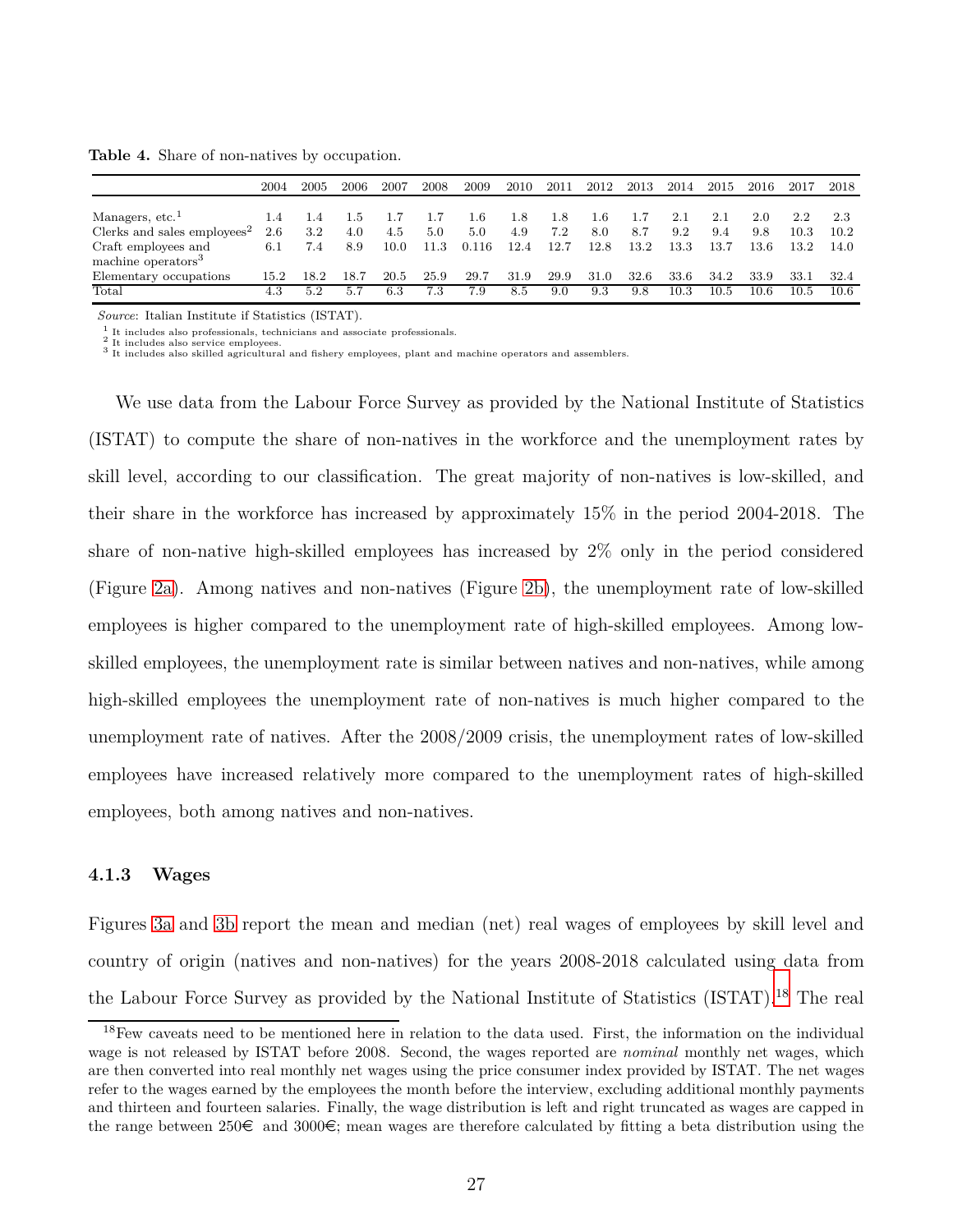<span id="page-27-0"></span>**Figure 2.** Share of non-natives in the workforce and unemployment rates by skill level.



*Source*: Italian Labour Force Survey (RCFL).

mean and median wages of both high-skilled and low-skilled native employees are higher than those of non-native employees, although the gap between the two is much larger among low-skilled employees. Specifically, employees with a low skill level who are non-natives earn 20% less than natives. Employees with a high skill level who are non-natives earn 10% less than natives. Native high-skilled employees earn  $40\%$  more than native low-skilled employees. Non-native high-skilled employees earn 55% more than non-native low-skilled employees. While the real wages of highskilled employees both natives and non-natives, has been approximately constant during the period considered, from 2009 to 2014 the wage level of low-skilled employees has decreased in absolute terms. The wage of non-native employees has decreased more than the wage of native employees, and although it increased after 2014 it did not reach the pre-crisis level.<sup>19</sup> In the analysis, we use median wages (instead of mean wages) as we believe them to be more robust for the categories of employees we are considering.

available data.

<sup>&</sup>lt;sup>19</sup>It is noteworthy mentioning that the wage of high-skilled non-natives may not be accurate due to their small number in the sample.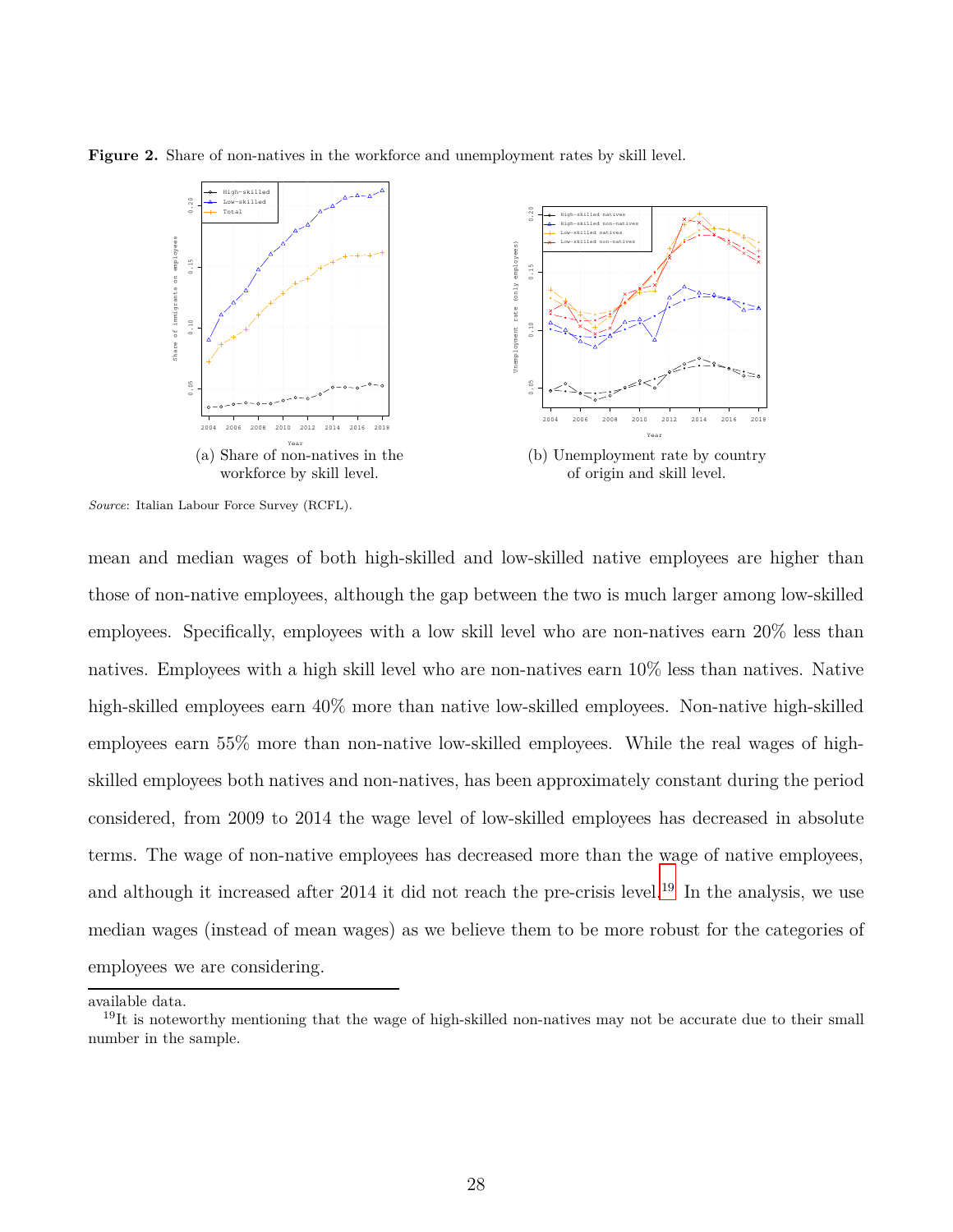<span id="page-28-1"></span>**Figure 3.** Monthly real mean and median net wages (in thousands).



<span id="page-28-0"></span>*Note*: The monthly nominal net wages have been divided by the CPI index with 2009 used as base year. *Source*: Italian Labour Force Survey (RCFL).

#### **4.1.4 Job creation and job exit rates**

Figure [4](#page-29-1) reports the probability for a worker to find a job and the probability to lose a job, using the methodology proposed by [Shimer](#page-84-6) [\(2012\)](#page-84-6) and data on unemployment rates by skill level, as computed in Section [4.1.2](#page-23-1) (see Appendix [F\)](#page-52-0). High-skilled employees exhibit higher job finding rates and lower job exit rates compared to low-skilled employees, in agreement with the literature which provide evidence of low educated employees having the highest gross mobility (turnover) compared to middle and high educated employees [\(Landesmann et al., 2015\)](#page-83-6). As in [Dustmann et al.](#page-81-4) [\(2010\)](#page-81-4), we find that among high-skilled, natives exhibit higher job finding rates, particularly after 2011, while among low-skilled employees the opposite is true. Over time, job finding rates across all types of employees have crashed in 2011 as a result of the crisis and while they have increased afterwards, as of 2018 they have not reached the level pre-crisis. Non-native employees tend to have higher exit rates. This is in line with the literature, which shows that non-native employees lose their jobs more often than natives but once being unemployed they have more probabilities of finding a job than natives [\(Barth et al.](#page-79-6), [2012;](#page-79-6) [Fullin, 2011](#page-81-5)). Heterogeneity between natives and non-natives may be due to the difference in the job tenure and the higher likelihood to be hired on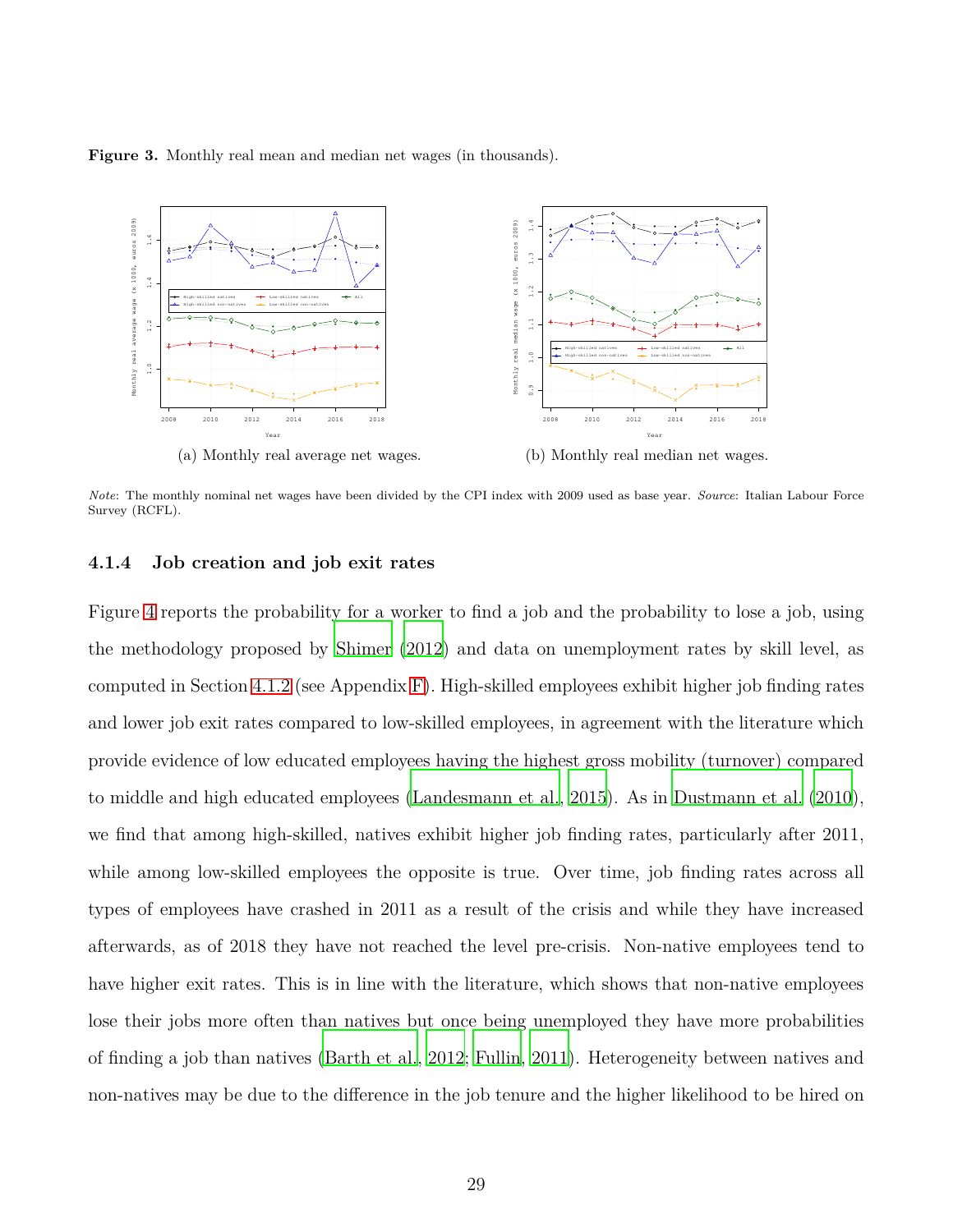temporary contracts.<sup>20</sup> The availability of financial support may also make a job search different for non-natives and natives, as poor support pushes unemployed into finding a job as soon as possible.<sup>21</sup> Finally, non-native employees tend to be concentrated in industries which are more vulnerable to economic slowdowns and in low-skilled occupations.<sup>22</sup>

<span id="page-29-1"></span>**Figure 4.** Annual job finding and job exit rates 2004-2017.



<span id="page-29-0"></span>*Source*: our calculations using data from the Italian Labour Force Survey (RCFL).

## **4.2 Calibration of parameters**

Table [5](#page-31-0) reports the list of the model's parameters and describes their role. We take the value of three parameters, i.e. the discount rate, the share of firing costs transferred to employees and the elasticity of the matching function with respect to unemployment, from the literature. Specifically,

<sup>&</sup>lt;sup>20</sup>The concentration of non-natives in the secondary labour market is the most important factor explaining their disadvantage in terms of risk of losing a job [\(Piore](#page-84-7), [1979](#page-84-7); [OECD](#page-84-8), [2007](#page-84-8)). In Italy, the share of non-natives hired on temporary contracts is only slightly higher than the share of natives (Table [13](#page-55-0) in Appendix [G\)](#page-54-0), however, many nonnatives hired on a permanent job are working in small firms in which the risk of losing a job is higher. Moreover, a large secondary labour market provides a great deal of poorly qualified jobs that are more suitable for non-natives, who have lower reservation wages than natives since they take the wages in their home country as a reference [\(Dustmann, 2000;](#page-81-6) [Kalter and Kogan, 2002;](#page-83-7) [Kogan, 2007\)](#page-83-8).

 $^{21}$ In Italy, non-natives are formally entitled to get unemployment benefits, but in practice they have less access, because their work history includes more spells of temporary and non-registered jobs [\(Fullin](#page-81-5), [2011\)](#page-81-5) and most non-natives cannot rely on family support [\(Uhlendorff and Zimmermann](#page-85-1), [2014](#page-85-1)).

 $^{22}$ In Italy, male non-natives are mainly employed in the construction and manufacturing sectors, which are either seasonal or very sensitive to business cycle fluctuations, whereas females non-natives are mainly employed as housekeepers and elderly caregivers, which are less sensitive to the business cycle [\(Fullin and Reyneri, 2011\)](#page-82-6).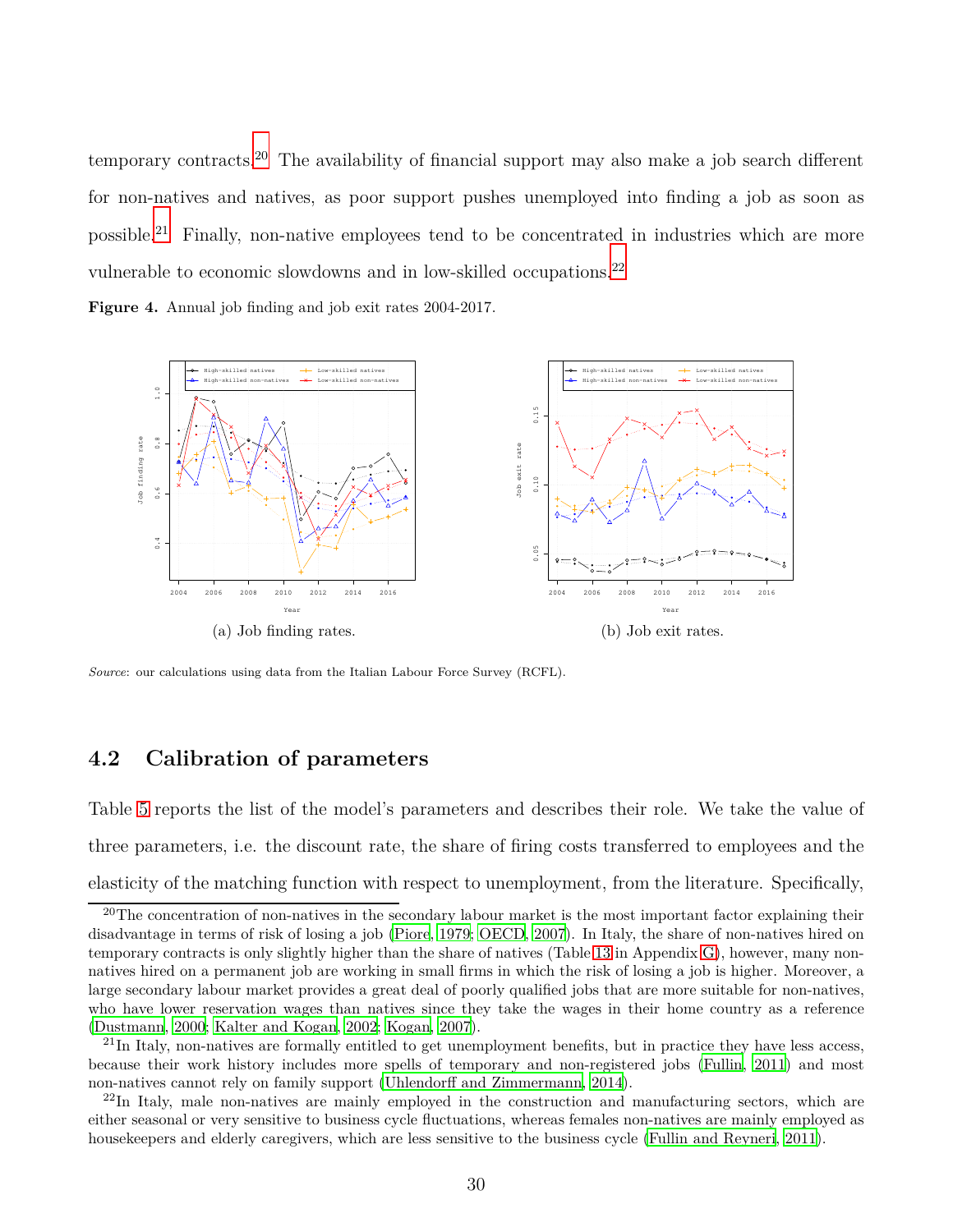[Paserman \(2008\)](#page-84-9) discusses how the discount rate *r* is not identifiable, and needs to be set exogenously. In standard search models future choices are discounted exponentially, however according to the hyperbolic discounting theory [\(Laibson, 1997](#page-83-9); [Cohen](#page-80-10) et al., [2020\)](#page-80-10), individual choices are time inconsistent, as people discount much more the close future rather the long run, i.e., *r* is generally set to a value which is too low. In our calibration, we set the discount rate *r* to a conservative level of 0.01, which corresponds to an annual discount rate of 12%, in line with the average annual discount rate estimated in the literature [\(Paserman](#page-84-9), [2008](#page-84-9); [DellaVigna and Paserman](#page-81-7), [2005](#page-81-7)). We also perform a sensitivity analysis with *r* equal to 0.005 and 0.015, which correspond respectively to annual discount rates of 5% and 18% (the lower and upper bounds suggested in the literature), and we get approximately the same quantitative results. The share of firing costs transferred to employees  $\phi$  is taken from the literature [\(Garibaldi and Violante, 2005](#page-82-4)). As standard in the literature [\(Pissarides, 2000](#page-84-4)), we assume that the matching function is shaped as a Cobb-Douglas,  $m(v_i, u_i) = u_i^{\alpha} v_i^{1-\alpha}$ , with  $\alpha$  defined as the elasticity with respect to unemployment. The parameter  $\alpha$  is set to a conservative value of 0.4, which is in the range suggested in the literature and in line with the evidence reported by [Petrongolo and Pissarides](#page-84-10) [\(2001](#page-84-10)).<sup>23</sup>

A large set of parameters are the result of our calculations. In particular, the vacancy cost *c* which is proportional to the employee's value added, is set equal to the estimated total start-up costs (as a percentage of per capita income) [\(Djankov et al.,](#page-81-8) [2002\)](#page-81-8), converted to a fraction of the value added as in [Boeri and Burda \(2009\)](#page-79-7), using data from The World Bank (Appendix [H.4\)](#page-62-0). The firing cost, which is proportional to the employee's value added, is computed according to the Italian regulations, using data on trials as provided by the Ministry of Justice, as described in detail in Appendix [H.3.](#page-57-0) The values of the job exit rates  $\delta_{h,N}$ ,  $\delta_{h,I}$ ,  $\delta_{l,N}$ , and  $\delta_{l,I}$  are estimated following [Shimer](#page-84-6) [\(2012](#page-84-6)), as described in detail in Section [4.1.4.](#page-28-0) The mass of different types of employees defined by their skill level and country of origin are taken from the Italian Labour Force Survey (*Rilevazione Continua sulle Forze di Lavoro*) and refer to the number of natives and non-natives

<sup>&</sup>lt;sup>23</sup>In an alternative baseline specification, we set the parameter  $\alpha$  free to match the moments described in Section [4.3,](#page-32-0) and as a result the value of  $\alpha$  shows fluctuations around the value of 0.4.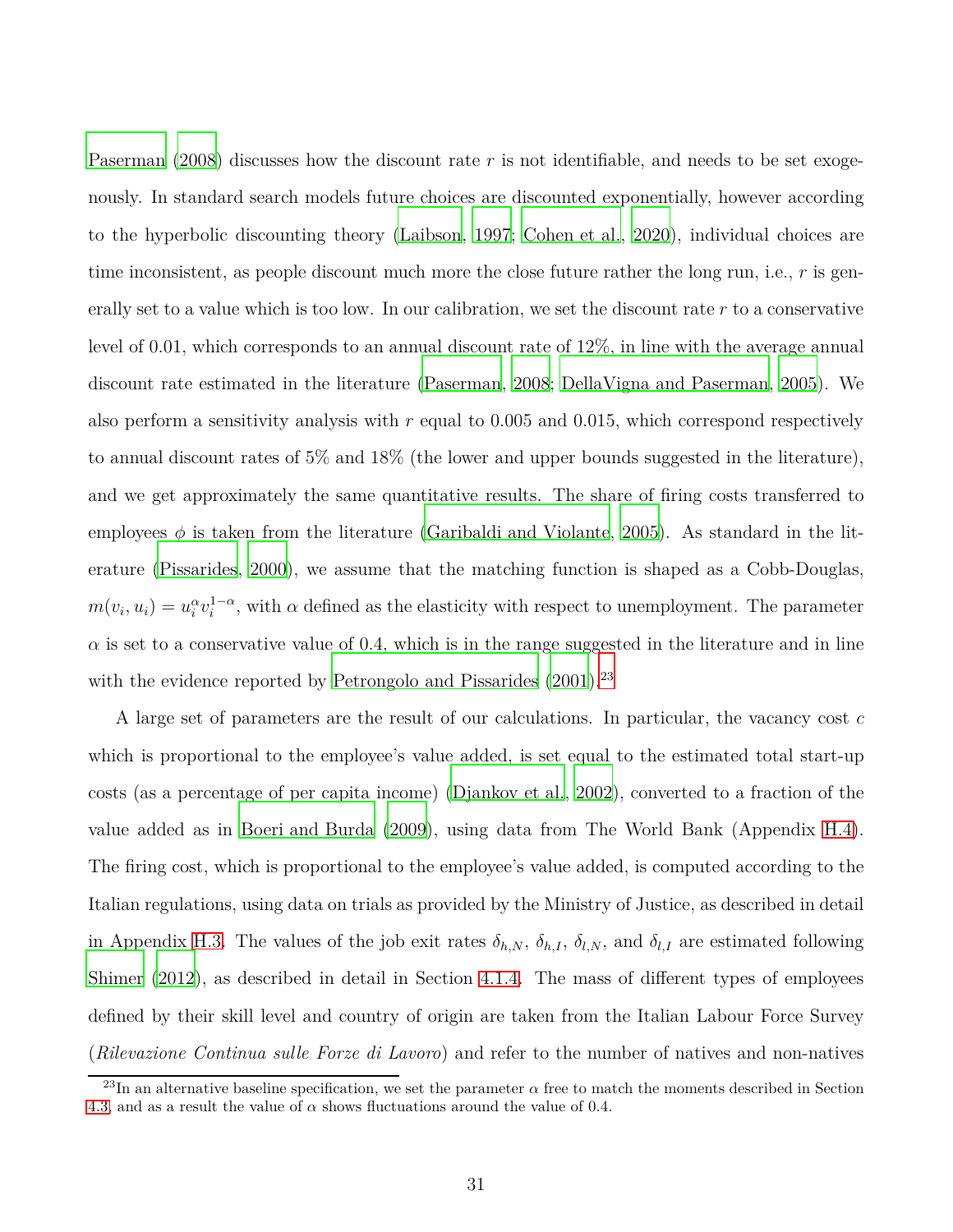| Parameter           | Description                                                  | Source                             | Time varying |
|---------------------|--------------------------------------------------------------|------------------------------------|--------------|
| $\,r\,$             | Discount rate                                                | DellaVigna and Paserman (2005)     | no           |
| $\phi$              | Share of firing costs transferred to employees               | Garibaldi and Violante (2005)      | no           |
| $\alpha$            | Elasticity of matching function with respect to unemployment | Petrongolo and Pissarides (2001)   | $\mathbf{n}$ |
| $\boldsymbol{c}$    | Vacancy cost                                                 | Our calculation (Appendix H.4)     | yes          |
| $\overline{F}$      | Firing cost                                                  | Our calculation (Appendix H.3)     | yes          |
| $\delta_{h,N}$      | Job destruction rate of high-skilled native employees        | Our calculation (Appendix F)       | yes          |
| $\delta_{l,N}$      | Job destruction rate of low-skilled native employees         | Our calculation (Appendix F)       | yes          |
| $\delta_{h,I}$      | Job destruction rate of high-skilled non-native employees    | Our calculation (Appendix F)       | yes          |
| $\delta_{l,I}$      | Job destruction rate of low-skilled non-native employees     | Our calculation (Appendix F)       | yes          |
| $\chi$              | Mass of employers                                            | Italian Labour Force Survey (RCFL) | yes          |
| $\sigma_{h,N}$      | Mass of high-skilled native employees                        | Italian Labour Force Survey (RCFL) | yes          |
| $\sigma_{l,N}$      | Mass of low-skilled native employees                         | Italian Labour Force Survey (RCFL) | yes          |
| $\sigma_{h.I}$      | Mass of high-skilled non-native employees                    | Italian Labour Force Survey (RCFL) | yes          |
| $\sigma_{l,I}$      | Mass of low-skilled non-native employees                     | Italian Labour Force Survey (RCFL) | yes          |
|                     | government expenditure in public goods as percentage of GVA  | Our calculation (Appendix K)       | yes          |
| $\frac{g}{b}$       | Unemployment benefits                                        | Our calculation (Appendix K)       | yes          |
| $\tau$              | Tax subsidy                                                  | Our calculation (Appendix H.2)     | yes          |
| $\boldsymbol{t}_p$  | Indirect tax rate                                            | Our calculation (Appendix K)       | yes          |
| $\eta$<br>$\lambda$ | Rate at which non-natives enter the country                  | Our calculation (Appendix H.1)     | yes          |
|                     | Rate at which non-natives exit the country                   | Our calculation (Appendix H.1)     | yes          |
| $\beta_N$           | Bargaining power of native employees                         | Estimated by matching moments      | yes          |
| $\beta_I$           | Bargaining power of non-native employees                     | Estimated by matching moments      | yes          |
| $\gamma$            | Share of income spent on the HS good                         | Estimated by matching moments      | yes          |
| $x_h$               | Quantity of good $h$ produced by high-skilled employees      | Estimated by matching moments      | yes          |
| $x_l$               | Quantity of good $l$ produced by low-skilled employees       | Estimated by matching moments      | yes          |
| $\boldsymbol{t}$    | Direct tax rate (income and profits)                         | Estimated by matching moments      | yes          |
| $\kappa_{h,N}$      | Hiring chances of high-skilled native employees              | Estimated by matching moments      | yes          |
| $\kappa_{l,N}$      | Hiring chances of low-skilled native employees               | Estimated by matching moments      | yes          |
| $\kappa_{h,I}$      | Hiring chances of high-skilled non-native employees          | Estimated by matching moments      | yes          |
| $\kappa_{l,I}$      | Hiring chances of low-skilled non-native employees           | Estimated by matching moments      | yes          |
| $W_{h,FC}$          | Utility of high-skilled employees abroad                     | Estimated by matching moments      | yes          |
| $W_{l,FC}$          | Utility of low-skilled employees abroad                      | Estimated by matching moments      | yes          |
| $\iota$             | Degree of substitutability between public and private goods  | Set to 1 (neutral value)           | $\mathbf{n}$ |
| ζ                   | Degree of congestion in accessing the public good            | Set to 1 (neutral value)           | $\mathbf{n}$ |
| $\rho$              | Parameter of the CES utility function                        | Set to 0 (neutral value)           | $\mathbf{n}$ |

<span id="page-31-0"></span>**Table 5.** Description of model parameters and data sources.

individuals in the workforce with high or low skill levels, in line with the definition reported in Section [4.](#page-21-0) The mass of employers  $\chi$  is also taken from the Italian Labour Force Survey (*Rilevazione Continua sulle Forze di Lavoro*) and corresponds to the number of self-employed in the country. The government expenditure in public goods as percentage of GVA, *g*, is calculated using Eurostat data (Appendix [K\)](#page-66-0). The unemployment benefits are calculated as the ratio of total government expenditure for unemployment benefits and the number of unemployed in the economy, converted as a percentage of the employees' value added, using data from Eurostat (Appendix [K\)](#page-66-0). The tax subsidy  $\tau$  is calculated using the marginal tax rate paid by employees who receive a salary which is 67% of the average salary (Appendix [H.2\)](#page-56-0), using data from the OECD statistics. The indirect tax rate  $t_p$  is set by dividing the total revenues from indirect taxation by the GDP at current prices, as reported by the Italian Ministry of Economics and Finance and the Italian Institute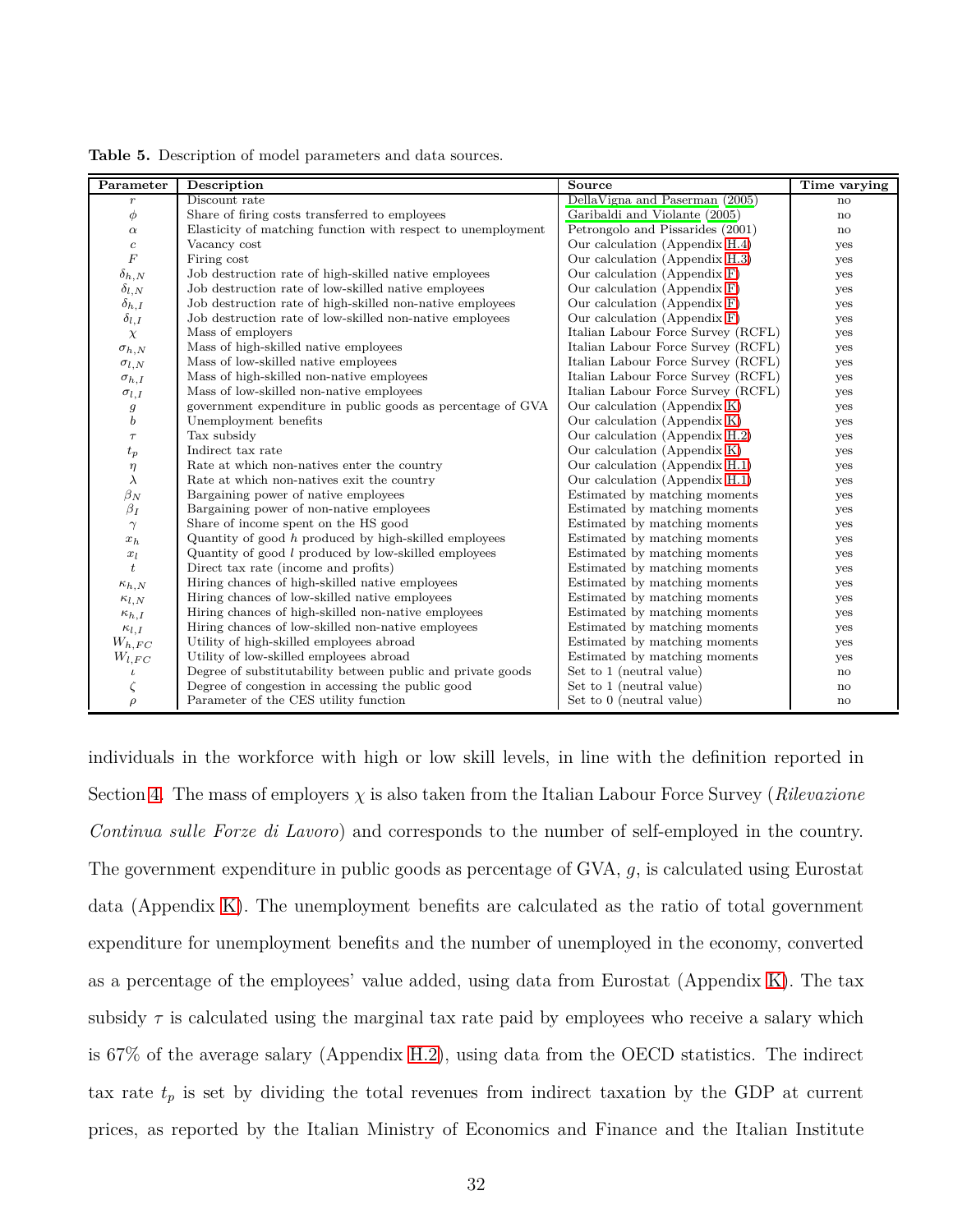of Statistics (ISTAT) (Appendix [K\)](#page-66-0). The parameters  $\eta$  and  $\lambda$ , which refer to the rate at which non-native employees enter and leave the country, respectively, are set using inflow and outflow rates, as reported by the OECD statistics, using the procedure described in Appendix [H.1.](#page-55-1)<sup>24</sup>

Within this setup, and given the available set of information, we cannot identify the parameters *ρ*,  $\zeta$  and *ι*, which define the parameter of the CES utility function, the congestion rate in the furniture of the public goods and the degree of substitutability between public and private goods, respectively; they are therefore set to their neutral level. Figure [10](#page-66-1) in Appendix [K](#page-66-0) reports all the twenty calibrated parameters for each year of the analysis.

### <span id="page-32-0"></span>**4.3 Estimation methodology**

The remaining twelve model's parameters are estimated using the method of simulated moments [\(Gourieroux et al., 1996\)](#page-82-7), year by year in the period 2008-2017, assuming that the bargaining power is the same for natives and non-natives, i.e  $\beta = \beta_N = \beta_I$ , since both  $\beta$ s cannot be identified simultaneously. In particular, the estimator is given by:

$$
\hat{\boldsymbol{\omega}} = \underset{\boldsymbol{\omega} \in \Omega}{\arg \min} (\mathbf{M} - \mathbf{M}^s(\boldsymbol{\omega}))' \mathbf{W} (\mathbf{M} - \mathbf{M}^s(\boldsymbol{\omega})), \tag{52}
$$

where  $\hat{\boldsymbol{\omega}}$  is the vector of the estimated model's parameters, **M** the vector of moments used in the estimate,  $\mathbf{M}^{s}(\boldsymbol{\omega})$  the vector of simulated moments calculated from the model taking the vector of parameters  $\omega$ , W the weighting matrix, and  $\Omega$  the parameter space. The weighting matrix **W** has to be positive-definite to guarantee that the moment-based estimator is consistent [\(Flinn and Mullins](#page-81-2), [2015,](#page-81-2) p. 380). Given the comparable magnitude of the scale of each moment, in our estimation we set  $W$  to be an identity matrix.<sup>25</sup>

<sup>&</sup>lt;sup>24</sup>We use OECD statistics instead of data from the Italian Institute of Statistics as foreign employees in the OECD statistics are defined by country of birth and not by nationality.

<sup>25</sup>In [Flinn and Mullins](#page-81-2) [\(2015\)](#page-81-2) the diagonal elements of the matrix **W** are set equal to the inverse of the variance of the corresponding element of the matrix **M**. However, in our analysis some moments to be matched have a negligible variance (they are taken from national accounts and from large national surveys), hence we take a conservative approach and use weights equal to one for all moments, while [Flinn and Mullins](#page-81-2) [\(2015\)](#page-81-2) deal with these cases by setting an "extremely large weight".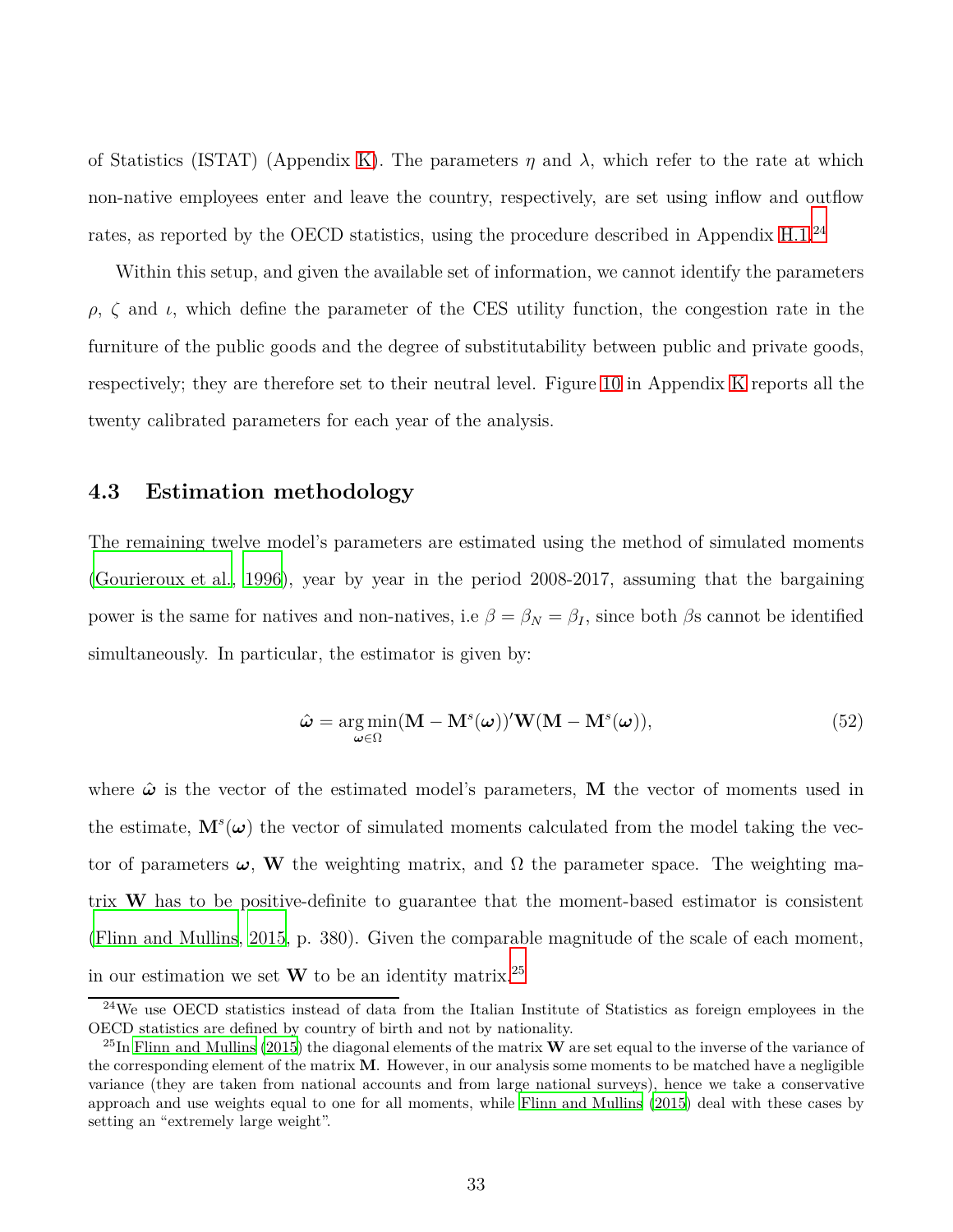### **4.4 Matched moments and estimated parameters**

We match seventeen moments of our theoretical model (Appendix [I\)](#page-63-0), which include four net wages, four job finding rates, four unemployment rates for the four different categories of employees plus the share of (non-adjusted) labour income on total gross value added, total real GDP, total real GDP per worker and the two shares of native unemployed (in the low-skilled and high-skilled labour markets). To minimize the impact of the business cycle fluctuations on the estimated parameters, we smooth the observed moments using the Hodrick-Prescott filter (Figure [11](#page-67-0) in Appendix [L\)](#page-67-1).

The model is able to match all observed moments well. Specifically, the net real wages, the GDP per worker, the shares of native unemployed employees and the share of labour income are estimated with an error smaller than 5%, the unemployment rates are estimated with an error smaller than 10%, and the job finding rates are estimated with an error smaller than 25% (Figure [12](#page-68-0) in Appendix [M\)](#page-68-1). This is a very satisfactory result considering that we only have 11 free parameters to match 17 moments.

The estimated parameters (Figure [13](#page-69-0) in Appendix [N\)](#page-69-1) are smooth over time and fluctuate in a range of plausible values. Specifically, the marginal tax rate on income (*t*) ranges between 0.50 to 0.51, which are values only slightly higher than the highest marginal income tax rate in Italy (which can vary between to 44.5% to 48.5%, as it includes additional regional and municipal rates on top of the national  $43\%$ ). The hiring chances for all types of employees  $(\kappa)$  smoothly decrease over time, pointing to a declining matching efficiency. The preference parameter between highskilled and low-skilled good  $(\gamma)$  lays in the range between 0.33 and 0.34. The non-native expected utilities of living abroad  $W_{FC}$  for high-skilled and low-skilled employees are decreasing over time, reflecting changes in the socio-economic conditions in foreign countries.<sup>26</sup> The bargaining power  $\beta$  is estimated to be in the range between 0.12 and 0.14, which is rather far from the level of 0.5 usually assumed in the literature [\(Pissarides](#page-84-4), [2000](#page-84-4)). However, the accurate matching of the share of labour income on total gross value added supports the robustness of this finding. Finally,

<sup>&</sup>lt;sup>26</sup>This might reflect for instance, among others, the ongoing civil wars and persecutions in African and Middle Eastern countries, which are the sources of large immigration flows to Italy in the period of our analysis.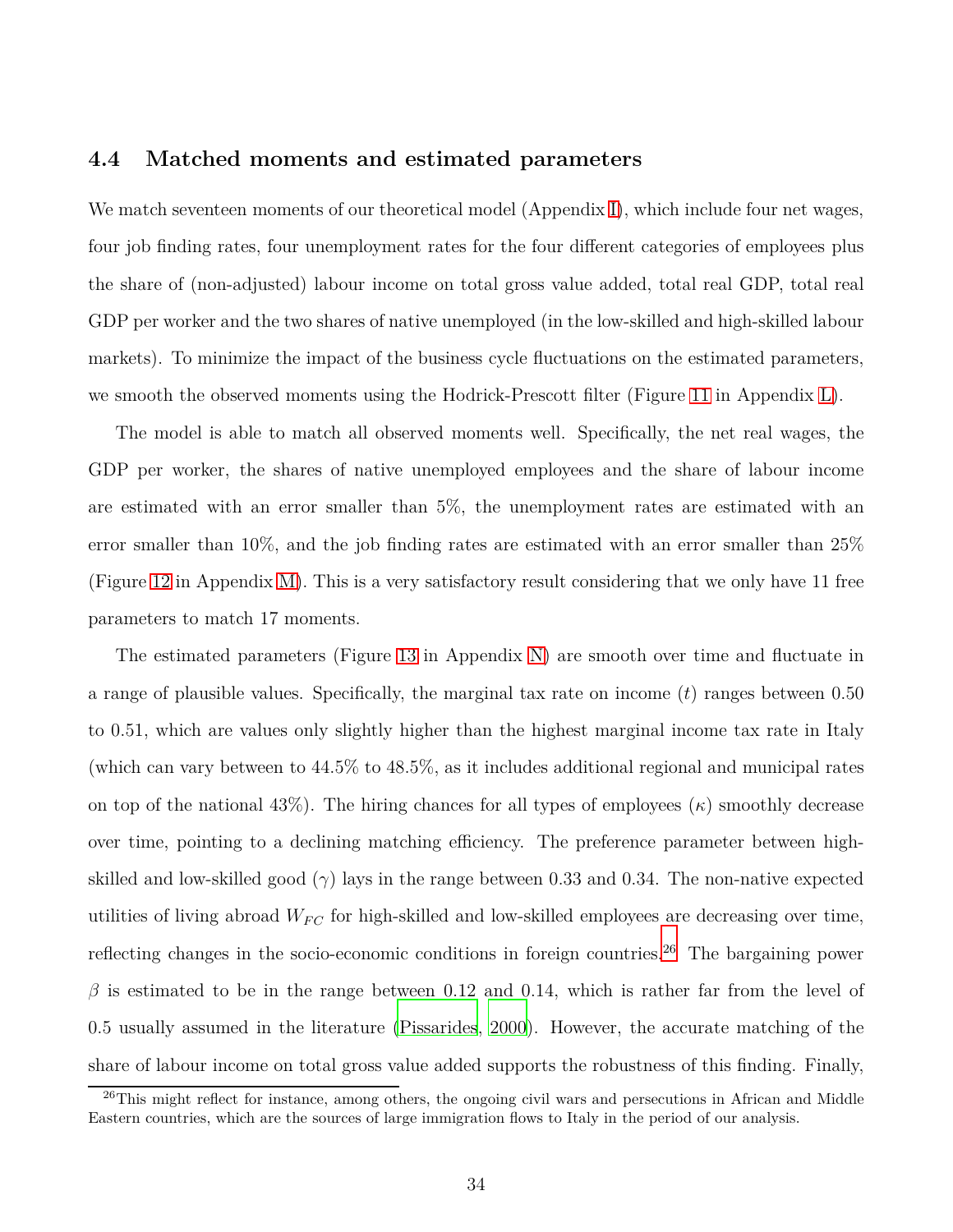the quantities of goods produced by high-skilled and low-skilled employees (*x*) alone are scarcely informative; they need to be paired with the corresponding prices  $(\tilde{p})$  to be able to evaluate the value added of firms  $(\tilde{p}x)$ . The latter is estimated to be decreasing over time for both high-skilled and low-skilled firms (Figure [14](#page-70-0) in Appendix [O\)](#page-70-1), reflecting a declining GDP per worker. Finally, the per-capita level of public goods  $\nu$  has also been first declining and then increasing over time in the period considered.

## <span id="page-34-0"></span>**5 Winners and losers of immigration**

In this section, we run two counter-factual analyses to answer the main question raised in the paper about the multifaceted impact of immigration on the economy. First, we consider a scenario with no non-natives in the economy, and second we consider a scenario with a sudden inflow of 160 thousands low-skilled non-natives, which is the forecasted net migration for Italy in 2020, as provided by Eurostat. We perform these exercises by twisting the number of non-natives present in the economy and calculating the new equilibrium in the labour markets and in the goods markets, keeping the other parameters of the model at their original estimated values, while allowing all endogenous variables such as wages, prices, etc. to adjust to the new equilibrium conditions.

### **5.1 No non-natives**

Figures [5](#page-36-0) reports the changes in the main aggregated variables relative to the counter-factual scenario with no non-natives. The presence of non-natives, which peaked at 15% of the workforce in 2017, has lead to an increase in the gross domestic product (GDP) of 11% in 2008 (approximately 160 billions  $\epsilon$ ) and of 14% in 2017 (approximately 210 billions  $\epsilon$ )(Figure [5a\)](#page-36-0). Revenues from indirect taxes, which are proportional to the GDP, increased by 11% and 14% as well in 2008 and 2017, corresponding to an increase of approximately 25 billions  $\epsilon$ . Revenues from direct taxes increased by 11% and 14% as well in 2008 and 2017, corresponding to an increase of approximately 75 billions  $\epsilon$ . Social security contributions have steadily increased by approximately 12% over the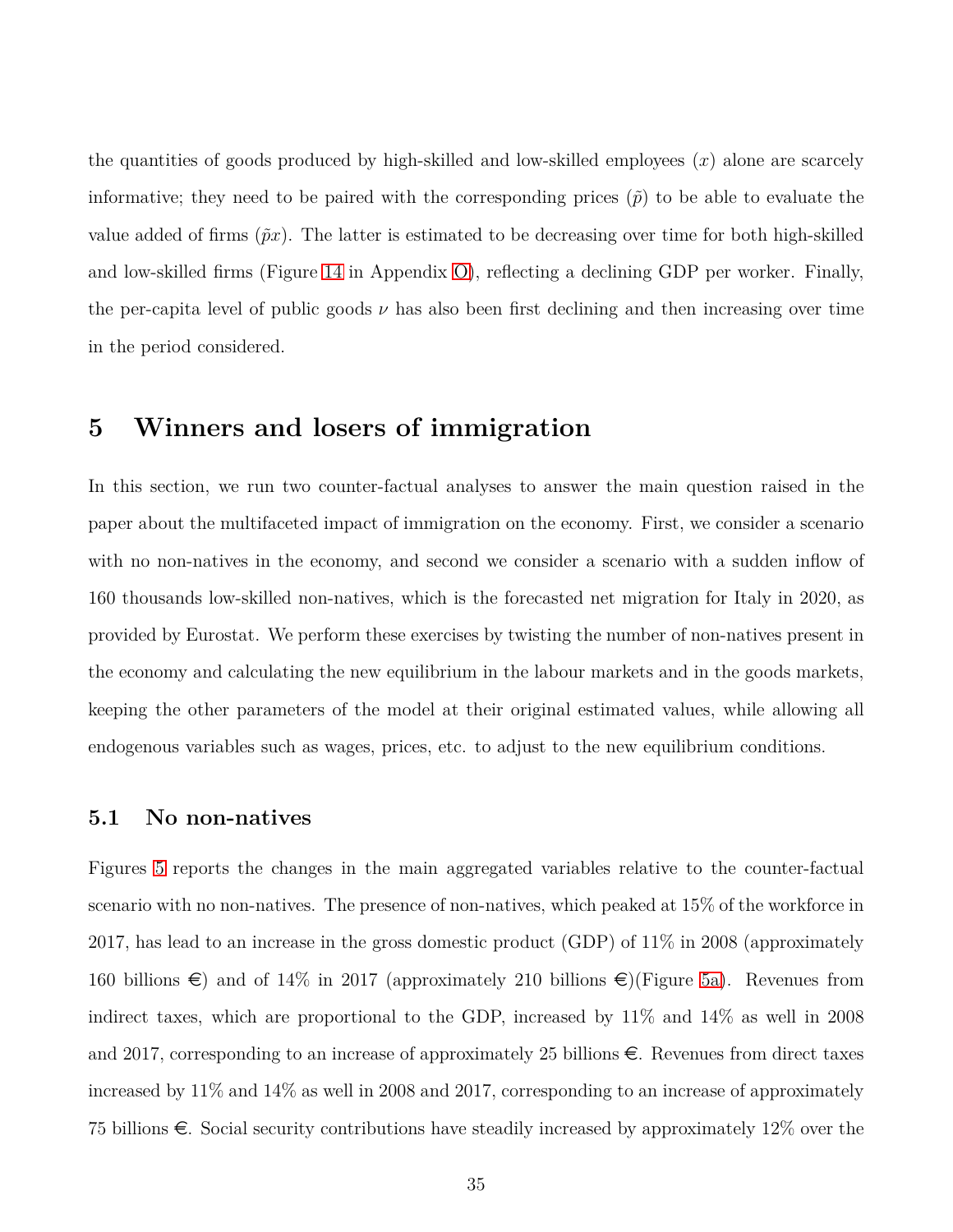period considered, which correspond to additional 25 billions  $\epsilon$  in the government revenues in 2017. The per-capita provision of public goods has increased in the presence of non-natives employees, by approximately 4% in 2017. Finally, GDP per worker has increased by about 4%, reflecting the considerable differential impact on the prices of the two goods.

Figure [5c](#page-36-0) reports the effect of the increased immigration on labour market variables. With the presence of non-natives, the real wage of low-skilled employees is lower by approximately 4% on average, while the real wage of high-skilled employees is higher on average by approximately 8%. This is the result of two complementary effects: the increased supply of non-native lowskilled employees has on one side pushed down the real wage of low-skilled employees, while also expanding the supply of the low-skilled good, driving its price down. In 2017 the real price of the high-skilled good  $\tilde{p}_h$  has increased by approximately 10%, while the price of the low-skilled good  $\tilde{p}_l$  has decreases by approximately 5% (Figure [5e\)](#page-36-0). These findings are in line with our economic intuition that (real) wages and prices would be positively related and therefore would show similar patterns. In support of these results we provide in Appendix [P](#page-71-0) anecdotal evidence (due to the very limited availability of data) that the prices of goods produced by low-skilled and high-skilled employees in Italy during the period considered show a divergent behavior.

The effects on unemployment rates are minimal, with no effects on the unemployment rate of high-skilled employees, probably due to the very small number of high-skilled non-natives. On the other hand, we observe a slight decrease in the unemployment rate of low-skilled employees, ascribable to the asymmetries in the job finding and job exit rates between natives and non-natives. Specifically, both the job finding and the job exit rates are higher among non-natives, however the job finding rate effect seems to prevail leading to less unemployment in the presence of non-natives in the economy. Hence, when non-natives are not present, the labour market efficiency is worse and the number of vacancies is lower.

Figure [5d](#page-36-0) reports the impact of the presence of non-natives on the lifetime utility of (employed and unemployed) employees. We find that low-skilled employees are worse off compared to a scenario with no non-natives: their lifetime utility is lower by approximately 2%. This is due to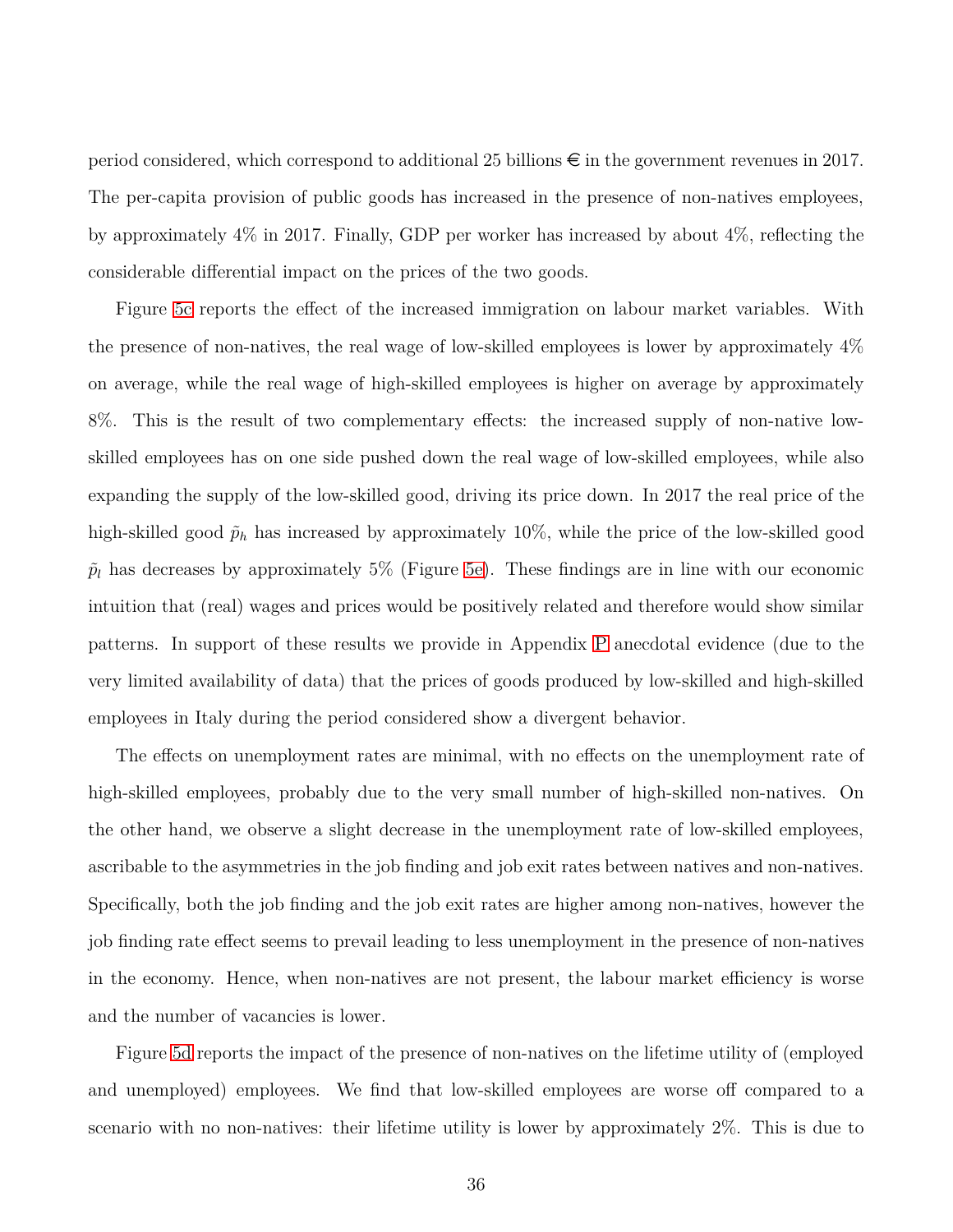<span id="page-36-0"></span>





(e) Employers' lifetime utility and real prices of goods

*Note*: The lines show the percentage/absolute change in the variables in the counter-factual scenario in which there are no non-natives compared to the equilibrium in each year between 2008 and 2017. Only for the case of unemployment, we report the difference between the unemployment rate in the counter-factual scenario and in equilibrium, by skill level and country of origin. We define by *CF* the counter-factual.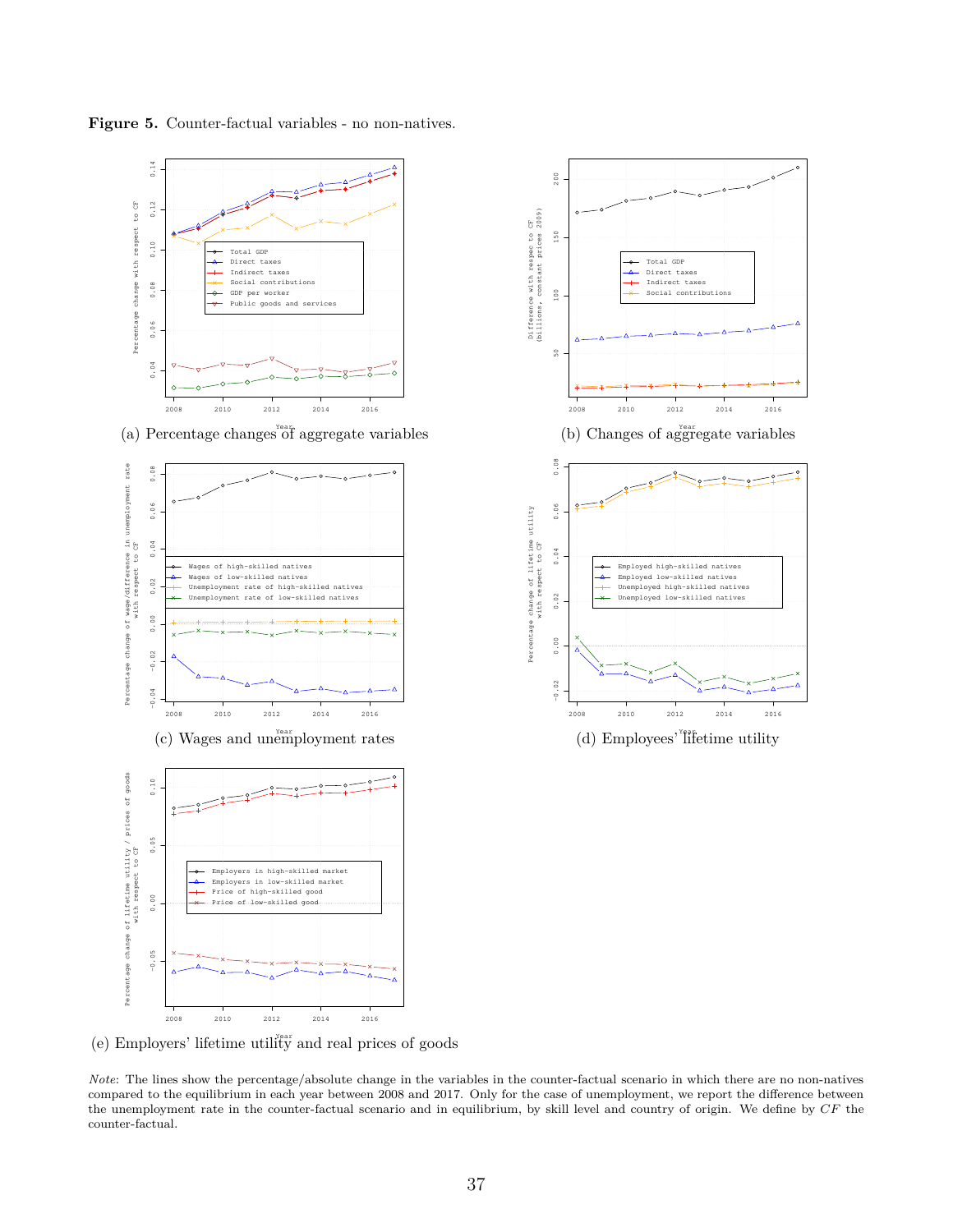the fact that their wage is lower and the higher per capita provision of public goods only partially balances this negative effect. High-skilled employees are instead better off when non-natives are present in the economy: their lifetime utility is higher by approximately 8%, due to their higher wage as well as the increased provision of public goods. When we compute the lifetime utility of unemployed employees, both high-skilled and low-skilled, we find a similar pattern: the lifetime utility is lower for low-skilled and higher for high-skilled unemployed employees. Figure [5e](#page-36-0) shows that employers in the low-skilled market are actually worse off in the presence of non-natives: while the salaries are lower, also the value added is lower due to the strong decline in the price of the low-skilled good. Their lifetime utility is therefore between 5% and 6% lower when non-natives are present. On the other hand, although the salaries of high-skilled employees are higher, employers in the high-skilled market are better off in the presence of non-natives, as they take advantage of the higher value added due to the increase in the price of the high-skilled good. Their lifetime utility is between 7% and 11% higher in the presence of non-natives.

As a robustness check, in Figures [17](#page-73-0)[-20](#page-76-0) of Appendix [Q](#page-73-1) we report the results of the counterfactual scenario with no non-natives when we set  $\rho$  such that the elasticity of substitution between the two goods  $\epsilon$  is equal to 0.9 and 1.1 (small perturbations) and to 0.5 and 2 (extreme cases). In all scenarios, the results are consistent with the main findings discussed above. The magnitude of the impacts on GDP, GDP per worker, taxes, and social contributions is about the same as for the case with  $\epsilon = 1$ . Interestingly, whenever  $\epsilon = 0.5$  or  $\epsilon = 0.9$  (the goods are more complements), the outcome is more polarized. The real wage of high-skilled employees and the price of the high-skilled good are higher and the real wage of low-skilled employees and the price of the low-skilled good are lower in the presence of non-natives (compared the counter-factual scenario of no non-natives), with respect to the scenario with  $\epsilon = 1$ , and the degree of polarization is increasing with  $\epsilon$ . This is then reflected in more polarized lifetime utilities for both employers and employees. The opposite is true for the scenario in which  $\epsilon = 1.1$  or  $\epsilon = 2$  (the goods are more substitutes): in this case the outcomes are less polarized. Interestingly, in the extreme case of  $\epsilon = 2$ , the wage of low-skilled employees is on average 1% higher in the presence of non-natives, while the wage of high-skilled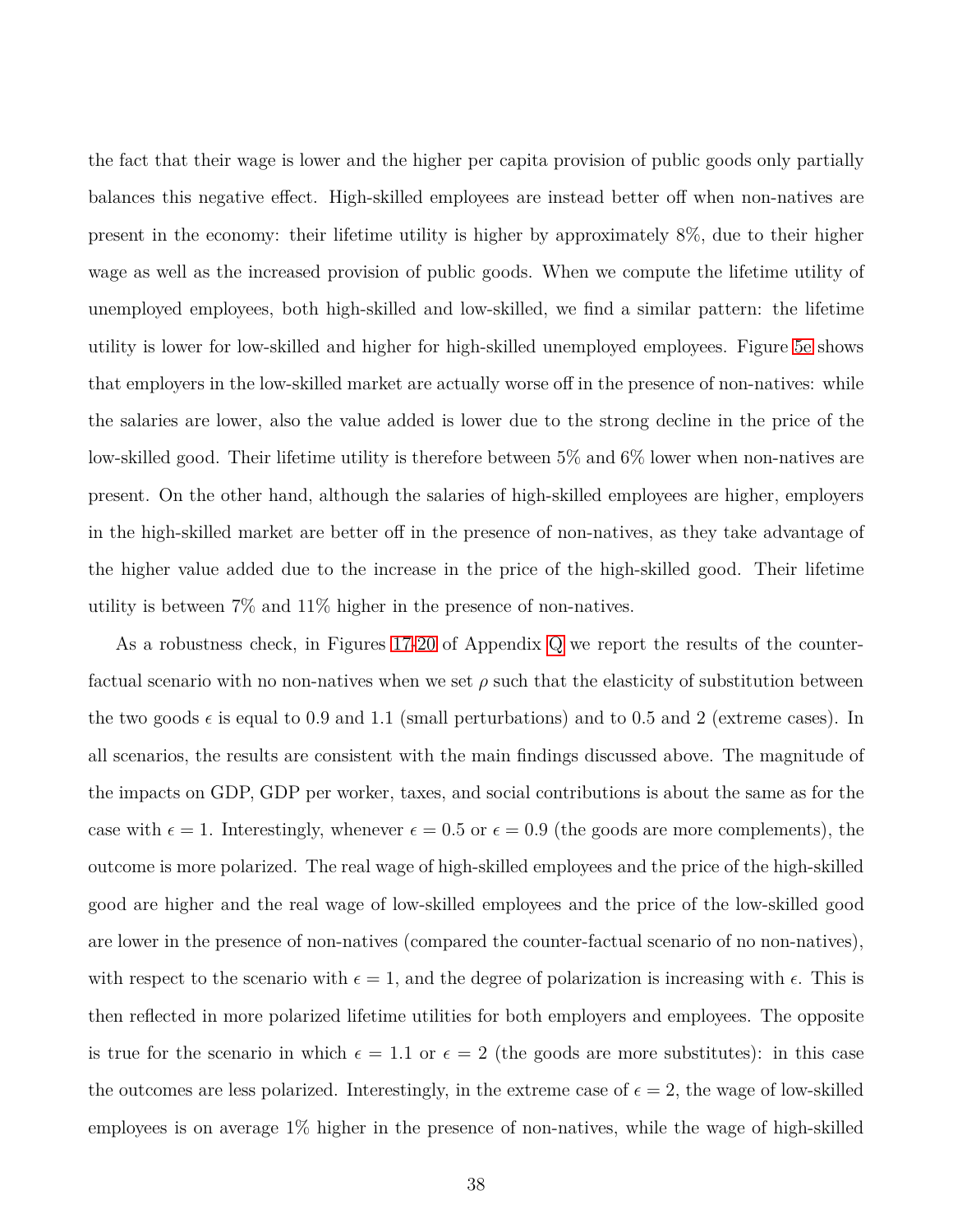employees is on average 3.5% higher. However, the lifetime utility of employers operating in the low-skilled market is still on average 4% lower, while the lifetime utility of employers operating in the high-skilled market is on average 5% higher.

Appendix [R](#page-77-0) reports further support to our baseline specification. We discuss how the aggregate elasticity of substitution between employees of different skills levels calculated for our counterfactual scenario with  $\epsilon = 1$ , turns out to be very similar to the one estimated in the literature for the US [\(Katz and Murphy](#page-83-0), [1992](#page-83-0); [Acemoglu and Autor](#page-79-0), [2011\)](#page-79-0).

#### **5.2 Immigration shock**

In this second counter-factual analysis, we investigate the impact of an increase in the stock of non-native individuals, using the net migration forecast for Italy in 2020, as published by Eurostat. While we expect the effects on native employees to be similar to the ones estimated within the previous counter-factual analysis, we are instead particularly interested in the effects on the outcomes of non-natives employees [\(Manacorda et al.](#page-83-1), [2012\)](#page-83-1). Table [6](#page-38-0) reports the impact of the counter-factual increase of 135,000 additional working age non-natives and 26,000 non-working age non-natives on aggregate variables, compared to the 2017 equilibrium. Increased immigration lead to a GDP increase of more than 0.55%, which corresponds to an increase of approximately 8.41 billions  $\epsilon$ . Revenues from indirect taxes and revenues from direct taxes increased by the same percentage, corresponding to an increase of approximately 1.02 and 3.02 billions  $\epsilon$ , respectively. Social security contributions increased by 0.50%, corresponding to 1.01 billions  $\epsilon$  increased revenues.

<span id="page-38-0"></span>**Table 6.** Counter-factual - increase in non-natives stock (aggregate variables)

| Variable                      | % change | Absolute change<br>(in billions of $\epsilon$ ) |
|-------------------------------|----------|-------------------------------------------------|
| Monthly GDP                   | 0.55     | 8.41                                            |
| Direct taxes                  | 0.56     | 3.02                                            |
| Indirect taxes                | 0.55     | 1.02                                            |
| Social security contributions | 0.50     | 1.01                                            |

Looking at the effect of the increased stock of non-natives on individual variables (Table [7\)](#page-39-0),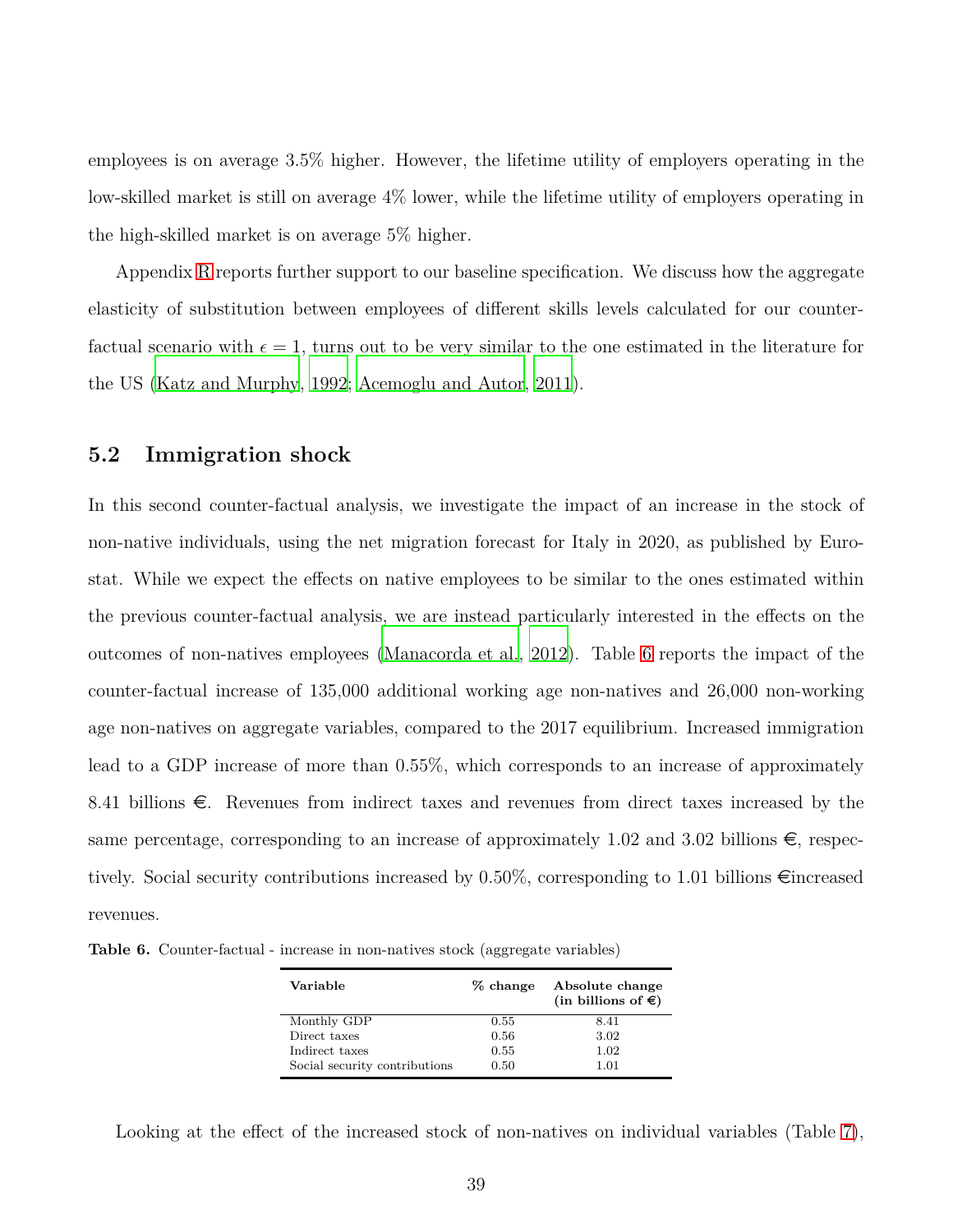| Variable                                                        | % change   |
|-----------------------------------------------------------------|------------|
| Real GDP per worker                                             | 0.13       |
| Public goods                                                    | 0.10       |
| Wages of high-skilled natives                                   | 0.49       |
| Wages of high-skilled non-natives                               | 0.29       |
| Wages of low-skilled natives                                    | $-0.20$    |
| Wages of low-skilled non-natives                                | $-0.20$    |
| Unemployment rate of high-skilled natives (absolute change)     | 0.00001    |
| Unemployment rate of high-skilled non-natives (absolute change) | 0.00002    |
| Unemployment rate of low-skilled natives (absolute change)      | $-0.00021$ |
| Unemployment rate of low-skilled non-natives (absolute change)  | $-0.00022$ |
| Lifetime utility of employed high-skilled natives               | 0.48       |
| Lifetime utility of employed high-skilled non-natives           | 0.28       |
| Lifetime utility of employed low-skilled natives                | $-0.09$    |
| Lifetime utility of employed low-skilled non-natives            | $-0.08$    |
| Lifetime utility of unemployed high-skilled natives             | 0.47       |
| Lifetime utility of unemployed high-skilled non-natives         | 0.24       |
| Lifetime utility of unemployed low-skilled natives              | $-0.07$    |
| Lifetime utility of unemployed low-skilled non-natives          | $-0.05$    |
| Lifetime utility of employers hiring high-skilled natives       | 0.55       |
| Lifetime utility of employers hiring high-skilled non-natives   | 0.77       |
| Lifetime utility of employers hiring low-skilled natives        | $-0.31$    |
| Lifetime utility of employers hiring low-skilled non-natives    | $-0.30$    |
| Price of high-skilled good                                      | 0.55       |
| Price of low-skilled good                                       | $-0.28$    |

<span id="page-39-0"></span>**Table 7.** Counter-factual - increase in non-natives stock (main variables)

GDP per worker is higher in the presence of an increased number of non-native people by 0.13% as well as the per-capita provision of public goods. The wage of low-skilled native and non-native employees is lower on average by approximately 0.2% when more non-natives are around. On the other hand, the wage of high-skilled native employees is higher on average by approximately 0.49%, while the wage of high-skilled non-native employees is higher on average by approximately 0.29%. Also in this scenario, the effects on unemployment rates are negligible. Accordingly, we find that both low-skilled native and non-native employees are worse off compared to a situation of fewer non-natives: their lifetime utility is lower by approximately 0.09% and 0.08%, respectively. This is due to the fact that their lower wage is only partially compensated by the higher provision of public goods. High-skilled native and non-native employees are instead better off with more non-natives in the economy: their lifetime utility is higher by 0.48% and 0.28%, respectively. In this case, native employees are the ones gaining the most, as the wage increase is higher for natives compared to non-natives. Finally, employers operating in the low-skilled market are worse off: while the salaries are lower, also the value added is lower due to the fall in the price of the low-skilled good. Their lifetime utility is lower by approximately 0.30%, independently on whether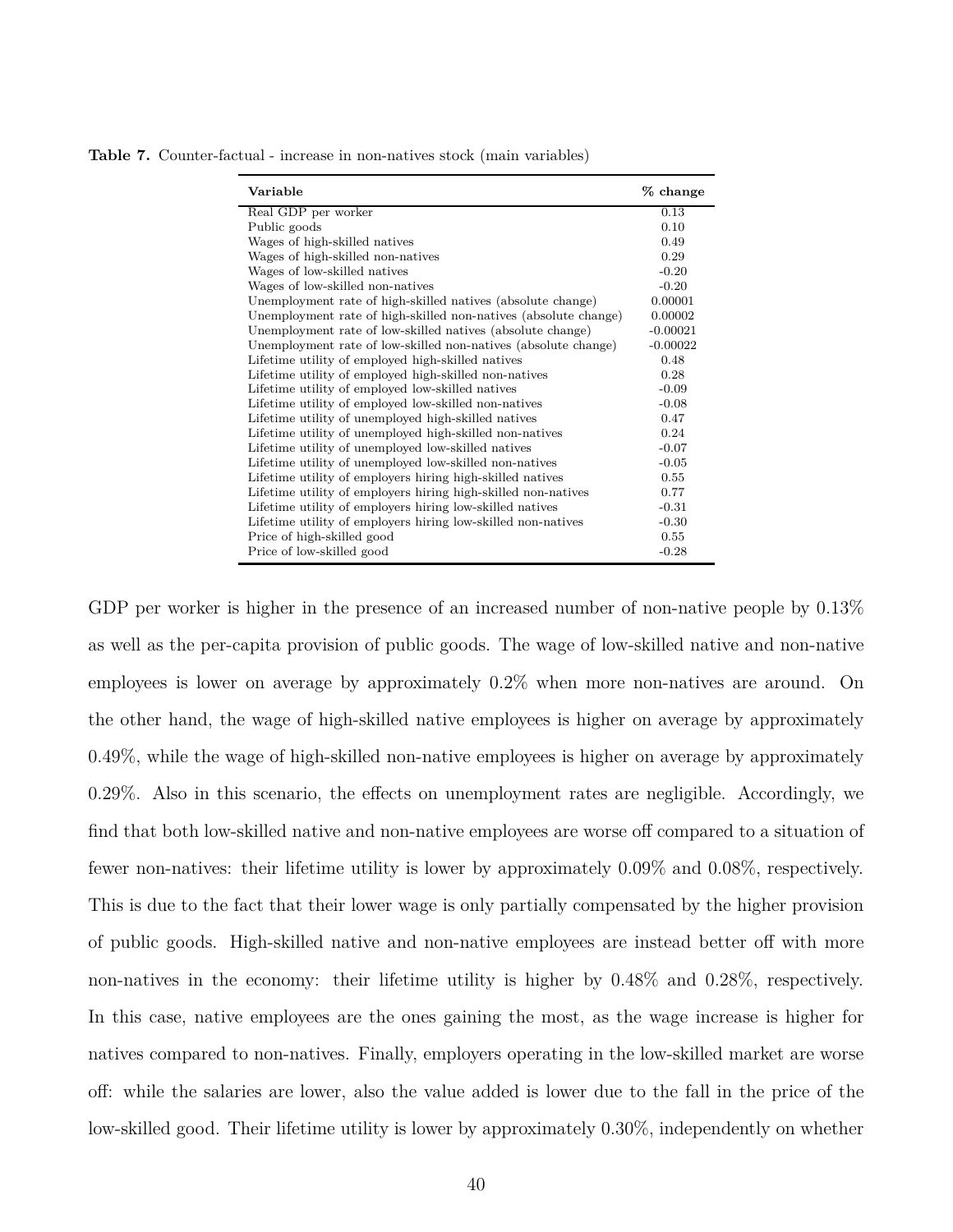they hire a native or a non-native employee. On the other hand, although the salary of high-skilled employees is higher, employers in the high-skilled market are better off, as they take advantage of the higher value added of their production due to the increase in the price of the high-skilled good. Their lifetime utility is higher by 0.55% if they hire a non-native employee and 0.77% if they hire a native employee, due to the larger wage increase among native employees.

## **6 Conclusions**

In this paper we develop a general equilibrium search and matching model, which is estimated using data from Italy for each year in the period 2008-2017. Our counter-factual analysis suggests that the effect of immigration has been sizeable and largely asymmetric and the net fiscal effect has been positive. At aggregate level, the presence of a large number of non-natives had positive effects on total GDP, GDP per worker, social security contributions, tax revenues (both direct and indirect), and the provision of public goods. From a micro-economic perspective, we can precisely identify winners and losers. The losers are employees and employers who operate in the low-skilled market. In this segment, the real price of the low-skilled good, the real wage of the employees and the value added of production are lower. Hence the lifetime utility is lower among all low-skilled agents (employers and employees). The winners are employers and employees in the high-skilled market: higher prices, value added and salary lead to a higher lifetime utility among all high-skilled agents. Among the winners we can include also the government, which benefits from substantial additional direct and indirect taxes, and social security contributions. In this respect, we can classify as winners also all categories of people who benefit from the social welfare which is financed by tax revenues, such as retired people. A set of Pareto-efficient redistribution policies put in place to transfer resources from the winners to the losers, such as additional provision of public goods, tax rebates and increased unemployment benefits appear to be effective in improving the welfare of low-skilled workers.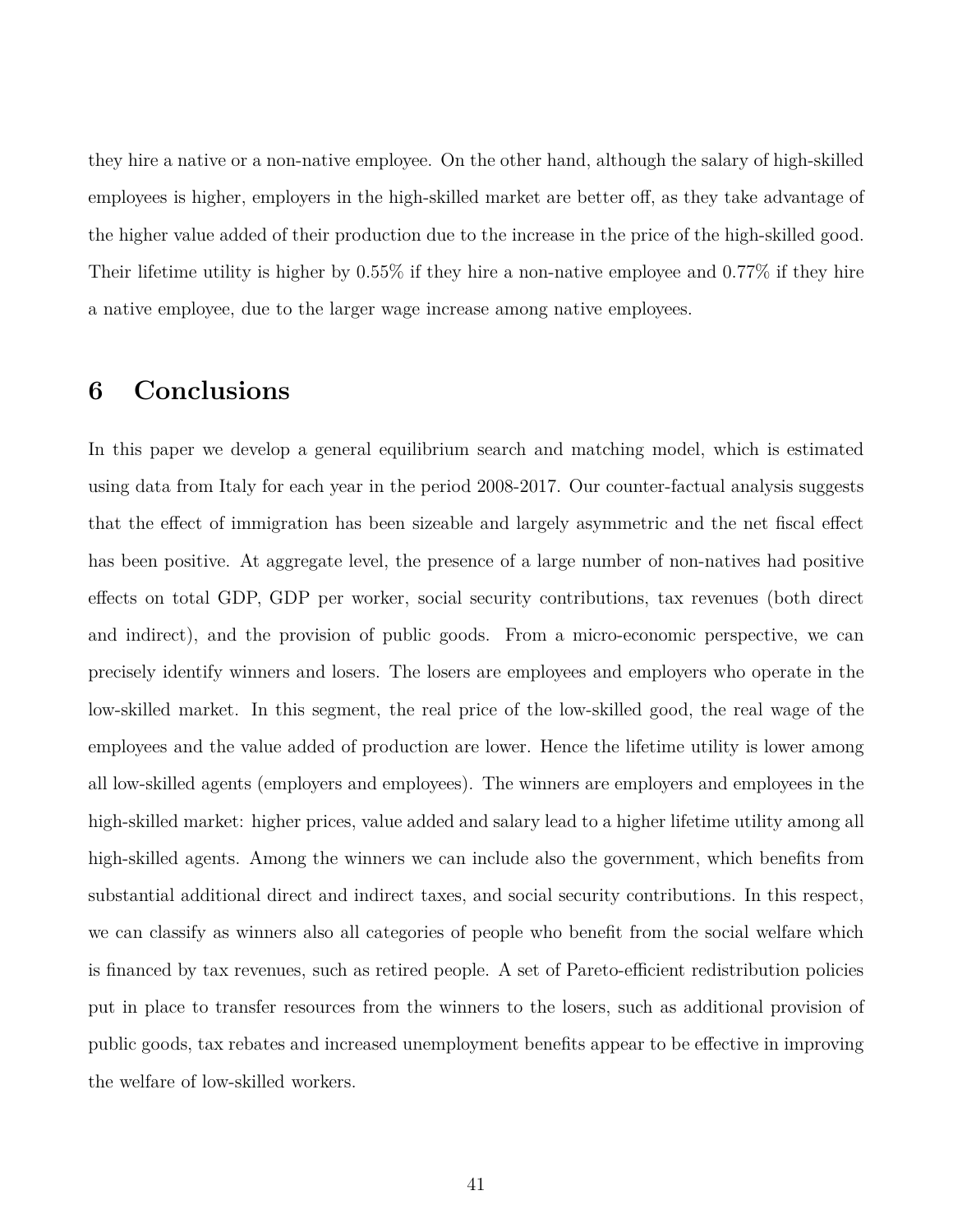## **Acknowledgments**

We would like to thank Giovanni Peri for helpful insights and participants to the SAM 2021, AIEL 2019 and 2020, EALE/SOLE/AASLE 2020 conferences, to the 2021 Europe in Crisis? Migration, Trade (Wars) and Populism Conference, 2019 Mobility and Migration Workshop and the 2018 Immigration and the Labour Market Workshop for their useful comments. Cristina Tealdi acknowledges funding from the European Commission Marie Curie grant [322305].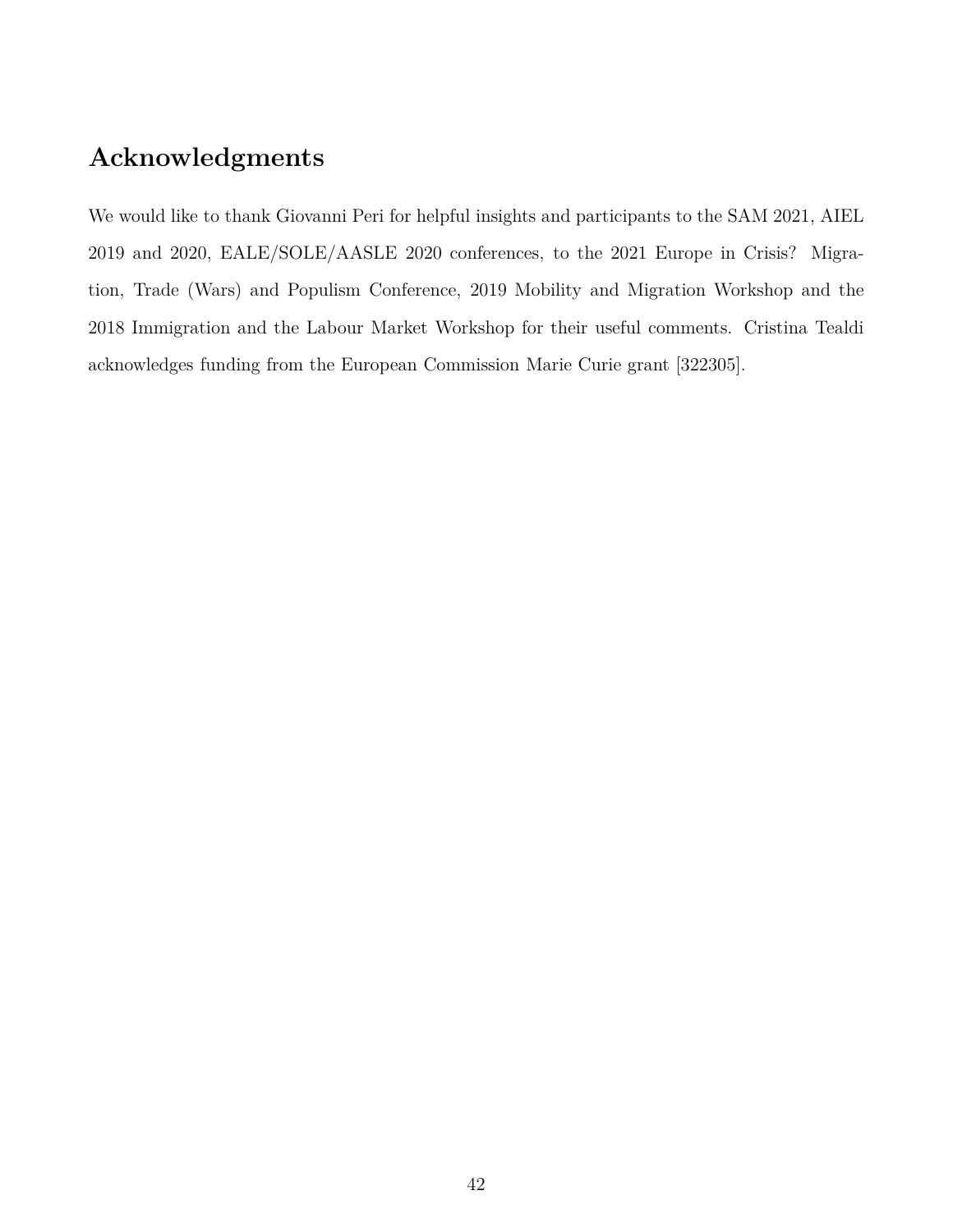## **Appendix**

## **A Cobb-Douglas preferences**

Let's assume the utility function to be Cobb -Douglas. This would be a special case of the general CES utility function described in Section  $(2.1)$ , when the parameter  $\rho = 0$ , i.e., the elasticity of substitution between good *h* and good *l*,  $\epsilon = 1$ . In this scenario, the utility function reads as:

$$
Z_{i,j} = d_{h,i,j}^{\gamma} d_{l,i,j}^{1-\gamma} + \iota \nu.
$$
\n(53)

Employees maximize their utility function, subject to the following budget constraint:

$$
p_h d_{h,i,j} + p_l d_{l,i,j} = \begin{cases} (1-t)(w_{i,j} + \tau) & \text{if the worker } (i,j) \text{ is employed,} \\ b(1-t)(w_{i,j} + \tau) & \text{if the worker } (i,j) \text{ is unemployed.} \end{cases}
$$
(54)

From the utility maximization, we get the optimal quantities of goods *h* and *l* demanded by each individual, depending on her skill level, country of origin and employment status. Specifically, if the worker is employed she will demand the following quantities of good *h* and good *l*:

$$
d_{h,i,j}^{e} = \frac{\gamma (1-t) (w_{i,j} + \tau)}{p_h} \text{ and}
$$
  

$$
d_{l,i,j}^{e} = \frac{(1-\gamma) (1-t) (w_{i,j} + \tau)}{p_l},
$$
 (55)

while if the worker is unemployed, she will demand respectively:

$$
d_{h,i,j}^{u} = \frac{b\gamma (1-t) (w_{i,j} + \tau)}{p_h} \text{ and}
$$
  

$$
d_{l,i,j}^{u} = \frac{b (1 - \gamma) (1-t) (w_{i,j} + \tau)}{p_l}.
$$
 (56)

We can also compute the indirect utility of employed and unemployed employees, which can be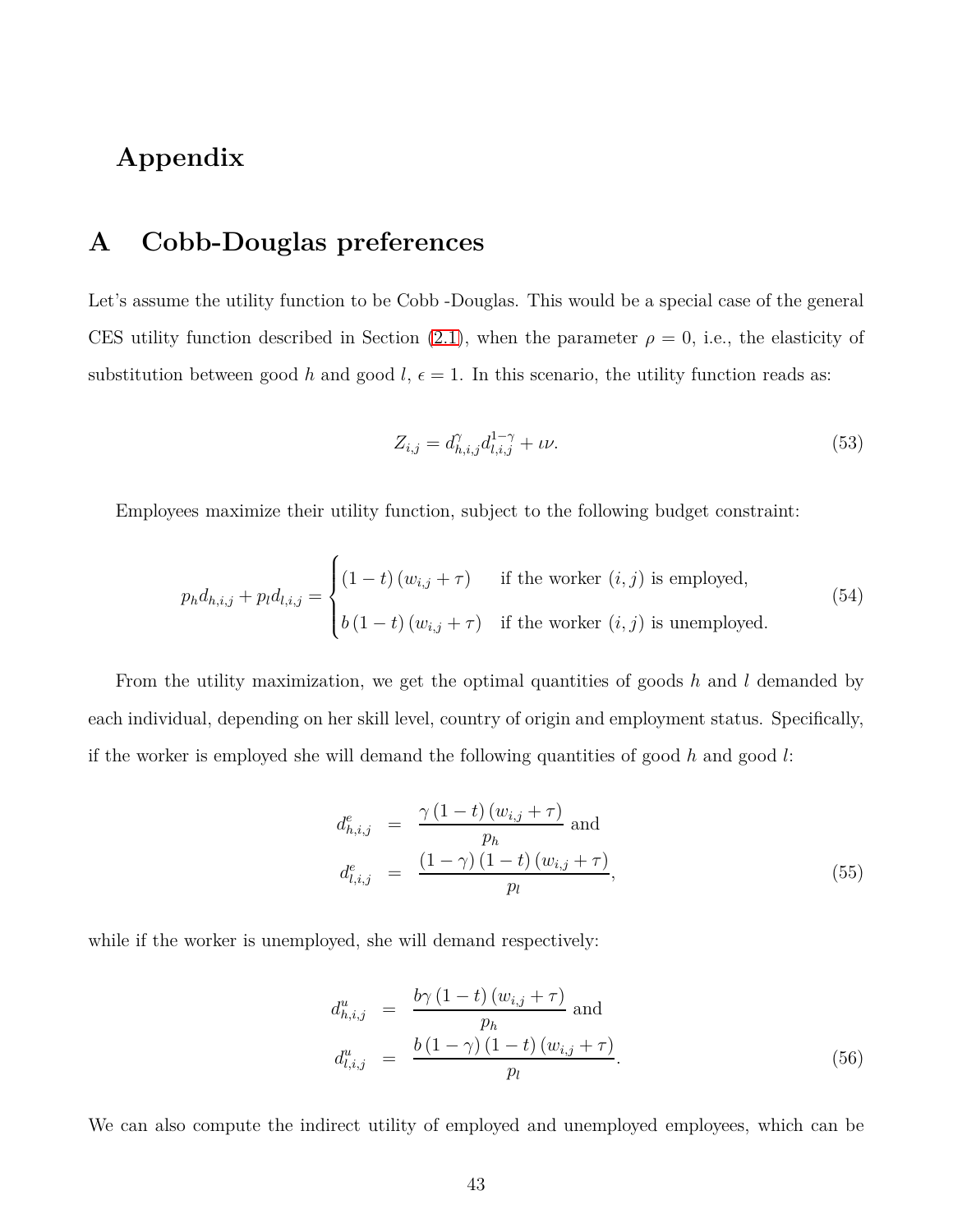written as:

$$
Z_{i,j}^e = (1-t)(\tilde{w}_{i,j} + \tilde{\tau}) + \iota \nu \text{ and } (57)
$$

$$
Z_{i,j}^u = b(1-t)(\tilde{w}_{i,j} + \tilde{\tau}) + \iota \nu,
$$
\n
$$
(58)
$$

where the real tax subsidy  $\tilde{\tau} \equiv \tau/p$  and the real wage  $\tilde{w}_{i,j} \equiv w_{i,j}/p$  are computed using

$$
P \equiv \frac{p_h^{\gamma} p_l^{1-\gamma}}{\gamma^{\gamma} (1-\gamma)^{1-\gamma}},\tag{59}
$$

as the aggregate price index.

### **B The equilibrium in the goods market**

<span id="page-43-0"></span>Using Equation [\(6\)](#page-9-0), we can express the real price of good *h* as a function of the real price of good *l* as:

$$
\tilde{p}_h = \left[ \frac{1 - \tilde{p}_l^{\rho/(\rho - 1)} (1 - \gamma)^{1/(1 - \rho)}}{\gamma^{1/(1 - \rho)}} \right]^{(\rho - 1)/\rho} . \tag{60}
$$

<span id="page-43-1"></span>Moreover, by equating demand and supply of good *h* and good *l* and dividing member by member we get:

$$
\frac{\tilde{p}_h}{\tilde{p}_l} = \left(\frac{\gamma}{1-\gamma}\right) \left[ \frac{(1-g_l)x_l(e_{l,N} + e_{l,I})}{(1-g_h)x_h(e_{h,N} + e_{h,I})} \right]^{1-\rho}.
$$
\n(61)

Solving the system of two equations (Equations [\(60\)](#page-43-0) and [\(61\)](#page-43-1)) in two unknowns ( $\tilde{p}_h$  and  $\tilde{p}_l$ ), we can derive the following equations for the two prices, as function of the parameters of the model:

$$
\tilde{p}_h = \left\{ \gamma^{1/(1-\rho)} + (1-\gamma)\gamma^{\rho/(1-\rho)} \left[ \frac{(1-g_l)x_l(e_{l,N} + e_{l,I})}{(1-g_h)x_h(e_{h,N} + e_{h,I})} \right]^\rho \right\}^{(1-\rho)/\rho} \tag{62}
$$

$$
\tilde{p}_l = \left\{ (1 - \gamma)^{1/(1 - \rho)} + \gamma (1 - \gamma)^{\rho/(1 - \rho)} \left[ \frac{(1 - g_h)x_h(e_{h,N} + e_{h,I})}{(1 - g_l)x_l(e_{l,N} + e_{l,I})} \right]^\rho \right\}^{(1 - \rho)/\rho}
$$
(63)

At aggregate level, by equating demand (left hand side) and supply (right hand side) of good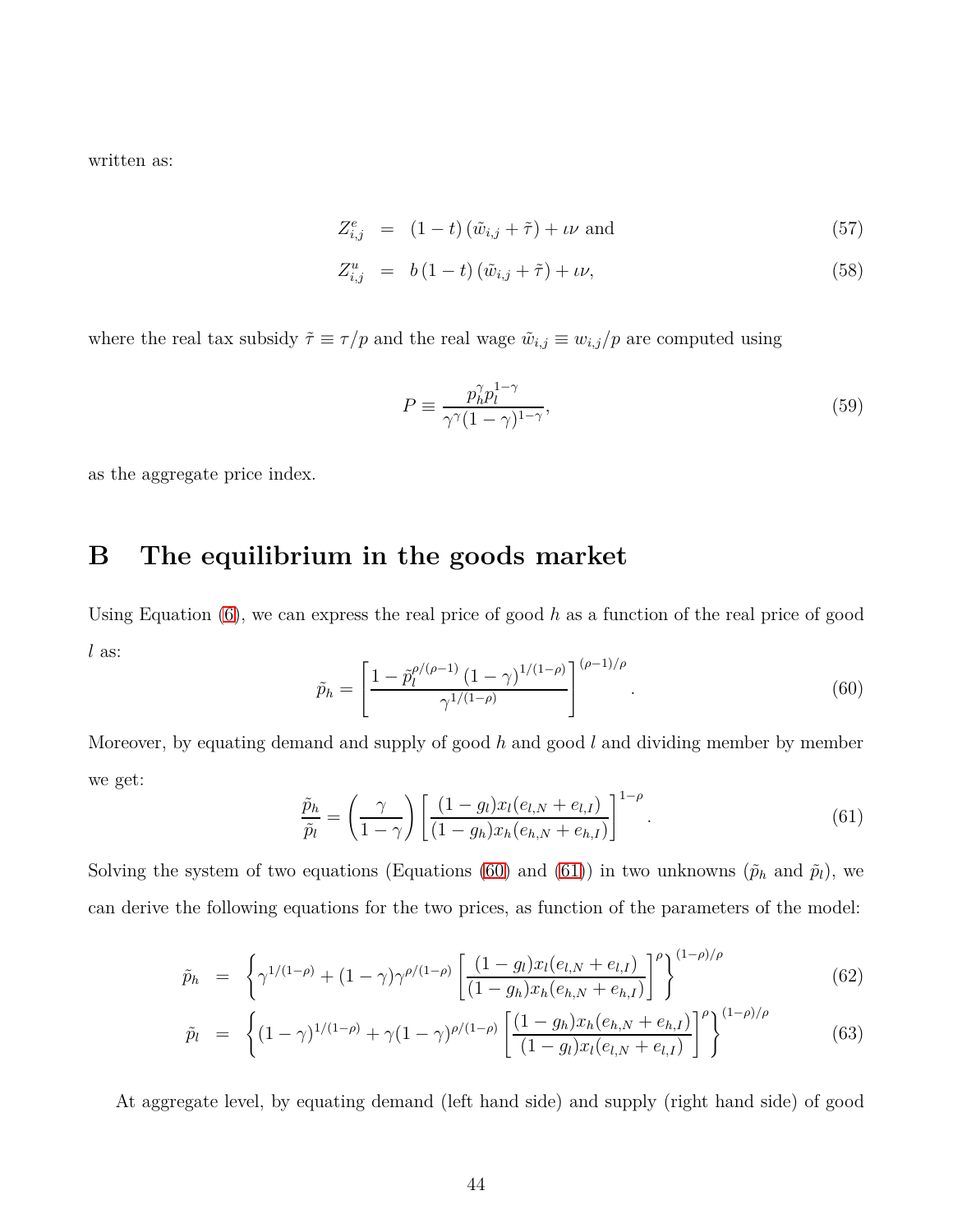*h*, we get:

<span id="page-44-0"></span>
$$
\tilde{p}_h \left(\frac{\tilde{p}_h}{\gamma}\right)^{1/(\rho-1)} (1-t) \left\{b(\tilde{w}_{h,N}u_{h,N} + \tilde{w}_{h,I}u_{h,I} + \tilde{w}_{l,N}u_{l,N} + \tilde{w}_{l,I}u_{l,I}) + [e_{h,N} + e_{h,I} + e_{l,N} + e_{l,I} + b(u_{h,N} + u_{h,I} + u_{l,N} + u_{l,I})] \tilde{\tau} + \tilde{p}_l x_l (e_{l,N} + e_{l,I}) + \tilde{p}_h x_h (e_{h,N} + e_{h,I}) \right\} +
$$
\n
$$
+ g_h \frac{\tilde{p}_h x_h (e_{h,N} + e_{h,I})}{1 - t_p} = \frac{\tilde{p}_h x_h (e_{h,N} + e_{h,I})}{1 - t_p},
$$
\n(64)

where  $g_h$  is the proportion of good *h* which is demanded by the government and  $\frac{\tilde{p}_hx_h(e_{h,N}+e_{h,I})}{1-t_p}$  is the total production of good *h* before indirect taxes. Similarly, equating demand (left hand side) and supply (right hand side) of good *l*, we get:

<span id="page-44-1"></span>
$$
\tilde{p}_l \left( \frac{\tilde{p}_l}{1 - \gamma} \right)^{1/(\rho - 1)} (1 - t) \left\{ b(\tilde{w}_{h,N} u_{h,N} + \tilde{w}_{h,I} u_{h,I} + \tilde{w}_{l,N} u_{l,N} + \tilde{w}_{l,I} u_{l,I}) + [e_{h,N} + e_{h,I} + e_{l,N} + e_{l,I} + e_{l,N} u_{l,I} + e_{l,N} u_{l,N} + u_{l,N} + u_{l,N} u_{l,I}) \right\} +
$$
\n
$$
+ g_l \frac{\tilde{p}_l x_l (e_{l,N} + e_{l,I})}{1 - t_p} = \frac{\tilde{p}_l x_l (e_{l,N} + e_{l,I})}{1 - t_p}, \qquad (65)
$$

where  $g_l$  is the proportion of good *l* which is demanded by the government and  $\frac{\tilde{p}_l x_l(e_{h,N} + e_{h,I})}{1-t_p}$  is the total production of good *l* before indirect taxes.

Summing up side by side Equations [\(64\)](#page-44-0) and [\(65\)](#page-44-1), we get:

<span id="page-44-2"></span>
$$
b(\tilde{w}_{h,N}u_{h,N} + \tilde{w}_{h,I}u_{h,I} + \tilde{w}_{l,N}u_{l,N} + \tilde{w}_{l,I}u_{l,I}) + [e_{h,N} + e_{h,I} + e_{l,N} + e_{l,I} +
$$
  
+ 
$$
b(u_{h,N} + u_{h,I} + u_{l,N} + u_{l,I})]\tilde{\tau} + \frac{g_l\tilde{p}_lx_l(e_{l,N} + e_{l,I}) + g_h\tilde{p}_hx_h(e_{h,N} + e_{h,I})}{1 - t_p} =
$$
  
= 
$$
\frac{t_p}{1 - t_p}[\tilde{p}_lx_l(e_{l,N} + e_{l,I}) + \tilde{p}_hx_h(e_{h,N} + e_{h,I})] +
$$
  
+ 
$$
t\{b(\tilde{w}_{h,N}u_{h,N} + \tilde{w}_{h,I}u_{h,I} + \tilde{w}_{l,N}u_{l,N} + \tilde{w}_{l,I}u_{l,I}) + [e_{h,N} + e_{h,I} + e_{l,N} + e_{l,I} +
$$
  
+ 
$$
b(u_{h,N} + u_{h,I} + u_{l,N} + u_{l,I})]\tilde{\tau} + \tilde{p}_lx_l(e_{l,N} + e_{l,I}) + \tilde{p}_hx_h(e_{h,N} + e_{h,I})\}.
$$
 (66)

Equation [\(66\)](#page-44-2) states that the sum of government expenditures on unemployment benefits, tax rebates and consumption of public goods is equal to the government revenues in the form of direct and indirect taxes, i.e.  $TGE = IT + DT$ . Hence, this equation implies that as in all closed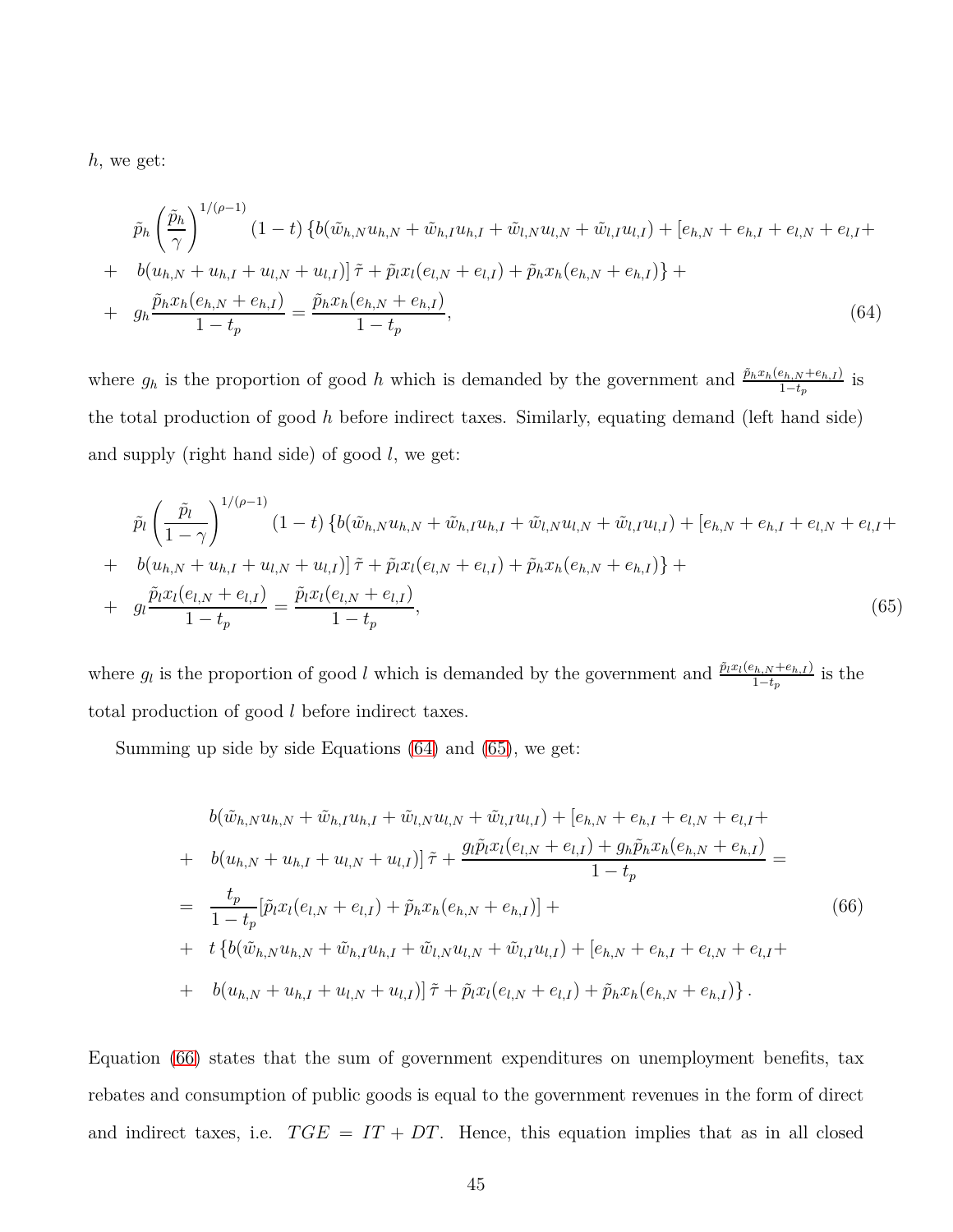economy macroeconomic models, the government primary surplus is equal to zero.

## **C Equilibrium wages**

By plugging Equation [\(27\)](#page-16-0) into the Nash bargaining Equation [\(21\)](#page-13-0), we get an expression for the wages of native employees in each market, as a function of the parameters of the model:

<span id="page-45-0"></span>
$$
\tilde{w}_{i,N} = \beta_N (1-t) \left\{ \frac{r + \delta_{i,N} + \kappa_{i,N} \theta_i q(\theta_i)}{(1-t)[(r + \delta_{i,N})[1 - b(1 - \beta_N)] + \beta_N \kappa_{i,N} \theta_i q(\theta_i)]} \right\} \tilde{p}_i x_i + \n- \left\{ \frac{(1-t) (1 - \beta_N)(r + \delta_{i,N}) (1 - b)}{(1-t)[(r + \delta_{i,N})[1 - b(1 - \beta_N)] + \beta_j \kappa_{i,N} \theta_i q(\theta_i)]} \right\} \tilde{\tau} + \n+ \left\{ \frac{\beta_N r[r + \delta_{i,N} + \kappa_{i,N} \theta_i q(\theta_i)] + \phi(r + \delta_{i,N}) (1 - \beta_N)[r + \kappa_{i,N} \theta_i q(\theta_i)]}{(1-t)[(r + \delta_{i,N})[1 - b(1 - \beta_N)] + \beta_N \kappa_{i,N} \theta_i q(\theta_i)]} \right\} \tilde{p}_i x_i F. \quad (67)
$$

Similarly, by plugging Equation [\(28\)](#page-16-0) into the Nash bargaining Equation [\(21\)](#page-13-0) and substituting into Equation [\(13\)](#page-11-0), and reshuffling, we get an expression for the wages of non-native employees:

<span id="page-45-1"></span>
$$
\tilde{w}_{i,I} = \beta_{I}(1-t) \left\{ \frac{(r+\lambda)(r+\delta_{i,I}) + r\kappa_{i,I}\theta_{i}q(\theta_{i})}{(1-t)\{(r+\delta_{i,I})[(\lambda+r)-rb(1-\beta)] + \beta_{I}r\kappa_{i,I}\theta_{i}q(\theta_{i})\}} \right\} \tilde{p}_{i}x_{i} +
$$
\n
$$
- \left\{ \frac{(1-\beta_{I})(r+\delta_{i,I})[(1-t)[(1-b)r+\lambda]}{(1-t)\{(r+\delta_{i,I})[(\lambda+r)-rb(1-\beta)] + \beta_{I}r\kappa_{i,I}\theta_{i}q(\theta_{i})\}} \right\} \tilde{\tau} +
$$
\n
$$
+ \left\{ \frac{\lambda r(1-\beta_{I})(r+\delta_{i,I})}{(1-t)\{(r+\delta_{i,I})[(\lambda+r)-rb(1-\beta)] + \beta_{I}r\kappa_{i,I}\theta_{i}q(\theta_{i})\}} \right\} W_{i,FC} +
$$
\n
$$
+ \left\{ \frac{\phi(r+\delta_{i,I})(1-\beta_{I})(r+\lambda)(r+\kappa_{i,I}\theta_{i}q(\theta_{i})-\lambda)}{(1-t)\{(r+\delta_{i,I})[(\lambda+r)-rb(1-\beta)] + \beta_{I}r\kappa_{i,I}\theta_{i}q(\theta_{i})\}} + \frac{\beta_{I}r[(r+\delta_{i,I})(r+\lambda)+r\kappa_{i,I}\theta_{i}q(\theta_{i})]}{(1-t)\{(r+\delta_{i,I})[(\lambda+r)-rb(1-\beta)] + \beta_{I}r\kappa_{i,I}\theta_{i}q(\theta_{i})\}} \right\} \tilde{p}_{i}x_{i}F +
$$
\n
$$
- \left\{ \frac{\lambda(1-\beta_{I})(r+\delta_{i,I})}{(1-t)\{(r+\delta_{i,I})[(\lambda+r)-rb(1-\beta)] + \beta_{I}r\kappa_{i,I}\theta_{i}q(\theta_{i})\}} \right\} \tilde{\nu} \nu.
$$
\n(68)

We can rewrite Equation  $(67)$  as:

$$
\tilde{w}_{i,N} = \underbrace{A_{i,N}(\theta_i)}_{>0} \tilde{p}_i x_i - \underbrace{B_{i,N}(\theta_i)}_{>0} \tilde{\tau} + \underbrace{C_{i,N}(\theta_i)}_{>0} \tilde{p}_i x_i F,
$$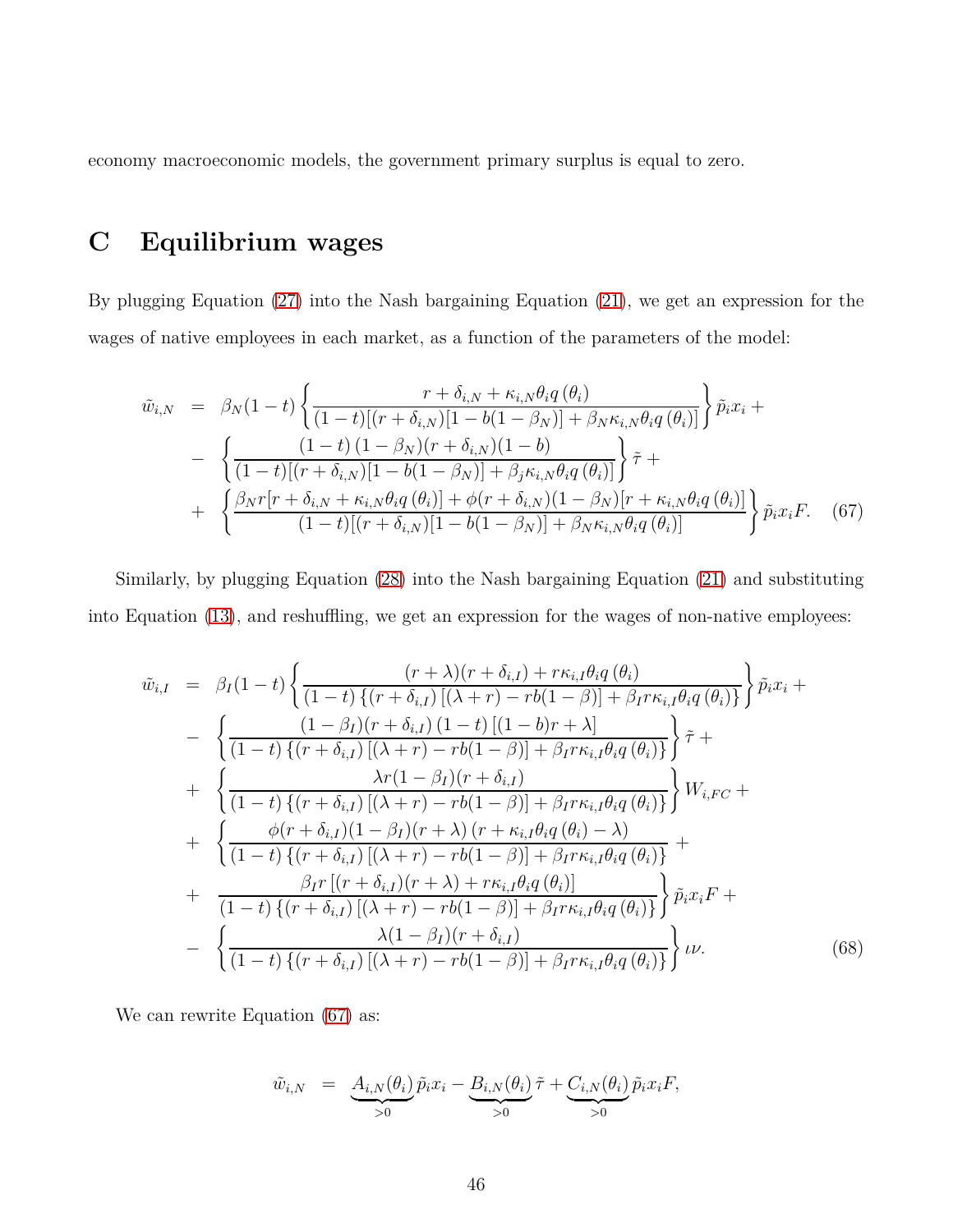where

$$
A_{i,N}(\theta_i) = \frac{\beta_N[r + \delta_{i,N} + \kappa_{i,N}\theta_i q(\theta_i)]}{[(r + \delta_{i,N})[1 - b(1 - \beta_N)] + \beta_N\kappa_{i,N}\theta_i q(\theta_i)]},
$$
(69)

$$
B_{i,N}(\theta_i) = \frac{(1 - \beta_N)(r + \delta_{i,N})(1 - b)}{[(r + \delta_{i,N})[1 - b(1 - \beta_N)] + \beta_N \kappa_{i,N} \theta_i q(\theta_i)]},
$$
(70)

$$
C_{i,N}(\theta_i) = \frac{\beta_N r [r + \delta_{i,N} + \kappa_{i,N} \theta_i q(\theta_i)] + \phi(r + \delta_{i,N})(1 - \beta_N)[r + \kappa_{i,N} \theta_i q(\theta_i)]}{(1 - t)[(r + \delta_{i,N})[1 - b(1 - \beta_N)] + \beta_N \kappa_{i,N} \theta_i q(\theta_i)]}.
$$
(71)

Similarly, we can rewrite the equation for the wages of non-native employees (Equation [\(68\)](#page-45-1)) as:

$$
\tilde{w}_{i,I} = \underbrace{D_{i,I}(\theta_i)}_{>0} \tilde{p}_i x_i - \underbrace{E_{i,I}(\theta_i)}_{>0} \tilde{\tau} + \underbrace{G_{i,I}(\theta_i)}_{>0} \tilde{p}_i x_i F + \underbrace{K_{i,I}(\theta_i)}_{>0} W_{i,FC} - \underbrace{H_{i,I}(\theta_i)}_{>0} \iota \nu,
$$
\n(72)

where

$$
D_{i,I}(\theta_i) = \frac{\beta_I \left[ (r + \lambda)(r + \delta_{i,I}) + r\kappa_{i,I}\theta_i q\left(\theta_i\right) \right]}{\left\{ (r + \delta_{i,I}) \left[ (\lambda + r) - rb(1 - \beta) \right] + \beta_I r\kappa_{i,I}\theta_i q\left(\theta_i\right) \right\}}.
$$

$$
E_{i,I}(\theta_i) = \frac{(1-\beta_I)(r+\delta_{i,I})[(1-b)r+\lambda]}{(r+\delta_{i,I})[(\lambda+r)-rb(1-\beta)]+\beta_I r\kappa_{i,I}\theta_i q(\theta_i)}.
$$

$$
K_{i,I}(\theta_i) = \frac{\lambda r(1-\beta_I)(r+\delta_{i,I})}{(1-t)\left\{(r+\delta_{i,I})\left[(\lambda+r)-rb(1-\beta)\right]+\beta_I r \kappa_{i,I} \theta_i q(\theta_i)\right\}}.
$$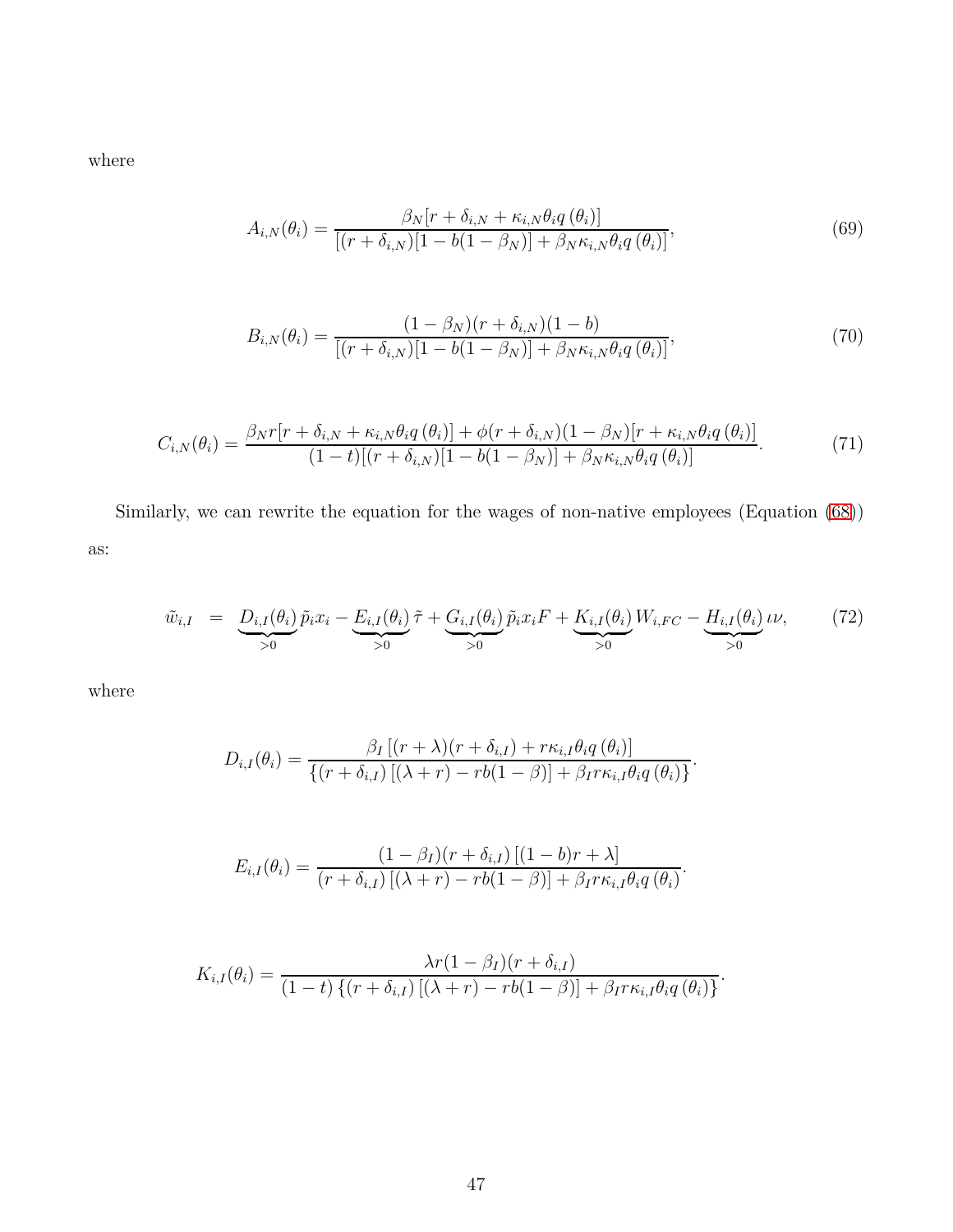$$
G_{i,I}(\theta_i) = \frac{\phi(r+\delta_{i,I})(1-\beta_I)(r+\lambda) (r+\kappa_{i,I}\theta_i q(\theta_i)-\lambda)}{(1-t) \{(r+\delta_{i,I})[(\lambda+r)-rb(1-\beta)]+\beta_I r\kappa_{i,I}\theta_i q(\theta_i)\}} + \frac{\beta_I r [(r+\delta_{i,I})(r+\lambda)+r\kappa_{i,I}\theta_i q(\theta_i)]}{(1-t) \{(r+\delta_{i,I})[(\lambda+r)-rb(1-\beta)]+\beta_I r\kappa_{i,I}\theta_i q(\theta_i)\}}.
$$

$$
H_{i,I}(\theta_i) = \frac{\lambda(1-\beta_I)(r+\delta_{i,I})}{(1-t)\left\{(r+\delta_{i,I})\left[(\lambda+r)-rb(1-\beta)\right]+\beta_I r \kappa_{i,I} \theta_i q\left(\theta_i\right)\right\}}
$$

*.*

## **D Inflow and outflow of natives**

Table [8](#page-47-0) reports the inflow and outflow of natives (in thousands). The outflow rate is also reported as percentage of unemployed natives.

<span id="page-47-0"></span>**Table 8.** Dynamics of natives.

|                           | 2004 | 2005 | 2006 | 2007 | 2008 | 2009 | 2010 | 2011 | 2012 | 2013 | 2014 | 2015  | 2016  | 2017  | 2018  |
|---------------------------|------|------|------|------|------|------|------|------|------|------|------|-------|-------|-------|-------|
| Inflow - Total            | 41.8 | 37.3 | 37.7 | 36.7 | 32.1 | 29.3 | 28.2 | 31.5 | 29.5 | 28.4 | 29.3 | 30.1  | 37.9  | 42.4  | 46.8  |
| Outflow - Total           | 39.2 | 41.9 | 46.3 | 36.3 | 39.5 | 39.0 | 39.5 | 50.1 | 68.0 | 82.1 | 88.9 | 102.3 | 114.5 | 114.5 | 116.7 |
| Outflow<br>(% unemployed) | 2.1  | 2.4  | 3.0  | 2.8  | 2.6  | 2.3  | 2.2  | 2.8  | 2.9  | 3.1  | 3.2  | 3.9   | 4.4   | 4.6   | 4.9   |

*Source*: Italian Institute of statistics (ISTAT).

### **E The classification of employees by skill level**

To classify employees according to their skill level is a hard task. This is because it is not clear what is a good proxy to be used to capture the skills of an individual. Possible alternatives which have been used in the literature include educational attainment [\(Altonji and Card, 1991](#page-79-1); [Dustmann et al., 2001](#page-81-0)), occupation [\(Card, 2001](#page-80-0)), or experience and education [\(Borjas, 2003](#page-80-1)). All of those have pros and cons. The benefit of using the education level is that it is in general available for all employees; however, it is a rather imprecise measure of the individual skills. One of the main problems is the issue of mismatch, particularly over-education, as often employees are hired to perform a job which requires skills associated with an education level which is lower compared to the one of the individual. This phenomenon is specifically relevant for immigrants, as investigated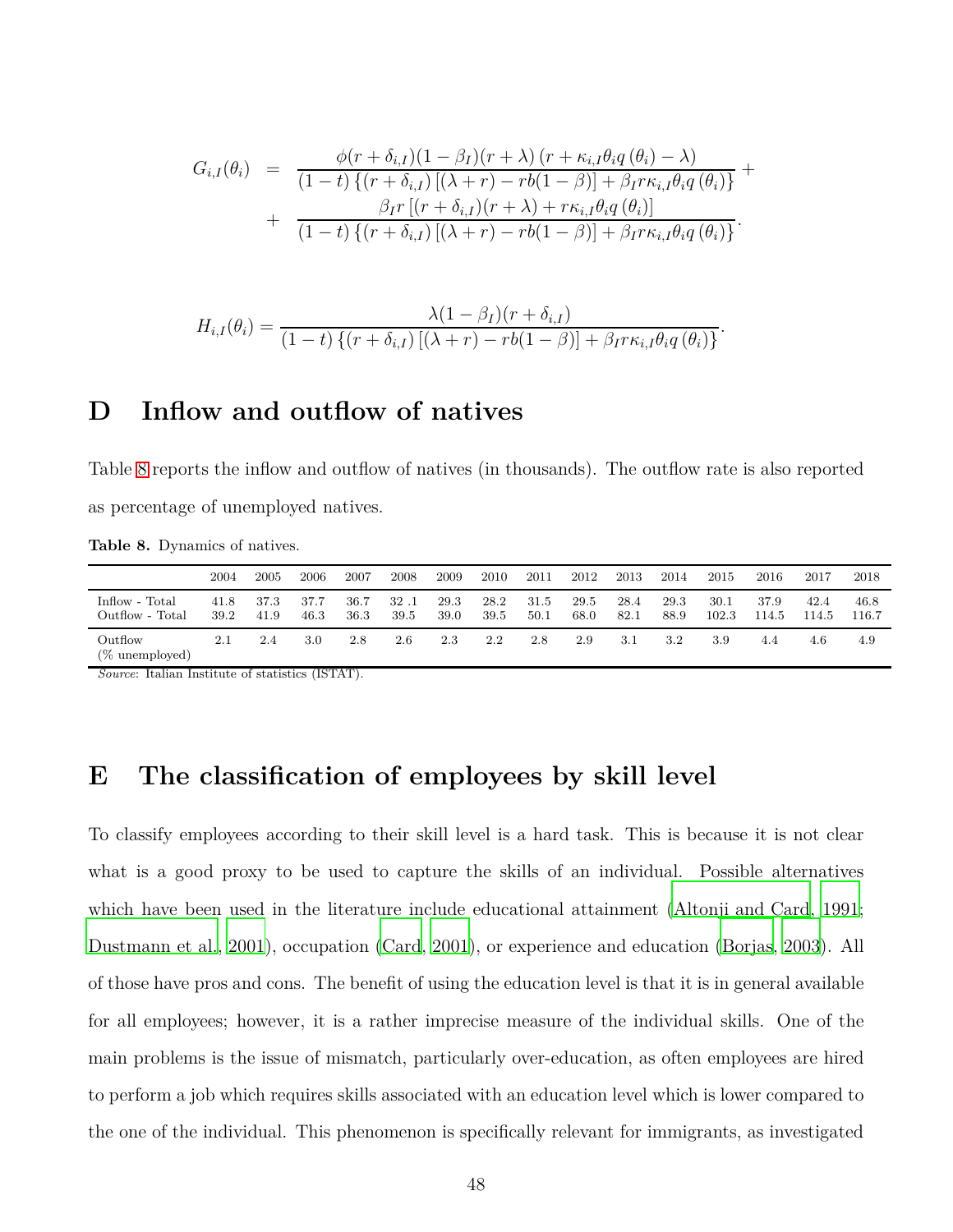by [Dustmann et al. \(2013\)](#page-81-1) and [Eckstein and Weiss \(2004\)](#page-81-2), who show that immigrants downgrade considerably upon arrival and therefore the allocation of immigrants according to their measured skills, such as education, would place them at different locations across the native wage distribution than where we actually find them. Alternatively, we could use as a proxy the individual's occupation, which is still an imperfect measure of the skill level, but is probably more accurate than education.

The International Labor Organization (ILO) maps the the International Standard Classification of Occupations (ISCO) in skill levels (Table [9\)](#page-49-0). While the definition of *skill* refers to the ability to carry out the tasks and duties of a given job [\(ILO](#page-82-0), [2012\)](#page-82-0), the definition of *skill level* relates to a function of the complexity and range of tasks and duties to be performed in an occupation. The skill level is measured operationally by considering one or more of the following elements:

- the nature of the work performed in an occupation in relation to the characteristic tasks and duties defined for each ISCO-88 skill level;
- the level of formal education defined in terms of the International Standard Classification of Education (ISCED-97) required for competent performance of the tasks and duties involved; and
- the amount of informal on-the-job training and /or previous experience in a related occupation required for competent performance of these tasks and duties.

In addition, ILO provides a mapping between skill levels and education levels, following the International Standard Classification of Education ISCED-97, as developed by UNESCO (Table [10\)](#page-50-0).

Occupations at Skill Level 1 typically require the performance of simple and routine physical or manual tasks. They may require the use of hand held tools, such as shovels, or of simple electrical equipment, such as vacuum cleaners. They involve tasks such as cleaning; digging; lifting and carrying materials by hand; sorting, storing or assembling goods by hand (sometimes in the context of mechanised operations); operating non-motorised vehicles; and picking fruit and vegetables. Many occupations at Skill Level 1 may require physical strength and/or endurance.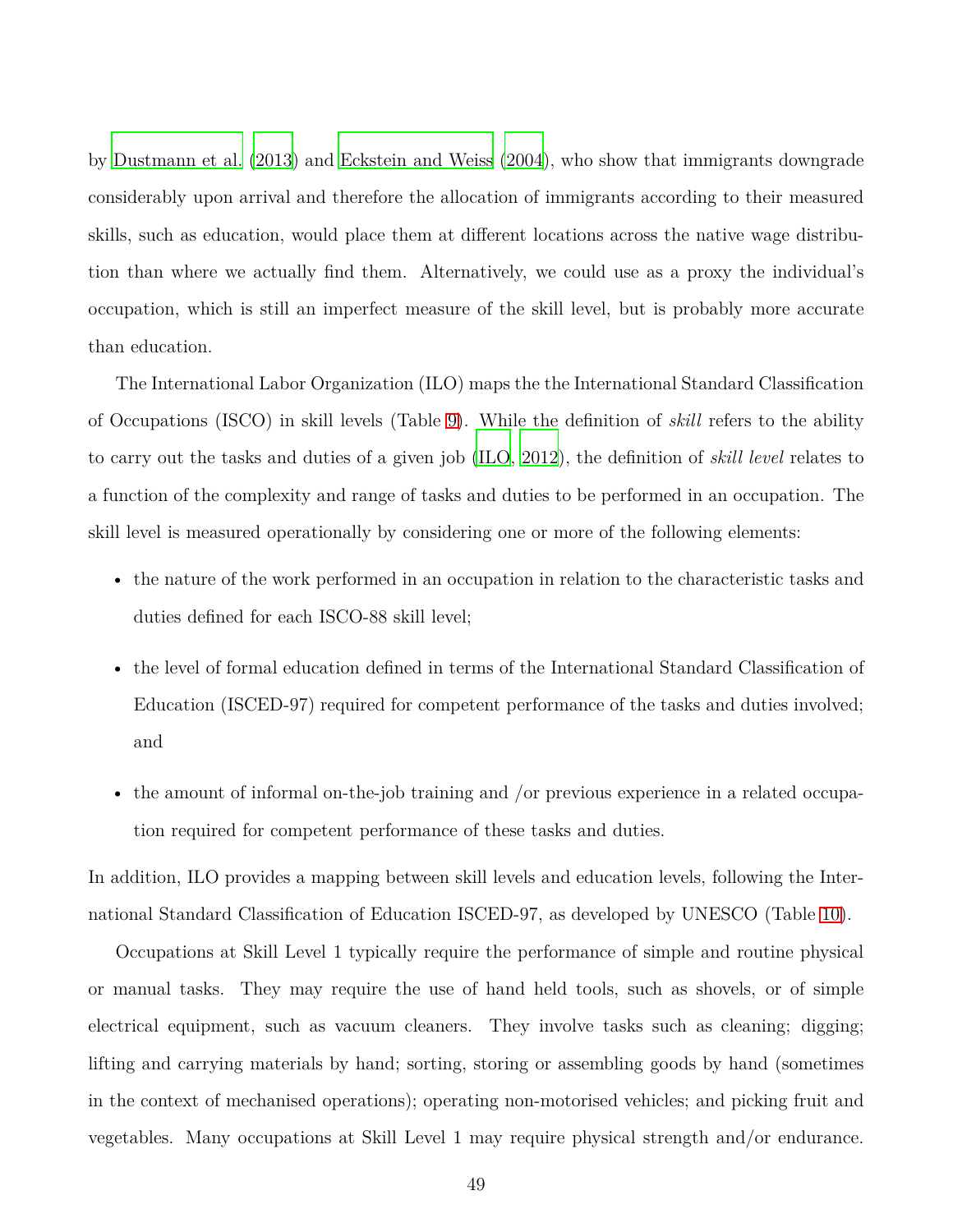For some jobs basic skills in literacy and numeracy may be required. If required, these skills would not be a major part of the job. For competent performance in some occupations at Skill Level 1, completion of primary education or the first stage of basic education (ISCED Level 1) may be required. Occupations classified at Skill Level 1 include office cleaners, freight handlers, garden labourers and kitchen assistants.

<span id="page-49-0"></span>**Table 9.** Mapping of ISCO-08 major groups to skill levels.

| ISCO-08 major groups                            | <b>Skill Level</b> |
|-------------------------------------------------|--------------------|
| 1 - Managers, senior officials and legislators  | $3 + 4$            |
| 2 - Professionals                               | 4                  |
| 3 - Technicians and associate professionals     | 3                  |
| 4 - Clerks                                      |                    |
| 5 - Service and sales employees                 |                    |
| 6 - Skilled agricultural and fishery employees  |                    |
| 7 - Craft and related trades employees          |                    |
| 8 - Plant and machine operators, and assemblers | 2                  |
| 9 - Elementary occupations                      |                    |
| 0 - Military occupations                        |                    |

*Source*: International Labor Organization (ILO).

Occupations at Skill Level 2 typically involve the performance of tasks such as operating machinery and electronic equipment; driving vehicles; maintenance and repair of electrical and mechanical equipment; and manipulation, ordering and storage of information. For almost all occupations at Skill Level 2 the ability to read information such as safety instructions, to make written records of work completed, and to accurately perform simple arithmetical calculations is essential. Many occupations at this skill level require relatively advanced literacy and numeracy skills and good interpersonal communication skills. In some occupations these skills are required for a major part of the work. Many occupations at this skill level require a high level of manual dexterity. Occupations classified at Skill Level 2 include butchers, bus drivers, secretaries, accounts clerks, sewing machinists, dressmakers, shop sales assistants, police officers, hairdressers, building electricians and motor vehicle mechanics.

Occupations at Skill Level 3 typically involve the performance of complex technical and practical tasks which require an extensive body of factual, technical and procedural knowledge in a specialised field. Occupations at this skill level generally require a high level of literacy and numer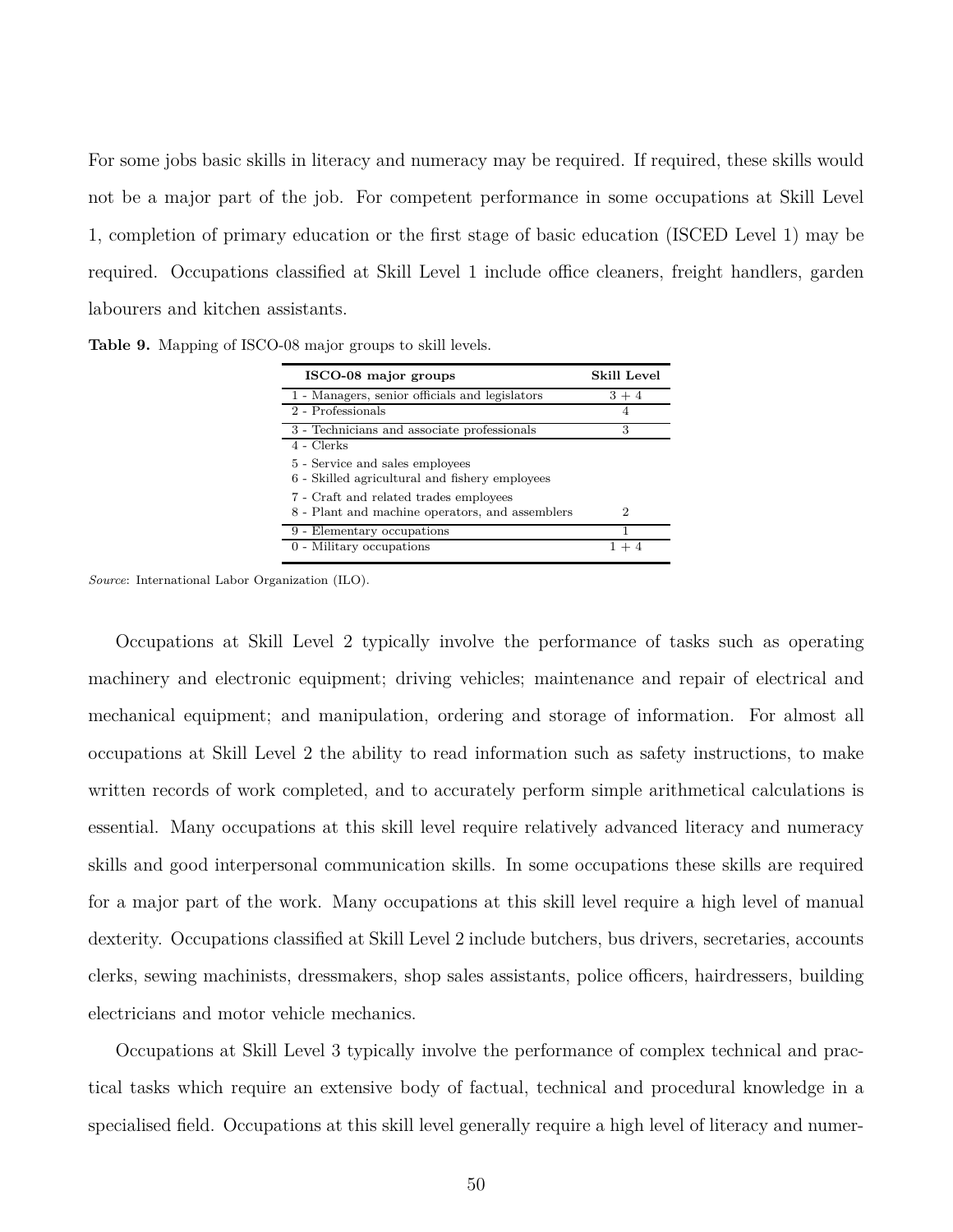acy and well developed interpersonal communication skills. These skills may include the ability to understand complex written material, prepare factual reports and communicate with people who are distressed. The knowledge and skills required at Skill Level 3 are usually obtained as the result of study at a higher educational institution following completion of secondary education for a period of 1-3 years (ISCED Level 5b). In some cases extensive relevant work experience and prolonged on the job training may substitute for the formal education. Occupations classified at Skill Level 3 include shop managers, medical laboratory technicians, legal secretaries, commercial sales representatives, computer support technicians, and broadcasting and recording technicians. **Table 10.** Mapping of ISCO-08 major groups to education level (ISCED-97) groups.

<span id="page-50-0"></span>

| <b>ISCO-08</b> | ISCED-97 groups                                                                        |
|----------------|----------------------------------------------------------------------------------------|
| Skill Level    | <b>Education Level</b>                                                                 |
| 4              | 6 - Second stage of tertiary education (leading to an advanced research qualification) |
|                | 5a - First stage of tertiary education, 1st degree (medium duration)                   |
| 3              | 5b - First stage of tertiary education (short or medium duration)                      |
| 2              | 4 - Post-secondary, non-tertiary education                                             |
|                | 3 - Upper secondary level of education                                                 |
|                | 2 - Lower secondary level of education                                                 |
|                | 1 - Primary level of education                                                         |
|                |                                                                                        |

*Source*: International Labor Organization (ILO).

Occupations at Skill Level 4 typically involve the performance of tasks which require complex problem solving and decision making based on an extensive body of theoretical and factual knowledge in a specialised field. The tasks performed typically include analysis and research to extend the body of human knowledge in a particular field, diagnosis and treatment of disease, imparting knowledge to others, design of structures or machinery and of processes for construction and production. Occupations at this skill level generally require extended levels of literacy and numeracy, sometimes at a very high level, and excellent interpersonal communication skills. These skills generally include the ability to understand complex written material and communicate complex ideas in media such as books, reports and oral presentations. The knowledge and skills required at Skill Level 4 are usually obtained as the result of study at a higher educational institution for a period of 3-6 years leading to the award of a first degree or higher qualification (ISCED Level 5a or higher). In some cases experience and on the job training may substitute for the formal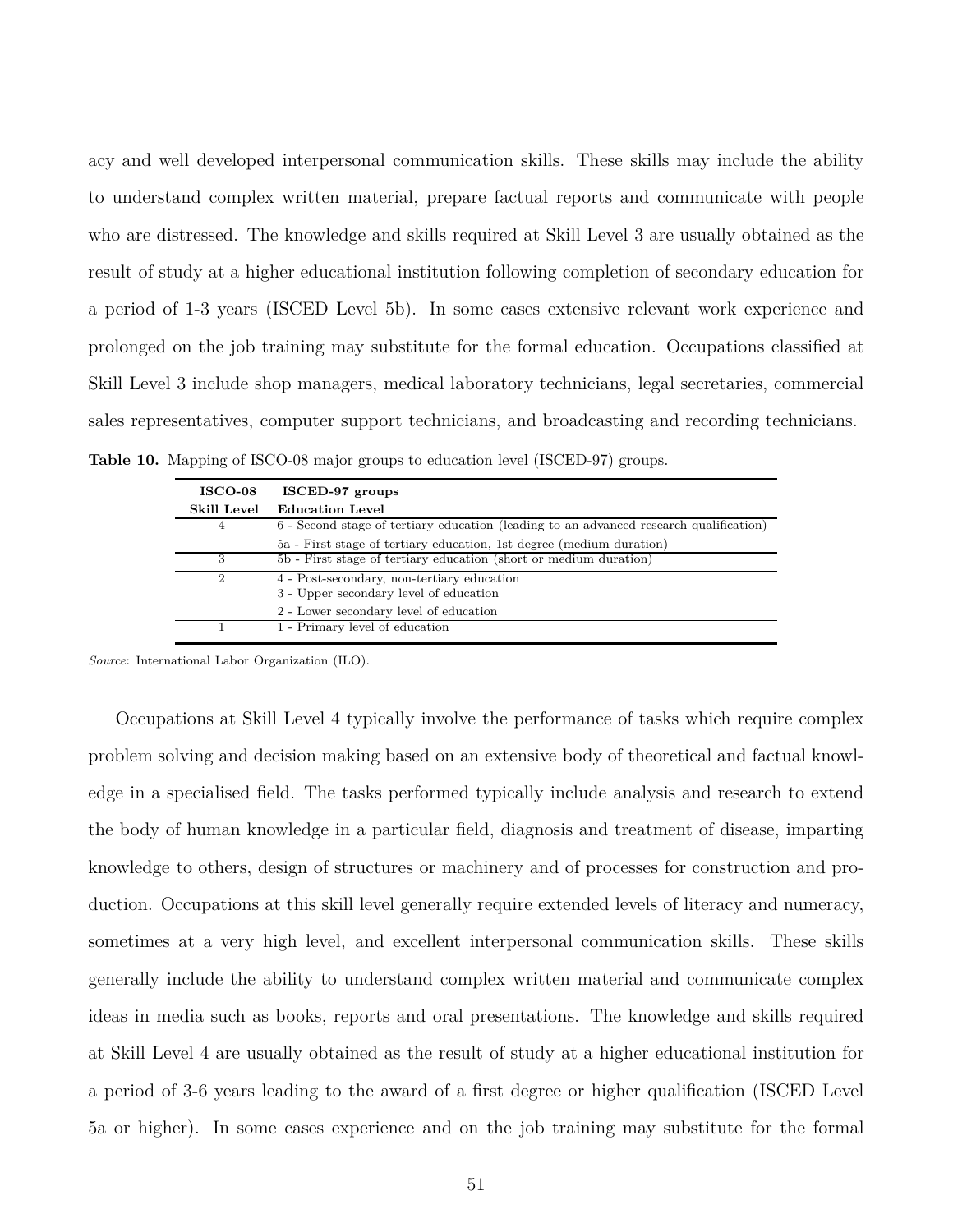education. In many cases appropriate formal qualifications are an essential requirement for entry to the occupation.

We classify individuals in two categories, high-skilled and low-skilled. To do so, we follow the ILO classification, and we refer to high-skilled employees (with skill levels 3 or 4) as those individuals who work as managers, professionals or technicians. Moreover, we refer to low-skilled employees (with skill levels 1 or 2) as those individuals who work as clerks, sales employees, craft employees, plant and machine operators and in elementary occupations. For those for whom, we do not observe the occupation as they are currently unemployed, we use the occupation in their last job. For those for whom no information is available, either because they are stepping for the first time in the labour market or because they have not worked before in Italy or because they did not report the information, we use the education level. The majority of unemployed without information on previous occupation are young and their average age is below 40, both among natives and non-natives. In order to correct for the issue of mismatch, we look at the probability for high educated employees (with a tertiary level of education) and low educated employees (primary or secondary levels) under the age of 40 to work in a high-skilled occupation (with skill levels 3 or 4, as classified by ILO) versus a low skill occupation (with skill levels 1 or 2, as classified by ILO) for both natives and immigrants. We then randomly assign the unemployed into high-skilled and low-skilled according to their education level, taking into account the probabilities of falling in the different categories reported in Table [11.](#page-51-0)

<span id="page-51-0"></span>

|  |  |  |  |  |  |  |  | Table 11. Employed employees by country of origin, occupation and education levels. |  |  |  |  |
|--|--|--|--|--|--|--|--|-------------------------------------------------------------------------------------|--|--|--|--|
|--|--|--|--|--|--|--|--|-------------------------------------------------------------------------------------|--|--|--|--|

|                  |             | <b>ISCED-97 Education level</b> |         |                                    |                  |  |  |
|------------------|-------------|---------------------------------|---------|------------------------------------|------------------|--|--|
|                  |             | Non-natives<br><b>Natives</b>   |         |                                    |                  |  |  |
|                  |             | Low                             | High    | Low                                | High             |  |  |
| Occupation level | Low<br>High | 0.825                           | $0.335$ | 0.685<br>$0.175$ $0.665$   $0.315$ | 0.1127<br>0.8873 |  |  |

*Note*: These statistics refer to employees below the age of 40, as this is the category which is most exposed to the issue of downgrading. *Source*: Our own calculations based on the Italian Labour Force Statistics (RCFL) data.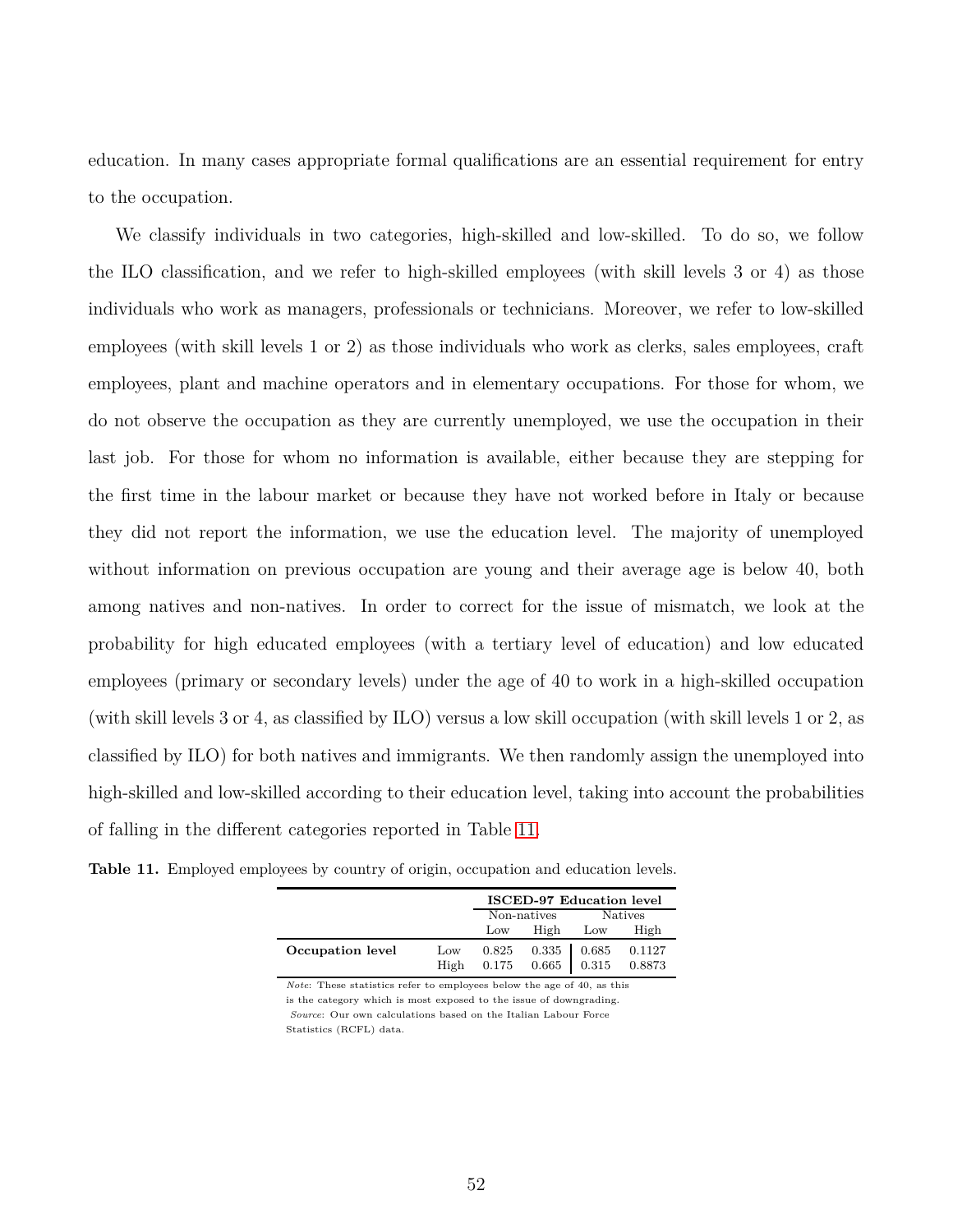#### <span id="page-52-2"></span>**F Calculation of job finding and job exit rates**

To compute the probability for a worker to find a job as well as the probability for a worker to lose her job we follow [Shimer \(2012\)](#page-84-0). Specifically, to calculate the job finding probability for the unemployed  $Q_t \in [0,1]$  and the exit probability for the employed  $\Delta_t \in [0,1]$  in Italy in the period 2004-2014 we use publicly available data from the Italian Labour Force Survey (LFS). We do not consider transitions in and out of the labour force, but we focus on the employees' transitions between employment and unemployment. We also assume that all the unemployed find a job with probability  $Q_t$  and all the employed lose a job with probability  $\Delta_t$  during period *t*, ignoring any heterogeneity or duration dependence that makes some unemployed more likely to find and some employed less likely to lose a job within the period.

For  $t \in \{0, 1, 2, \ldots\}$ , we refer to the interval  $[t, t+1]$  as period t. We assume that during period t, all unemployed find a job according to a Poisson process with arrival rate  $q_t \equiv -log(1-Q_t) > 0$  and all employed lose their job according to a Poisson process with arrival rate  $\delta_t \equiv -log(1 - \Delta_t) > 0$ . Hence,  $q_t$  and  $\delta_t$  represent the job finding and employment exit rates and  $Q_t$  and  $\Delta_t$  are the corresponding probabilities. By fixing  $t \in \{0, 1, 2, \ldots\}$  and letting  $\tau \in [0, 1]$  be the time elapsed since the last measurement date, we can define  $e_{t+\tau}$  as the number of employed at time  $t + \tau$ ,  $u_{t+\tau}$ as the number of unemployed at time  $t + \tau$ , and  $u_t^s(\tau)$  denote "short term unemployment", that is employees who are unemployed at time  $t + \tau$ , but were employed at some time  $t' \in [t, t + \tau]$ . Note that  $u_t^s(0) = 0$  for all *t*. Therefore, the law of motion for unemployment at time  $t + \tau$  reads:

<span id="page-52-1"></span>
$$
\dot{u}_{t+\tau} = e_{t+\tau}\delta_t - u_{t+\tau}q_t. \tag{73}
$$

The number of unemployed at date  $[t + 1]$  is then equal to the number of unemployed at date  $t$ who do not find a job (a fraction  $1 - Q_t = e^{-qt}$ ) plus the  $u_{t+1}^s$  short-term unemployed, i.e., those who are unemployed at date  $[t+1]$  but held a job at some point during period t:

<span id="page-52-0"></span>
$$
u_{t+1} = (1 - Q_t)u_t + u_{t+1}^s.
$$
\n<sup>(74)</sup>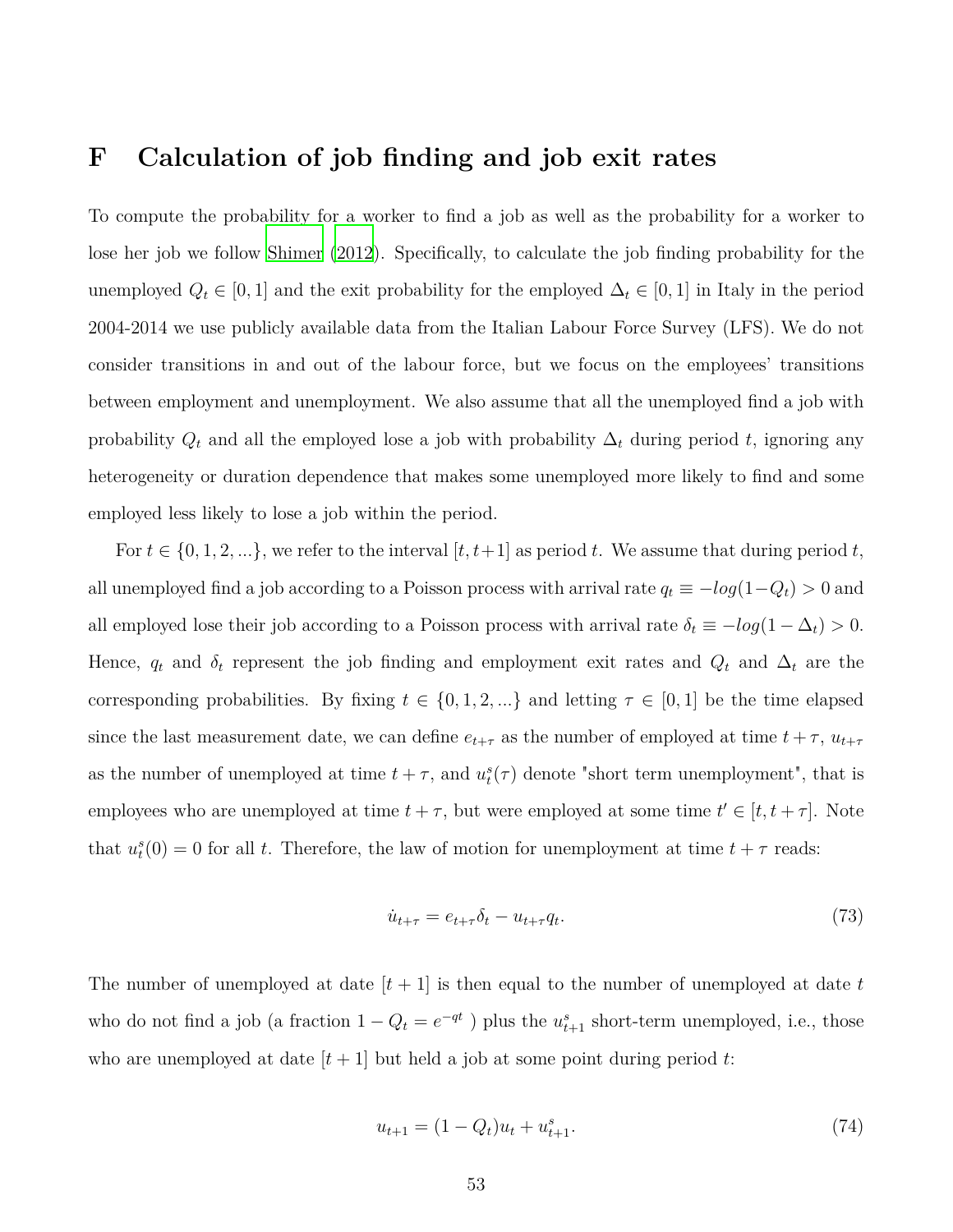By inverting Equation [74,](#page-52-0) we find an expression for the job finding probability as a function of unemployment and short term unemployment:

$$
Q_t = 1 - \frac{u_{t+1} - u_{t+1}^s}{u_t}.
$$
\n(75)

As in [\(Shimer](#page-84-1), [2005,](#page-84-1) p.130), an implicit equation for the employment exit rate can be obtained by solving Equation [73](#page-52-1) :

$$
u_{t+1} = \frac{\left[1 - \exp(-q_t - \delta_t)\right] \delta_t l_t}{q_t + \delta_t} + \exp(-q_t - \delta_t) u_t,\tag{76}
$$

where  $l_t \equiv u_t + e_t$  is the size of the labour force during period t, which we assume to be constant since entries or exits from the labour force are not allowed.

## **F.1 Robustness check for the calculation of job finding and job exit rates**

From Equations [\(31\)](#page-17-0)-[\(34\)](#page-17-1), we derive the following equality:

<span id="page-53-0"></span>
$$
\frac{e_{i,j}}{u_{i,j}} = \frac{\kappa_{i,j}\theta_i^{1-\alpha}}{\delta_{i,j}},\tag{77}
$$

where  $i \in \{h, l\}$  and  $j \in \{N, I\}$ . The right hand side of Equation [\(77\)](#page-53-0) reports the ratio between the job finding rate and the job exit rate per each worker type, while the left hand side is the ratio between employed and unemployed. If our estimates of the job finding rates and the job exit rates for employees by skill level and country of origin were approximatively correct, then their ratio should be equal to the ratio of employed and unemployed employees by skill level and country of origin. Hence, we regress the computed ratio of job finding rate and job exit rate per worker type on the ratio of employed and unemployed by skill level and country of origin for Italy for the period 2004-2017 (Figure [6a-6d\)](#page-54-0). The coefficients are very close to 1, confirming the validity of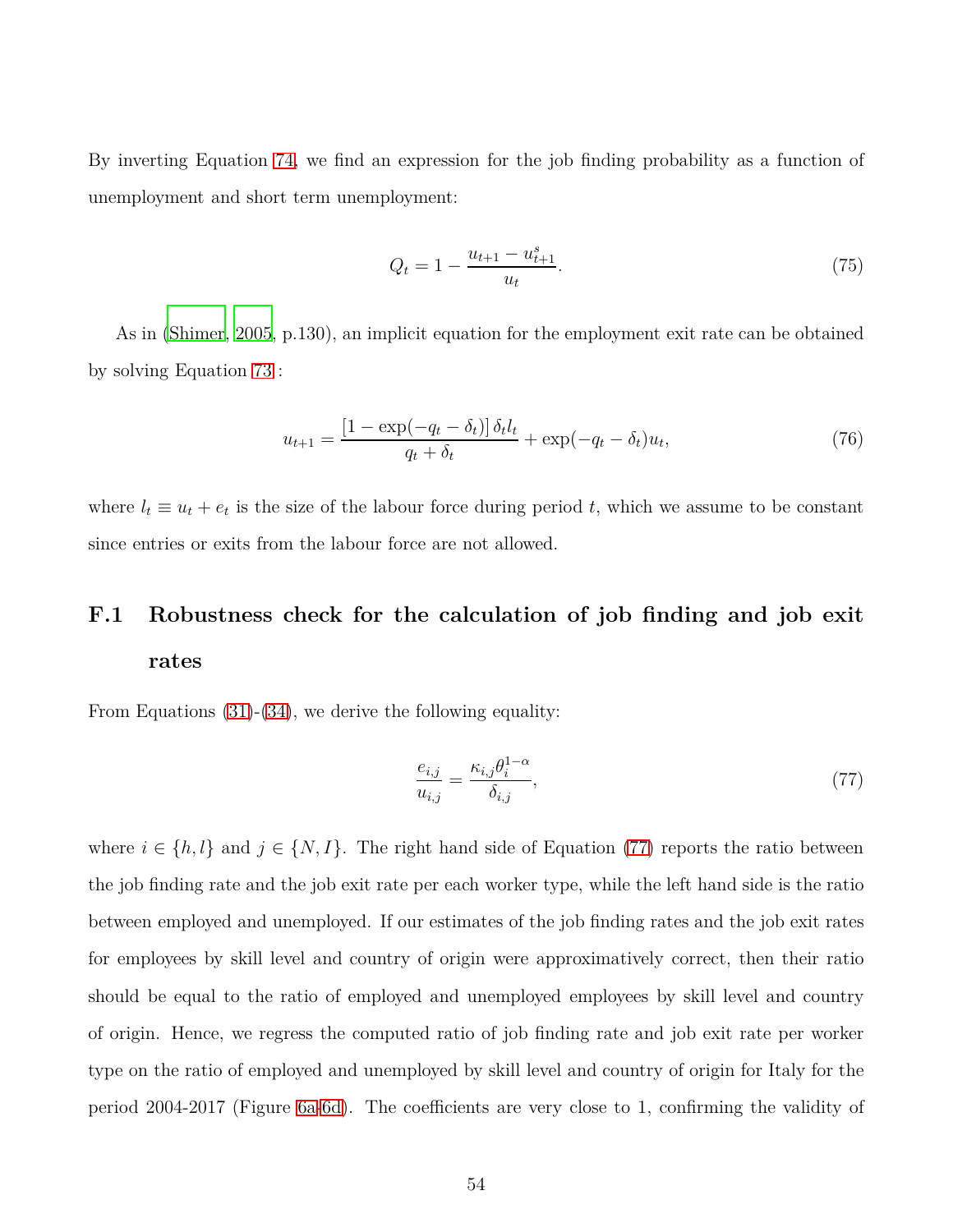<span id="page-54-1"></span>our calculations (Table [12\)](#page-54-1).

|                   | Estimate | Std. Error | t value | Pr(> t ) |
|-------------------|----------|------------|---------|----------|
| $e_{h,N}/u_{h,N}$ | 1.0302   | 0.0739     | 13.93   | 0.0000   |
| $e_{l,N}/u_{l,N}$ | 0.9753   | 0.0857     | 11.39   | 0.0000   |
| $e_{h,I}/u_{h,I}$ | 1.0949   | 0.0862     | 12.69   | 0.0000   |
| $e_{l,I}/u_{l,I}$ | 1.1940   | 0.1246     | 9.58    | 0.0000   |

**Table 12.** Check for the estimate of the job finding and exit rate for different skills and country of origin. Source: our calculations using ELFS data.

<span id="page-54-0"></span>**Figure 6.** Correlation between the ratio of the estimated job finding rates and the job exit rates and the ration between employed and unemployed per worker type.



## **G Temporary jobs among natives and non-natives**

In most countries the probability of being hired on a temporary job is significantly higher for nonnatives than for natives and the more temporary work is utilized as a form of employment, the greater is be the gap between non-natives and natives [\(OECD,](#page-84-2) [2007\)](#page-84-2). In Italy, surprisingly, the share of non-natives hired on temporary contracts is only slightly higher than the share of natives, as shown in Table [13.](#page-55-0)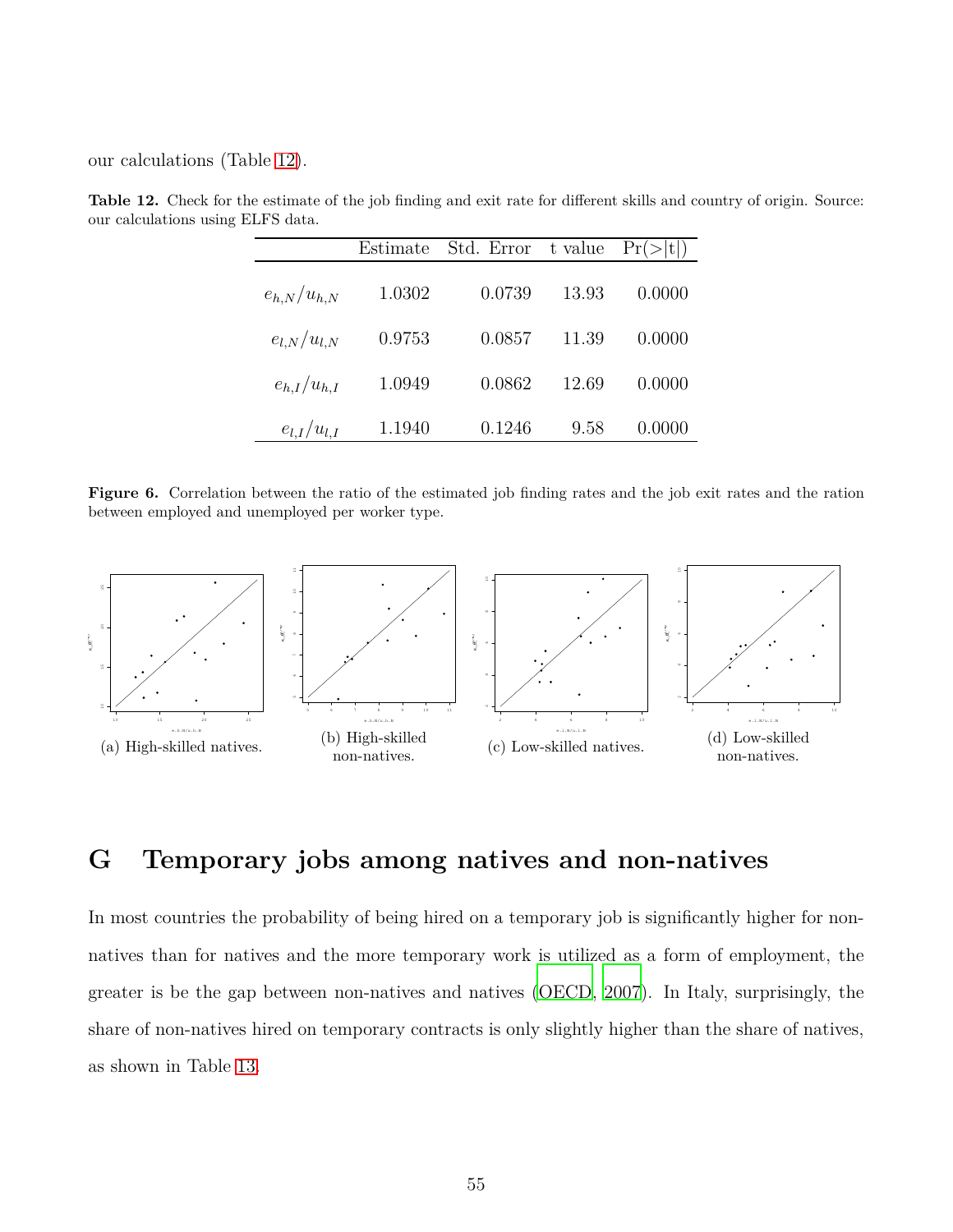<span id="page-55-0"></span>**Table 13.** Share of employees in temporary contracts among natives and non-natives.

|                | 2004  | 2005  | 2006  | 2007  | 2008      | 2009  | 2010  | 2011  | 2012  | 2013  | 2014  | 2015  |
|----------------|-------|-------|-------|-------|-----------|-------|-------|-------|-------|-------|-------|-------|
| Non-natives    | 0.145 | 0.147 | 0.153 | 0.147 | $0.156\,$ | 0.143 | 0.151 | 0.158 | 0.163 | 0.152 | 0.158 | 0.164 |
| <b>Natives</b> | 0.118 | 0.121 | 0.129 | 0.130 | 0.131     | 0.123 | 0.124 | 0.130 | 0.135 | 0.129 | 0.133 | 0.140 |

*Note*: in this classification non-natives are defined not by country of birth, but by nationality. *Source*: Italian Institute of Statistics (ISTAT).

### **H Details on the calibration of the model's parameters**

In this section we describe in detail the steps followed to calibrate the levels of non-native inflow rate, tax subsidy, firing cost, and vacancy cost (and some robustness checks on these).

#### **H.1 The inflow rate of non-natives**

In our model the total inflow of non-natives (TII) is given by:

<span id="page-55-2"></span><span id="page-55-1"></span>
$$
TII = \eta \left( \sigma_{h,I} + \sigma_{l,I} \right), \tag{78}
$$

which is the product between the rate *η* at which non-native employees arrive in the country and the stock of all non-native employees in the country  $\sigma_{h,I} + \sigma_{l,I}$ . Using the stock of employed nonnative employees (Equations [\(33\)](#page-17-1)) and [\(78\)](#page-55-1)), we can derive an expression for the rate at which non-native employees join the country *η*:

$$
\eta = \frac{TII - \lambda \left[ e_{h,I} \delta_{h,I} / \kappa_{h,I} \theta_h q \left( \theta_h \right) + e_{l,I} \delta_{l,I} / \kappa_{l,I} \theta_l q \left( \theta_l \right) \right]}{e_{h,I} \left[ \kappa_{h,I} \theta_h q \left( \theta_h \right) + \delta_{h,I} \right] / \kappa_{h,I} \theta_h q \left( \theta_h \right) + e_{l,I} \left[ \kappa_{l,I} \theta_l q \left( \theta_l \right) + \delta_{l,I} \right] / \kappa_{l,I} \theta_l q \left( \theta_l \right)}.
$$
(79)

The same rate can be computed using the stock of unemployed non-native employees (Equations [\(34\)](#page-17-1) and [\(78\)](#page-55-1):

<span id="page-55-3"></span>
$$
\eta = \frac{TII - \lambda (u_{h,I} + u_{l,I})}{u_{h,I} \left[\kappa_{h,I} \theta_h q\left(\theta_h\right) + \delta_{h,I}\right] / \delta_{h,I} + u_{l,I} \left[\kappa_{l,I} \theta_l q\left(\theta_l\right) + \delta_{l,I}\right] / \delta_{l,I}}.
$$
\n
$$
(80)
$$

Figure [7](#page-56-0) reports the estimates of *η* based on Equations [\(34\)](#page-17-1), [\(79\)](#page-55-2) and [\(80\)](#page-55-3) using data as provided by the OECD statistics.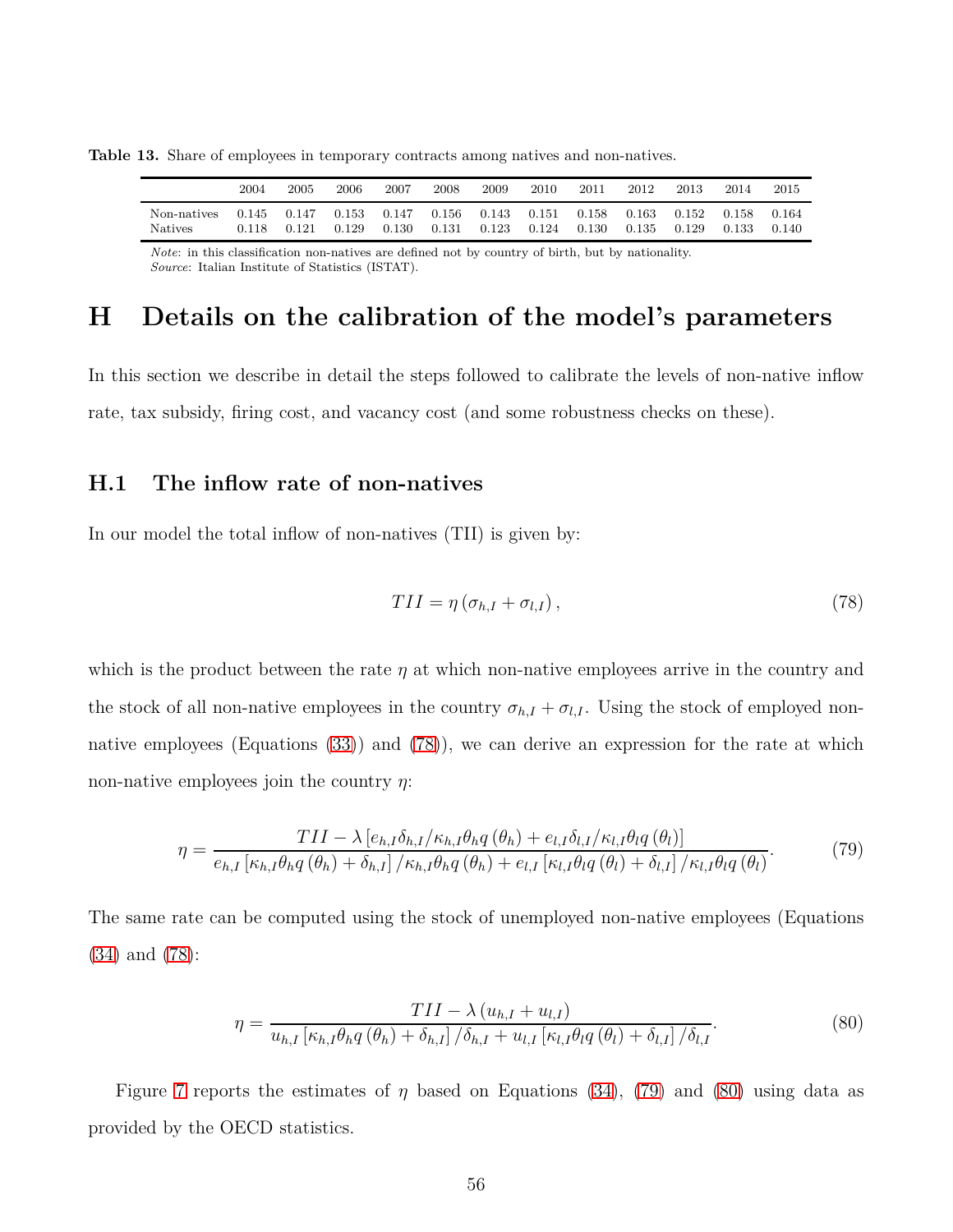<span id="page-56-0"></span>



*Source*: Own calculations based on the model.

#### **H.2 The tax subsidy**

OECD provides data on the average and marginal tax rates for individuals earning 67, 100, 133 and 167 percent of the average annual gross labour income, as reported in Table [14.](#page-56-1)

<span id="page-56-1"></span>**Table 14.** Average and marginal personal income tax rate on gross labour income.

|                                          | 100 | 133 | 167 |
|------------------------------------------|-----|-----|-----|
| Average   0.129 0.221 0.272 0.300        |     |     |     |
| Marginal   0.309   0.401   0.411   0.407 |     |     |     |
| <i>Source</i> : OECD.                    |     |     |     |

We use these rates to compute the parameter  $\tau$ , which is a tax subsidy for all employees, which makes the taxation progressive. We focus on low-skilled employees, who enjoy 67% of the average wage, for whom we assume their income lay within the first tax bracket (i.e., there is only one marginal tax rate). For them the average tax is equal to  $[t_l w_l - \tau(1 - t_l)]/w_l$ . The average tax rate is then given by:

<span id="page-56-2"></span>
$$
\bar{t} = \frac{t^m w - \tau (1 - t^m)}{w},\tag{81}
$$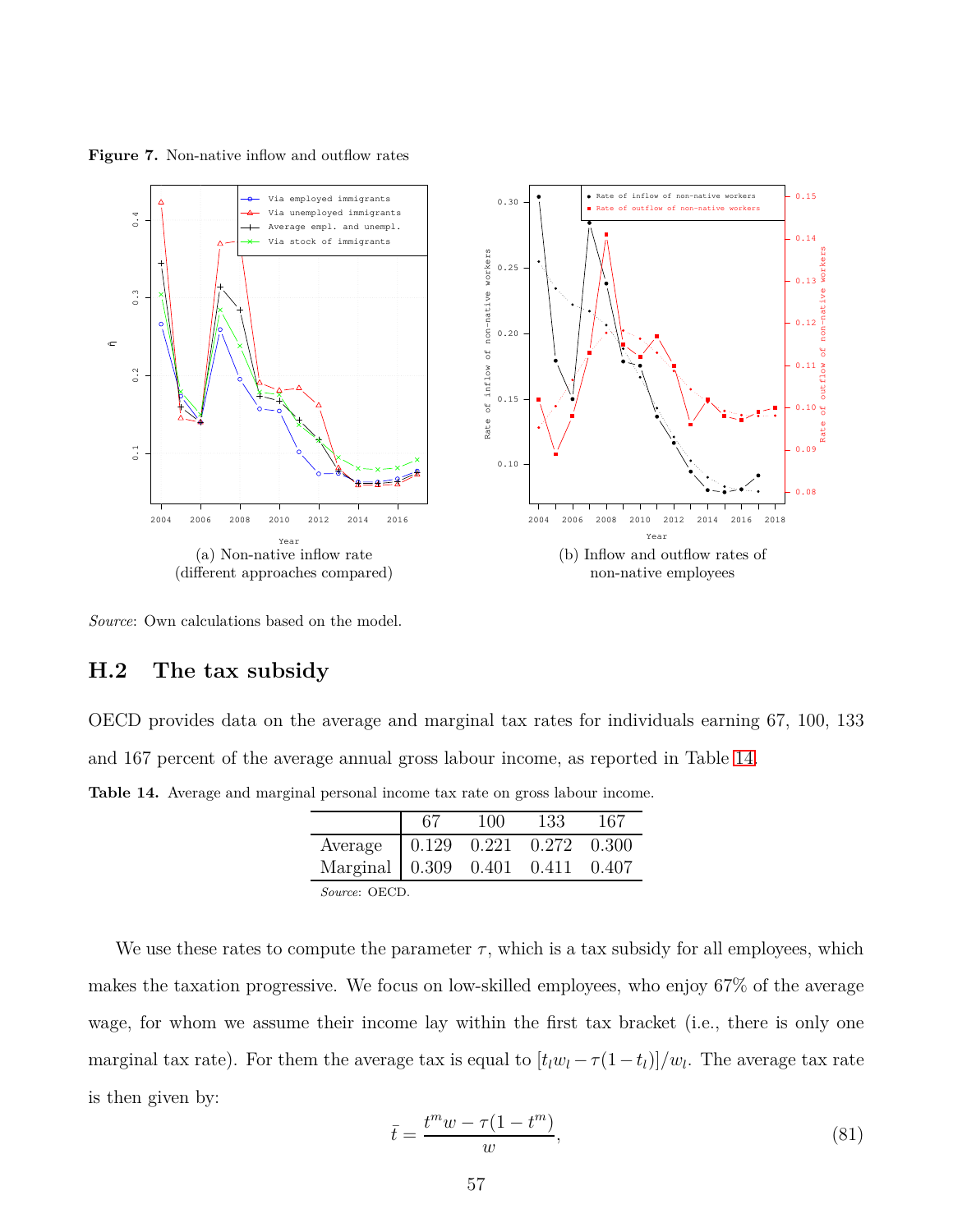where  $\bar{t}$  is the average tax rate and  $t^m$  is the marginal tax rate. The numerator includes the total taxes paid by each employee and the denominator is the individual wage. Since we have data on  $\bar{t}$  and  $t^m$ , we can compute  $\tau$  as:

$$
\tau = 0.67\bar{w} \left[ \frac{t^m - \bar{t}}{1 - t^m} \right].
$$
\n(82)

To calculate the no-tax area we compute the wage *w* by which the average tax rate (Equation [\(81\)](#page-56-2)) is equal to zero:

$$
t^{m}(1-t^{m})\left(\frac{\tau}{\underline{w}}\right) = 0,\t\t(83)
$$

which leads to:

$$
\underline{w} = \frac{(1 - t^m)\tau}{t^m}.\tag{84}
$$

#### **H.3 The firing cost**

In the Italian legislation, a firing cost is not due in case of quitting, hence in this case *F* is equal to zero. Moreover, an employer-initiated separation is legitimate only when it satisfies a "just clause". The Italian civil law (st. n 604/1966, sect. 3) foresees that individual dismissal is legal only under the two headings: justified objective motive, i.e. "justified reasons concerning the production activity, the organization of labor in the firm and its regular functioning", and justified subjective motives, i.e. "a significantly inadequate fulfilment of the employee's tasks specified by the court". The first heading involves events which are outside the employee's control, while the second case requires misconduct on the part of the worker. The worker has always the right to appeal the firm's decision, and the final judgment ultimately depends on the court's interpretation of the case. If the separation is ruled fair, or if the worker does not appeal the firing decision, the legislation does not impose any firing cost to the firm. Conversely, when the separation is ruled unfair and illegitimate, the court imposes a specific set of transfers and "taxes" to the firm.

In Figure [8,](#page-58-0) we report the number of fired employees as the share of the total number of employees, who lost their job.

With the so called "Fornero Law" implemented in 2013 (Law n.92 del 2012), all employers who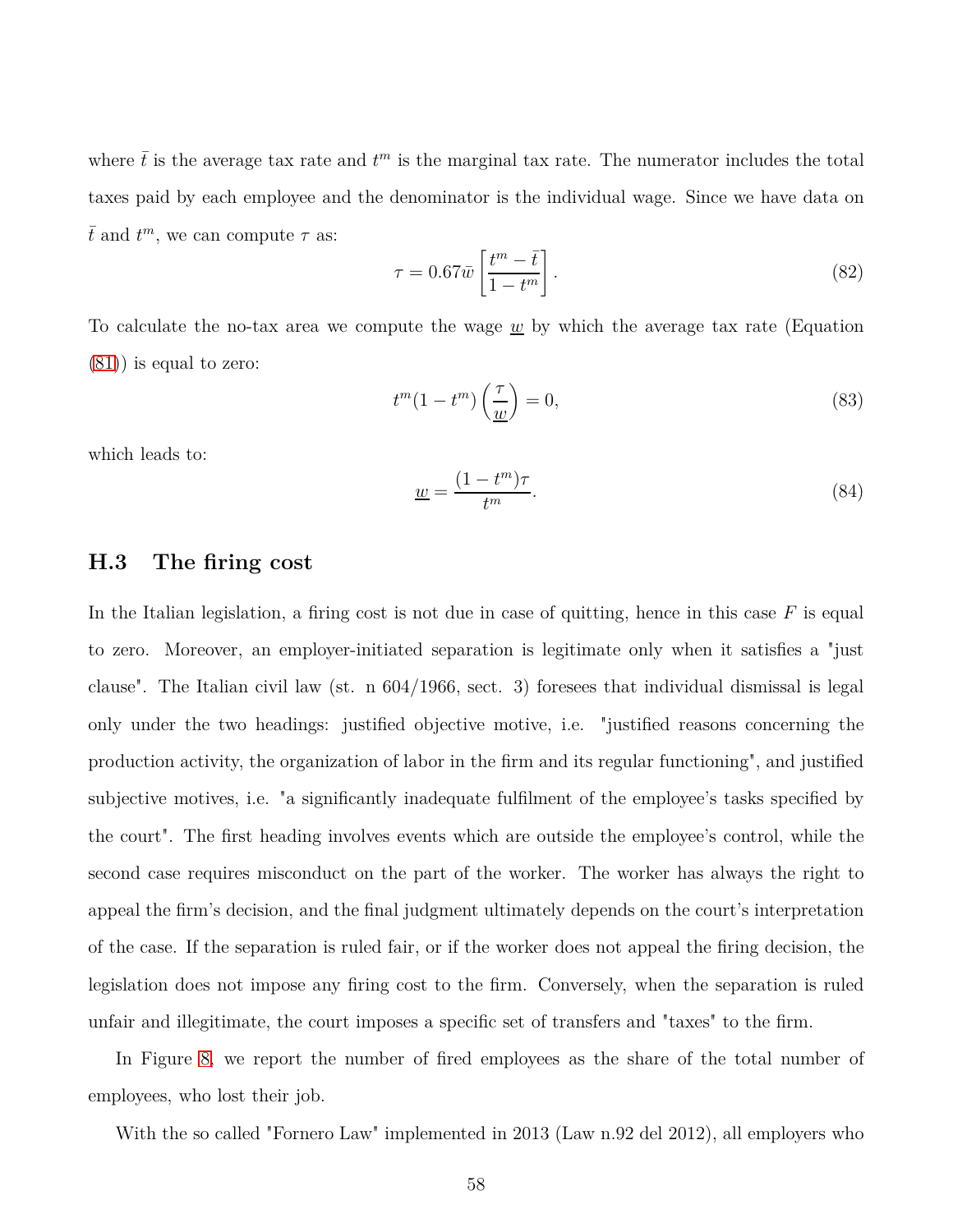<span id="page-58-0"></span>Figure 8. Number and share of fired employees.



*Source*: Own calculation based on the Italian Labour Force Survey (RCFL).

fire employees are required to contribute to the payment of the unemployment benefits, the worker is entitled to. This is also a form of firing costs. Specifically, employers need to pay 41% of the maximum monthly unemployment benefit, per each 12 month of tenure in the previous 3 years. For instance, in 2013 the maximum monthly unemployment benefit amounted to  $483,80 \in$ , hence the employer is required to pay approximately  $1.451,00 \in$ , to the social security institute, which is approximately equal to an average monthly salary. Moreover, the law introduced a fast-track to try to accelerate the trials in case of dismissal. The main purpose was to create greater and faster legal certainty in the dismissal system, especially with regard to the financial consequences of an unfair dismissal. The proceedings in first instance were split into two phases. The first phase was initiated by means of a complaint lodged at the Labour Court, followed by a judge's order to schedule a summary hearing within forty days of the complaint, and ended with a preliminary, but enforceable, court order upholding or rejecting the claim. The second, optional, phase offered both parties the opportunity to oppose the preliminary rulings within thirty days of the initial judgment being notified; this culminated in a final, first-instance verdict. Afterwards, as under the old procedure, the parties could appeal the judgment at the *Corte di Appello* (second degree)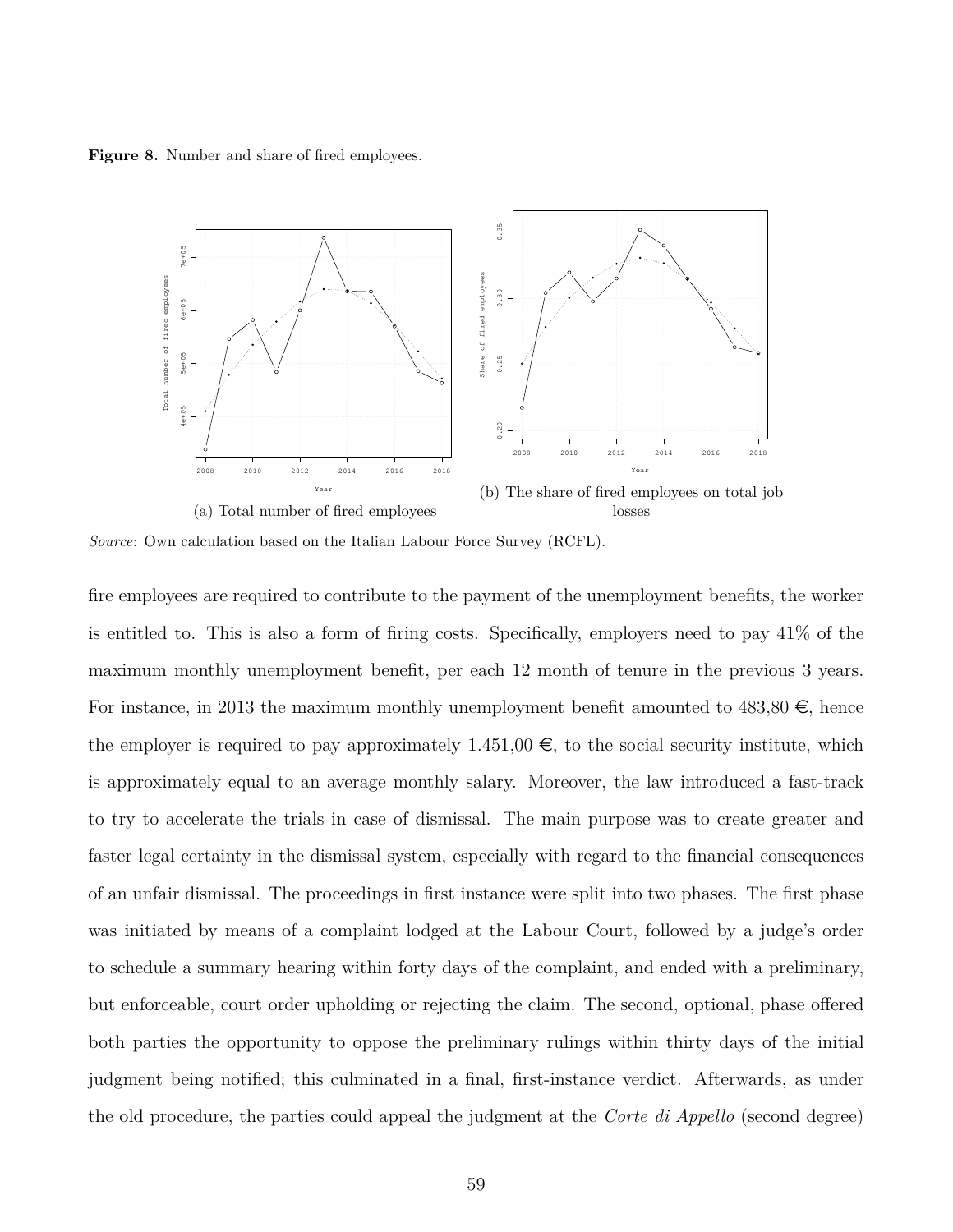[\(de Vaate](#page-80-2), [2017\)](#page-80-2).

Specifically, we consider a situation where an employer-initiated individual separation against a blue-collar worker with average tenure in a firm with more than 15 employees is ruled unfair by the judge after a trial. The computation is based on the ex-post firing cost, once the case has been taken to court and the judge has reached the verdict. Obviously, ex-ante the firm does not know with certainty whether any given individual dismissal will be appealed by the worker, and whether the separation will be ruled legitimate.

First of all, the worker should be granted the foregone wages from the separation's day up to the court ruling, while the firm should pay the foregone social insurance contributions augmented by a penalty for delayed payment. In addition, the worker may choose between a severance payments of 15 months or the right of being reinstated by the firm that unlawfully fired him. Finally, all the legal costs should be paid by the firm.

Thus, if we let *n* be the number of months that it took to reach a court decision, *w* the gross monthly wage, *ss* the social security contributions, *pp* the penalty rate on foregone contributions, *sp* the mandatory severance payments for unfair dismissal and *lc* the total legal cost, the expected firing costs (EFC) when the worker opts for the severance payment over reinstatement (this happens in over 95% of the cases), which in our model corresponds to  $F\tilde{p}_i x_i$ , is

$$
EFC = [n + (ss + pp)n + sp + lc]w.
$$
\n(85)

The pure transfer component paid by the firm to the worker is

*S* = (*n*+ *ssn* + *sp*)*w.* (86)

where  $\epsilon$  is the share of the social security contributions that is rebated to the worker in the form of increased future pensions. The tax component is

$$
T = [(1 - \varepsilon)ssn + ppn + lc]w.
$$
\n(87)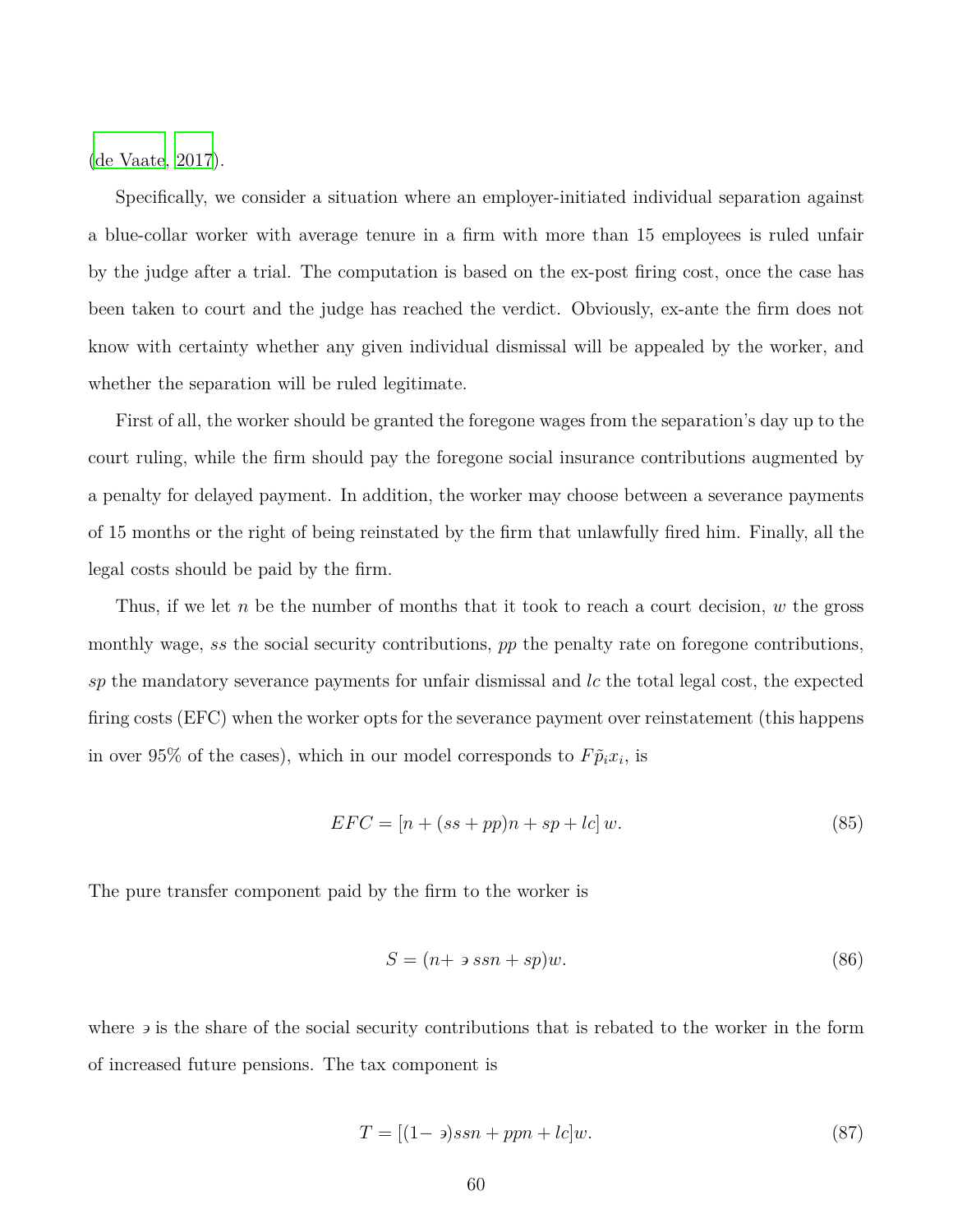We allow the number of months that it took to reach a court decision to be different whether it is a first degree trial or an appeal:  $n_{fd}$  defines the number of months in first degree trials and  $n_a$  the number of months in case of appeal. If we ignore discounting, and we denote as  $p_f$  the probability of being fired, *p<sup>s</sup>* the probability of suing the company, *p<sup>w</sup>* the probability that the firing is ruled unfair and, *p<sup>a</sup>* be the probability of appeal,the ex-ante expected firing cost is:

$$
EFC = p_f \{ (1 - p_s)C_{NA} + p_s [(1 - p_w)C_L + p_w [n_{fd} + (ss + pp)n_{fd} + sp + lc] w ] +
$$
  
+  $p_s (1 - p_w) p_a p_w [n_a + (ss + pp)n_a + sp + lc] w + p_s (1 - p_w) p_a (1 - p_w) C_{SD} \},$  (88)

where  $C_L$  is the firing costs incurred by the firm when the judge rules the firing legitimate,  $C_{NA}$ is cost incurred when the worker does not appeal the firm decision, and *CSD* is the firing costs incurred by the firm when the judge rules the firing legitimate after an appeal. Since, in the Italian legislation  $C_L = C_{NA} = C_{SD} = 0$ , the ex-ante expected firing cost is

$$
EFC = p_f p_s p_w [n_{fd} + (ss + pp)n_{fd} + sp + lc] w ++ p_f p_s (1 - p_w) p_a p_w [n_a + (ss + pp)n_a + sp + lc] w.
$$
\n(89)

We can then compute the firing cost F as a proportion of the value added of the employees (as in the model) as:

<span id="page-60-0"></span>
$$
F = p_f \left\{ \mathbb{1}^F + p_s p_w \left[ n_{fd} + (ss + pp)n_{fd} + sp + lc \right] + \right. \\
\left. + p_s (1 - p_w) p_a p_w \left[ n_a + (ss + pp)n_a + sp + lc \right] \right\} \left( \frac{w}{\tilde{p}x} \right),
$$
\n
$$
(90)
$$

where  $\mathbb{1}^F$  is the additional cost introduced by the Fornero reform in 2013.

Finally, one should recall that most employer-initiated separations do not end up in court since employers and employees may well find a satisfactory settlement before the full trial is over. In the case of an off-court agreement, the parties can save any court penalties that may eventually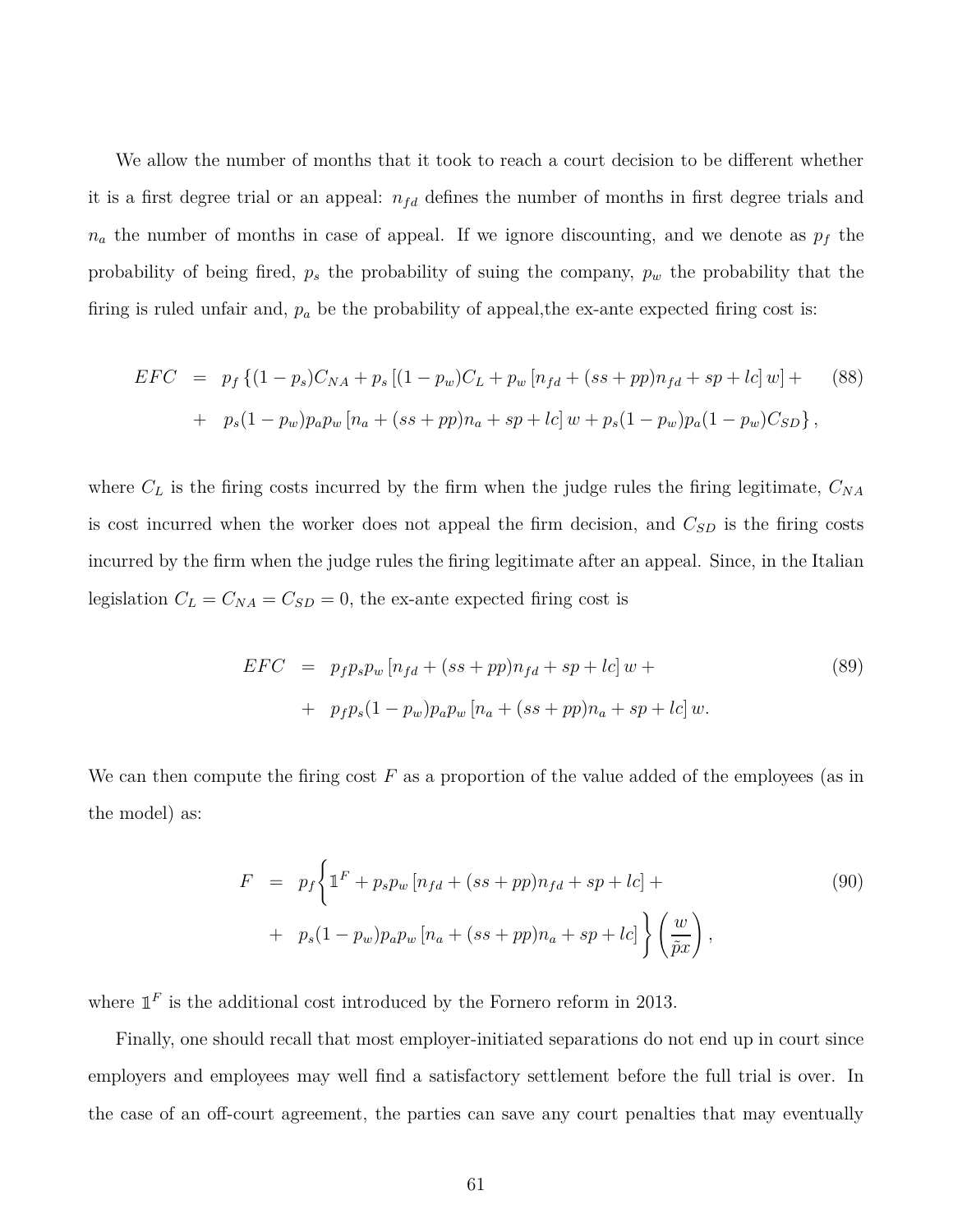<span id="page-61-0"></span>be imposed by a judge, and all the legal costs linked to the trial.

|  |  |  | Table 15. Firing cost components. |
|--|--|--|-----------------------------------|
|--|--|--|-----------------------------------|

|                                | Symbol      | First Degree | Appeal |
|--------------------------------|-------------|--------------|--------|
| Social Security Contributions  | SS          | '12          | /12    |
| Sanctions for Delayed Payments | pp          | 3/12         | /12    |
| Legal Costs                    |             |              |        |
| Severance Payments             | $_{\rm sp}$ |              |        |

Following [Garibaldi and Violante](#page-82-1) [\(2002](#page-82-1)), we set the legal cost and the sanctions for delayed payments equal to three gross monthly salaries (Table [15\)](#page-61-0), in line with the evidence provided by [\(Ichino](#page-82-2), [1996\)](#page-82-2). The severance payments are set by law equal to 15 monthly salaries. Given the large uncertainty about the judges' decisions [\(Ichino](#page-82-2), [1996;](#page-82-2) [Ichino et al., 2003\)](#page-82-3), we assume symmetry in the probability that the judges rule in favor of the worker, i.e.,  $p_w = 0.5$ . Using Equation [\(90\)](#page-60-0) and the data reported in Table [15,](#page-61-0) we are able to compute the estimated firing costs (Table [9\)](#page-62-0).

The average trail length is calculated using data from the Italian Ministry of Justice on ensued, pending and settled trials fro the years 2014-2017 (Figure [9\)](#page-62-0). Specifically, we compute the monthly probability of closing a trial  $(P_{ct}^m)$  assuming a uniform distribution of ensued and settled trials over the months, as

$$
P_{ct}^{m} = \frac{ST_m}{PT_{t-1} + ET_m},\tag{91}
$$

where  $ST_m$  is the flow of settled trials in month 1 (January),  $PT_{t-1}$  is the stock of pending trials at time  $t-1$  and  $ET_m$  is the flow of ensued trials in month 1 (January). The average length of trials is therefore computed as

$$
ATL = \frac{1}{P_{ct}^m},\tag{92}
$$

assuming that the trials are distributing according to a Poisson process (Figure [9\)](#page-62-0).

Finally, in 2015 the government implement a new reform to create incentives for firms to hire employees on a permanent basis, the *Jobs Act*. The reform introduced a new form of open-ended contract with firing cost increasing with tenure, reducing *de facto* the firing costs to be paid by the employer in case of unfair dismissal. As part of the reform, employers and employees can also opt for negotiations right after the firing to avoid the legal route, which could be costly, long and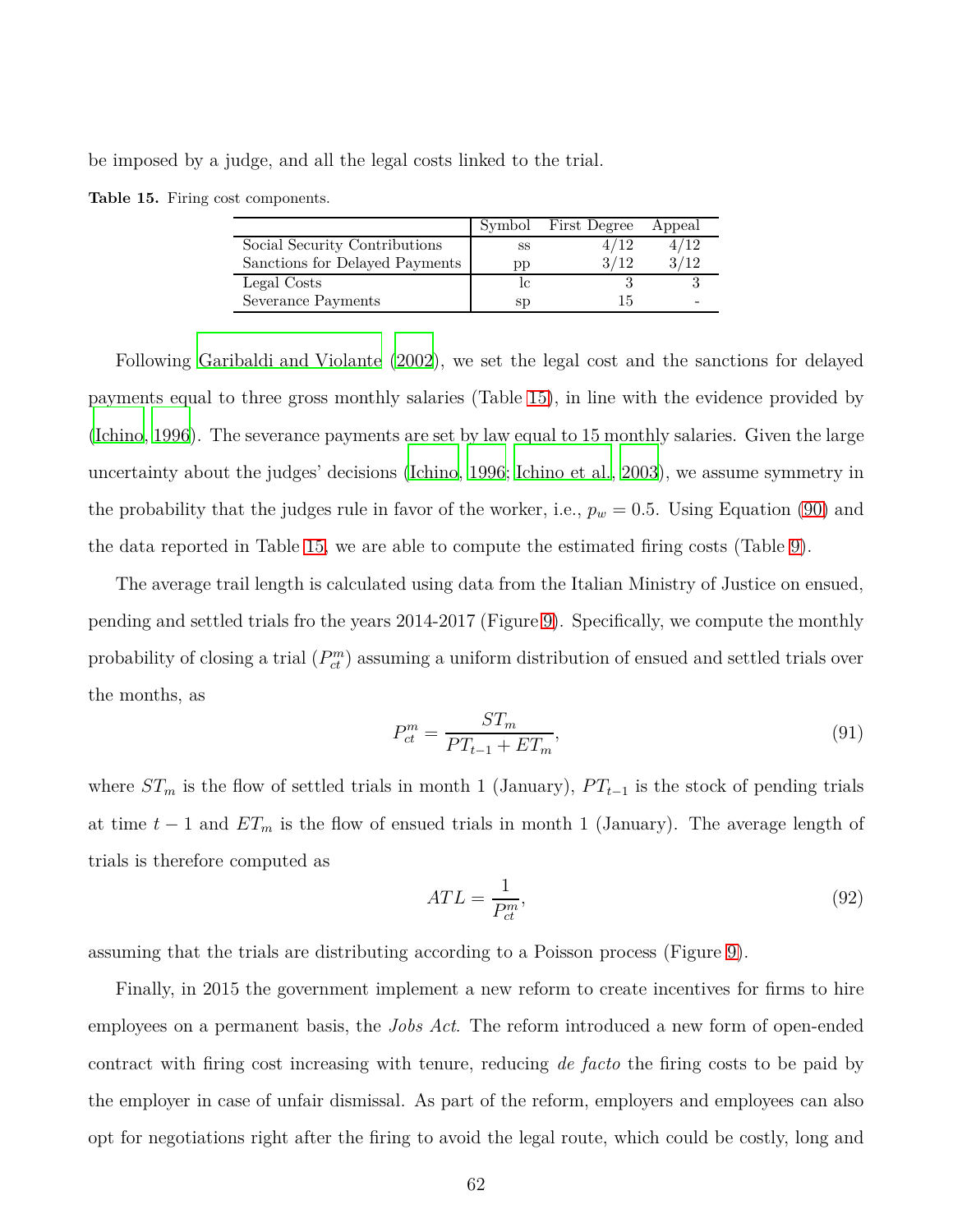<span id="page-62-0"></span>

*Source*: Own calculation based on data from the Italian Department of Justice.

uncertain for both parties. These negotiations allow employers to pay within two months from the event (firing of the employee) half the amount it would have had to pay in case of a judicial ruling in favor of the employee. However, these new rules apply only to the new open-ended contract and hence we believe that for the years 2015-2017 the change in the average aggregate firing cost has been minimal.

#### **H.4 The vacancy cost**

The vacancy cost in the model is equal to:

$$
cp_i x_i = \kappa_{i,j} q(\theta) T C,\tag{93}
$$

where *TC* is the total cost of opening a vacancy,  $q(\theta)$  is the probability to fill a vacancy and  $cp_i x_i$ is the instantaneous cost of vacancy, which is paid by the employer in each instant of time and it is proportional to the real value added. Rearranging, we that the instantaneous vacancy cost *c* is equal to:

$$
c = \frac{\kappa_{i,j} q(\theta) T C}{p_i x_i}.
$$
\n(94)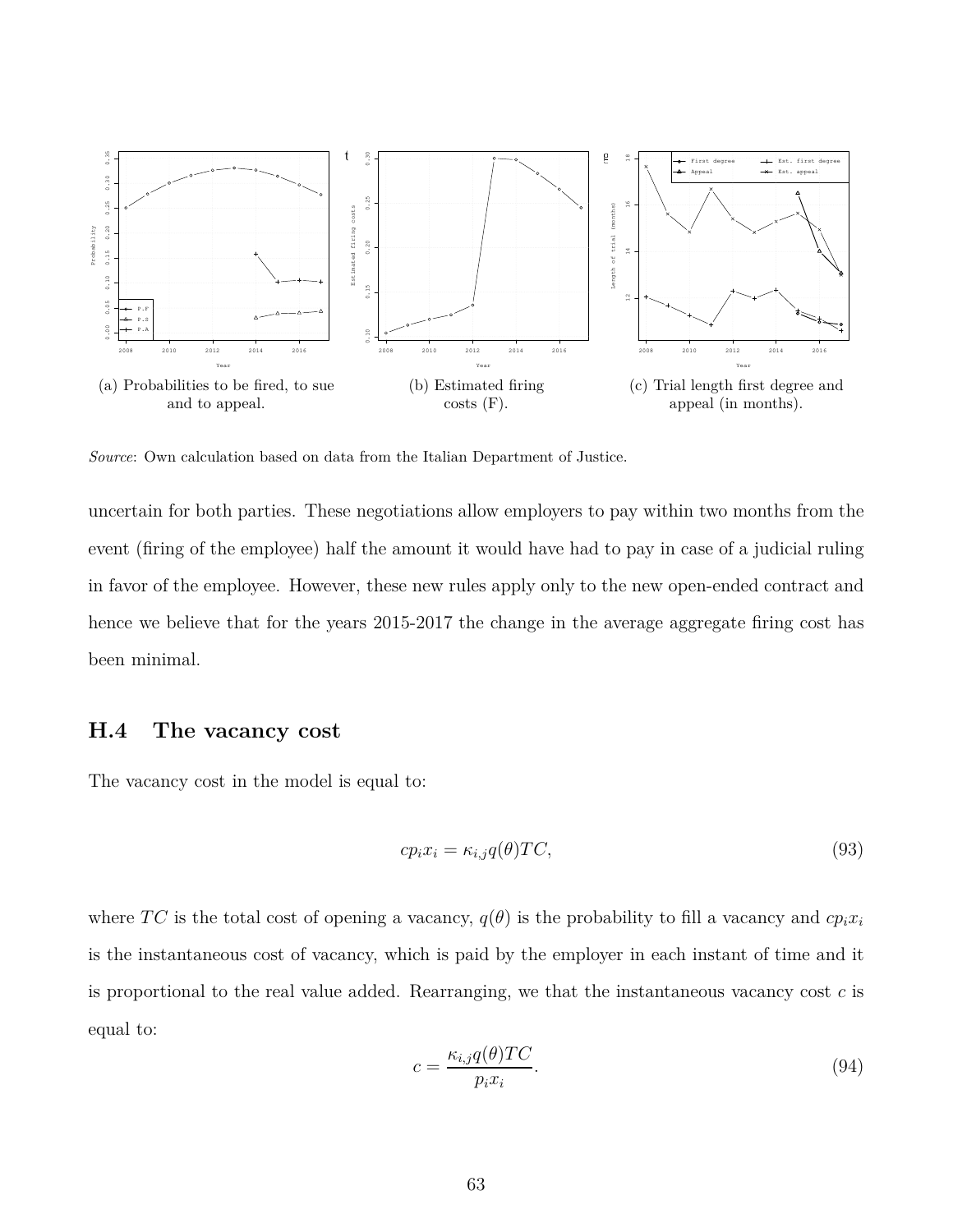The next step is to move away from an instantaneous cost to a monthly cost, as per our calibration. To achieve this goal, we compute the monthly job finding rate  $(\kappa_{i,j}q(\theta)^m)$  and the monthly real value added  $(p_i x_i^m)$ , to get:

$$
c^m = \frac{\kappa_{i,j} q(\theta)^m T C}{p_i x_i^m}.
$$
\n(95)

Since  $TC = DC + OC$ , where  $DC$  is the direct cost and  $OC$  is the opportunity cost, we can the previous equation as:

$$
c^{m} = \kappa_{i,j} q(\theta)^{m} \left( \frac{DC}{p_i x_i^{m}} + \frac{OC}{p_i x_i^{m}} \right).
$$
\n(96)

To compute the monthly cost we use the job finding rate as calculated in Appendix [F](#page-52-2) and data on direct cost and opportunity cost per person from The World Bank 'Doing Business', which we converted into the per worker variables.

# **I The system of equations defining the model's equilibrium**

The equilibrium is the solution of the following system of 17 nonlinear equations in 17 variables  $(i \in \{h, l\}).$ 

$$
e_{i,N} = \sigma_{i,N} \left[ \frac{\kappa_{i,N} \theta_i q(\theta_i)}{\delta_{i,N} + \kappa_{i,N} \theta_i q(\theta_i)} \right];
$$
\n(97)

$$
u_{i,N} = \sigma_{i,N} \left[ \frac{\delta_{i,N}}{\delta_{i,N} + \kappa_{i,N} \theta_i q(\theta_i)} \right];
$$
\n(98)

$$
e_{i,I} = \sigma_{i,I} \left\{ \frac{\eta \kappa_{i,I} \theta_i q(\theta_i)}{\lambda \delta_{i,I} + \eta \left[ \kappa_{i,I} \theta_i q(\theta_i) + \delta_{i,I} \right]} \right\};
$$
\n(99)

$$
u_{i,I} = \sigma_{i,I} \left\{ \frac{\eta \delta_{i,I}}{\lambda \delta_{i,I} + \eta \left[ \kappa_{i,I} \theta_i q(\theta_i) + \delta_{i,I} \right]} \right\};
$$
\n(100)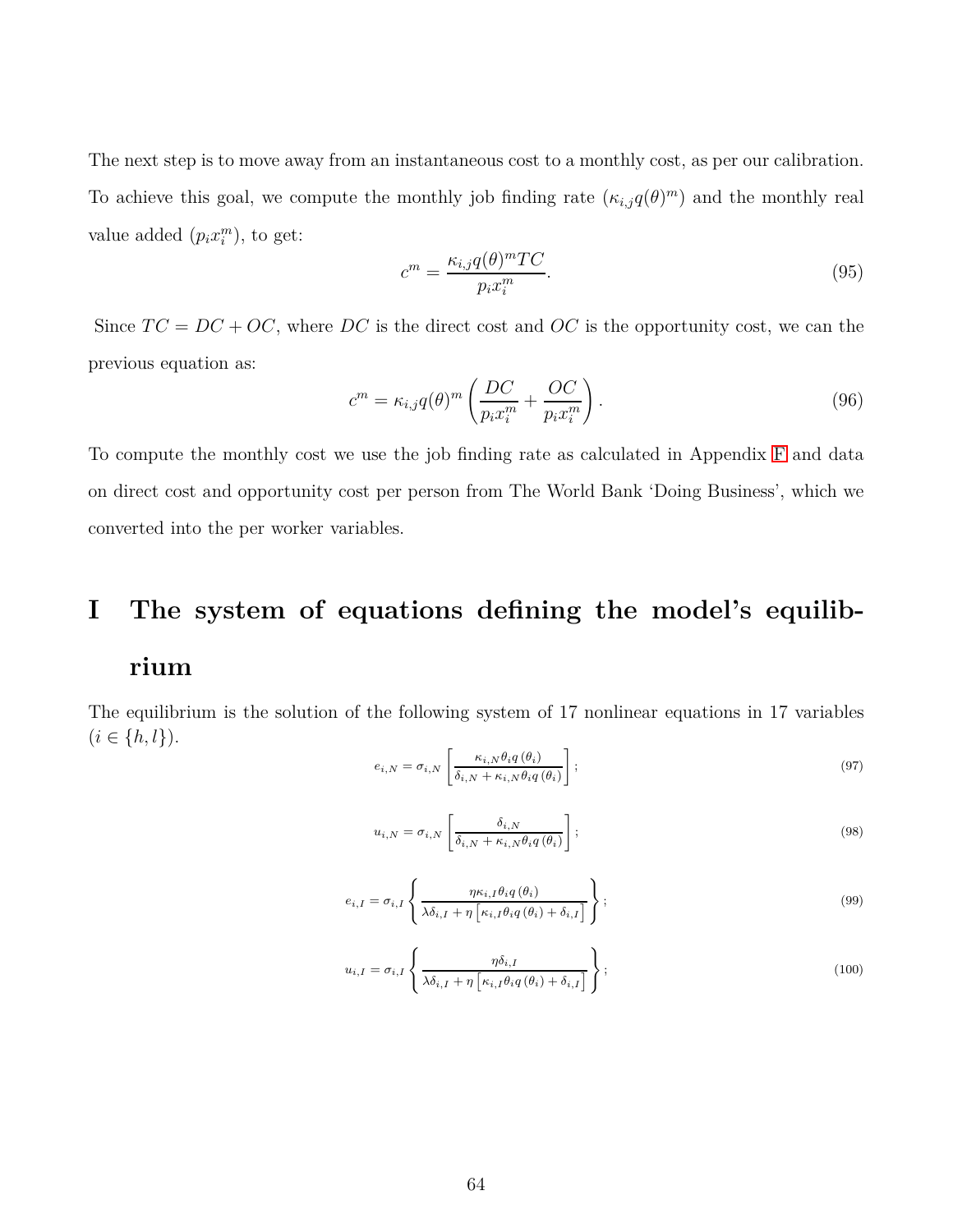$$
\tilde{w}_{i,N} = \beta_j (1-t) \left\{ \frac{(r + \delta_{i,N} + \kappa_{i,N} \theta_i q(\theta_i))}{(1-t)[(r + \delta_{i,N})(1 - b(1 - \beta_j)) + \beta_j \kappa_{i,N} \theta_i q(\theta_i)]} \right\} \tilde{p}_i x_i + \n- \frac{(1 - \beta_j)(r + \delta_{i,N})(1 - t)(1 - b)}{(1-t)[(r + \delta_{i,N})(1 - b(1 - \beta_j)) + \beta_j \kappa_{i,N} \theta_i q(\theta_i)]} \tilde{\tau} + \n+ \left\{ \frac{\beta_j r(r + \delta_{i,N} + \kappa_{i,N} \theta_i q(\theta_i)) + \phi(r + \delta_{i,N})(1 - \beta_j)[(r + \kappa_{i,N} \theta_i q(\theta_i))]}{(1-t)[(r + \delta_{i,N})(1 - b(1 - \beta_j)) + \beta_j \kappa_{i,N} \theta_i q(\theta_i)]} \right\} \tilde{p}_i x_i F; \n(101)
$$

$$
\tilde{w}_{i,I} = \beta_{I}(1-t) \left\{ \frac{(r+\lambda)(r+\delta_{i,I}) + r\kappa_{i,I}\theta_{i}q(\theta_{i})}{(1-t)\left\{ (r+\delta_{i,I})[(\lambda+r) - rb(1-\beta)] + \beta_{I}r\kappa_{i,I}\theta_{i}q(\theta_{i}) \right\}} \right\} \tilde{p}_{i}x_{i} +
$$
\n
$$
- \left\{ \frac{(1-\beta_{I})(r+\delta_{i,I})(1-t)[(1-b)r+\lambda]}{(1-t)\left\{ (r+\delta_{i,I})[(\lambda+r) - rb(1-\beta)] + \beta_{I}r\kappa_{i,I}\theta_{i}q(\theta_{i}) \right\}} \right\} \tilde{\tau} +
$$
\n
$$
+ \left\{ \frac{\lambda r(1-\beta_{I})(r+\delta_{i,I})}{(1-t)\left\{ (r+\delta_{i,I})[(\lambda+r) - rb(1-\beta)] + \beta_{I}r\kappa_{i,I}\theta_{i}q(\theta_{i}) \right\}} \right\} W_{i,FC} +
$$
\n
$$
+ \left\{ \frac{\phi(r+\delta_{i,I})(1-\beta_{I})(r+\lambda)(r+\kappa_{i,I}\theta_{i}q(\theta_{i})-\lambda)}{(1-t)\left\{ (r+\delta_{i,I})[(\lambda+r) - rb(1-\beta)] + \beta_{I}r\kappa_{i,I}\theta_{i}q(\theta_{i}) \right\}} +
$$
\n
$$
+ \frac{\beta_{I}r[(r+\delta_{i,I})(r+\lambda) + r\kappa_{i,I}\theta_{i}q(\theta_{i})]}{(1-t)\left\{ (r+\delta_{i,I})[(\lambda+r) - rb(1-\beta)] + \beta_{I}r\kappa_{i,I}\theta_{i}q(\theta_{i}) \right\}} \right\} \tilde{p}_{i}x_{i}F +
$$
\n
$$
- \left\{ \frac{\lambda(1-\beta_{I})(r+\delta_{i,I})}{(1-t)\left\{ (r+\delta_{i,I})[(\lambda+r) - rb(1-\beta)] + \beta_{I}r\kappa_{i,I}\theta_{i}q(\theta_{i}) \right\}} \right\} \omega.
$$
\n(102)

$$
\tilde{p}_{i} = \frac{q(\theta_{i})\pi_{i,N}\kappa_{i,N}(r+\delta_{i,I})(1-t)\tilde{w}_{i,N}}{x_{i}\left\{q(\theta_{i})\left[\pi_{i,N}\kappa_{i,N}(r+\delta_{i,I})(1-t-\delta_{i,N}F)+(1-\pi_{i,N})\kappa_{i,I}(r+\delta_{i,N})(1-t-\delta_{i,I}F)\right]-c(r+\delta_{i,N})(r+\delta_{i,I})\right\}} + \frac{q(\theta_{i})(1-\pi_{i,N})\kappa_{i,I}(r+\delta_{i,N})(1-t)\tilde{w}_{i,I}}{x_{i}\left\{q(\theta_{i})\left[\pi_{i,N}\kappa_{i,N}(r+\delta_{i,I})(1-t-\delta_{i,N}F)+(1-\pi_{i,N})\kappa_{i,I}(r+\delta_{i,N})(1-t-\delta_{i,I}F)\right]-c(r+\delta_{i,N})(r+\delta_{i,I})\right\}}; (103)
$$

$$
\tilde{p}_h = \left\{ \gamma^{1/(1-\rho)} + (1-\gamma)\gamma^{\rho/(1-\rho)} \left[ \frac{(1-g_l)x_l(e_{l,N} + e_{l,I})}{(1-g_h)x_h(e_{h,N} + e_{h,I})} \right]^\rho \right\}^{(1-\rho)/\rho}
$$
\n
$$
\tilde{p}_l = \left\{ (1-\gamma)^{1/(1-\rho)} + \gamma (1-\gamma)^{\rho/(1-\rho)} \left[ \frac{(1-g_h)x_h(e_{h,N} + e_{h,I})}{(1-g_l)x_l(e_{l,N} + e_{l,I})} \right]^\rho \right\}^{(1-\rho)/\rho}
$$
\n(105)

$$
\nu = \frac{\iota g[\tilde{p}_h x_h(e_{h,N} + e_{h,I}) + \tilde{p}_l x_l(e_{l,N} + e_{l,I})]}{\left(\sigma_{h,N} + \sigma_{l,N} + e_{h,I} + e_{l,I} + u_{h,I} + u_{l,I} + \chi + z\right)^{\rho}}.
$$
\n(106)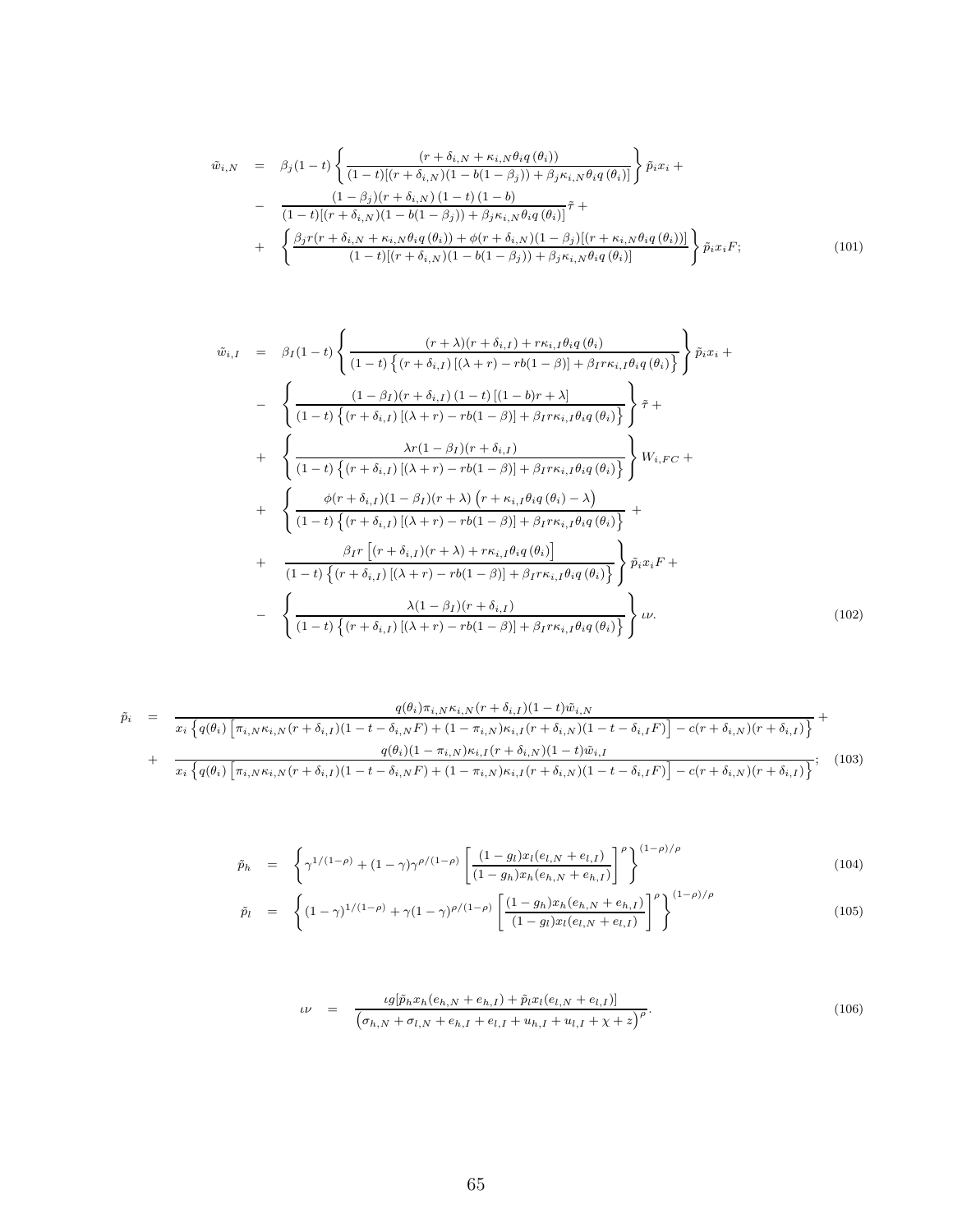## **J Welfare equations of employers and employees**

$$
W_{i,N}^{u} = \frac{Z_{i,N}^{u}}{r} + \left(\frac{\kappa_{i,N}\theta_i q\left(\theta_i\right)}{r}\right) \left\{ \left(\frac{\beta_N}{1-\beta_N}\right) \left[ \frac{(1-t)(\tilde{p}_i x_i - \tilde{w}_{i,N})}{r + \delta_{i,N}} - \frac{\delta_{i,N}\tilde{p}_i x_i F}{r + \delta_{i,N}} + \tilde{p}_i x_i F \right] + \phi \tilde{p}_i x_i F \right\};
$$
\n(107)

$$
W_{i,I}^{u} = \frac{Z_{i,I}^{u} + \lambda W_{i,FC}}{(r+\lambda)} + \left(\frac{\kappa_{i,I}\theta_{i}q(\theta_{i})}{r+\lambda}\right) \left\{ \left(\frac{\beta_{I}}{1-\beta_{I}}\right) \left[ \frac{(1-t)(\tilde{p}_{i}x_{i} - \tilde{w}_{i,I})}{r+\delta_{i,I}} - \frac{\delta_{i,I}\tilde{p}_{i}x_{i}F}{r+\delta_{i,I}} + \tilde{p}_{i}x_{i}F \right] + \phi\tilde{p}_{i}x_{i}F \right\};
$$
\n(108)

$$
W_{i,N}^{e} = W_{i,N}^{u} + \frac{(1-b)(1-t)(\tilde{w}_{i,j} + \tilde{\tau} + \delta_{i,N}\phi\tilde{p}_{i}x_{i}F)}{r + \delta_{i,N} + \kappa_{i,N}\theta_{i}q(\theta_{i})};
$$
\n(109)

$$
W_{i,I}^{e} = W_{i,I}^{u} + \frac{(1-b)(1-t)\left(\tilde{w}_{i,j} + \tilde{\tau}\right) - \lambda\left(W_{i,FC} - W_{i,I}^{u}\right) + \delta_{i,I}\phi\tilde{p}_{i}x_{i}F}{r + \delta_{i,I} + \kappa_{i,I}\theta_{i}q\left(\theta_{i}\right)};
$$
\n(110)

$$
J_{i,N} = \frac{(1-t)(\tilde{p}_ix_i - \tilde{w}_{i,N}) - \delta_{i,N}\tilde{p}_ix_iF}{r + \delta_{i,N}};
$$
\n(111)

$$
J_{i,I} = \frac{(1-t)\left(\tilde{p}_ix_i - \tilde{w}_{i,I}\right) - \delta_{i,I}\tilde{p}_ix_iF}{r + \delta_{i,I}}.
$$
\n(112)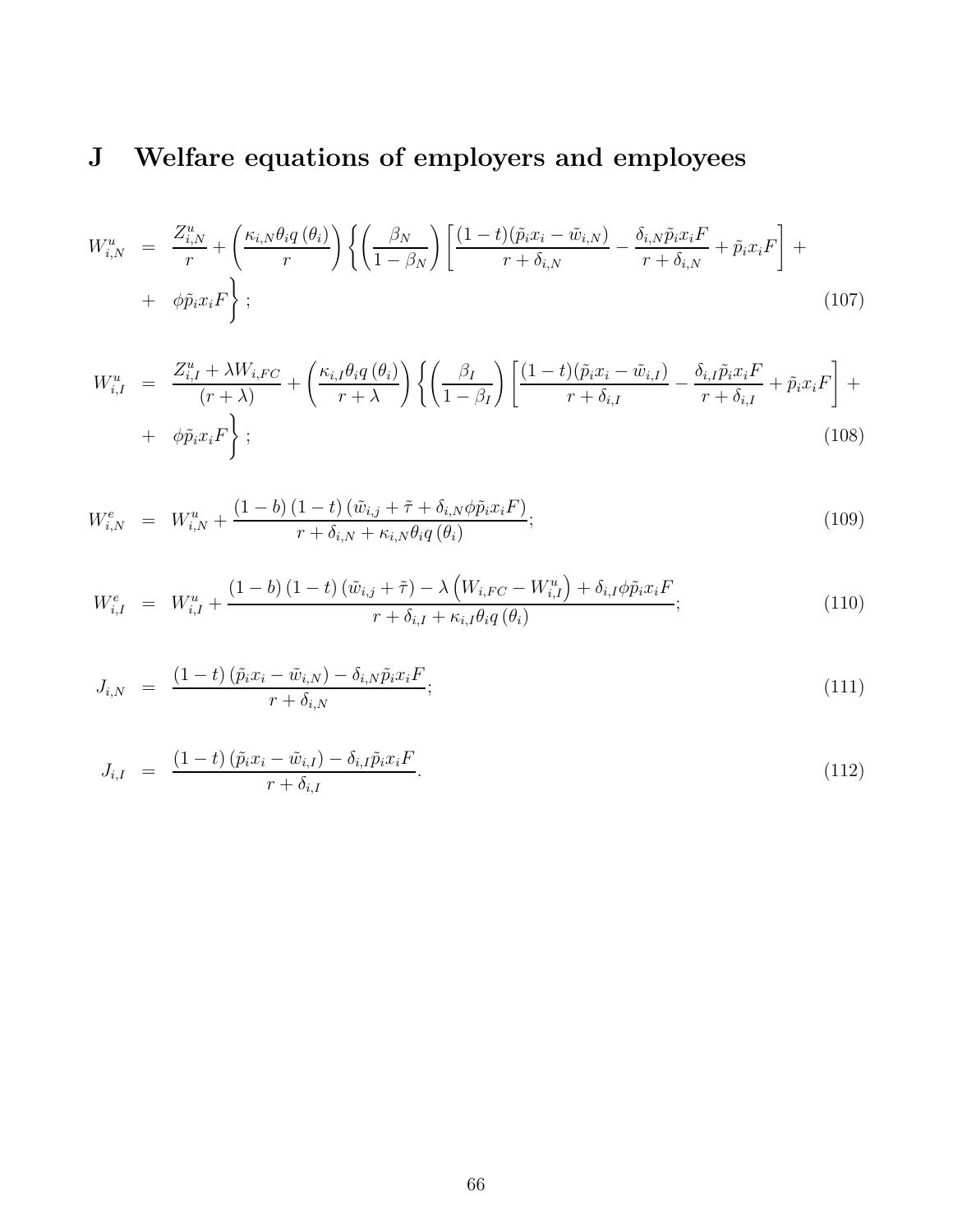## **K Calibrated parameters**



**Figure 10.** The twenty calibrated parameters of the model.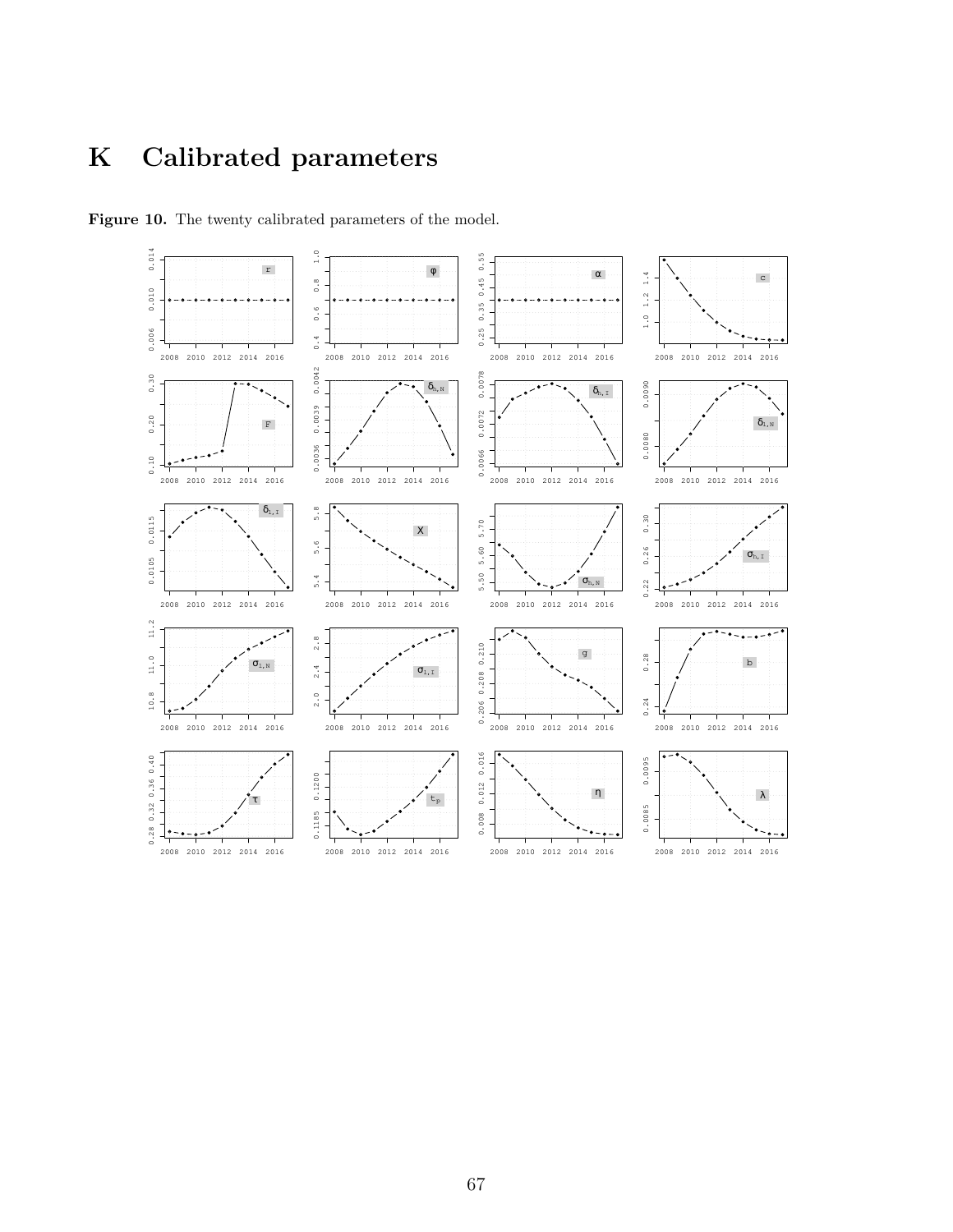## **L Moments (smoothed) to be matched**



Figure 11. Seventeen moments to be matched.

*Note*: The labour income share is computed as the ratio between the total (non adjusted) labour income and the gross domestic product (GVA), both provided in nominal terms. The real GDP and the real median wages are computed using the CPI index (base year 2009). *Source*: The labour income share and the real GDP are based on our own calculations based on data from the Italian Institute of Statistics (ISTAT). The median real wages, the job finding rates and the unemployment rates are based on our own calculations based on data from the Italian Labour Force Survey (RCFL).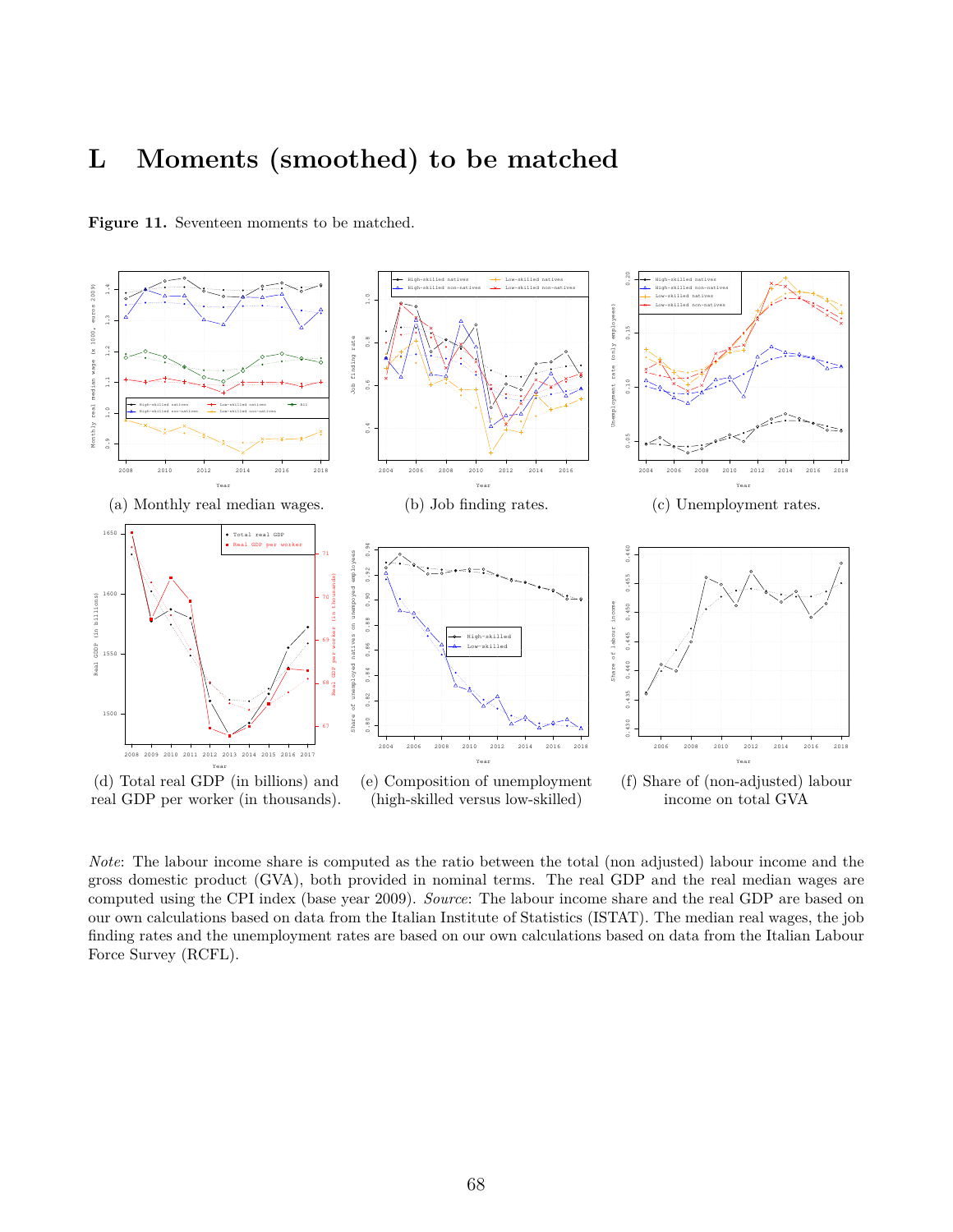## **M Observed versus matched moments**



**Figure 12.** The seventeen observed versus matched moments.

*Note*: The observed moments are in black with solid circles, while the matched moments are in blue with plus symbols. We indicate with *N* native employees, *I* non-native employees, *h* high-skilled employees and *l* low-skilled employees. The moments include net real wages  $(w)$ , job finding rates  $(\kappa \theta q(\theta))$  and unemployment rates  $(u)$  for the four categories of employees, total real GDP, real GDP per worker, the shares of native unemployed employees in the low-skilled and high-skilled markets  $(\pi)$ , and the (non adjusted) share of labour income.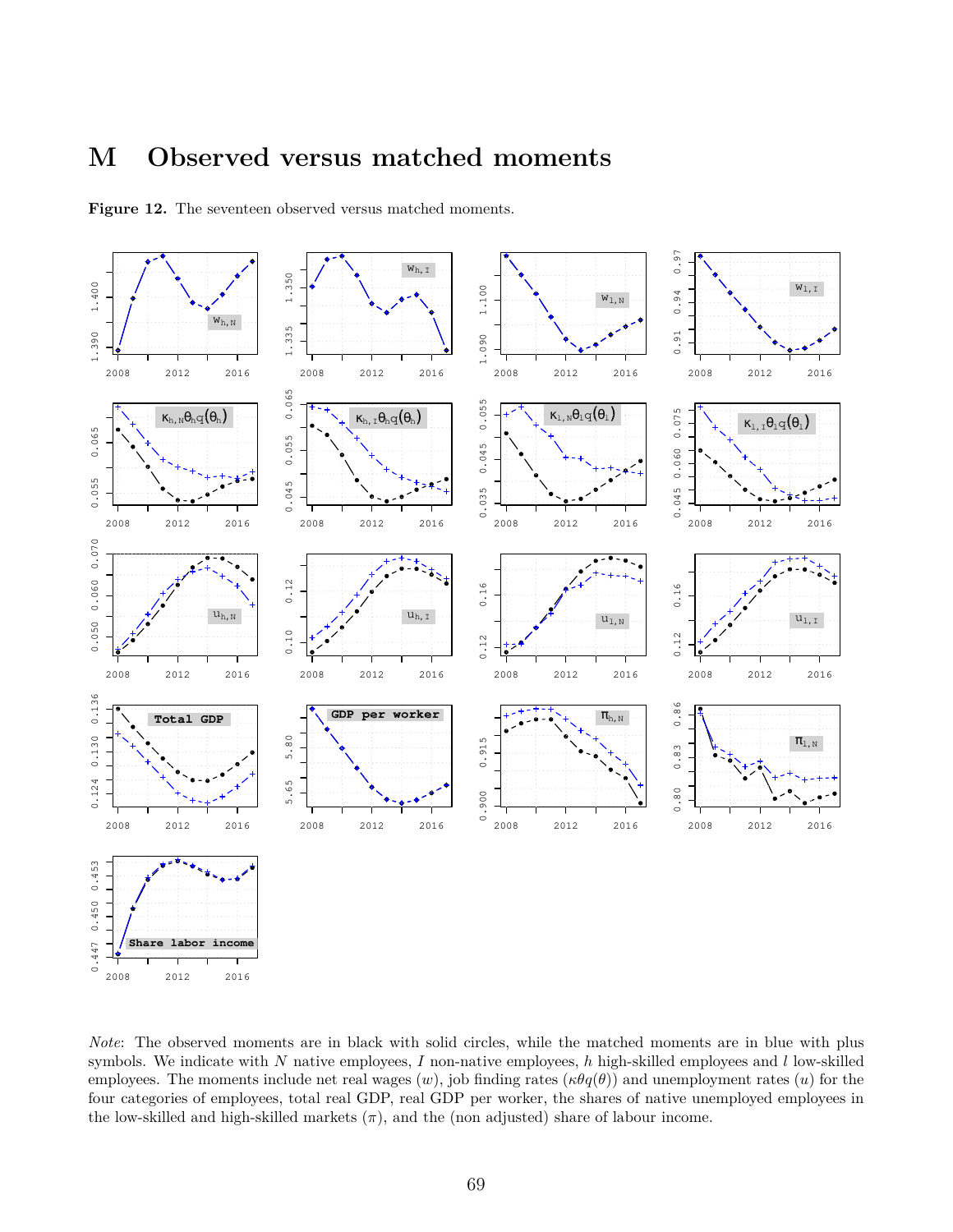## **N Matched parameters**



**Figure 13.** The twelve matched parameters.

*Note*: we indicate with *N* native employees, *I* non-native employees, *h* high-skilled employees and *l* low-skilled employees. The matched parameters include the bargaining power of the employees (*β*) (which is assumed to be the same for natives and non-natives), the elasticity of substitution between high-skilled and low-skilled goods (*γ*), the value added of high-skilled and low-skilled employees (*x*), the direct tax rate (*t*), the hiring chances of four types of employees  $(\kappa)$  and the lifetime utility of high-skilled and low-skilled employees abroad  $(W_{FC})$ .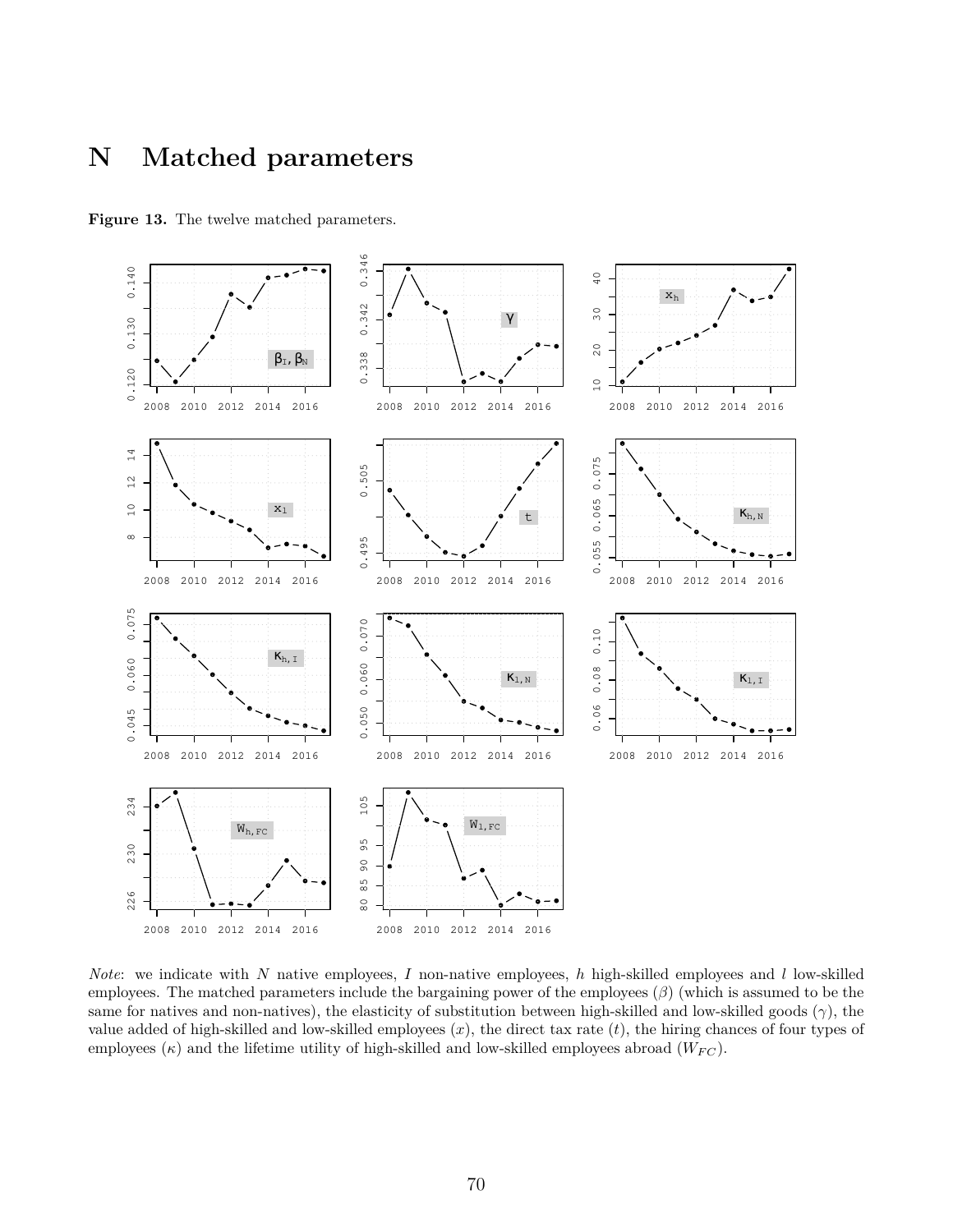## **O Other endogenous variables**

**Figure 14.** Gross value added of firms in the high-skilled and low-skilled markets (*px*) and the per-capita value of the provision of public goods  $(\nu)$ .

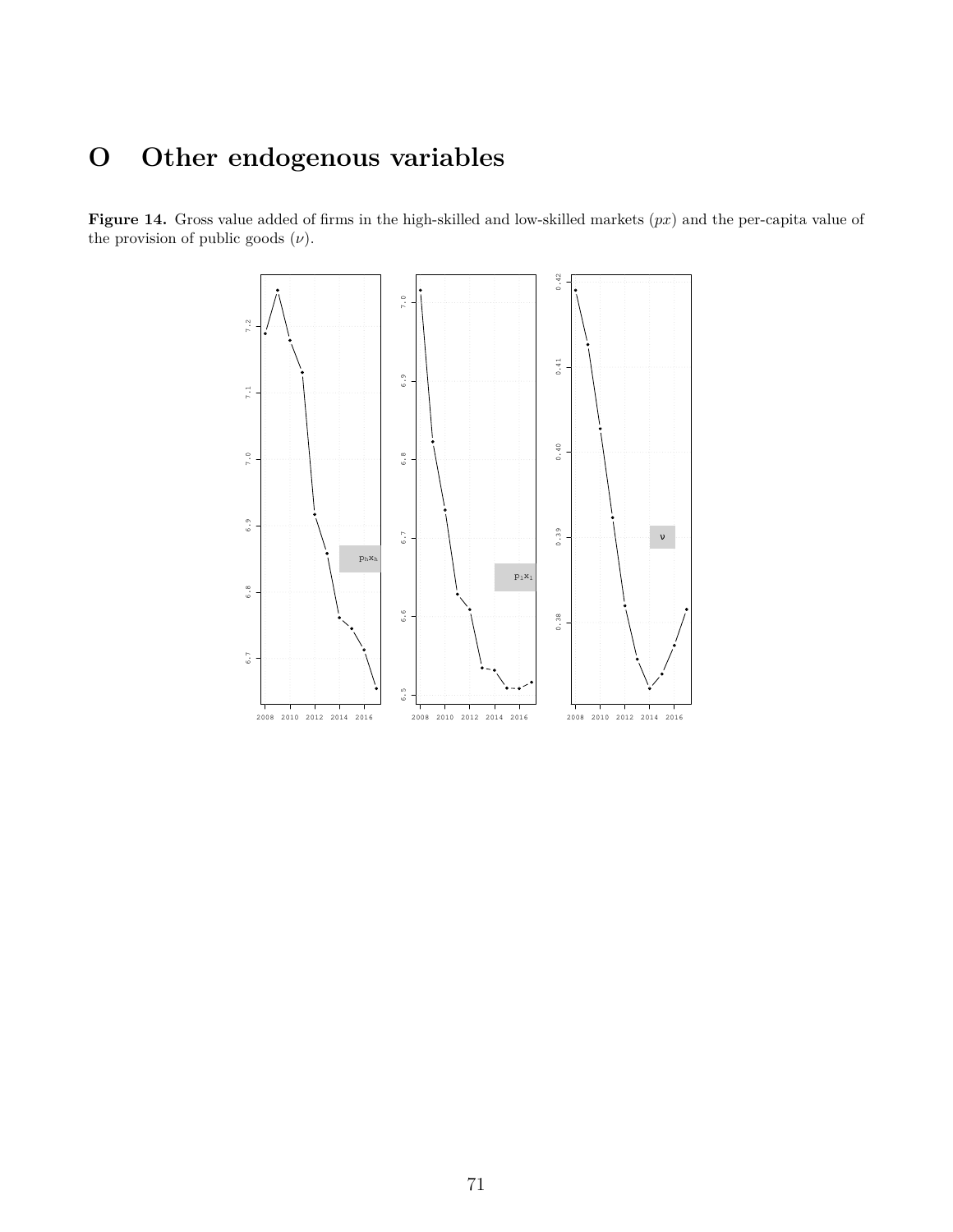# **P Prices of goods produced by high-skilled and low-skilled employees**

We document the evolution of the prices of goods in sectors in which mainly high-skilled or lowskilled employees are employed. Given that the availability of Italian data on production prices by sector is limited, we construct an index of prices for low-skilled and high-skilled goods (Figure [15\)](#page-71-0) by considering a number of sectors in which the share of high-skilled and low-skilled employees is higher than 50% and 85%, respectively. The index is built by weighting the price of each sector by the share of workers, either high-skilled or low-skilled, employed in the sector. This corresponds to the 29.3% of total high-skilled employees and 54.4% of total low-skilled employees in the Italian economy.

<span id="page-71-0"></span>**Figure 15.** Price index for high-skilled and low-skilled goods.



*Note*: We include among high-skilled sectors pharmaceuticals, computer programming and information services, legal and accounting activities, and architectural and engineering activities. Among low-skilled sectors we include textiles, wood, paper, glass, basic metals, constructions, transports, postal and courier activities, security and investigation and office administrative activities. The CPI index is reported for reference. *Source*: Italian Institute of Statistics.

In addition, we select four sectors for which the prices of goods and services should be less influ-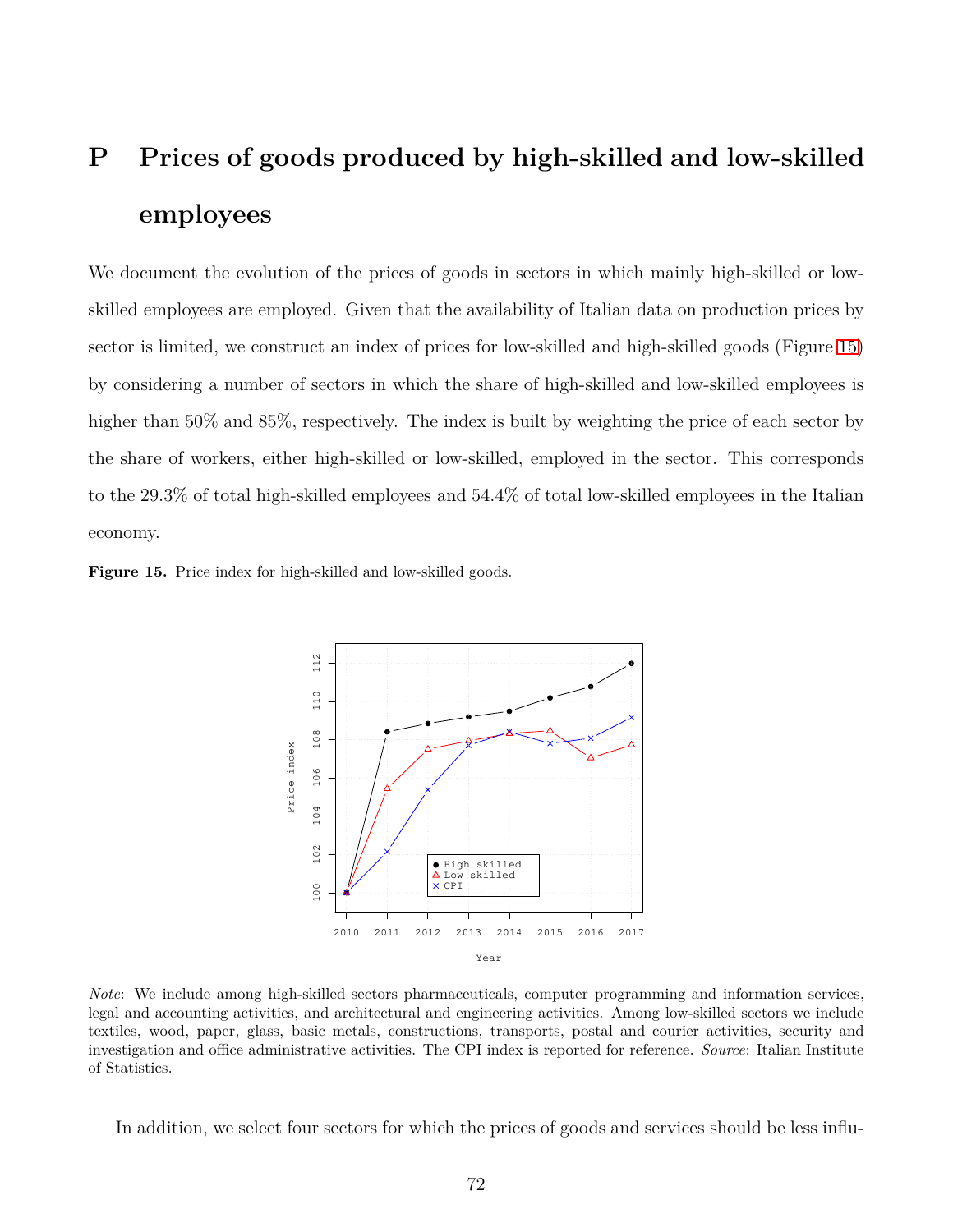enced by changes in technology (e.g., technological shocks), by external factors and import/export dynamics (e.g., oil shocks), and by the price of raw materials (e.g., commodities). For these four sectors, we report the producer prices (base year 2010) from 2010 to 2017 (Figure [16\)](#page-72-0). In sectors which are mainly high-skilled, the prices have been increasing much more relative to the prices in sectors which are mainly low-skilled. Employment in the two low-skilled sectors considered amounts to 28% of the total low-skilled employees, and the employment in the two high-skilled sectors considered amounts to 21% of the total high-skilled employees.

<span id="page-72-0"></span>**Figure 16.** Price index of selected sectors.



*Note*: we include as high-skilled sectors computer programming and information services and legal and accounting activities. We include as low-skilled sectors constructions, and security and investigation and office administrative activities. The CPI index is reported for reference. *Source*: Italian Institute of Statistics.

Overall, this anecdotal evidence provides support to our findings that as a consequence of an increase in the supply of low-skilled labour in Italy in the period considered, prices in the low-skilled market have *relatively* declined with respect to prices in the high-skilled market.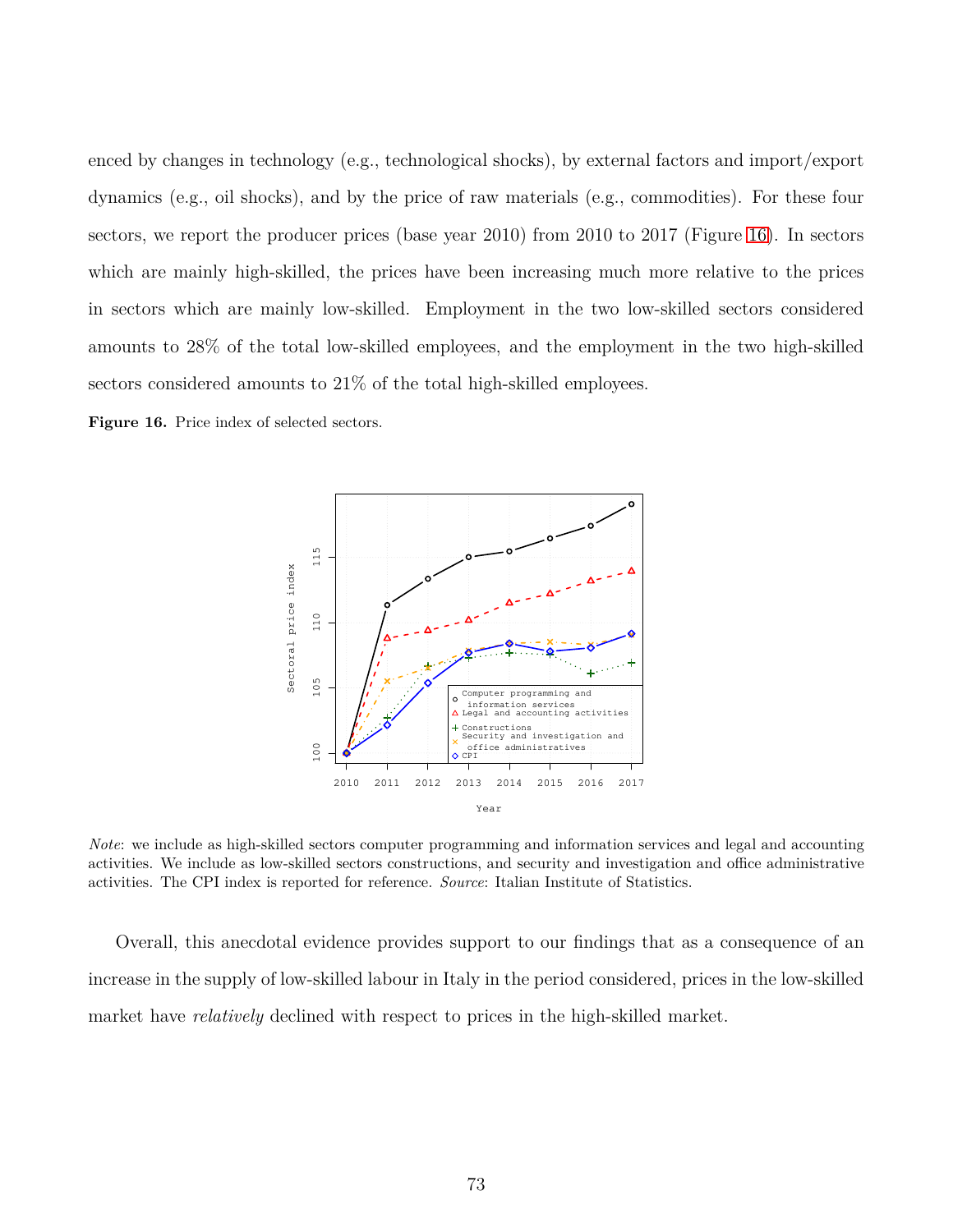## **Q Sensitivity analysis on the elasticity of substitution**



**Figure 17.** Counter-factual variables - no non-natives with CES parameter  $\epsilon = 0.5$ .

Year (a) Percentage changes of aggregate variables



(c) Wages and unemployment rates





(e) Employers' lifetime utility and real prices of goods

*Note*: The lines show the percentage/absolute change in the variables in the counter-factual scenario in which there are no non-natives compared to the equilibrium in each year between 2008 and 2017. Only for the case of unemployment, we report the difference between the unemployment rate in the counter-factual scenario and in equilibrium, by skill level and country of origin. We define by *CF* the counter-factual.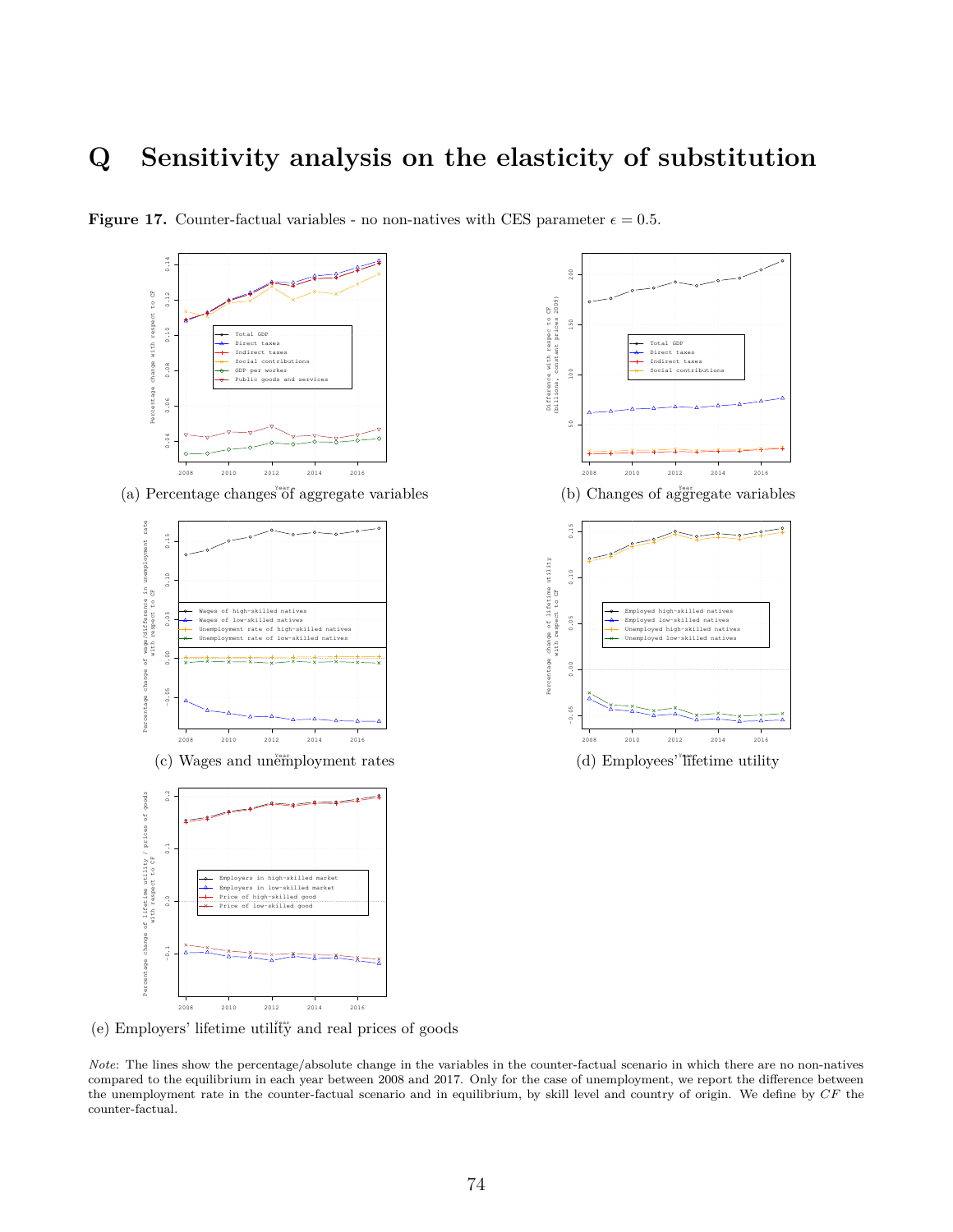

**Figure 18.** Counter-factual variables - no non-natives with CES parameter  $\epsilon = 0.9$ .

(e) Employers' lifetime utility and real prices of goods

*Note*: The lines show the percentage/absolute change in the variables in the counter-factual scenario in which there are no non-natives compared to the equilibrium in each year between 2008 and 2017. Only for the case of unemployment, we report the difference between the unemployment rate in the counter-factual scenario and in equilibrium, by skill level and country of origin. We define by *CF* the counter-factual.

2008 2010 2012 2014 2016

Total GDP Direct taxes Indirect taxes Social contributions

(b) Changes of aggregate variables

Employed high−skilled natives Employed low−skilled natives Unemployed high−skilled natives Unemployed low−skilled natives

2008 2010 2012 2014 2016

(d) Employees' lifetime utility

 $100$ 

š

150

 $200$ 

−0.02 0.00 0.02 0.04 0.06 0.08

 $0.02$ 

 $\sim$ 

g

 $0.06$ 

 $0.04$ 

Percentage change of lifetime utility with respect to CF

age

change of lifetime utility<br>with respect to CF

Difference with respec to CF (billions, constant prices 2009)

Difference with respec to CF<br>(billions, constant prices 2009)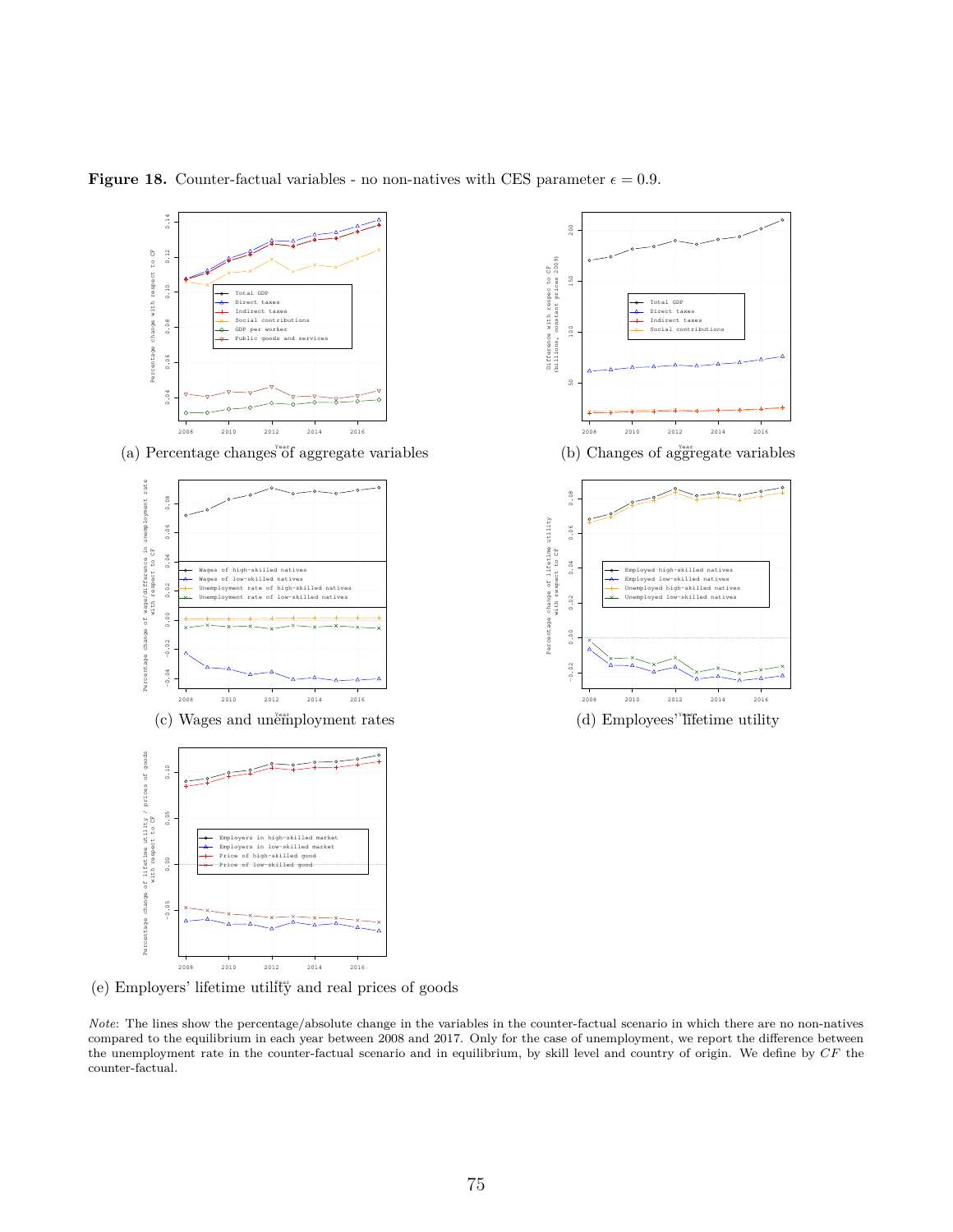

**Figure 19.** Counter-factual variables - no non-natives with CES parameter  $\epsilon = 1.1$ .

(e) Employers' lifetime utility and real prices of goods

*Note*: The lines show the percentage/absolute change in the variables in the counter-factual scenario in which there are no non-natives compared to the equilibrium in each year between 2008 and 2017. Only for the case of unemployment, we report the difference between the unemployment rate in the counter-factual scenario and in equilibrium, by skill level and country of origin. We define by *CF* the counter-factual.

2008 2010 2012 2014 2016

Total GDP Direct taxes Indirect taxes Social contributions

(b) Changes of aggregate variables

Employed high−skilled natives Employed low−skilled natives Unemployed high−skilled natives Unemployed low−skilled natives

2008 2010 2012 2014 2016

(d) Employees' lifetime utility

 $1000$ 

ă,

 $150$ 

 $2\,0\,0$ 

−0.02 0.00 0.02 0.04 0.06

 $0.02$ 

 $\tilde{c}$ 

 $0.04$ 

Percentage change of lifetime utility with respect to CF

ercentage É

change of lifetime utility<br>with respect to CF

Difference with respec to CF (billions, constant prices 2009)

Difference with respec to CF<br>(billions, constant prices 2009)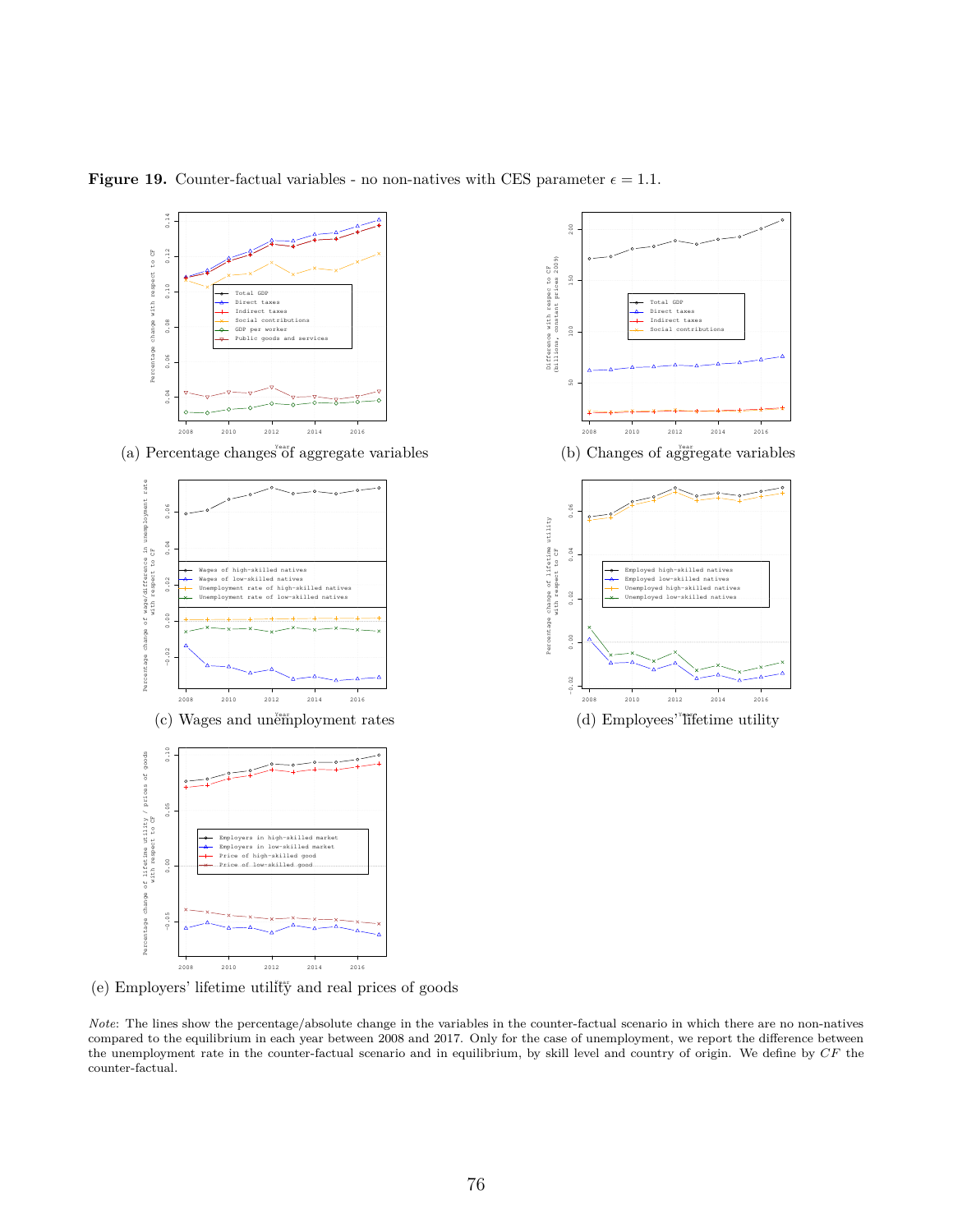

**Figure 20.** Counter-factual variables - no non-natives with CES parameter  $\epsilon = 2$ .

(e) Employers' lifetime utility and real prices of goods

*Note*: The lines show the percentage/absolute change in the variables in the counter-factual scenario in which there are no non-natives compared to the equilibrium in each year between 2008 and 2017. Only for the case of unemployment, we report the difference between the unemployment rate in the counter-factual scenario and in equilibrium, by skill level and country of origin. We define by *CF* the counter-factual.

2008 2010 2012 2014 2016

Total GDP Direct taxes Indirect taxes Social contributions

(b) Changes of aggregate variables

Employed high−skilled natives Employed low−skilled natives Unemployed high−skilled natives Unemployed low−skilled natives

2008 2010 2012 2014 2016

(d) Employees' lifetime utility

 $\frac{6}{10}$ 

ç.

 $150$ 

 $200$ 

0.00 0.01 0.02 0.03 0.04

 $0\,.\,02$ 

 $0.01$ 

S

 $0.03$ 

Percentage change of lifetime utility with respect to CF

itage

change of lifetime utility<br>with respect to CF

Difference with respec to CF (billions, constant prices 2009)

Difference with respec to CF<br>(billions, constant prices 2009)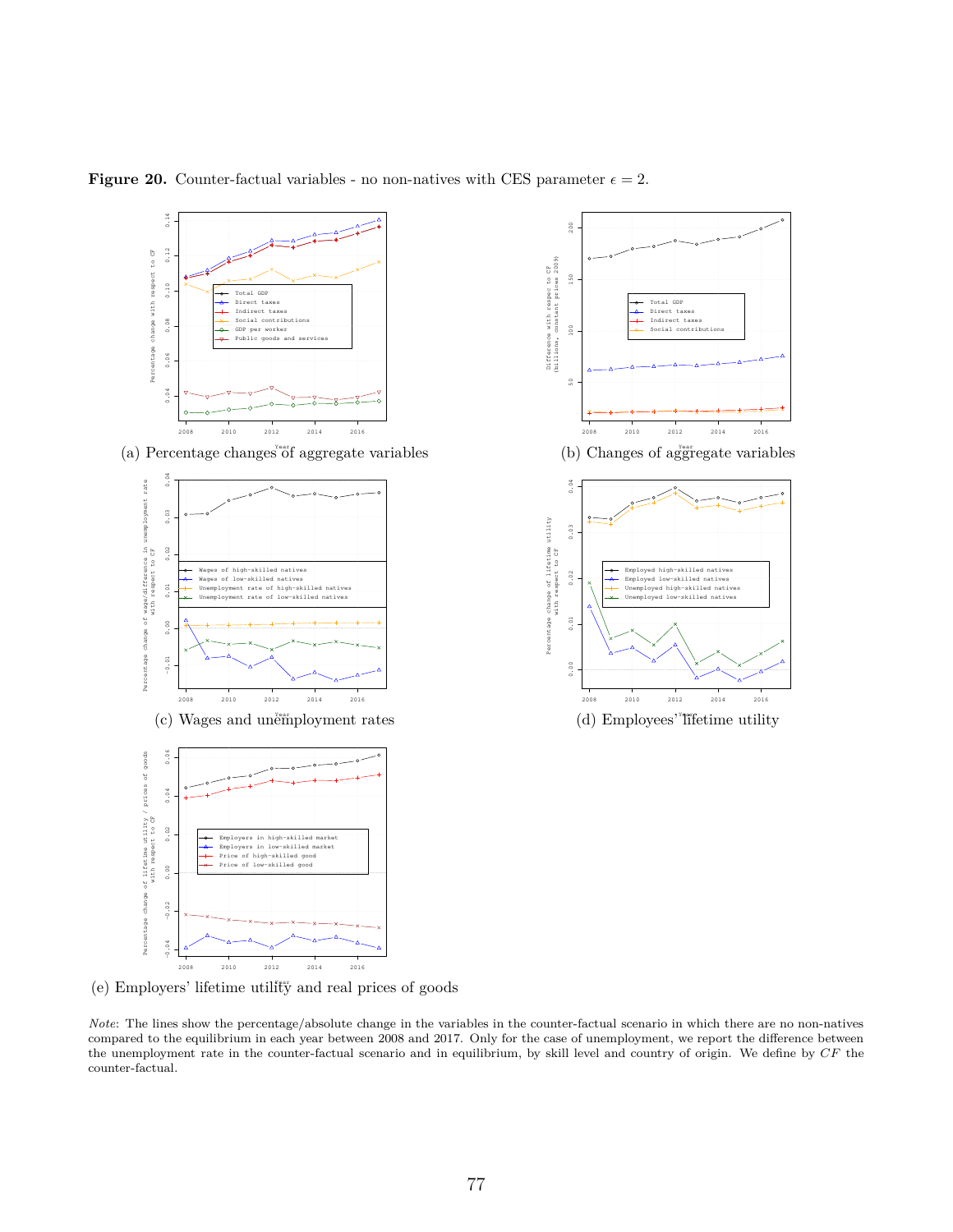## **R Computing the aggregate elasticity of substitution**

We aim at evaluating the robustness of our counter-factual analysis from an aggregate perspective. In line with our model, we assume perfect substitutability between native and non-native workers. We can represent the aggregate output through a CES-type aggregate production function:

$$
V = \left[ \left( A_l \sigma_l \right)^{\psi} + \left( A_h \sigma_h \right)^{\psi} \right]^{1/\psi}, \tag{113}
$$

where  $\psi \in (-\infty, 1]$ ,  $A_l$  is the technological progress of low-skilled workers, and  $A_h$  is the technological progress of high-skilled workers. The elasticity of substitution between two types of workers is defined  $as:^{27}$ 

$$
\xi \equiv \frac{1}{1 - \psi}.\tag{114}
$$

This production function admits three interpretations [\(Autor](#page-79-0), [2018,](#page-79-0) p.3). First, there is only one good and high-skilled and low-skilled workers are imperfect substitutes. Second, the production function is equivalent to an economy where consumers have a utility function defined over two goods:  $[V_l^{\psi} + V_h^{\psi}]$  $N_h^{(v)}$ <sup>1</sup>/<sup>*ψ*</sup>. Good *h* is produced with  $V_h = A_h \sigma_h$  and good *l* is produced with  $V_l = A_l \sigma_l$ (hence, they have linear, single-factor technology). The parameter *ξ* measures the elasticity of substitution between these consumption goods. Finally, a mix of the two whereby two different sectors produce goods that are imperfect substitutes, and high-skilled and low-skilled workers are employed in all sectors. Our model is in line with the second interpretation.

Assuming that the wage is set equal to the marginal productivity of labour, we have:

<span id="page-77-0"></span>
$$
\frac{w_h}{w_l} = \left(\frac{A_h}{A_l}\right)^{(\xi - 1)/\xi} \left(\frac{\sigma_h}{\sigma_l}\right)^{-1/\xi}.\tag{115}
$$

In our counter-factual scenarios there is no change in technological progress, but a change in the stock of high-skilled and low-skilled non-native workers, which we denote by  $\Delta \sigma_h$  and  $\Delta \sigma_l$ ,

<sup>&</sup>lt;sup>27</sup>Note that  $\xi \in [0,\infty]$ . When  $\xi = 0$  ( $\psi \to -\infty$ ), we get a Leontief production function, when  $\xi = \infty$  ( $\psi = 1$ ) we get perfect substitutability between the two types of workers, and when  $\xi = 1$  ( $\psi = 0$ ), we get a Cobb-Douglas production function.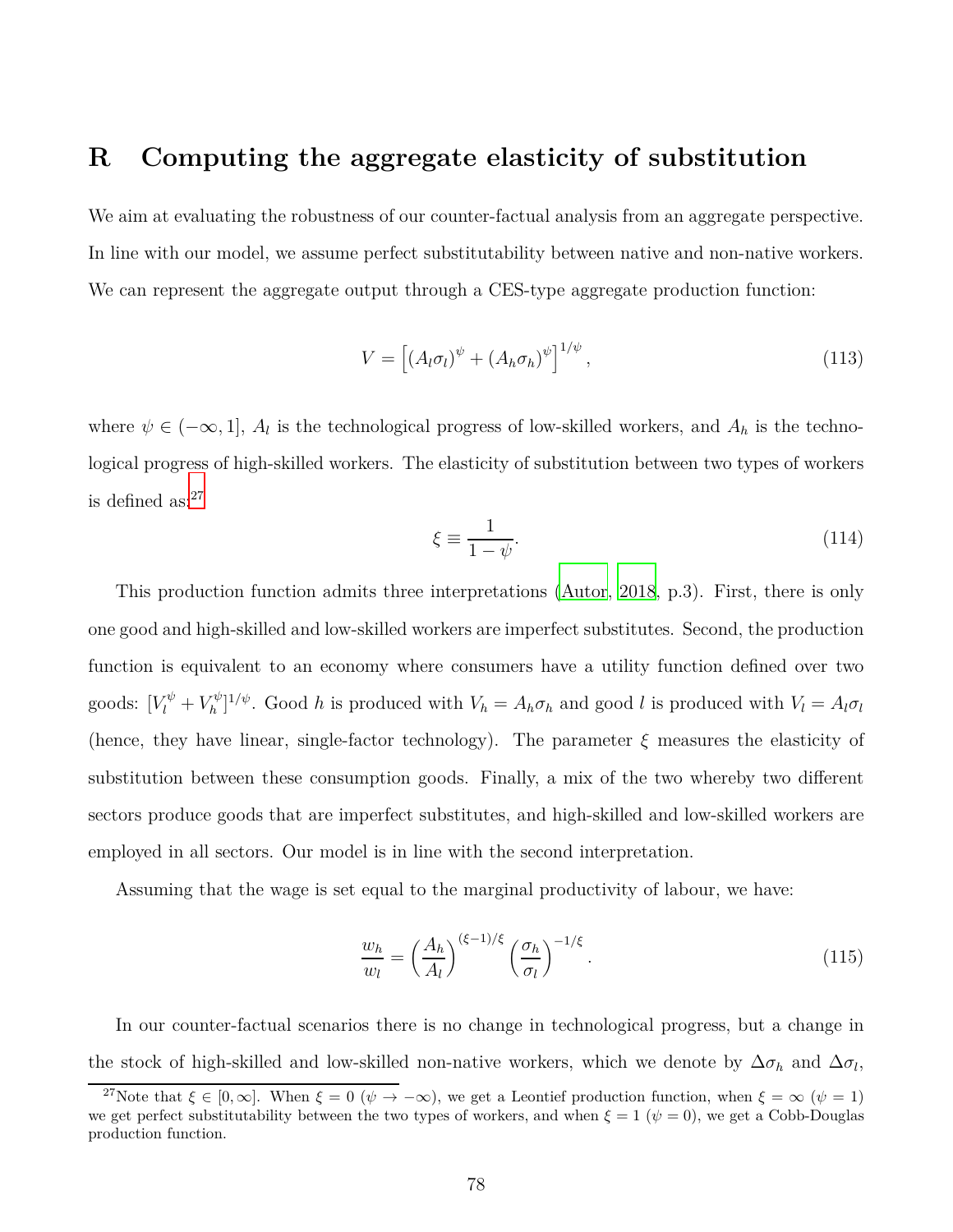respectively. Using Equation [\(115\)](#page-77-0), the difference in the percentage change of wages for the two types of workers can be expressed as:

<span id="page-78-1"></span>
$$
\frac{\Delta w_h}{w_h} - \frac{\Delta w_l}{w_l} \approx -\left(\frac{1}{\xi}\right) \left(\frac{\Delta \sigma_h}{\sigma_h} - \frac{\Delta \sigma_l}{\sigma_l}\right). \tag{116}
$$

Based on figures from our 2017 counter-factual experiment with no non-natives (Section [5.1\)](#page-34-0), reported in Table [16,](#page-78-0) the robustness check with different value of the elasticity of substitution between the two goods (Section [5.1\)](#page-34-0) and Equation [\(116\)](#page-78-1), we compute the values of the aggregate elasticity of substitution between high-skilled and low-skilled workers. The estimates for the US economy of 1.41 [\(Katz and Murphy, 1992\)](#page-83-0) and the range usually found in the literature [\(Autor](#page-79-0), [2018](#page-79-0)), 1-2, suggests that our choice of the CES parameter equal to 1 can be considered a good baseline specification.

| <b>CES</b>                  | $\Delta w_h$<br>$w_h$ | $\Delta w_l$<br>$w_l$ | $\Delta \sigma_h$<br>$\sigma_h$ | $\Delta \sigma_l$<br>$\sigma_l$ |      |
|-----------------------------|-----------------------|-----------------------|---------------------------------|---------------------------------|------|
| 1                           | 8.11\%                | $-3.50\%$             | $5\%$                           | 21%                             | 1.38 |
| 0.5                         | 16.67%                | $-8.07\%$             | 5%                              | 21%                             | 0.64 |
| 0.9                         | 9.07%                 | $-4.02\%$             | 5%                              | 21%                             | 1.22 |
| 1.1                         | 7.33%                 | $-3.10\%$             | 5%                              | 21%                             | 1.53 |
| $\mathcal{D}_{\mathcal{L}}$ | 3.66%                 | $-1.13%$              | $5\%$                           | 21%                             | 3.34 |

<span id="page-78-0"></span>**Table 16.** 2017 counter-factual figures with no non-natives.

In the scenario in which native and non-native workers were not perfect substitutes, then our estimate of the aggregate elasticity of substitution would be a lower bound of the true parameter.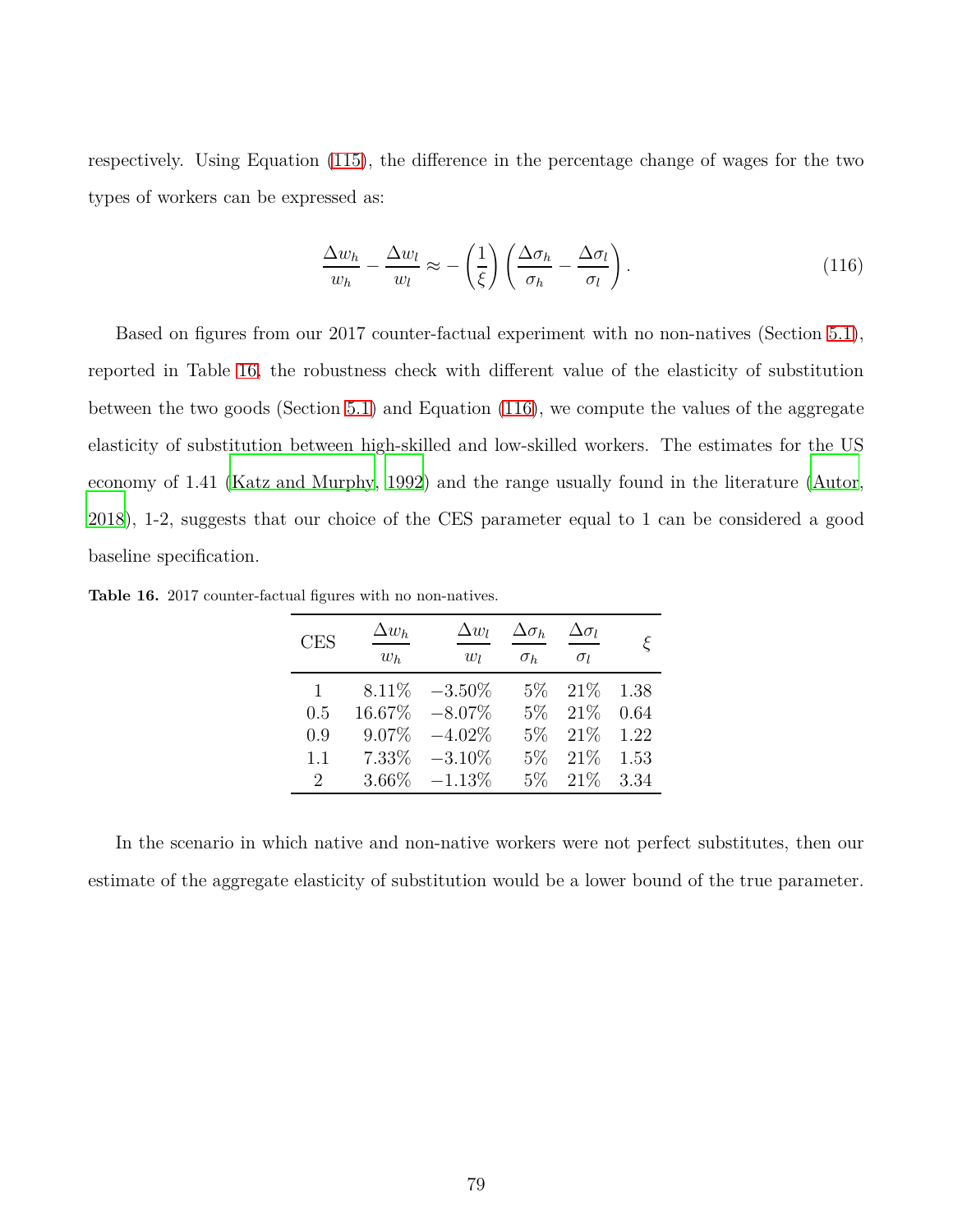## **References**

- Acemoglu, D. and D. Autor (2011). Skills, tasks and technologies: Implications for employment and earnings. In *Handbook of Labor Economics*, Volume 4, pp. 1043–1171. Elsevier.
- Albert, C. and J. Monras (2018). Immigration and spatial equilibrium: the role of expenditures in the country of origin. *CEPR Discussion Paper No. DP12842* .
- Altonji, J. G. and D. Card (1991). The effects of immigration on the labor market outcomes of less-skilled natives. In NBER (Ed.), *Immigration, Trade, and the Labor Market*, pp. 201 – 234. Freeman, editors.
- Amior, M., A. Manning, et al. (2020). Monopsony and the wage effects of migration. *CEP LSE Discussion Paper. Centre for Economic Performance, London School of Economics*.
- <span id="page-79-0"></span>Autor, D. (2018). Lecture note: The canonical model of skill differentials.
- Barth, E., B. Bratsberg, and O. Raaum (2012). Immigrant wage profiles within and between establishments. *Labour Economics 19* (4), 541–556.
- Battisti, M., G. Felbermayr, G. Peri, and P. Poutvaara (2018). Immigration, search and redistribution: A quantitative assessment of native welfare. *Journal of the European Economic Association 16* (4), 1137–1188.
- Blau, L. and M. Kahn (2012). Immigration and the distribution of incomes. *IZA Discussion Papers No. 6921* .
- Blinder, A. S. and A. B. Krueger (2013). Alternative measures of offshorability: a survey approach. *Journal of Labor Economics 31* (S1), S97–S128.
- Boeri, T. and M. C. Burda (2009). Preferences for collective versus individualised wage setting. *The Economic Journal 119* (540), 1440–1463.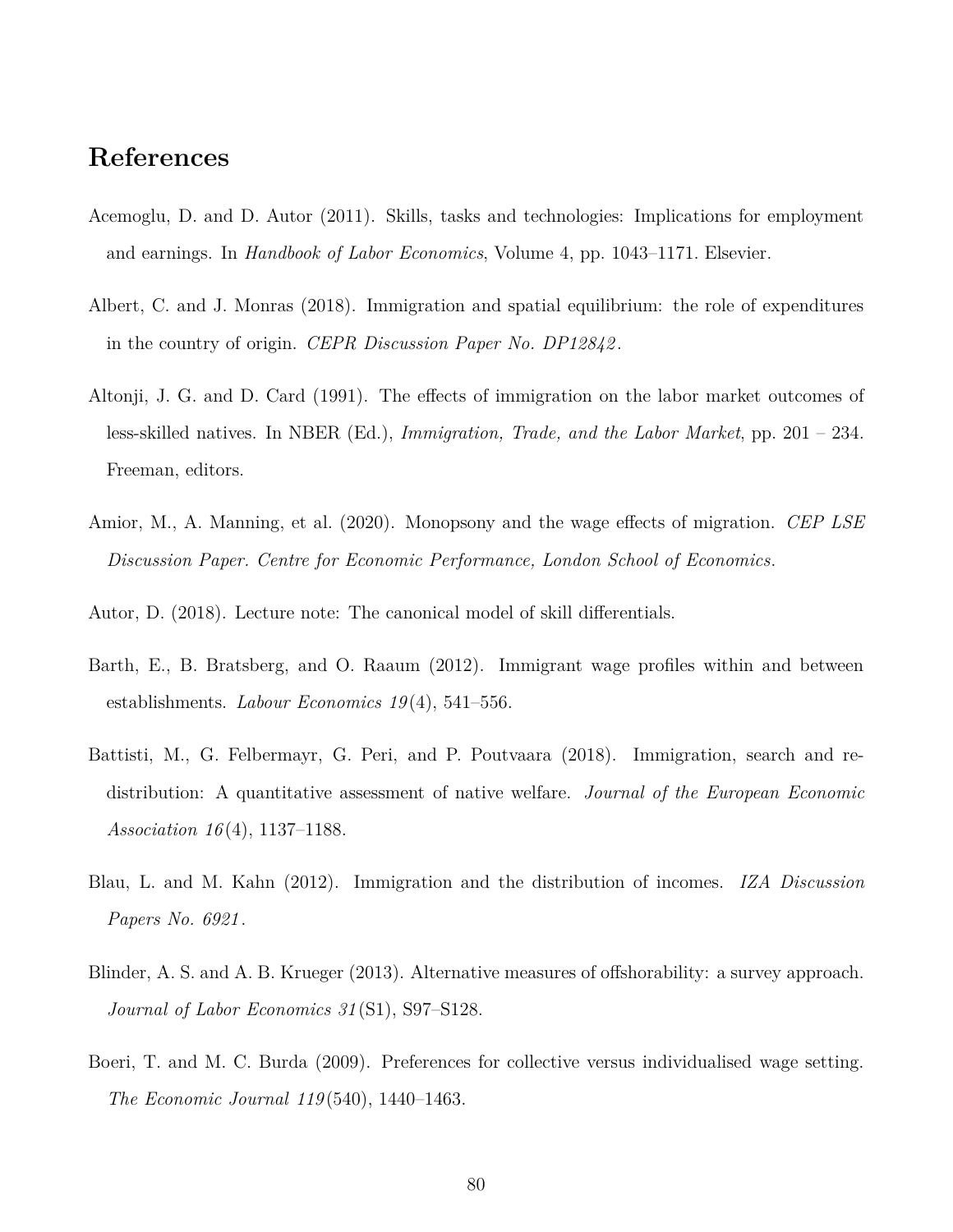- Borjas, G. (2003). The labor demand curve is downward sloping: reexamining the impact of immigration on the labor market. *The Quarterly Journal of Economics 118* (4).
- Borjas, G. J. (1989). Economic theory and international migration. *International Migration Review 23* (3), 457–485.
- Borjas, G. J. (2014). *Immigration Economics*. Harvard University Press.
- Borjas, G. J. and M. Tienda (1987). The economic consequences of immigration. *Science 235* (4789), 645–651.
- Burstein, A., G. Hanson, L. Tian, and J. Vogel (2020). Tradability and the labor-market impact of immigration: Theory and evidence from the United States. *Econometrica 88* (3), 1071–1112.
- Card, D. (2001). Immigrant inflows, native outflows, and the local market impacts of higher immigration. *Journal of Labor Economics 19* (1).
- Card, D. (2009). Immigration and inequality. *American Economic Review 99* (2), 1–21.
- Card, D. and T. Lemieux (2001). Can falling supply explain the rising return to college for younger men? A cohort-based analysis. *The Quarterly Journal of Economics 116* (2), 705–746.
- Chassamboulli, A. and T. Palivos (2014). A search-equilibrium approach to the effects of immigration on labor market outcomes. *International Economic Review 55*, 111–129.
- Cohen, J., K. M. Ericson, D. Laibson, and J. M. White (2020, June). Measuring time preferences. *Journal of Economic Literature 58* (2), 299–347.
- Cortes, P. (2008). The effect of low-skilled immigration on us prices: evidence from CPI data. *Journal of Political Economy 116* (3), 381–422.
- de Vaate, V. B. (2017). Achieving flexibility and legal certainty through procedural dismissal law reforms: The German, Italian and Dutch solutions. *European Labour Law Journal 8* (1), 5–27.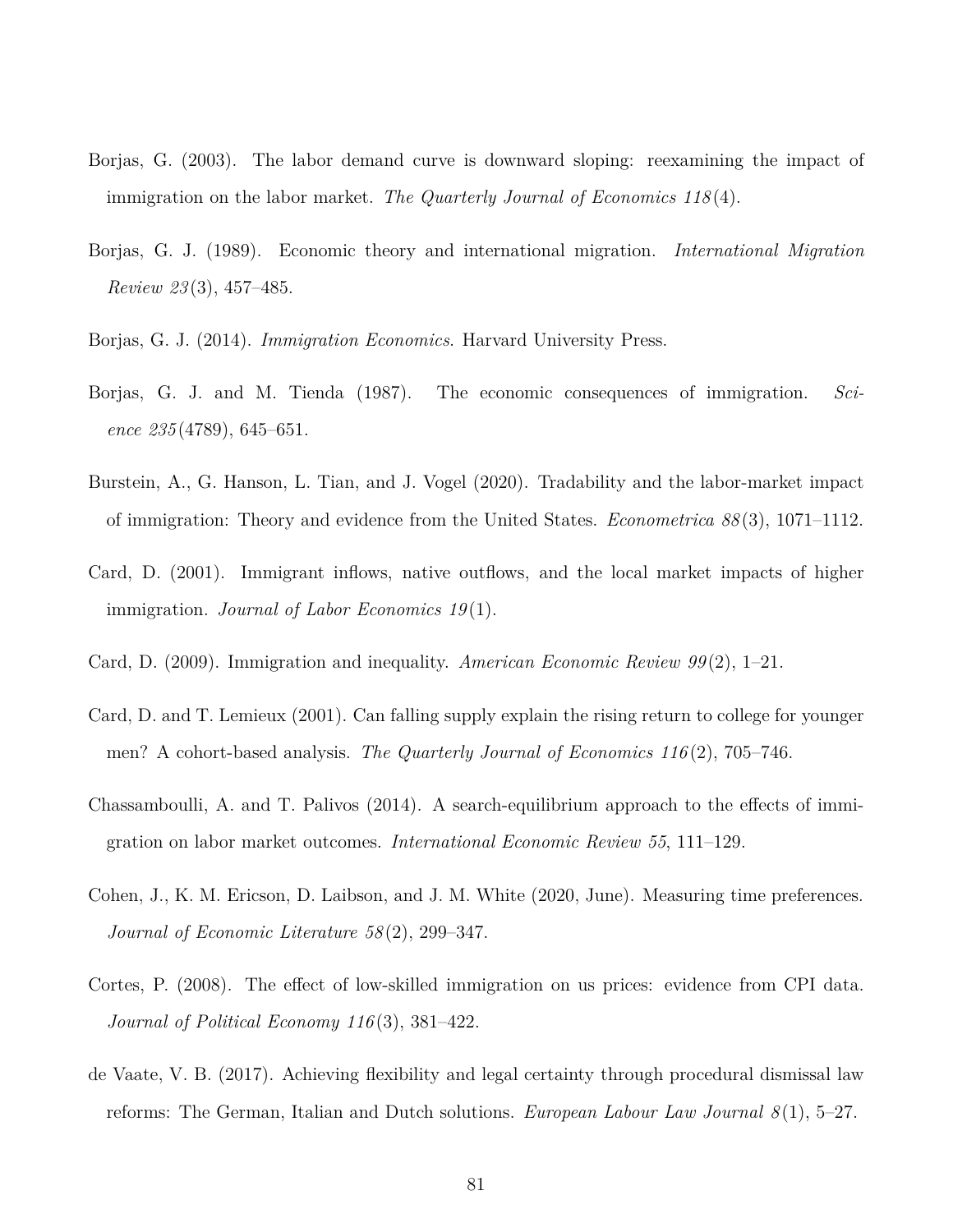- DellaVigna, S. and M. D. Paserman (2005). Job search and impatience. *Journal of Labor Economics 23* (3), 527–588.
- Di Belgiojoso, E. B. and L. E. Ortensi (2015). Female labour segregation in the domestic services in Italy. *Journal of International Migration and Integration 16* (4), 1121–1139.
- Djankov, S., R. LaPorta, F. Lopez-de Silanes, and A. Shleifer (2002). The regulation of entry. *Quarterly Journal of Economics 117* (1), 1–37.
- Dustmann, C. (2000). Temporary migration and economic assimilation. *IZA Discussion Paper no. 186* .
- Dustmann, C., F. Fabbri, and I. Preston (2001). The impact of immigration on the british labour market. *The Economic Journal 115* (1), F324–F341.
- Dustmann, C., T. Frattini, and I. Preston (2013). The effect of immigration along the distribution of wages. *Review of Economic Studies 80* (1), 145–173.
- Dustmann, C., A. Glitz, and T. Vogel (2010). Employment, wages, and the economic cycle: Differences between immigrants and natives. *European Economic Review 54* (1), 1–17.
- D'Amuri, F., G. I. Ottaviano, and G. Peri (2010). The labor market impact of immigration in western germany in the 1990s. *European Economic Review 54* (4), 550–570.
- Eckstein, Z. and Y. Weiss (2004). On the wage growth of immigrants: Israel 1990-2000. *Journal of the European Economic Association 2*, 665–695.
- Flinn, C. and J. Mullins (2015). Labor market search and schooling investment. *International Economic Review 56* (2), 359–398.
- Fullin, G. (2011). Unemployment trap or high job turnover? Ethnic penalties and labour market transitions in Italy. *International Journal of Comparative Sociology 39* (4), 284–305.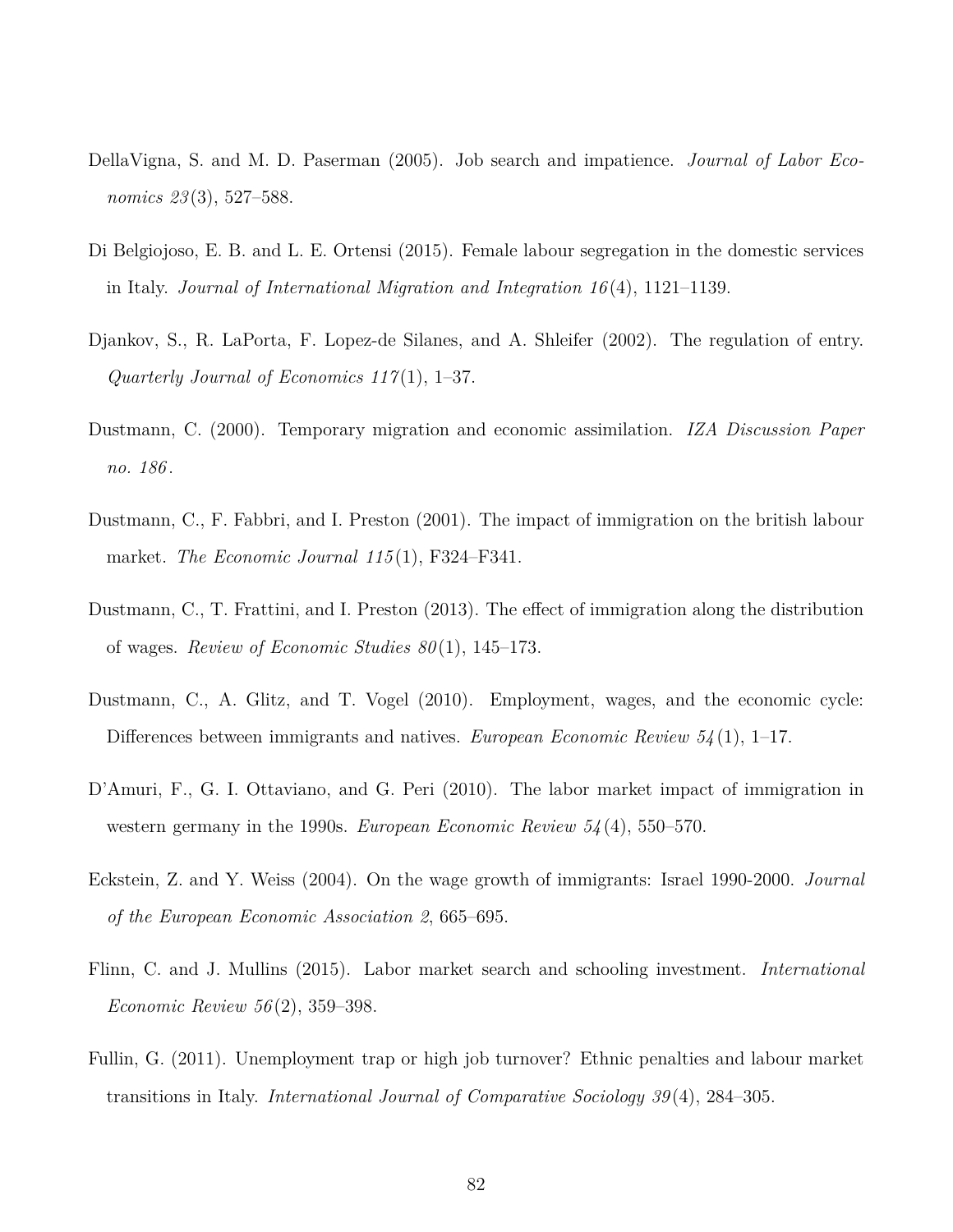- Fullin, G. and E. Reyneri (2011). La penalizzazione degli immigrati nel mercato del lavoro italiano e i primi effetti della crisi economica. In P. Barbieri and R. Pedersini (Eds.), *Il lavoro flessibile in Italia*, Volume 1B, pp. 647–720. Rome: Ediesse.
- Garibaldi, P. and G. L. Violante (2002). Firing tax and severance payment in search economies: A comparison. *CEPR discussion paper*.
- Garibaldi, P. and G. L. Violante (2005). The employment effects of severance payments with wage rigidities. *The Economic Journal 115* (506), 799–832.
- Gennaioli, N. and G. Tabellini (2019). Identity, beliefs, and political conflict. *Available at SSRN 3300726* .
- Goldin, C. D. and L. F. Katz (2009). *The race between education and technology*. Harvard University Press.
- Gourieroux, M., C. Gourieroux, A. Monfort, D. A. Monfort, et al. (1996). *Simulation-based econometric methods*. Oxford university press.
- Greenwood, M. J. and J. M. McDowell (1986). The factor market consequences of us immigration. *Journal of Economic Literature 24* (4), 1738–1772.
- Ichino, A., M. Polo, and E. Rettore (2003). Are judges biased by labor market conditions? *European Economic Review 47* (5), 913–944.
- Ichino, P. (1996). *ll lavoro e il mercato. Per un diritto del lavoro maggiorenne*. Mondadori.
- Iftikhar, Z. and A. Zaharieva (2019). General equilibrium effects of immigration in Germany: Search and matching approach. *Review of Economic Dynamics 31*, 245–276.
- ILO (2012). *International Standard Classification of Occupations*.
- INPS (2017). XVI rapporto annuale.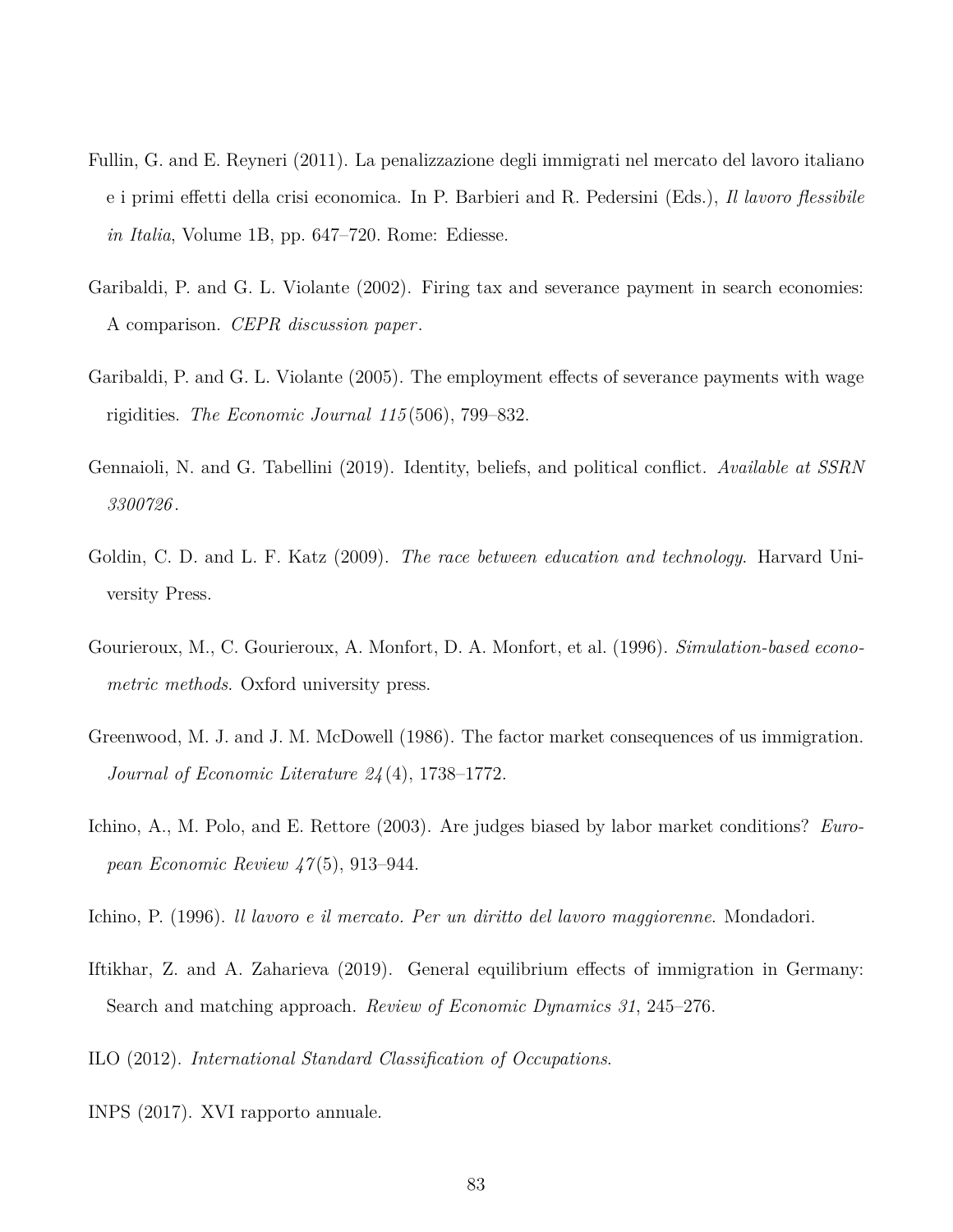- Kalter, F. and I. Kogan (2002). Ethnic inequalities at labour market entry in Belgium and Spain. *MZES Working Paper, no. 49* .
- <span id="page-83-0"></span>Katz, L. F. and K. M. Murphy (1992). Changes in relative wages, 1963–1987: supply and demand factors. *The Quarterly Journal of Economics 107* (1), 35–78.
- Kogan, I. (2007). *Working through Barriers. Host Countries Institutions and Immigrant Labour Market Performance in Europe.* Dordrecht: Springer.
- Laibson, D. (1997). Golden eggs and hyperbolic discounting. *The Quarterly Journal of Economics 112* (2), 443–478.
- Landesmann, M., S. Leitner, and S. Jestl (2015). Migrants and natives in EU labour markets: Mobility and job-skill mismatch patterns. *The Vienna Institute for International Economic Studies, Research Report 403 39*, 342–356.
- Manacorda, M., A. Manning, and J. Wadsworth (2012). The impact of immigration on the structure of wages: Theory and evidence from Britain. *Journal of the European Economic Association 10*(1), 120–151.
- Monras, J. (2020). Immigration and wage dynamics: Evidence from the mexican peso crisis. *Journal of Political Economy 128* (8), 000–000.
- Moreno-Galbis, E. and A. Tritah (2016). The effects of immigration in frictional labor markets: Theory and empirical evidence from EU countries. *European Economic Review 84*, 76–98.
- Moressa, F. L. (2019). *Rapporto Annuale sull'Economia dell'Immigrazione* (2019 ed.). Societa' editrice Il Mulino.
- Muthoo, A. (2001). *The economics of bargaining*. Encyclopedia of Life Support Systems (EOLSS).
- National Academies of Sciences, E., Medicine, et al. (2017). *The economic and fiscal consequences of immigration*. National Academies Press.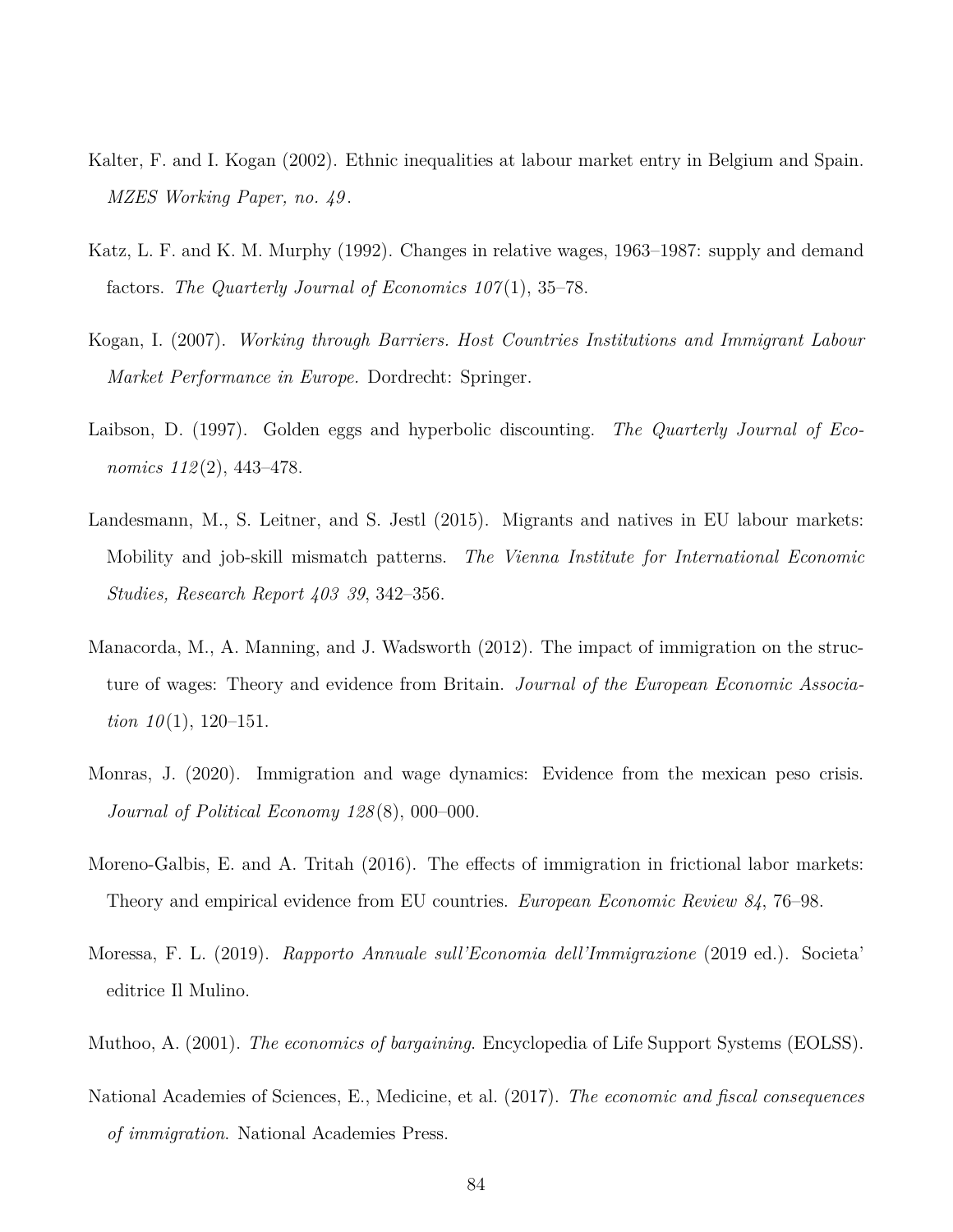OECD (2006-2007). *International Migration Outlook*.

- Ortega, J. (2000). Pareto-improving immigration in an economy with equilibrium unemployment. *The Economic Journal 110*, 92–112.
- Ottaviano, G. I. P. and G. Peri (2012). Rethinking the effect of immigration on wages. *Journal of the European Economic Association 10* (1), 152–197.
- Paserman, M. D. (2008). Job search and hyperbolic discounting: Structural estimation and policy evaluation. *The Economic Journal 118* (531), 1418–1452.
- Peri, G. (2016). Immigrants, productivity, and labor markets. *Journal of Economic Perspectives*  $30(4)$ , 3-30.
- Petrongolo, B. and C. A. Pissarides (2001). Looking into the black box: A survey of the matching function. *Journal of Economic Literature 39* (2), 390–431.
- Piore, M. (1979). *Birds of Passage: Migrant Labour and Industrial Societies*. Cambridge: Cambridge University Press.
- Pissarides, C. A. (2000). *Equilibrium unemployment theory*. MIT press.
- Poutvaara, P. and M. F. Steinhardt (2018). Bitterness in life and attitudes towards immigration. *European Journal of Political Economy 55*, 471–490.
- Rogerson, R., R. Shimer, and R. Wright (2005). Search-theoretic models of the labor market: A survey. *Journal of Economic Literature XLIII*(2), 959–988.
- Shimer, R. (2005). The cyclical behavior of equilibrium unemployment and vacancies. *American Economic Review 95* (1), 25–49.
- Shimer, R. (2012). Reassessing the ins and outs of unemployment. *Review of Economic Dynamics*  $15(2)$ ,  $127 - 148$ .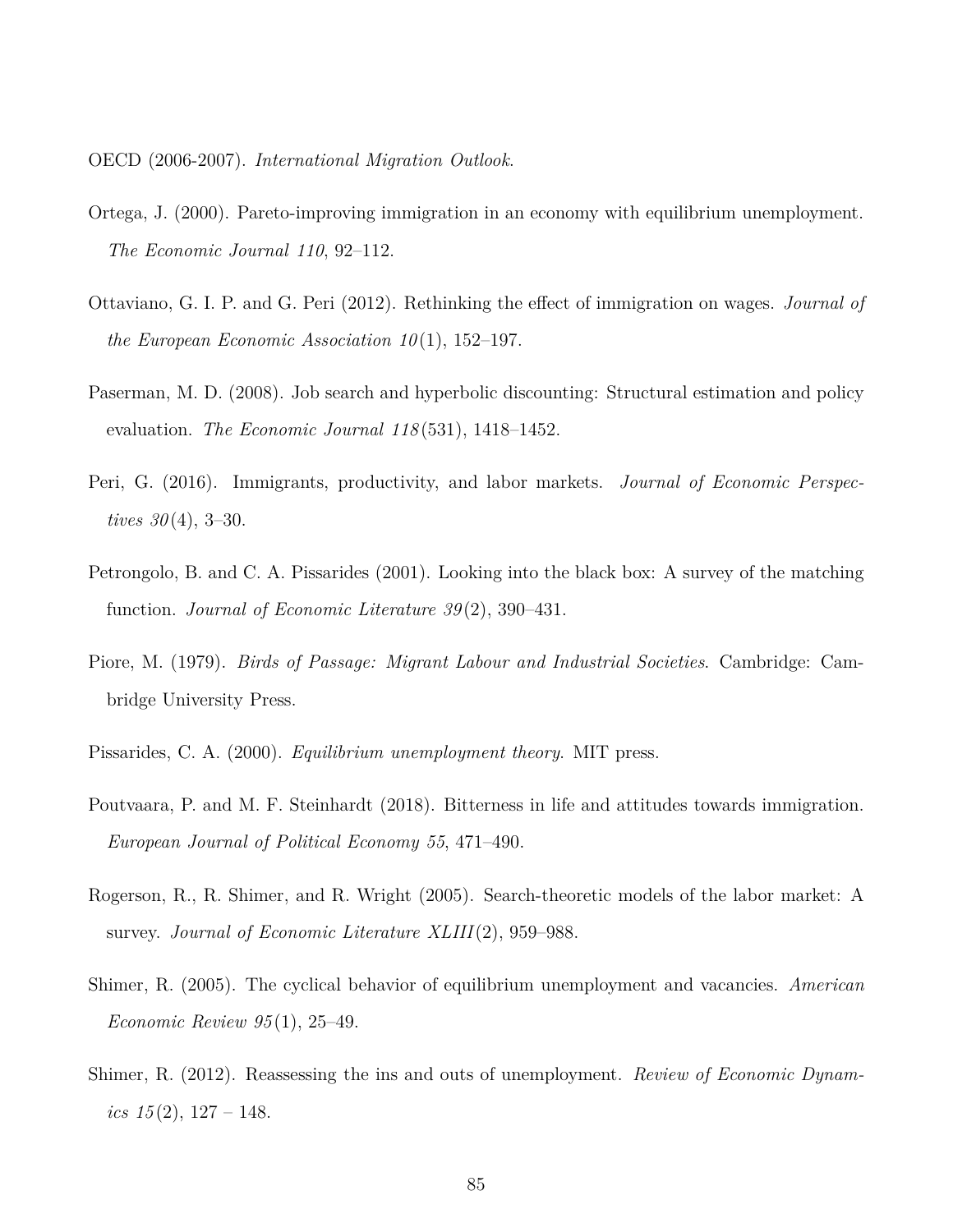SWG (2019). *Analisi dei flussi di voto Elezioni Europee 2019*.

Uhlendorff, A. and K. F. Zimmermann (2014). Unemployment dynamics among migrants and natives. *Economica 81* (322), 348–367.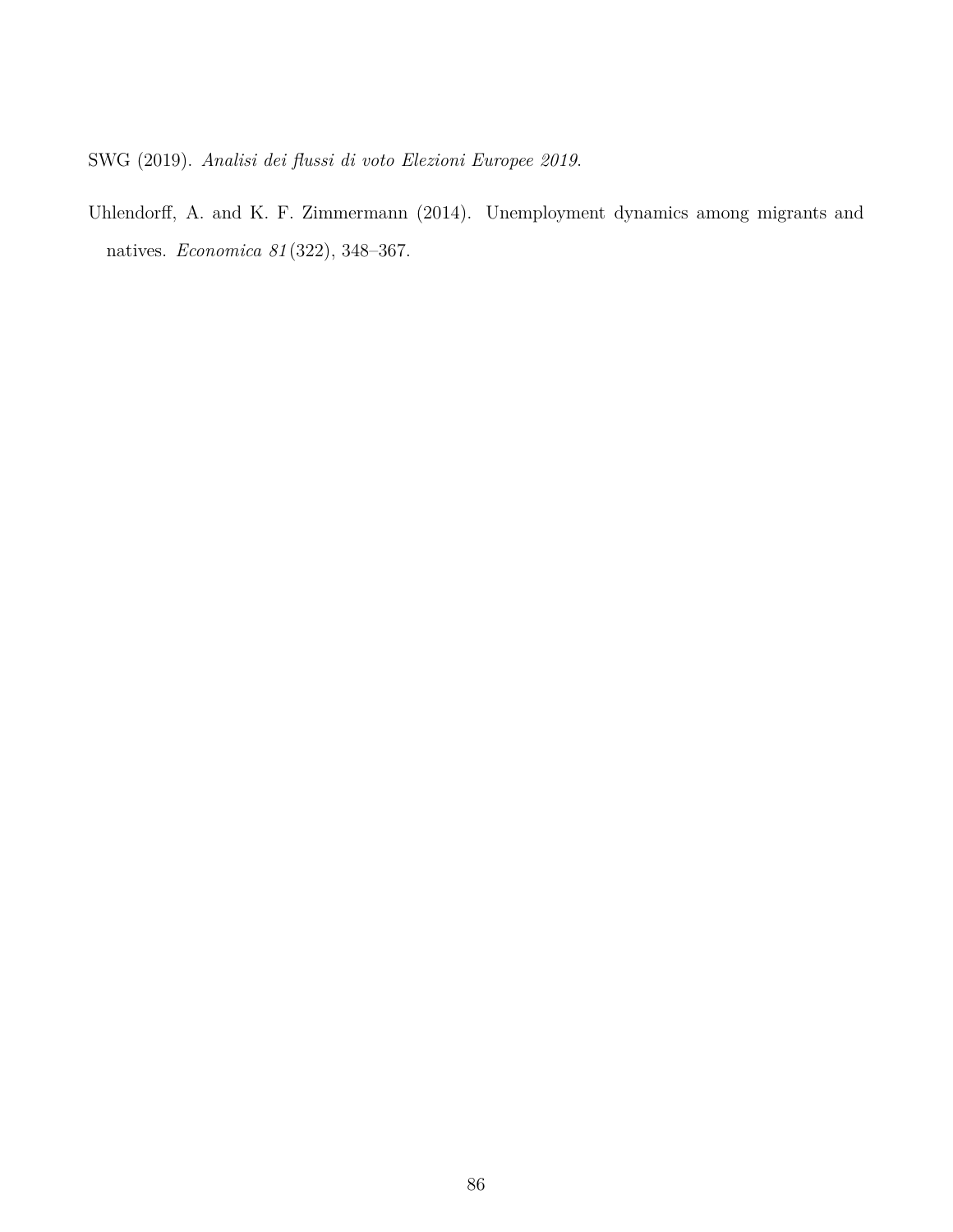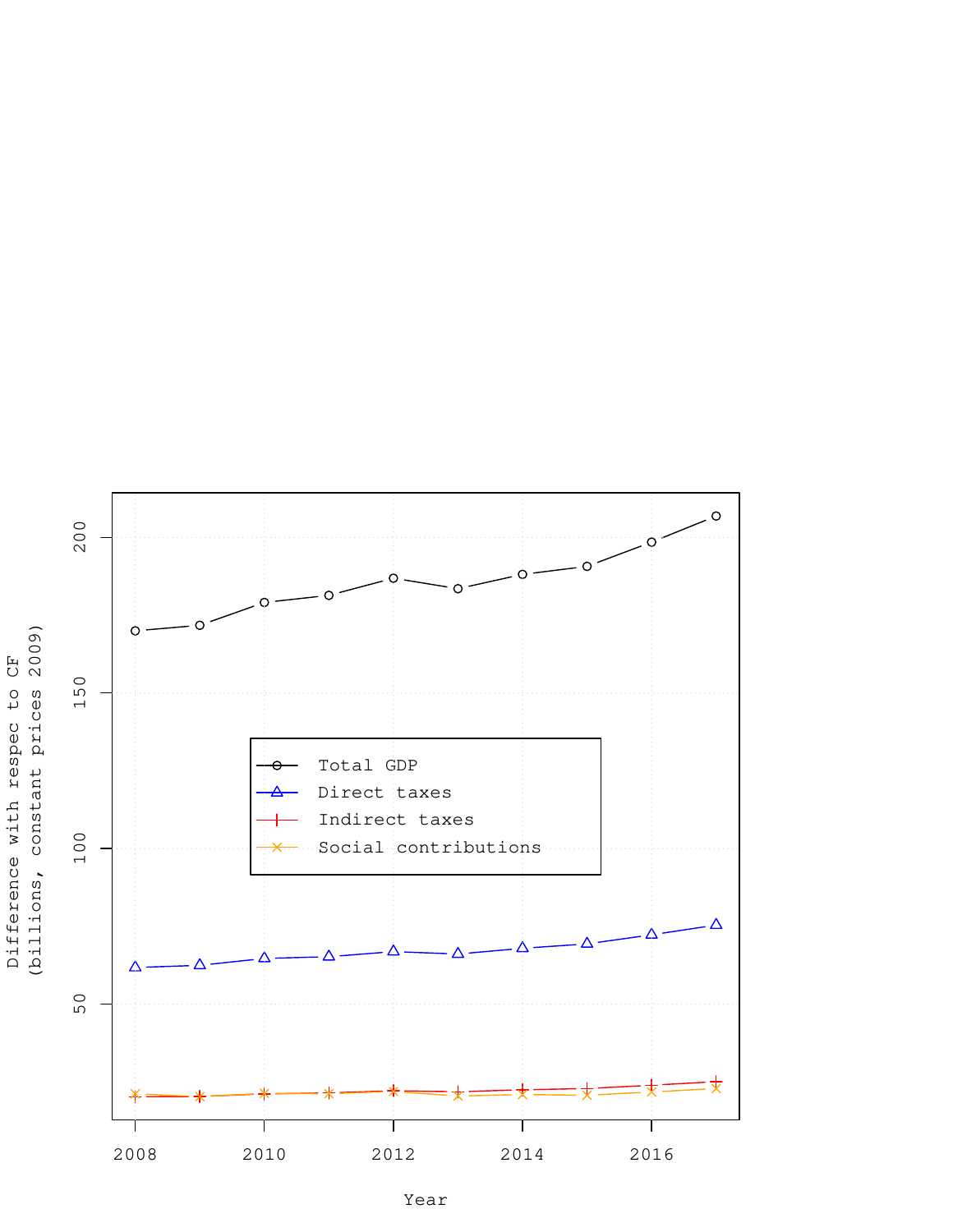

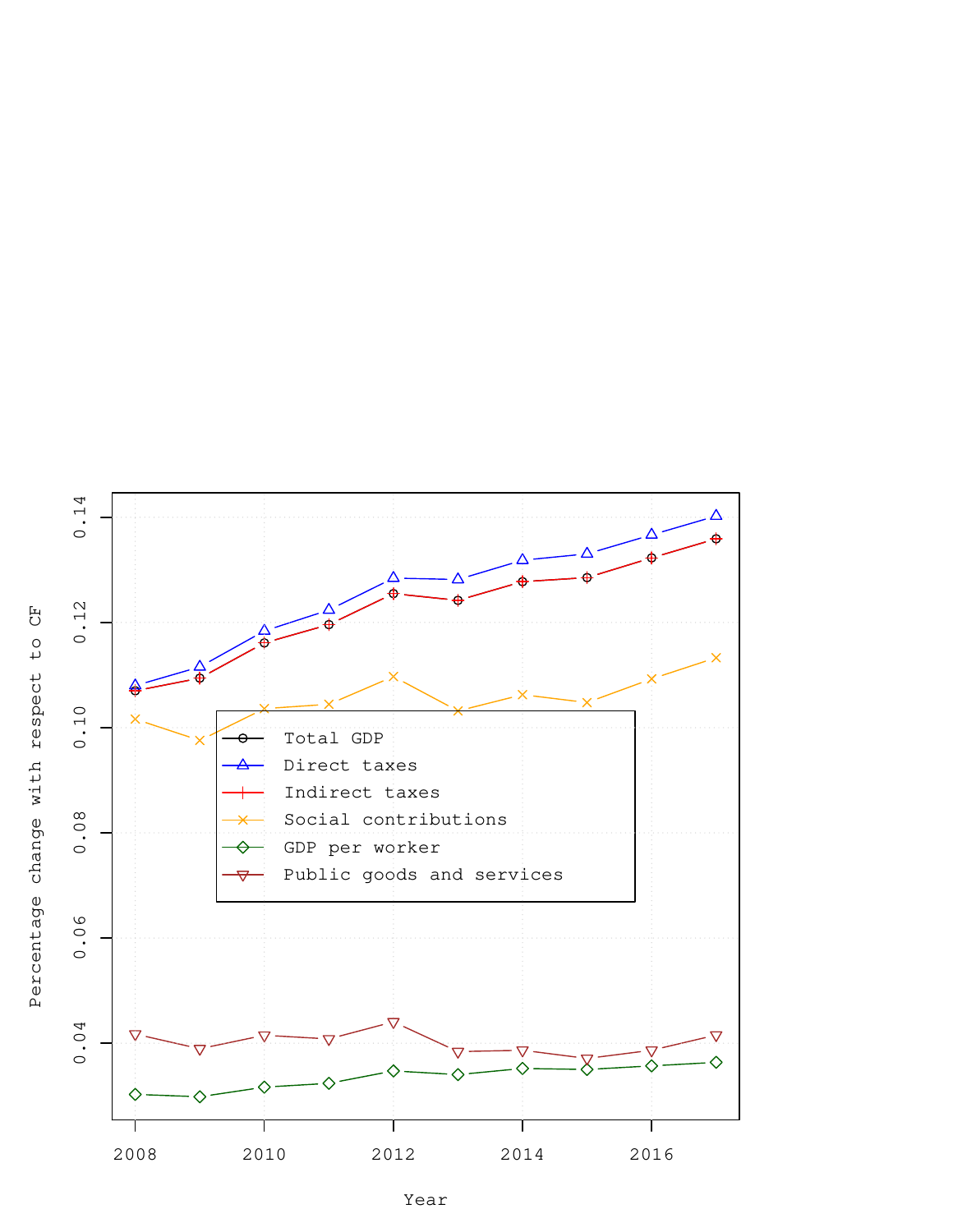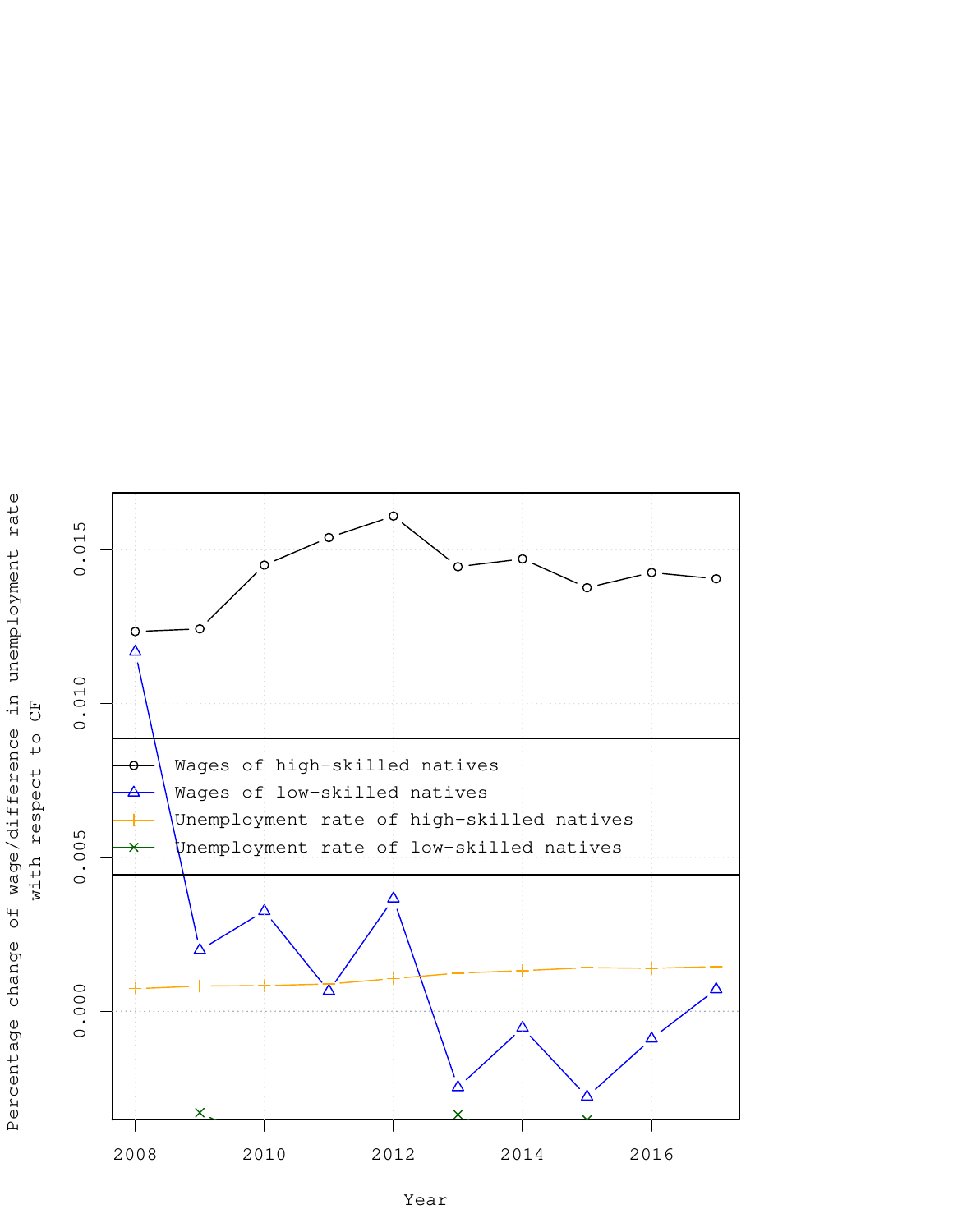

Year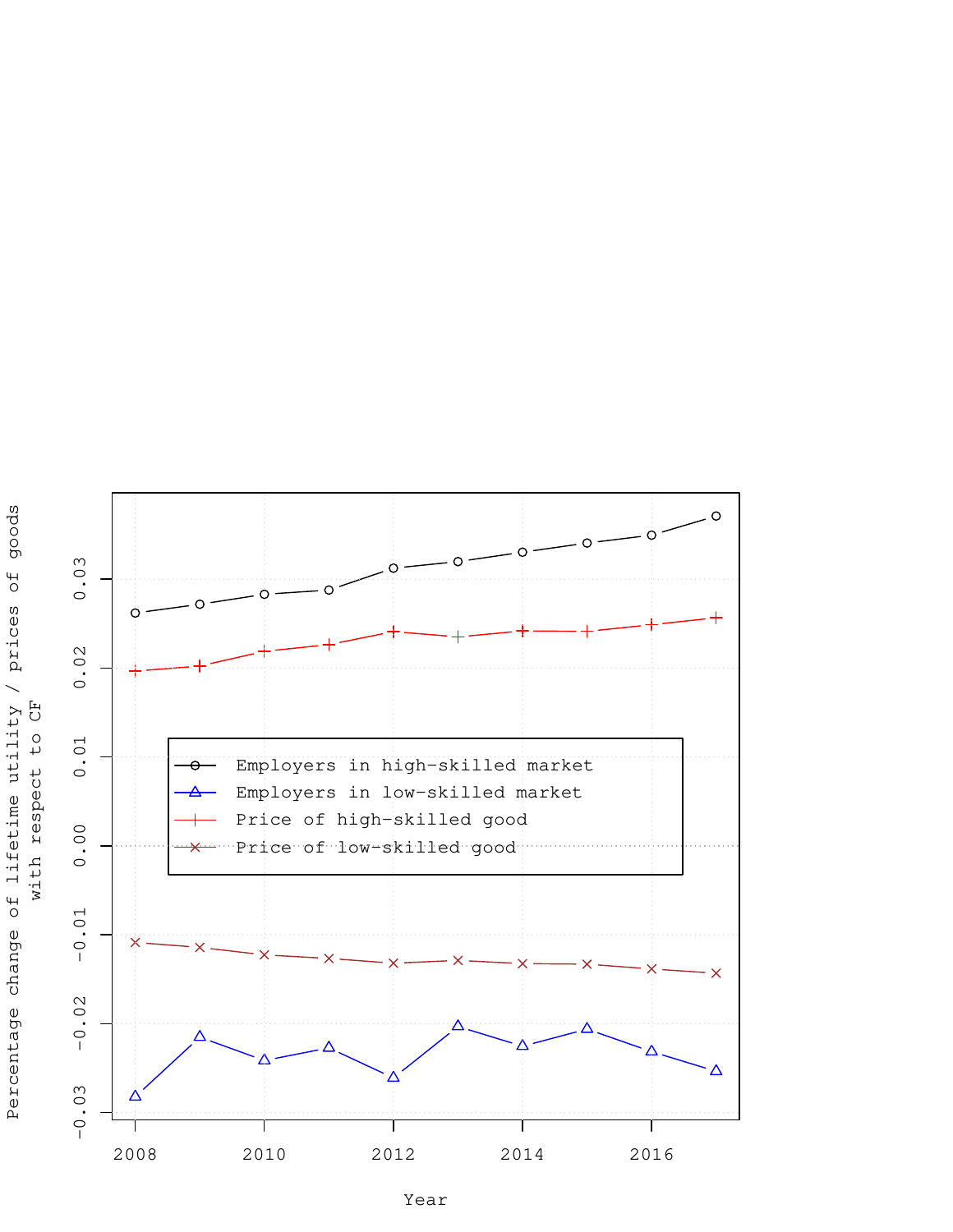